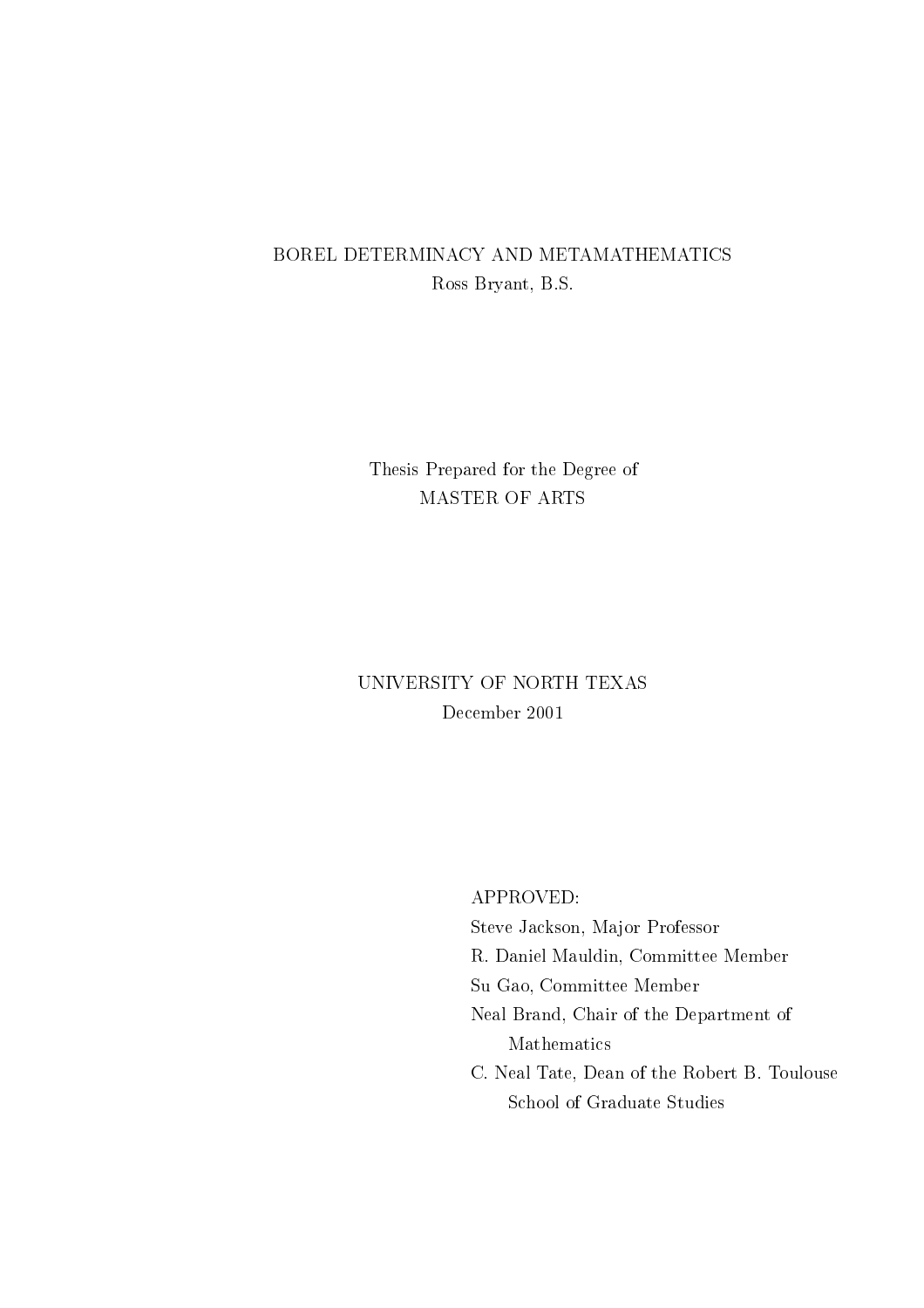$\odot$  Copyright 2002  $_{\rm by}$ Ross Bryant, B.S.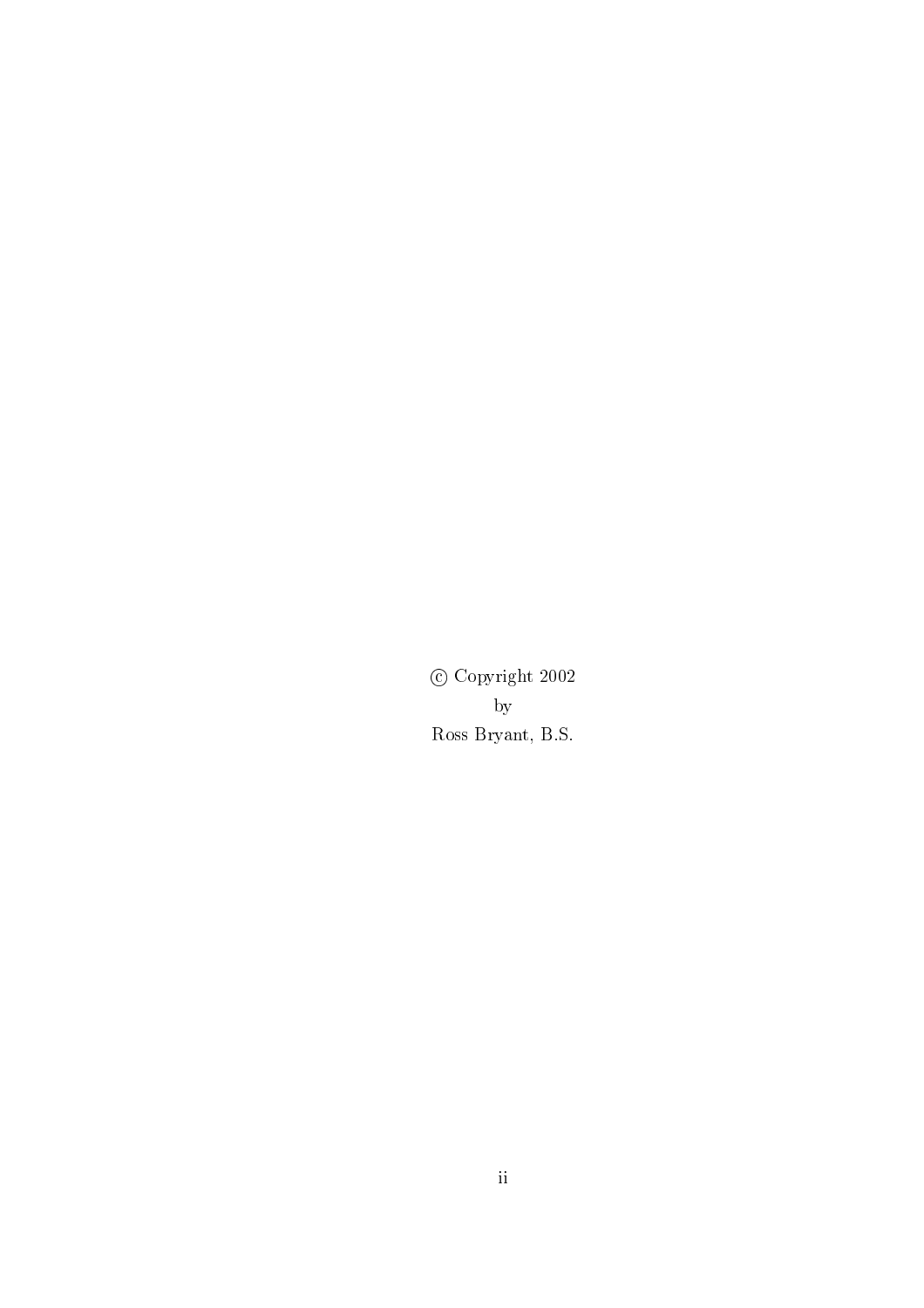For Christy,  $\boldsymbol{m}{y}$  best friend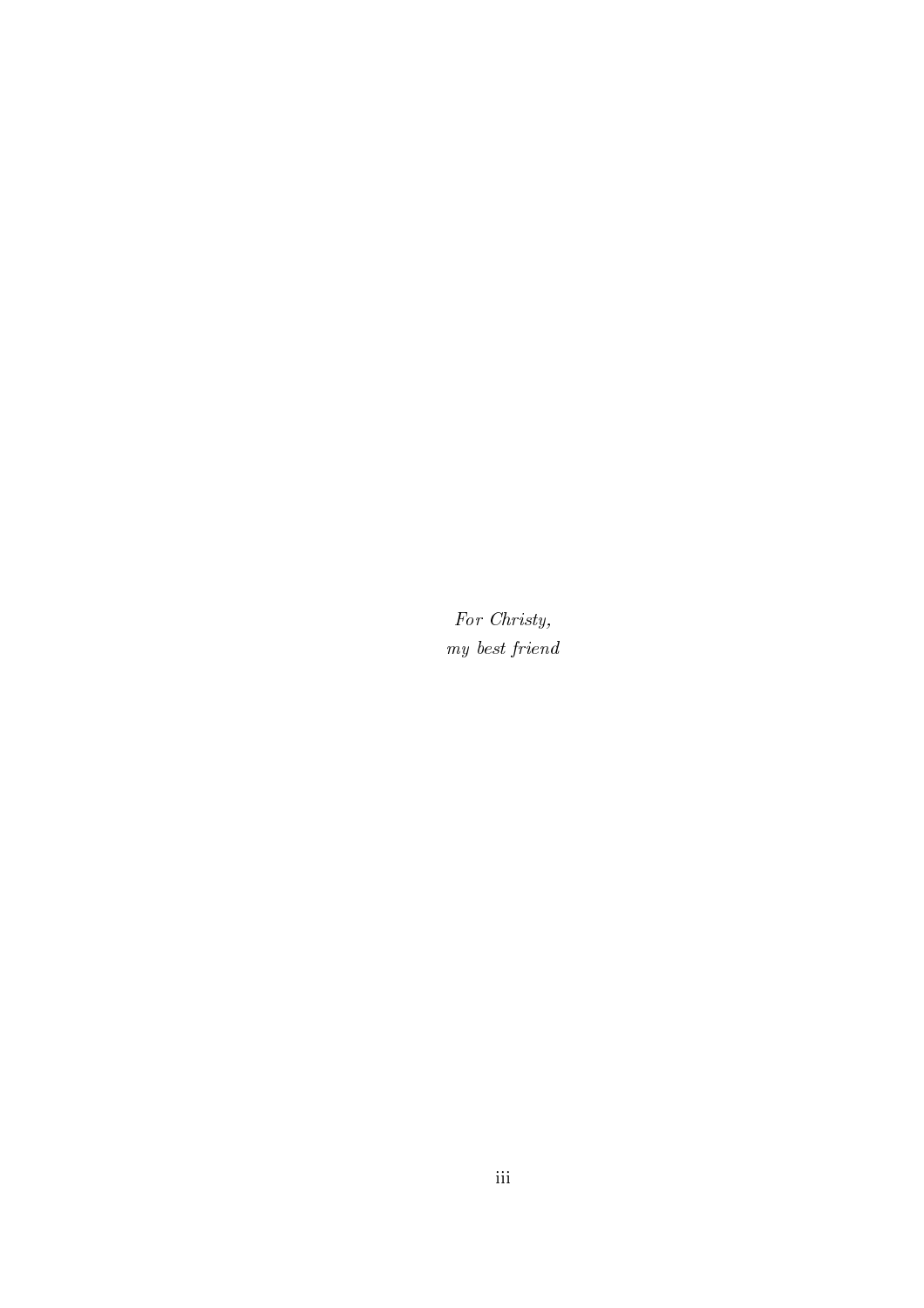### **ACKNOWLEDGEMENTS**

The author gratefully thanks Dr. Steve Jackson for the many long hours of meetings and without whom this would have been impossible. Also, the author thanks Dr. Dan Mauldin for his help with the introduction, and Dr. Su Gao and John Brown for proofreading portions of this document.

Much of the inspiration and motivation for completing this document comes from two people: my father and Uncle Mike. They will always be the giant shoulders upon which I stand.

Many friends and family have also contributed their support. The author thanks Mom, Pat, Terry, Bobbie Sue, Ricky, Larry, The Kaiser, The Dudes, Holmes, Doug, Burk, Rus, Valeri, Chuck, Kim, and Becca.

The author especially thanks his daughter Rebecca for giving him a reason to finish and come home.

Lastly, the author thanks his wife for the many sacrifices, sleepless nights, encouragement, and devotion. The author's toil over this document is written in ink; her's is the white space between.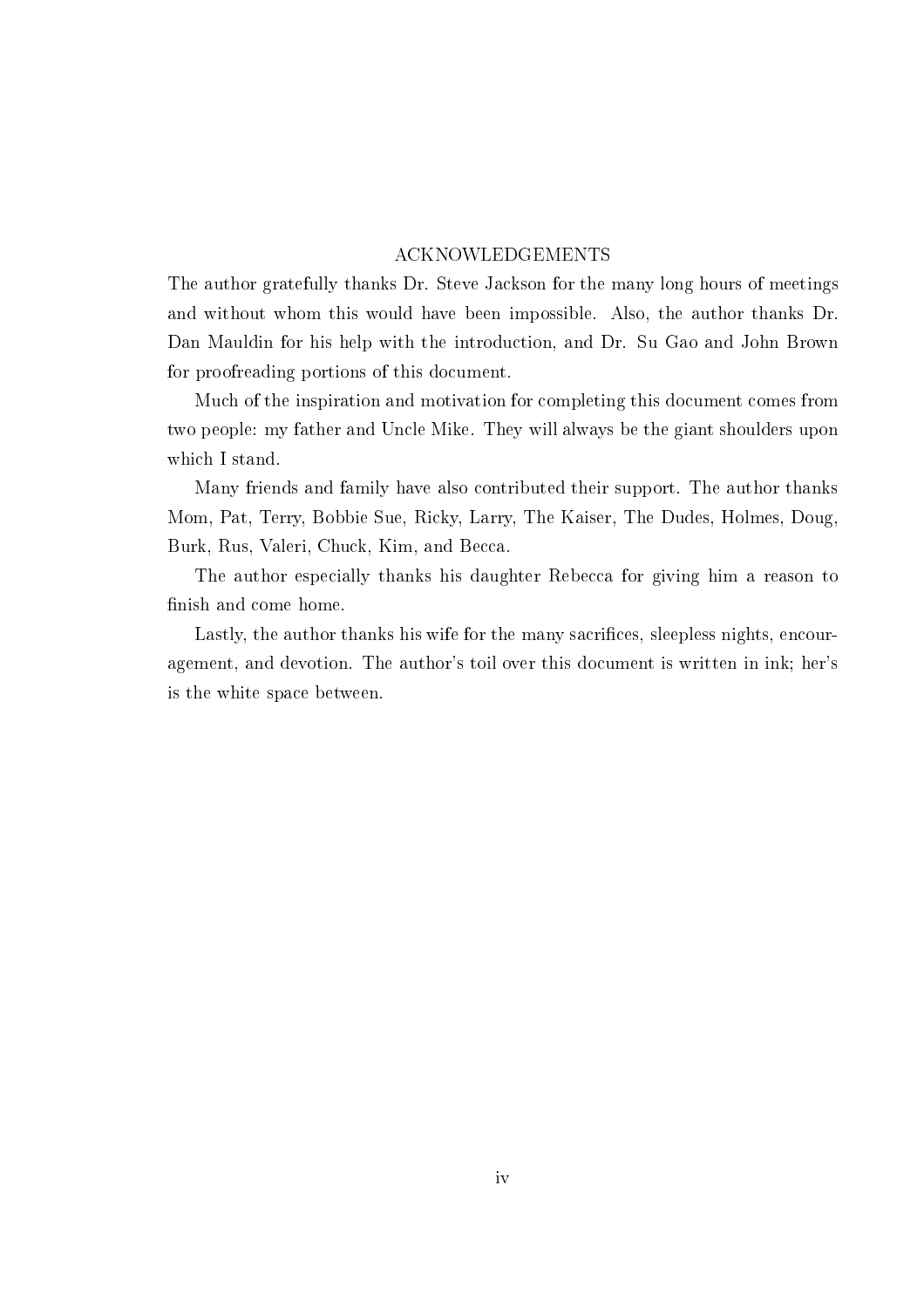## **CONTENTS**

|                                                                |                                       |                                            | iii             |  |  |  |
|----------------------------------------------------------------|---------------------------------------|--------------------------------------------|-----------------|--|--|--|
| <b>ACKNOWLEDGEMENTS</b>                                        |                                       |                                            |                 |  |  |  |
| 1                                                              | Introduction                          |                                            |                 |  |  |  |
| I                                                              | <b>Borel Determinacy</b>              |                                            |                 |  |  |  |
| $\overline{2}$                                                 |                                       | Preliminaries                              | $\overline{5}$  |  |  |  |
|                                                                | 2.1                                   |                                            | $\overline{5}$  |  |  |  |
|                                                                | 2.2                                   | Borel sets                                 | $6\phantom{.}6$ |  |  |  |
|                                                                | 2.3                                   |                                            | $\overline{7}$  |  |  |  |
|                                                                | 2.4                                   |                                            | 8               |  |  |  |
|                                                                | 2.5                                   |                                            | 9               |  |  |  |
| 3                                                              | $ZFC \vdash Det(\mathbf{\Delta}^1_1)$ |                                            |                 |  |  |  |
|                                                                | 3.1                                   | The Gale-Stewart Theorem                   | 12              |  |  |  |
|                                                                | 3.2                                   | An Inductive Proof of Borel Determinacy    | 13              |  |  |  |
| The Metamathematics of Borel Determinacy<br>$\mathbf{H}$<br>23 |                                       |                                            |                 |  |  |  |
| $ZFC \nvdash Det(\Pi_1^1)$<br>$\overline{4}$                   |                                       |                                            | 26              |  |  |  |
|                                                                | 4.1                                   | Properties of L                            | 26              |  |  |  |
|                                                                | 4.2                                   |                                            | 36              |  |  |  |
|                                                                |                                       | 4.2.1                                      | 36              |  |  |  |
|                                                                |                                       | $AC$ in $L$<br>4.2.2                       | 38              |  |  |  |
|                                                                |                                       | Skolem functions and Skolem hulls<br>4.2.3 | 40              |  |  |  |
|                                                                | 4.3                                   |                                            |                 |  |  |  |
|                                                                | 4.4                                   |                                            | 48              |  |  |  |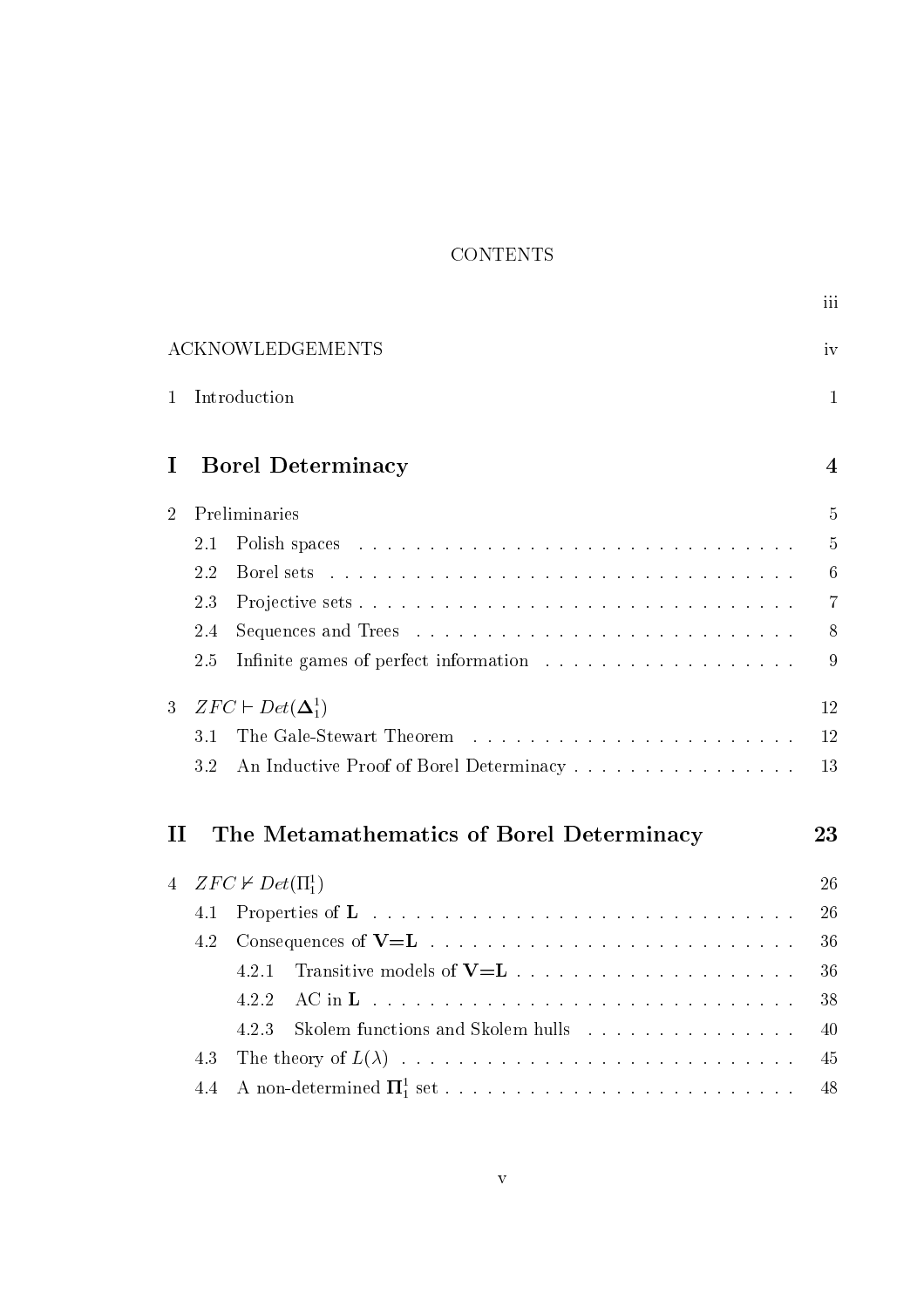| 5 $ZC \nvdash Det(\Pi^0_{\omega+2})$ |      |                                                                                                                                                                                                                                |  |  |  |
|--------------------------------------|------|--------------------------------------------------------------------------------------------------------------------------------------------------------------------------------------------------------------------------------|--|--|--|
|                                      |      |                                                                                                                                                                                                                                |  |  |  |
|                                      |      |                                                                                                                                                                                                                                |  |  |  |
|                                      |      |                                                                                                                                                                                                                                |  |  |  |
|                                      |      |                                                                                                                                                                                                                                |  |  |  |
|                                      | 523. | Skolem functions and Skolem hulls expansion and subset of the set of the set of the set of the set of the set of the set of the set of the set of the set of the set of the set of the set of the set of the set of the set of |  |  |  |
|                                      |      |                                                                                                                                                                                                                                |  |  |  |
|                                      |      |                                                                                                                                                                                                                                |  |  |  |
| <b>BIBLIOGRAPHY</b>                  |      |                                                                                                                                                                                                                                |  |  |  |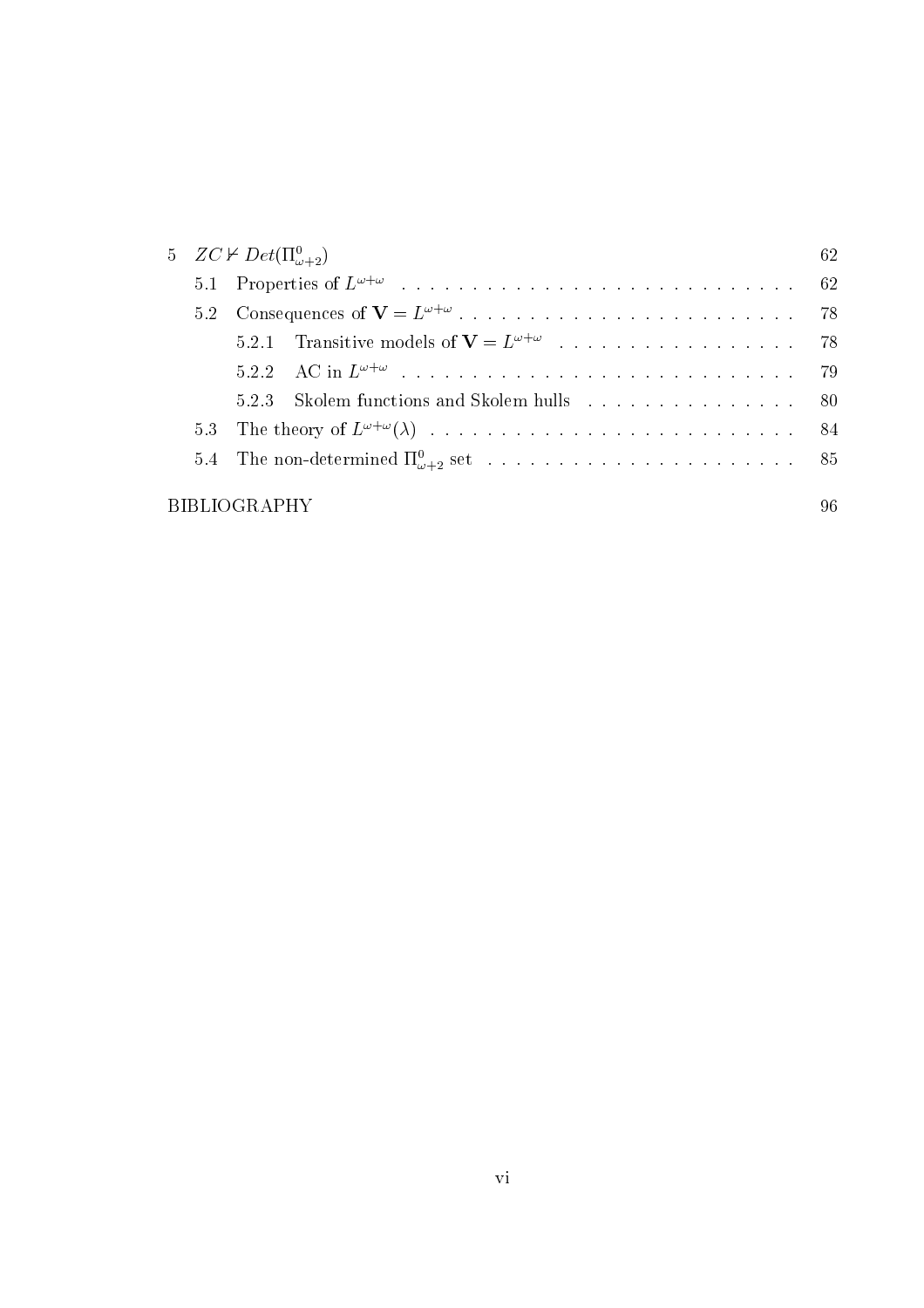Bryant, Ross David, Borel Determinacy and Set Theory Master of Arts (Mathematics), December 2001, 99 pp., bibliography, 40 titles.

Borel determinacy states that if  $G(T, X)$  is a game and X is Borel, then  $G(T, X)$ is determined. Proved by Martin in 1975, Borel determinacy is a theorem of ZFC set theory, and is, in fact, the best determinacy result in ZFC. However, the proof uses sets of high set theoretic type ( $\aleph_1$  many power sets of  $\omega$ ). Friedman proved in 1971 that these sets are necessary by showing that the Axiom of Replacement is necessary for any proof of Borel Determinacy. To prove this, Friedman produces a model of ZC and a Borel set of Turing degrees that neither contains nor omits a cone; so by another theorem of Martin, Borel Determinacy is not a theorem of ZC. This paper contains three main sections: Martin's proof of Borel Determinacy; a simpler example of Friedman's result, namely, (in ZFC) a coanalytic set of Turing degrees that neither contains nor omits a cone; and finally, the Friedman result.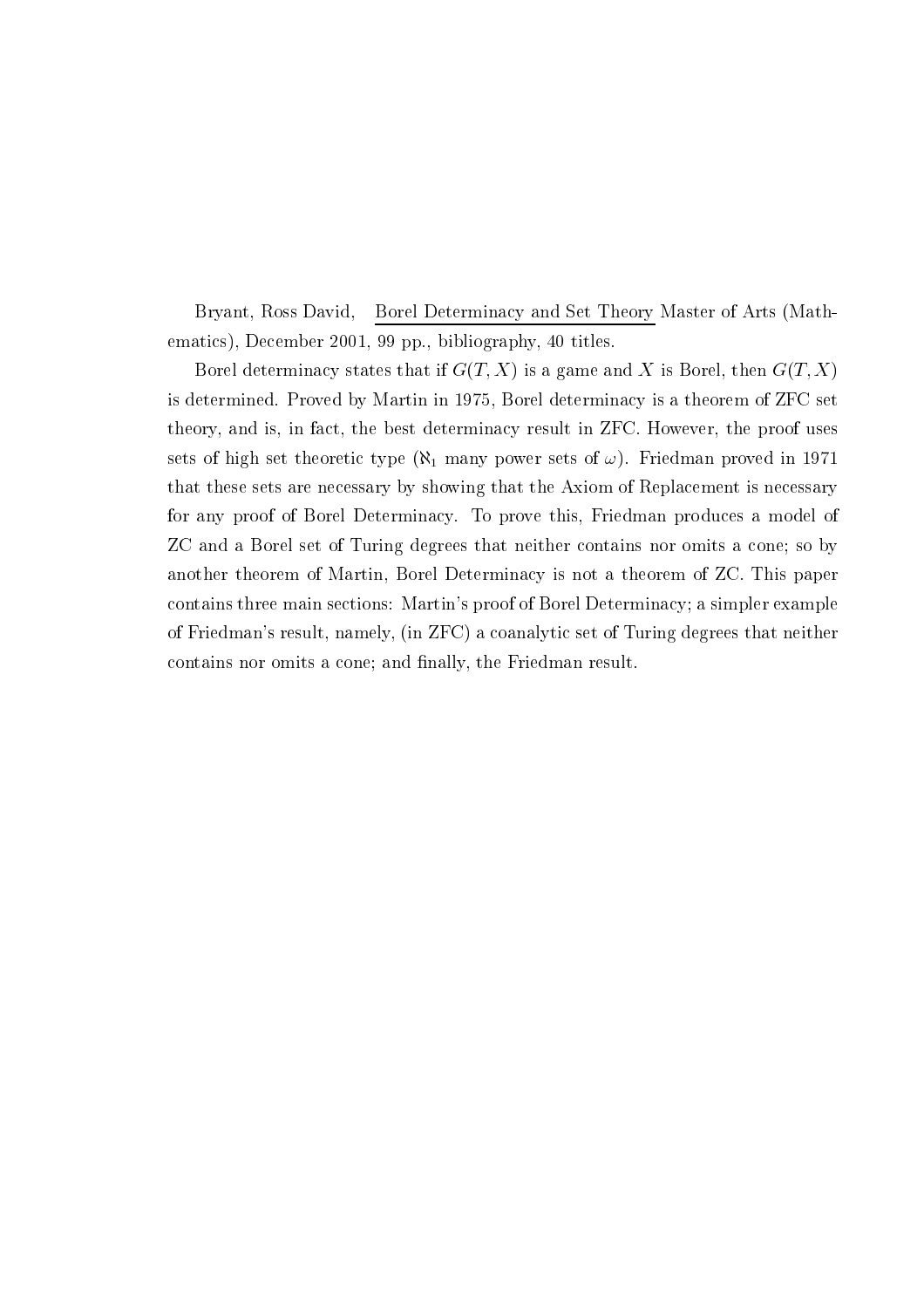### **CHAPTER 1**

### Introduction

When he first listed his axioms for set theory [Zer08], Zermelo omitted the axiom which states that the image of a set under any function is a set, the Axiom of Replacement. Zermelo's axioms of Infinity and Power set suffice to prove the existence of  $\omega, \mathcal{P}(\omega), \mathcal{P}(\mathcal{P}(\omega)), \ldots$ , but the existence  $\{\omega, \mathcal{P}(\omega), \mathcal{P}(\mathcal{P}(\omega)), \ldots\}$  necessitates Replacement. Fraenkel [Fra21, Fra22] and Skolem [Sko23] later added Replacement thus eliminating this pathology. This revised list of axioms has been dubbed Zermelo-Fraenkel set theory (ZF) and is widely accepted as the standard axioms for set theory.

For most mathematicians, the inability of Zermelo's set theory (Z) to form the above set causes little concern because the overwhelming majority of mathematical objects can be found within a finite number of iterations of the power set operation. Yet for set theorists, Replacement is vital. Von Neumann [vN23] used Replacement to define the ordinal numbers which became the backbone for the higher type sets (i.e., sets formed by the unrestricted use of the Power Set operator). However, the full usage of Replacement remained latent; no proof of a theorem requiring higher type sets existed. Coincidentally, Zermelo's interest in games was the genesis of such a theorem.

Besides his innovations in set theory, Zermelo also introduced the modern mathematical investigation of finite games [Zer12] and showed that chess is determined. That is, either both players have drawing strategies or one player has a winning strategy. Borel [Bor21, Bor24, Bor27], von Neumann [vN28] and Steinhaus [Ste25] continued the analysis of finite games which culminated in von Neumann's and Morgenstern's monograph [vNM44]. Meanwhile, adumbrating the notion of infinite games. Sierpinski used game concepts such as strategy and play to prove that every uncountable Borel subset of  $\mathbb R$  contains a copy of the Cantor space [Sie24]. But, according to Ulam [Ula60] and Oxtoby  $[Oxt71]$ , Mazur pioneered the application of infinite games to real analysis.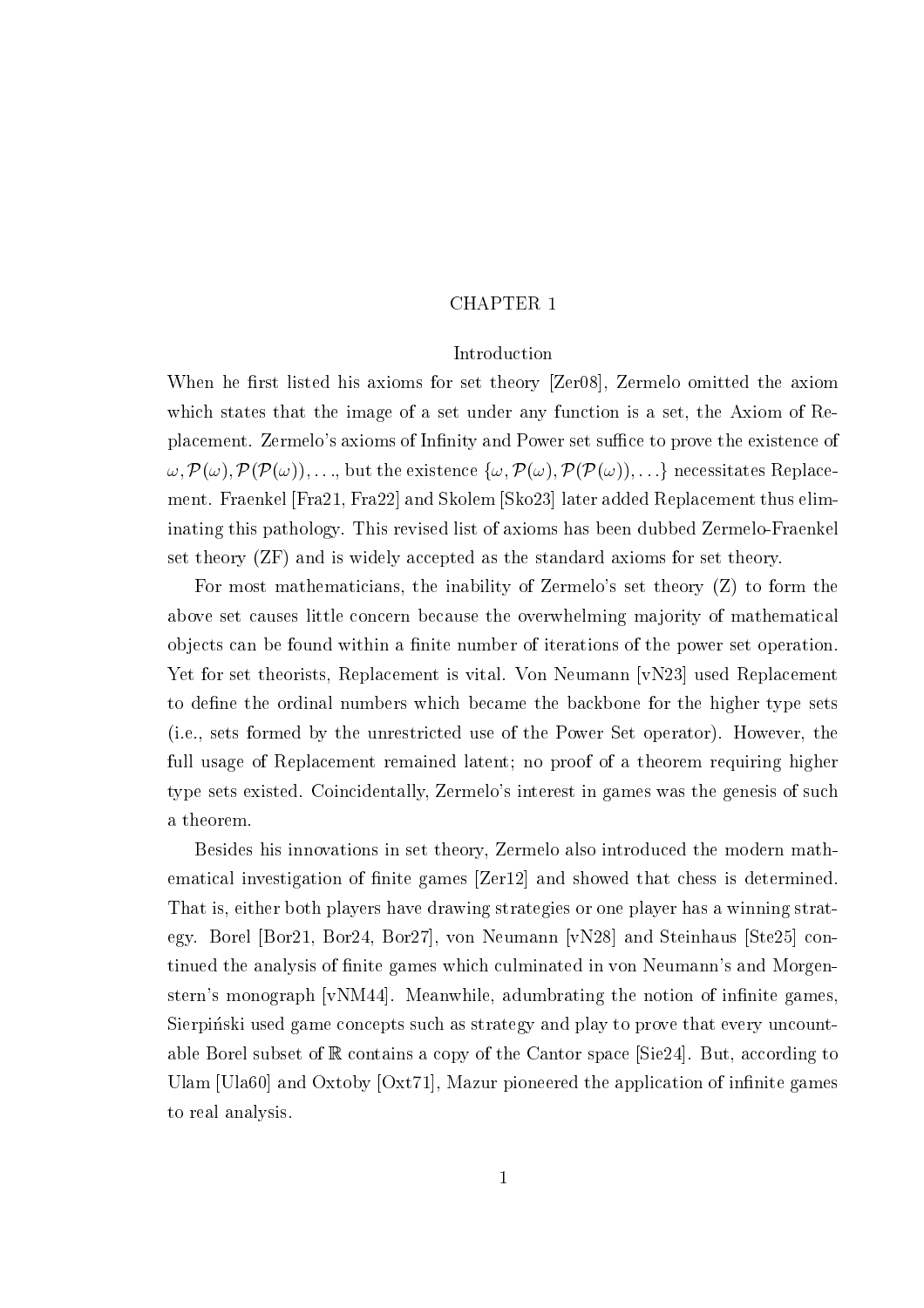In 1928, while considering a problem relating to the Baire Category Theorem. Mazur imagined a game in which both players made  $\omega$  many moves. He later described this to Banach during a conversation at the Scottish Cafe. The infinite game. along with Banach's reference to a solution dated 4 August 1935, became known as the Banach-Mazur game (number 43 in the Scottish Book [Mau81]). Subsequent comments to problem 43 contain a variation suggested by Ulam: A subset  $X$  of the unit interval is chosen and two players alternate playing 0 or 1. Player I wins if, and only if  $\Sigma_{n=0}^{\infty} \frac{x_n}{2^n} \in X$  and Player II wins otherwise. Ulam then asked, for which X does Player I (or II) have a winning strategy? This question would remain unanswered for nearly twenty years.

Gale and Stewart [GS53], and independently Mycielski and Zieba [MZ55], partially answered the question by proving that on the one hand, open and closed games are determined but on the other, a nondetermined game can be constructed using the Axiom of Choice (AC). The search for a more robust answer to Ulam's question prompted the following two refining questions:

- 1. Is determinacy invariant under unions and intersections?
- 2. For what classes of sets are games determined?  $G_{\delta}$ ?  $F_{\sigma}$ ? Borel? Analytic?

 $G_{\delta}$  and  $F_{\sigma}$  determinacy was proven by Wolfe [Wol55], and independently by Mycielski, Świerczkowski, and Zieba [MŚZ56]. Davis proved $F_{\sigma\delta}$  and  $G_{\delta\sigma}$  determinacy [Dav64] Moreover, he proved that determinacy is not invariant under union and intersection, and thus eliminated the feasibility of a direct proof of Borel Determinacy. Even though Davis' proof was far from full Borel Determinacy, it remained the best result for almost ten more years. During this time, determinacy hypotheses gained popularity.

Mycielski and Steinhaus first formulated [MS62] the hypothesis that all subsets of reals are determined, the Axiom of Determinacy (AD). In light of the aforementioned non-determined game and its heavy dependence on AC, AD blatantly contradicted AC. Coupled with the paucity of determinacy proofs then available, AD seemed to be a dubious proposition. What prompted Mycielski to propose AD was its consequences on subsets of  $\mathbb{R}$ , collected in [Myc64]. These are: (1) every subset of  $\mathbb{R}$  is Lebesgue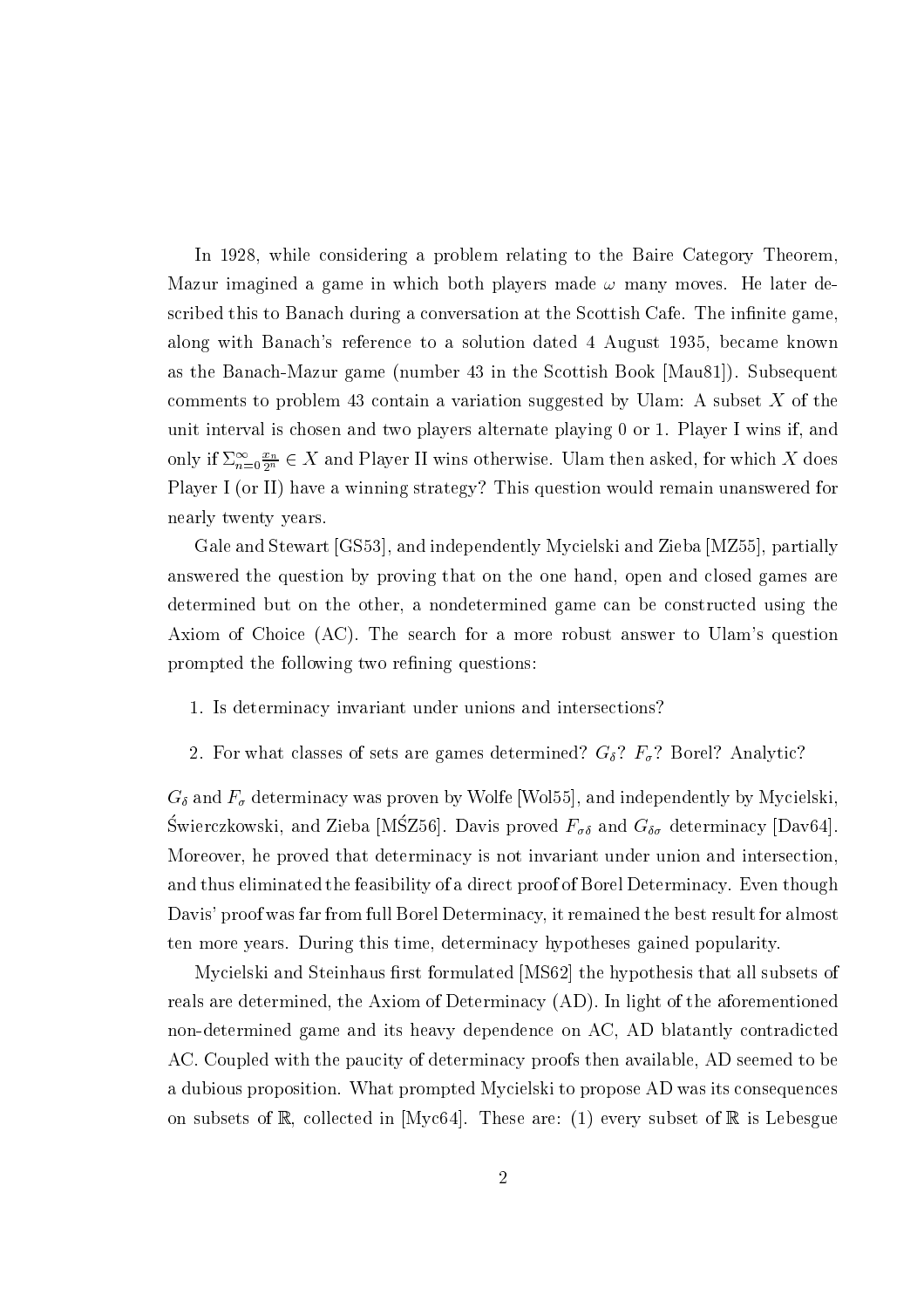measurable [MS64]; (2) every subset of the Cantor space has the Baire property (attributed to Banach and proven in [Oxt71], p. 27, using the above Banach-Mazur game); (3) every uncountable subset of the Cantor space has a perfect subset  $[David]$ ; and, (4) the Axiom of Countable Choice (CC) [Myc64]. These regularity properties for subsets of reals precipitated a new program to discover, via consistency results and large cardinal hypotheses, the full potential of AD. In 1970 Martin [Mar70] proved that if a measurable cardinal exists, then all analytic games are determined. Therefore, because every Borel set is analytic, Borel determinacy follows. But the existence of measurable cardinals is not provable in ZF with AC (ZFC). Consequently, a ZFC proof of Borel Determinacy remained elusive.

During this period of investigation into the relationship between large cardinals and AD, an unexpected development occurred. Without a proof of Borel Determinacy, Friedman [Fri71] proved that ZC  $(Z + AC)$  was insufficient to prove Borel Determinacy. Thus, a proof of Borel Determinacy, a simple statement about sets of reals numbers, would require uncountably many iterations of power sets of integers and would become the first known theorem realizing the full potency of the Axiom of Replacement. Following this development, Paris [Par72] proved that  $\Sigma^0_4$  games are determined and concluded that no further determinacy progress was possible using the methods of analysis.

Fifty years after Replacement's introduction as an axiom of set theory, Martin proved Borel Determinacy [Mar75]. Refinements of the proof in [Mar85] revealed a purely inductive proof and the full use of Replacement in the notion of a covering. A covering reduces the Borel game to a closed (and hence determined) game; the size of the covering needed to reduce the game on a Borel set of rank  $\alpha < \omega_1$  was roughly the size of  $\mathcal{P}^{\alpha}(\omega)$ .

This paper contains Martin's proof of Borel Determinacy and Friedman's related metamathematical result, and is accordingly divided into two parts. The first part sets forth preliminary definitions and notations and concludes with the proof for Borel Determinacy. The second part constructs in ZFC a non-determined coanalytic game. mimicking the Friedman result (a nondetermined Borel game in ZC) which follows.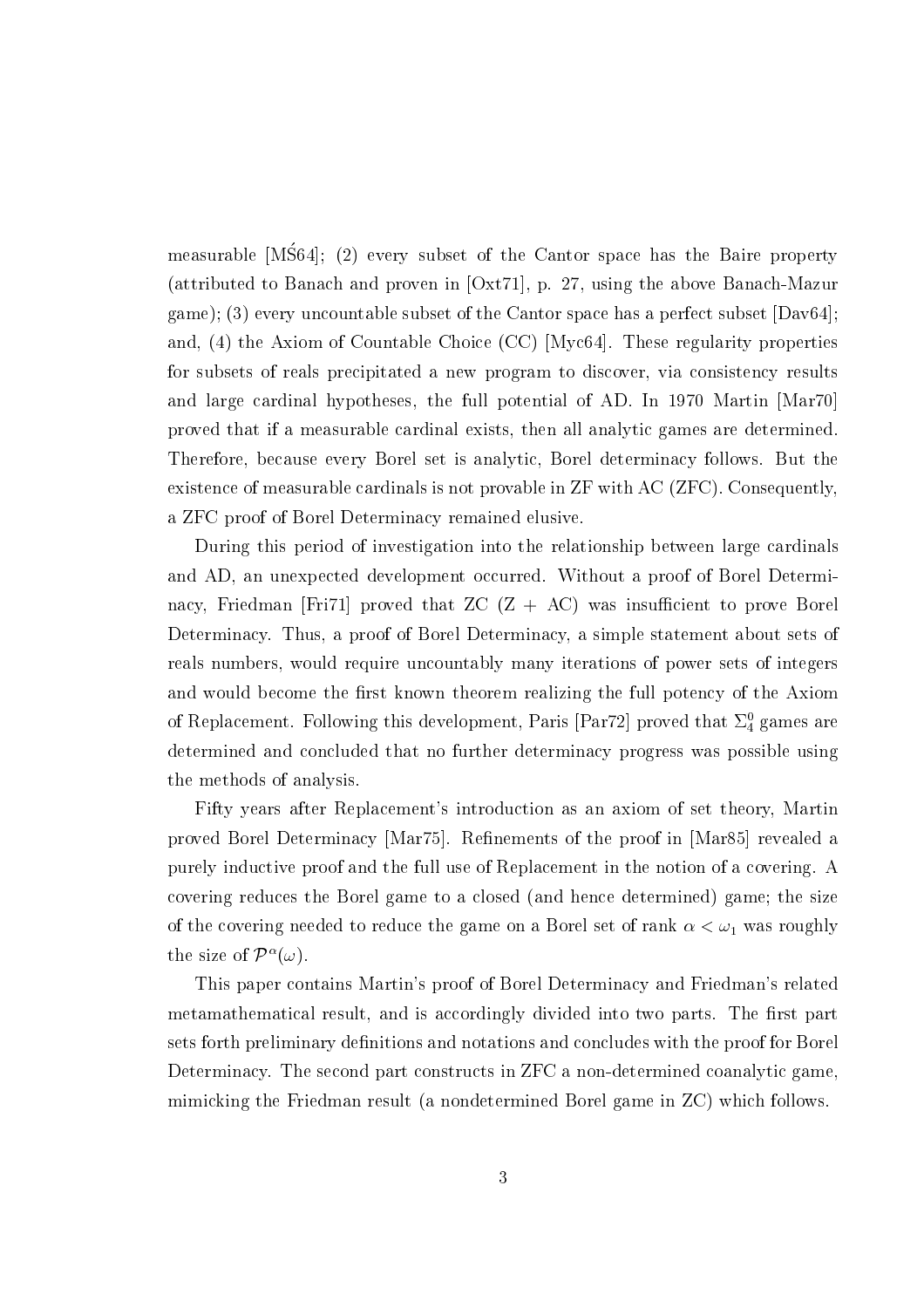Part I

Borel Determinacy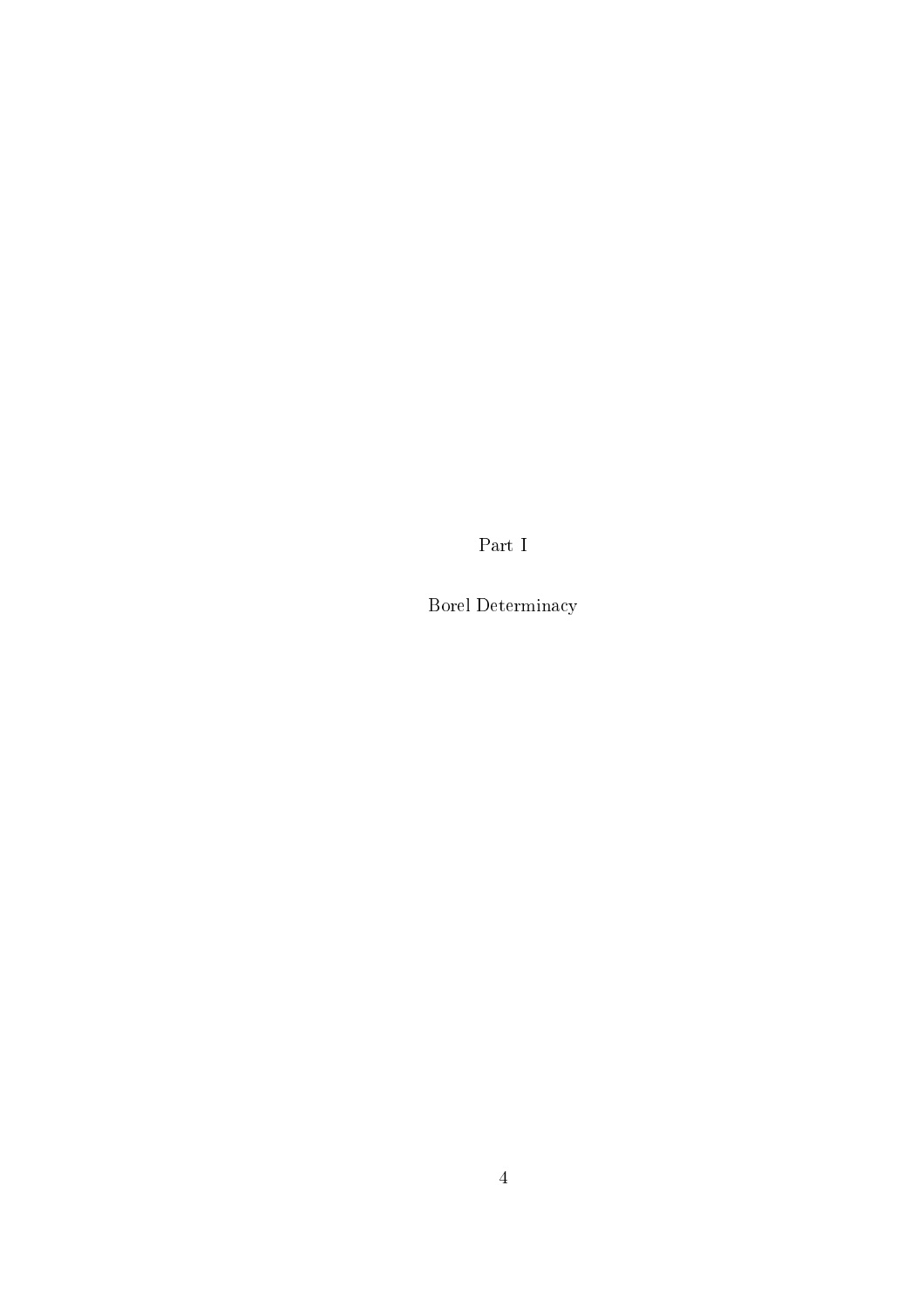### **CHAPTER 2**

### Preliminaries

In this chapter we establish the definitions, notations, and basic results necessary for our reproduction of Martin's inductive proof of Borel Determinacy in Chapter 3. As much of this material is standard, we suppress proofs, referring the reader to [Mos80] and [Kec95] for details.

#### 2.1 Polish spaces

Though many of the results of classical descriptive set theory pertain to  $\mathbb{R}$ , they also work in a more general context. Let  $(X, \mathcal{T})$  be a topological space.  $(X, \mathcal{T})$  is **separable** if X contains a countable dense subset. If  $\rho$  is a metric on  $(X, \mathcal{T})$ , then  $(X, \mathcal{T})$  is **complete** if every  $\rho$ -Cauchy sequence converges in X.  $(X, \mathcal{T})$  is **Polish** if it is separable and completely metrizable. Thus,  $\mathbb{R}, \mathbb{R}^n, \mathbb{R}^N, \mathbb{C}, \mathbb{C}^n, \mathbb{C}^N, \mathbb{I}$  (the unit interval [0, 1]),  $\mathbb{I}^n$  (the n-dimensional cube),  $\mathbb{I}^{\mathbb{N}}$  (the Hilbert cube),  $\mathbb{T}$  (the unit circle).  $\mathbb{T}^n$  (the n-dimensional torus),  $\mathbb{T}^{\mathbb{N}}$  (the infinite dimensional torus) are all Polish.

Two Polish spaces of particular interest are the Baire space and the Cantor space. Given sets A, B,  $B^A$  denotes the set of all functions  $f : A \to B$ . Let  $\omega = \{0, 1, 2, ...\}$ . With  $\omega$  having the discrete topology, give  $\omega^{\omega}$  the product topology to form the **Baire** space, N. The Cantor space C or  $2^{\omega}$  is constructed similarly. Elements of N and C are called **reals**. It is a theorem that N is homeomorphic to the irrationals as a subspace of R. The following proposition shows that either  $\mathcal N$  or  $\mathcal C$  can be found in any Polish space and thus justifies the use of  $N$  and  $\mathcal C$  as the canonical Polish spaces,

**Proposition 2.1.1.** For any Polish space X.

- 1. there is a continuous surjection  $f: \mathcal{N} \to X$
- 2. if X has no isolated points, then there is a continuous injection  $f: \mathcal{C} \to X$

Products of Polish spaces can be avoided when convenient by the next proposition; consequently, dimension plays virtually no role in descriptive set theory.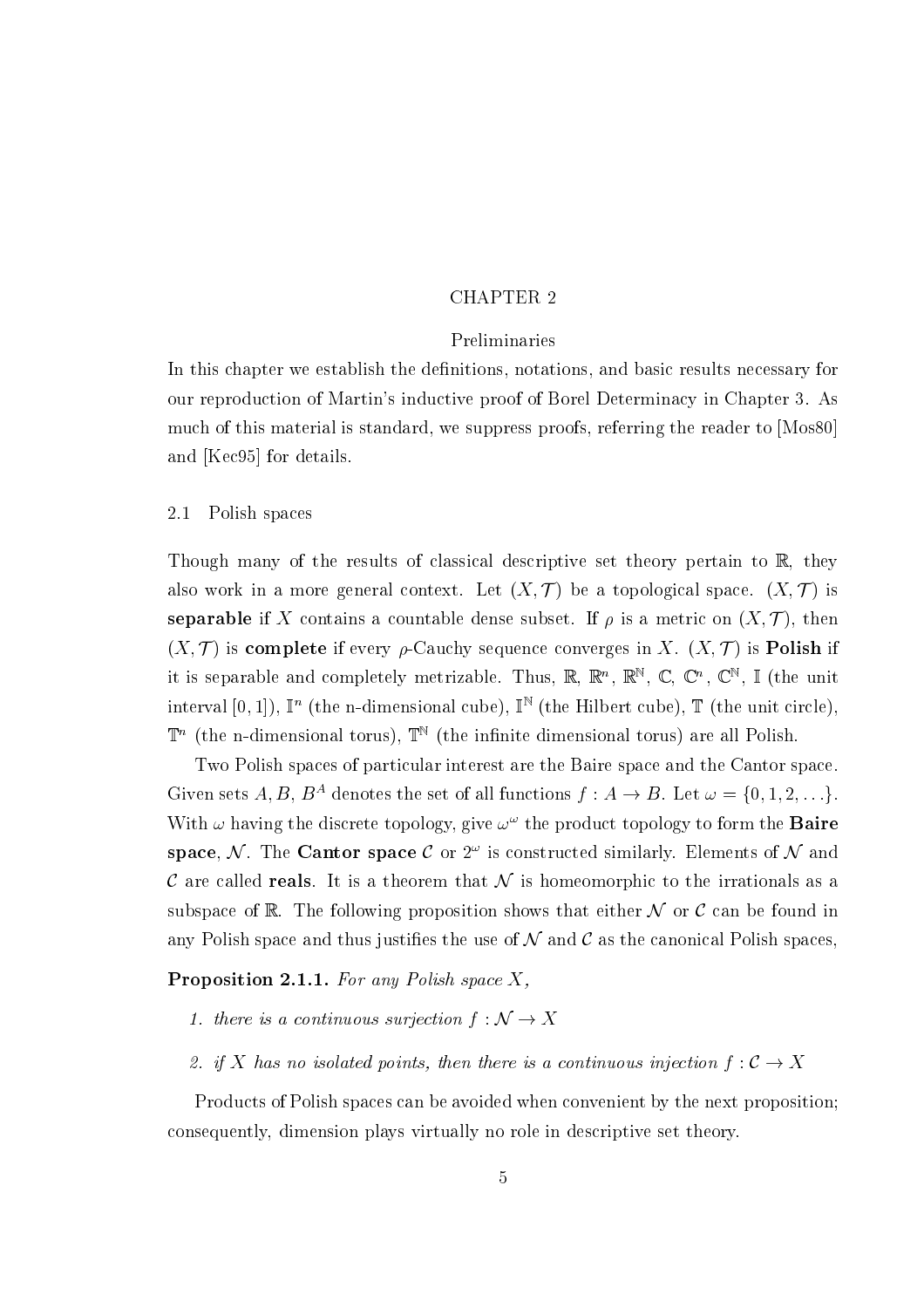**Proposition 2.1.2.** N is homeomorphic to  $\mathcal{N}^n$ , for all  $n \in \omega$  and  $\mathcal{N}^{\omega}$ .

We shall work almost exclusively with the Baire space throughout this paper. Subsets of  $N$  are called **pointsets**; sets of subsets of  $N$  are called **pointclasses**. Given a pointclass  $\Gamma$ , the **dual** pointclass is given by  $\check{\Gamma} = \{X^c : X \in \Gamma\}$  where  $X^c$ denotes the **complement** of  $X$ .

#### 2.2 Borel sets

Suppose  $X \neq \emptyset$  and let  $\mathcal{P}(X)$  denote the power set of X.  $\mathcal{A} \subset \mathcal{P}(X)$  is a  $\sigma$ -algebra of sets if  $X \in \mathcal{A}$ , and  $\mathcal{A}$  is closed under countable unions, countable intersections, and complements. For  $(X, \mathcal{T})$  Polish,  $Y \subset X$  is **Borel** if Y is contained in the smallest  $\sigma$ -algebra of X containing  $\mathcal T$ . The Borel sets of X, denoted  $\mathbf B(X)$ , can be put in a hierarchy as follows. Let  $\omega_1$  be the first uncountable ordinal and define by transfinite recursion for  $1 \leq \alpha < \omega_1$  the following pointclasses:

$$
Y \in \Sigma_1^0(X) \iff Y \in \mathcal{T},
$$
  
\n
$$
Y \in \Sigma_\alpha^0(X) \iff Y = \bigcup_n A_n \text{ such that } A_n \in \mathbf{\Pi}_{\alpha_n}^0(X), \text{ each } \alpha_n < \alpha
$$
  
\n
$$
Y \in \mathbf{\Pi}_{\alpha}^0(X) \iff Y^c \in \Sigma_\alpha^0(X)
$$
  
\n
$$
Y \in \Delta_\alpha^0(X) \iff Y \in \Sigma_\alpha^0(X) \cap \mathbf{\Pi}_{\alpha}^0(X)
$$

It is a theorem that  $\mathbf{B}(X) = \bigcup_{\xi < \omega_1} \mathbf{\Sigma}^0_{\xi}(X) = \bigcup_{\xi < \omega_1} \mathbf{\Pi}^0_{\xi}(X) = \bigcup_{\xi < \omega_1} \mathbf{\Delta}^0_{\xi}(X).$ Moreover, the following diagram illustrates this hierarchy (we suppress the  $X$  for readability)



where  $\beta \leq \alpha$  and any class is contained in every class to the right of it. These containments are proper for uncountable  $X$  and thus, all of these classes are distinct.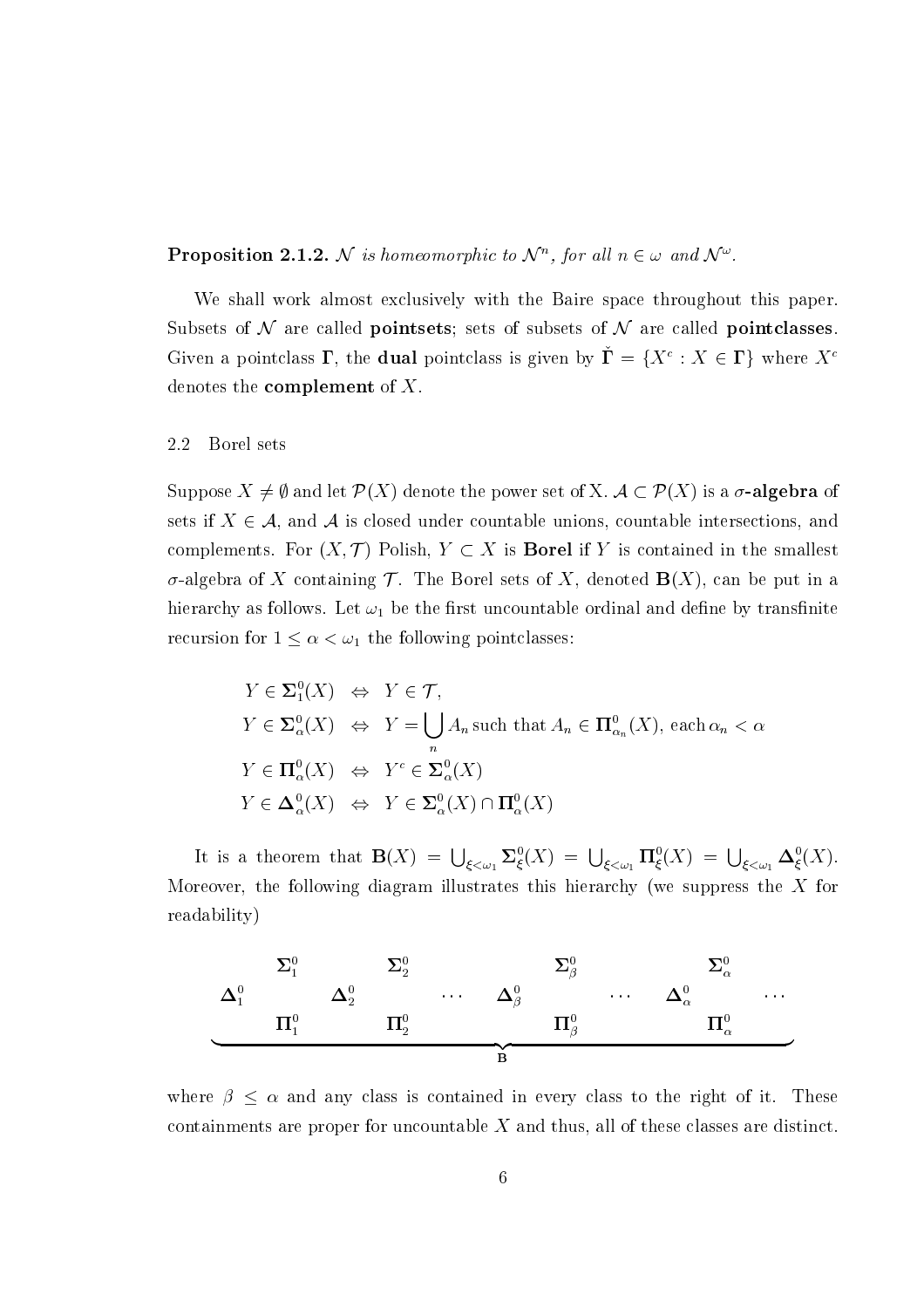In the classical notation,  $\Sigma_1^0$  are the open sets,  $\Pi_1^0$  are the closed sets,  $\Sigma_2^0$  is the class of  $F_{\sigma}$  sets,  $\Pi_2^0$  the  $G_{\delta}$  sets,  $\Sigma_3^0$  the  $G_{\delta\sigma}$  sets,  $\Pi_3^0$  the  $F_{\sigma\delta}$  sets, etc. Closure properties for these pointclasses are summarized in the next proposition.

**Proposition 2.2.1.** For each  $\alpha \geq 1$ , the pointclasses  $\Sigma_{\alpha}^{0}$ ,  $\Pi_{\alpha}^{0}$ , and  $\Delta_{\alpha}^{0}$  are closed under finite intersections, finite unions, and continuous preimages. Moreover,

- 1.  $\Sigma^0_\alpha$  is closed under countable unions,
- 2.  $\Pi_{\alpha}^{0}$  is closed under countable intersections, and
- 3.  $\Delta_{\alpha}^{0}$  is closed under complements.

Thus, the Borel sets are closed under the Boolean operations, countable unions. countable intersections, and continuous preimages. The continuous image of a Borel set, however, need not be Borel. The hierarchy of projective sets extends the Borel hierarchy to accommodate this.

#### 2.3 Projective sets

For any Polish space X, a set  $A \subseteq X$  is **analytic** if there is a continuous function  $f: \mathcal{N} \to X$  such that  $A = f(\mathcal{N})$ . The complement of an analytic is **coanalytic**. Define recursively for each  $n \in \omega$ , the following pointclasses:

$$
Y \in \Sigma_1^1(X) \iff Y \text{ is analytic}
$$
  
\n
$$
Y \in \Sigma_{n+1}^1(X) \iff Y \text{ is the continuous image of a } \Pi_n^1 \text{ set}
$$
  
\n
$$
Y \in \Pi_n^1(X) \iff Y^c \in \Sigma_n^1(X)
$$
  
\n
$$
Y \in \Delta_n^1(X) \iff Y \in \Sigma_n^1(X) \cap \Pi_n^1(X)
$$

Define the **projective sets** of X to be  $P(X) = \bigcup_{n=1}^{\infty} \Delta_n^1(X)$ . Again, we suppress X when the underlying space is understood. A famous result of Souslin relates the projective hierarchy to the Borel hierarchy.

**Theorem 2.3.1 (Souslin).** For any Polish space X,  $B(X) = \Delta_1^1(X)$ .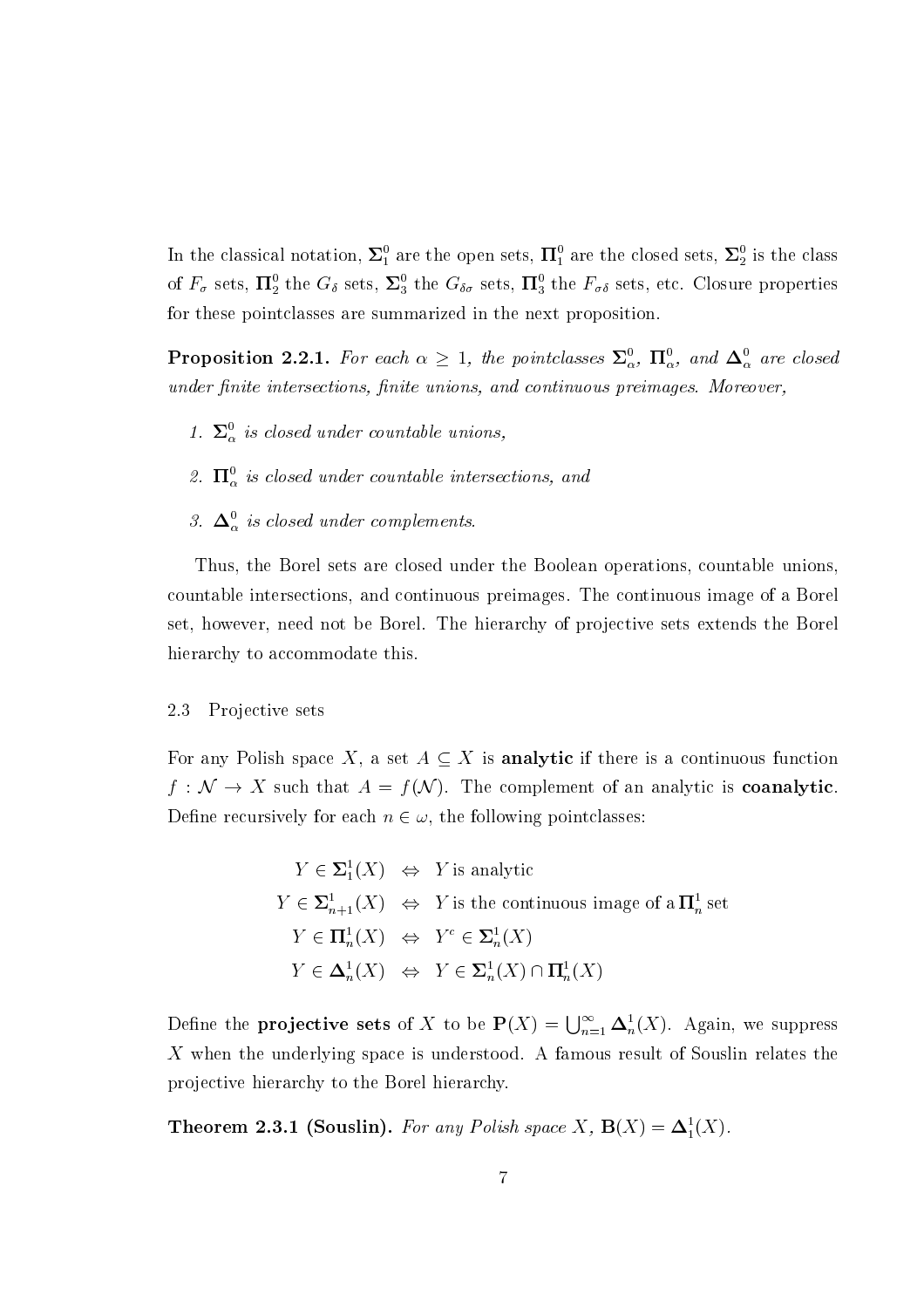Thus, we have the following diagram



where each class is contained in every class to the right of it; it is a theorem that each of these inclusions is proper.

#### 2.4 Sequences and Trees

Let  $A \neq \emptyset$ . Given  $s \in A^n$ , we consider s as a finite sequence from A of length n and write  $s = \langle s_0, \ldots, s_{n-1} \rangle$ . In the case  $n = 0, A^0 = {\emptyset}$ , where  $\emptyset$  here denotes the **empty sequence**. We indicate the **length** of a finite sequence s by length(s). Given  $s \in A^n$  and  $m \leq n$ ,  $s \restriction m = \langle s_0, \ldots, s_{m-1} \rangle$ , the **restriction** of s to m. Given finite sequences  $s, t$  from  $A$ ,  $s$  is an initial segment of  $t$  (equivalently,  $t$  is an extension of s) if  $s = t \mid m$ , for some  $m \leq \text{length}(t)$ . In the case that  $m < \text{length}(s)$ , the extension is said to be **proper**. We write  $s \subseteq t$  to denote that t extends s and  $s \subsetneq t$ if the extension is proper. Two finite sequences are **compatible** if one is an initial segment of the other. If s and t are incompatible, we write  $s \perp t$ . Given two finite sequences  $s, t$  we write  $s<sup>2</sup>t$  to denote the **concatenation** of s and t.

Given  $x = (x_n) \in A^{\omega}$  and  $n \in \omega$ ,  $x \upharpoonright n = \langle x_0, \ldots, x_{n-1} \rangle$ , the **restriction** of x to n. Given  $x \in A^{\omega}$ , we say that  $s \in A^n$  is an **initial segment** of  $x \in A^{\omega}$  if  $s = x \restriction n$ . We write  $s \subseteq x$  to denote that s is an initial segment of x. Note the difference in notation for finite versus infinite sequences:  $(a_n)$  denotes the infinite sequence  $\{a_n\}_{n\in\omega}$  whereas  $\langle a_n \rangle$  is the length 1 sequence whose only member is  $a_n$ .

 $A^{\omega}$  can be viewed as the product topology of infinitely many copies of A, each having the discrete topology. The standard basis for this topology on  $A^{\omega}$  consists of the sets  $N_s = \{x \in A^{\omega} : s \subseteq x\}$ , where  $s \in A^{\langle \omega \rangle}$ . Note that  $s \subseteq t \Leftrightarrow N_s \supseteq N_t$  and  $s \perp t \Leftrightarrow N_s \cap N_t = \emptyset.$ 

For a nonempty set A, let  $A^{\langle \omega \rangle} = \bigcup_n A^n$ , the set of all finite sequences from A. A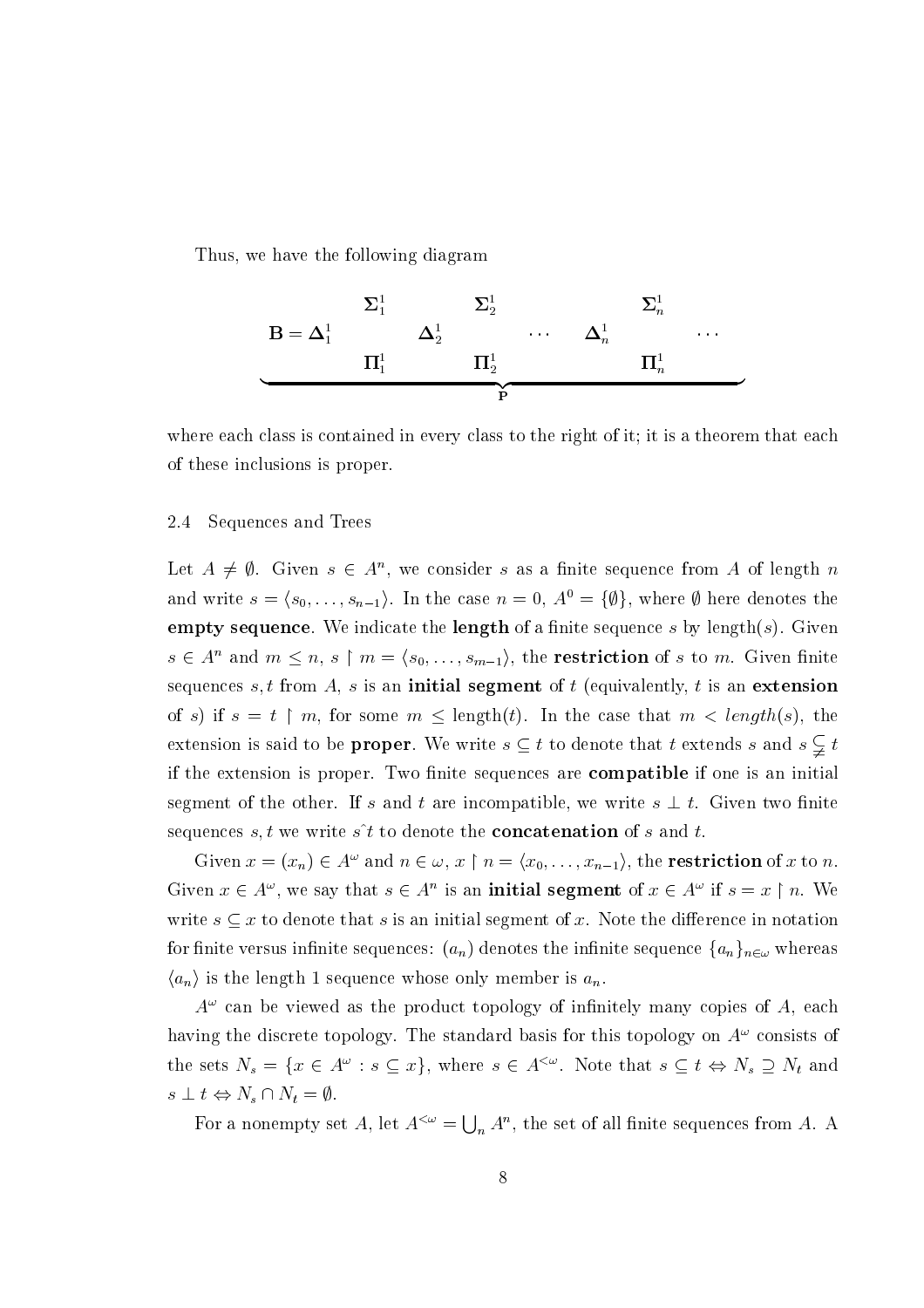**tree** on a set A is a subset  $T \subseteq A^{\leq \omega}$  closed under initial segments. Each  $s \in T$  is called a node of T. A tree T pruned if every  $s \in T$  has a proper extension  $t \supsetneq s$ ,  $t \in T$ . A **branch** of T is a sequence  $x \in A^{\omega}$  such that  $x \upharpoonright n \in T$ , for all n. The set of all branches of T is written as  $[T] = \{x \in A^{\omega} : \forall n(x \upharpoonright n \in T)\}\.$  The primacy of pruned trees in descriptive set theory follows from the following foundational proposition.

**Proposition 2.4.1.** Let  $A \neq \emptyset$  and  $T \subseteq A^{<\omega}$  a nonempty pruned tree. Then  $[T] \subseteq A^{\omega}$ is closed.

*Proof.* Let A, T be as above and let  $x \notin [T]$ . Then there is  $n \in \omega$  such that  $x \restriction n \notin T$ . So  $x \in N_{x\upharpoonright n} \subset [T]^c$ . Hence,  $[T]^c$  is open, and  $[T]$  is therefore closed.  $\Box$ 

It is a theorem that there is a bijection between pruned trees and closed sets. Given a closed set F,  $T_F$  denotes the tree of F.

Finally, for trees S, T (on sets A, B, resp.), a map  $\varphi : S \to T$  is called **monotone** if  $s \subseteq t$  implies  $\varphi(s) \subseteq \varphi(t)$ . For a tree T on A and any  $s \in A^{\langle \omega \rangle}$ , define  $T_s = \{t \in$  $A^{<\omega}: s^{\cdot}t \in T$ , the subtree of **T** at s; for  $X \subseteq A^{\omega}$  define  $X_s = \{x \in X : s \subseteq x\}.$ 

#### 2.5 Infinite games of perfect information

An infinite two-player game of perfect information with rules, or simply game, is a contest between two players, I and II, played using two sets,  $A$  and  $X$ , and a prescribed set of legal moves, or rules. The nonempty set  $A$  specifies those objects used to play the game, while  $X \subseteq A^{\omega}$  determines the winner of the game. A run of the game begins with Player I making a **play** by choosing  $a_0 \in A$  in compliance with the rules as his first move. Player II makes her play by choosing  $a_1 \in A$  in compliance with the rules. (We will maintain this convention of referring to Player I as masculine and Player II as feminine to improve readability.) Player I then chooses  $a_2 \in A$  as his second play. Player II responds, and so on. At any time during a run of the game, each player is able to see all, including the opponent's, previous moves. (Thus it is a game of **perfect information**.) Play alternates along these lines for infinitely many  $(\omega$  many) moves. The winner of a particular run  $(a_n) \in A^{\omega}$  of the game is determined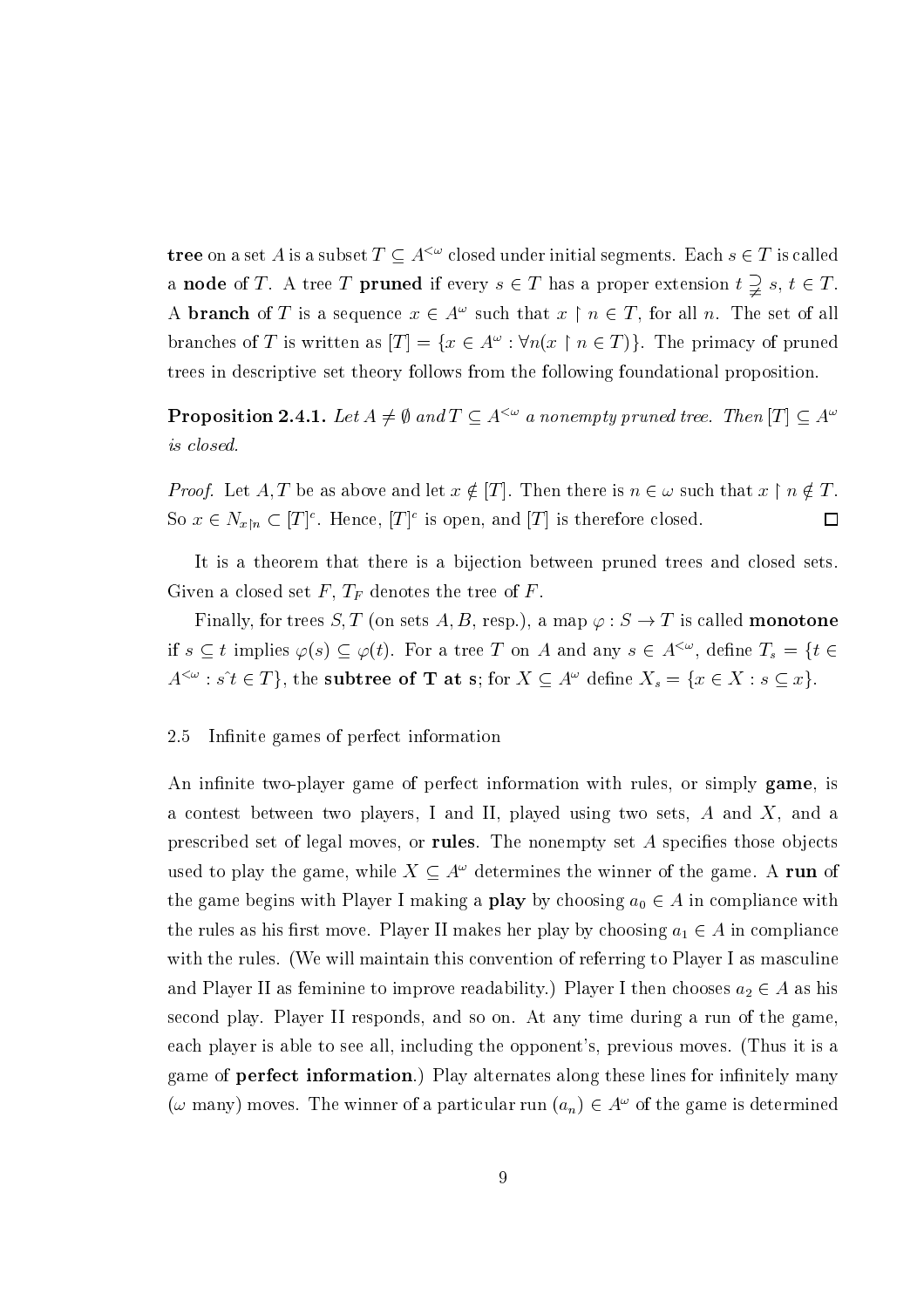by the **payoff set**  $X \subseteq A^{\omega}$ . Player I wins if, and only if  $a \in X$ , otherwise Player II wins.

More formally, let  $A$  be a nonempty set,  $X \subseteq A^\omega$  be the payoff set, and  $T \subset A^{<\omega}$ a nonempty pruned tree. Insisting that each player's moves must occur in  $T$ ,  $T$  serves as the rules of the game. We denote a game on a set  $A$  with rules  $T$  and payoff set  $X$ by  $G(T, X)$ , or if T is understood, we will write  $G(X)$ . A run  $(a_n) \in A^{\omega}$  of the game  $G(T, X)$  (illustrated below) begins with Player I playing  $a_0 \in A$  such that  $\langle a_0 \rangle \in T$ , followed by Player II playing  $a_1 \in A$  such that  $\langle a_0, a_1 \rangle \in T$ , followed by I playing  $a_2 \in A$  such that  $\langle a_0, a_1, a_2 \rangle \in T$ , etc.



I wins if, and only if  $(a_n) \in X$ . II wins if, and only if  $(a_n) \in X^c$ .

A strategy for a player in a game is a way of determining the player's next move from the previous moves. We view a strategy for I in the game  $G(T, X)$  as a nonempty, pruned subtree  $\sigma \subseteq T$  such that

- 1. if  $\langle a_0, a_1, \ldots, a_{2j} \rangle \in \sigma$ , then for all  $\langle a_0, a_1, \ldots, a_{2j+1} \rangle \in T$ ,  $\langle a_0, \ldots, a_{2j}, a_{2j+1} \rangle \in$  $\sigma;$
- 2. if  $\langle a_0, a_1, \ldots, a_{2j-1} \rangle \in \sigma$ , then there is a *unique*  $\langle a_0, a_1, \ldots, a_{2j} \rangle \in T$  such that  $\langle a_0,\ldots,a_{2i-1},a_{2i}\rangle\in\sigma.$

We denote the set of all strategies from a tree T by  $S(T)$ . We say that I follows a strategy  $\sigma$  if I begins by playing the unique  $a_0 \in A$  such that  $\langle a_0 \rangle \in \sigma$ , then, regardless of II's legal response  $a_1 \in A$ , I plays the unique  $a_2 \in A$  according to  $\langle a_0, a_1, a_2 \rangle \in \sigma$ , and so on. A strategy for player II is defined mutatis mutandis.

A strategy  $\sigma$  for I is **winning** if  $[\sigma] \subseteq X$ ; that is, if every run  $(a_n)$  of the game  $G(T, X)$  in which I follows  $\sigma$  results in  $(a_n) \in X$ . A winning strategy for II is defined similarly. Clearly, I and II cannot simultaneously have winning strategies in the same game  $G(T, X)$ . We say that a game  $G(T, X)$  is **determined** if one of the players has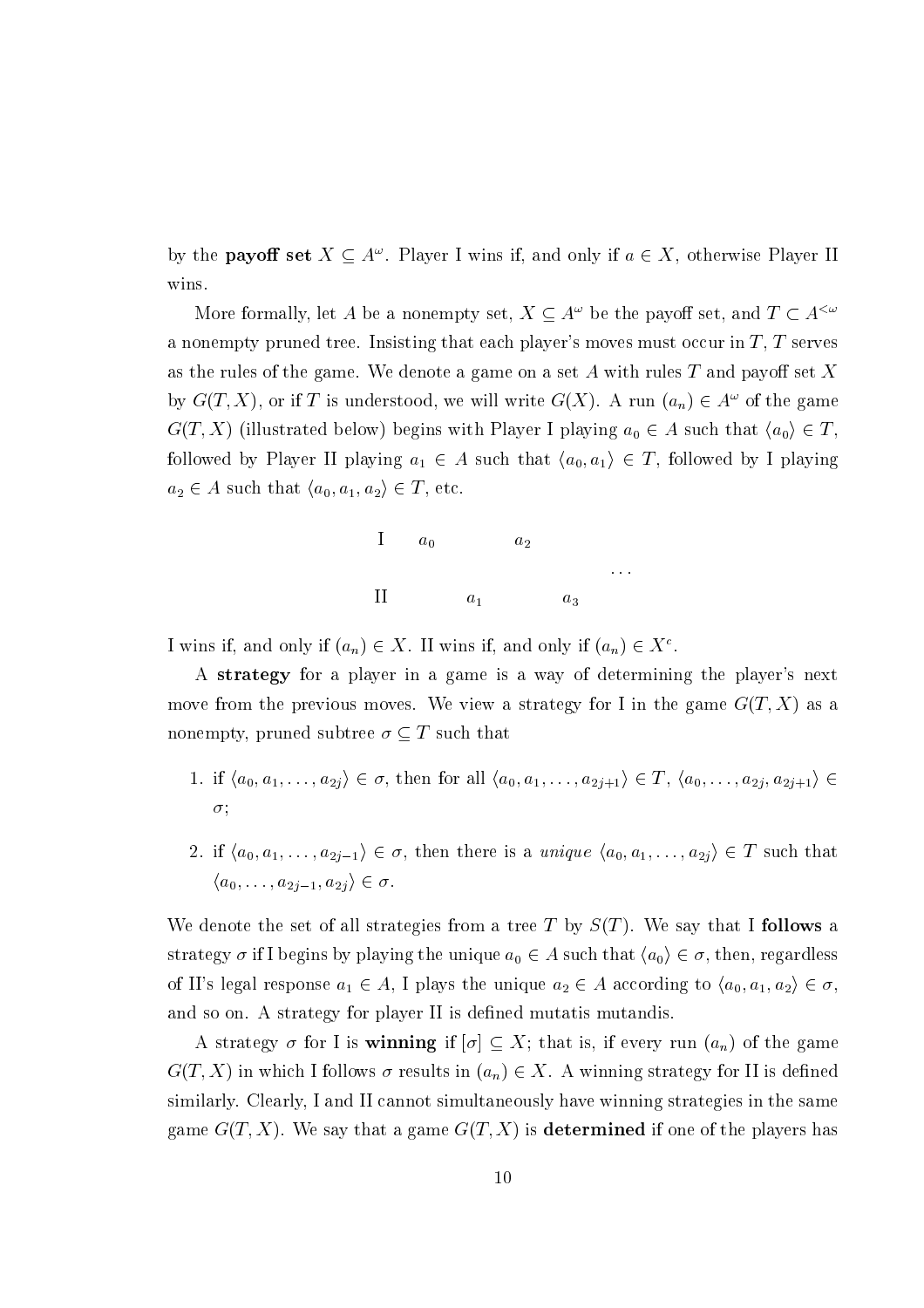a winning strategy. For a pointclass  $\Gamma$ ,  $Det(\Gamma)$  denotes that for every  $A \in \Gamma$ ,  $G(A)$ is determined. Thus,  $Det(\mathbf{\Delta}_1^1)$  is the statement that all Borel games are determined,  $Det(\boldsymbol{\Pi}^1_1)$  that all coanalytic games are determined, etc.

[Tel87] and [Myc92] survey games and their history.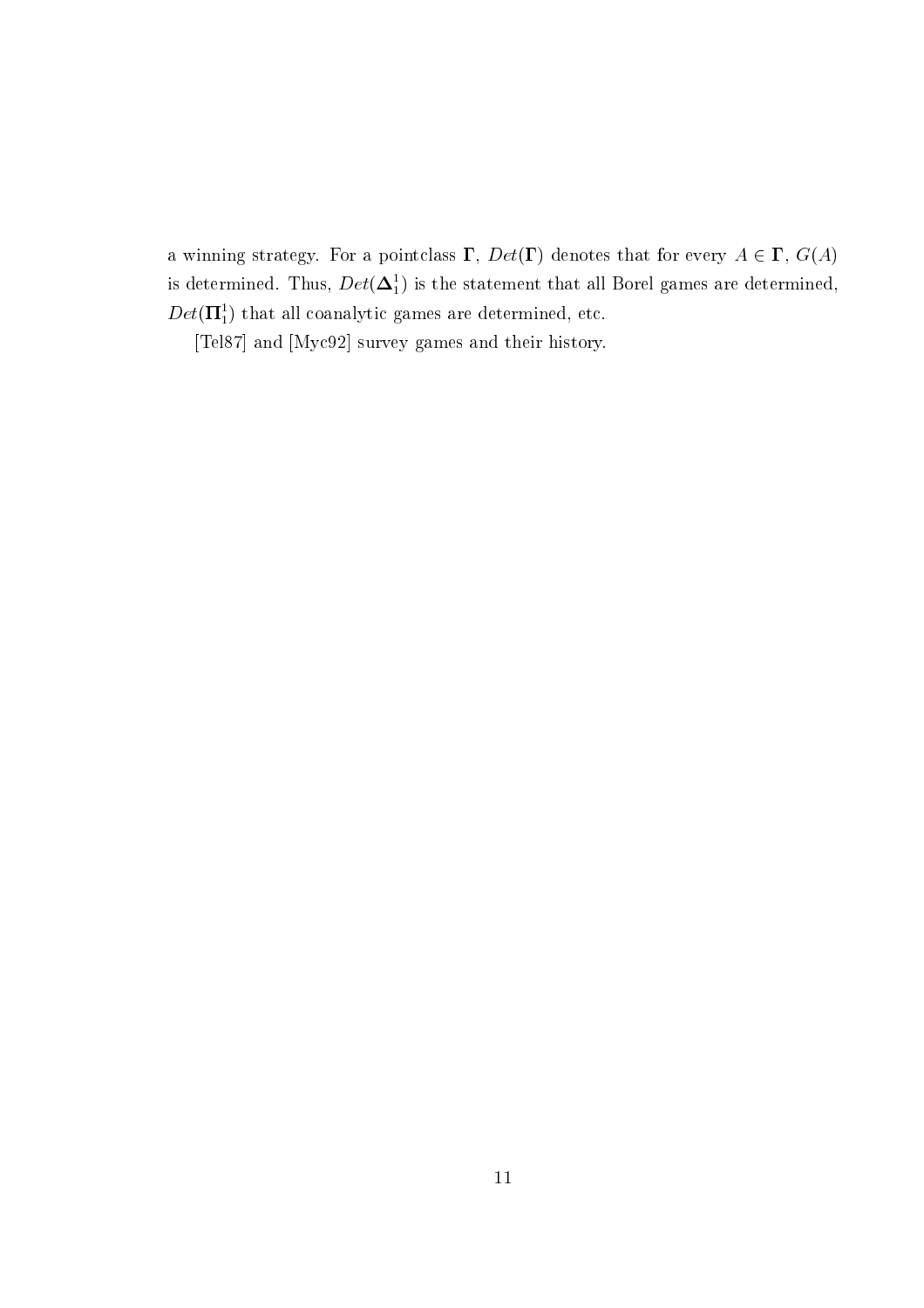### **CHAPTER 3**

### $ZFC \vdash Det(\mathbf{\Delta}^1_1)$

This chapter contains Martin's proof by induction of Borel Determinacy. We present Gale and Stewart's result, the determinacy of open and closed games in the first section, followed by Martin's proof in the section.

 $3.1$ The Gale-Stewart Theorem

Given a game  $G(T, X)$  and  $p \in T$ , the **subgame of X at p** is  $G(T_p, X_p)$  where  $T_p, X_p$ are as in Section 2.4. If during a run of the game  $G(T, X)$  a position  $p \in T$  is reached with I to play next and such that II has no winning strategy in the game  $G(T_p, X_p)$ . then we say that  $p$  is **not** losing for I. We define not losing for II mutatis mutandis. The following lemma contains the germ of the proof of the Gale-Stewart theorem.

**Lemma 3.1.1.** Let  $G(T, X)$  be a game on a set A. If p is not losing for I, then there is  $a \in A$  such that for all  $b \in A$ ,  $p \hat{a} \hat{b}$  is not losing for I.

*Proof.* Suppose not. Let  $p = \langle a_0, a_1, \ldots, a_{2j-1} \rangle \in T$  be not losing for I, and suppose that for each  $a \in A$  such that  $p \hat{\ } a \in T$ , there is  $b \in A$  such that  $p' = p \hat{\ } a \hat{\ } b \in T$  and II has a winning strategy in the game  $G(T_{p'}, X_{p'})$ . So, for each  $a \in A$ , choose  $b_a \in A$ and a winning strategy  $\sigma_a$  for II in the game  $G(T_{p'}, X_{p'})$  where  $p' = p\hat{a} \hat{b}_a$ . Hence, II now has a winning strategy in  $G(T_p, X_p)$  defined as follows: if I plays  $a_{2i} \in A$ , II responds by playing  $b_{a_{2j}} \in A$  and then follows  $\sigma_{a_{2j}}$  to win. Thus, p is losing for I, a contradiction.  $\Box$ 

**Theorem 3.1.2 (Gale-Stewart).** Let T be a non-empty pruned tree on  $A$ . Let  $X \subseteq [T]$  be open or closed in [T]. Then  $G(T, X)$  is determined.

*Proof.* Assume X is closed and that II has no winning strategy in  $G(T, X)$ . We construct a strategy  $\sigma$  for I as follows:  $\emptyset$  is not losing for I since II has no winning strategy in  $G(T, X)$ . By Lemma 3.1.1 there is  $a_0 \in A$  such that for all  $a_1 \in A$  such that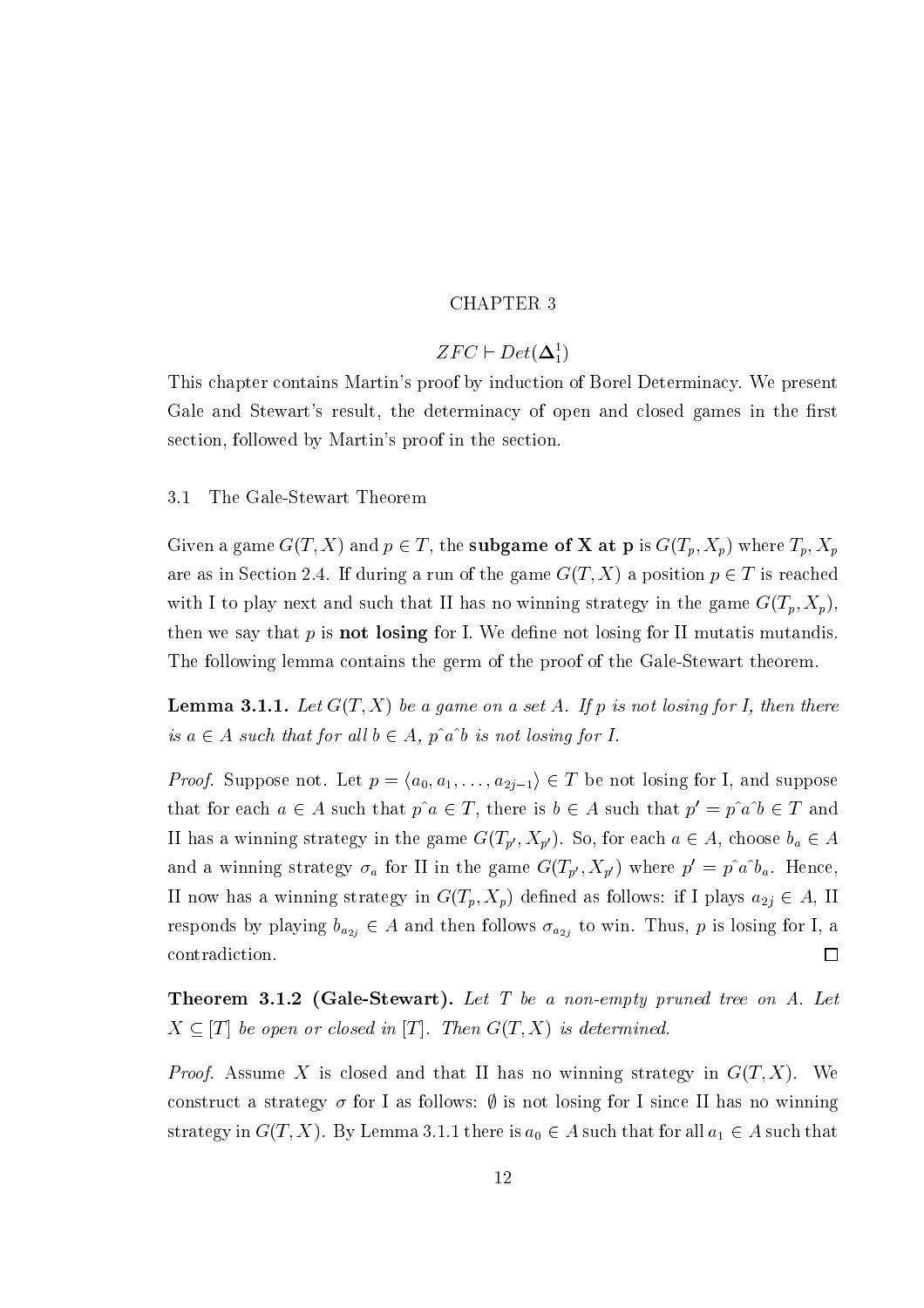$\langle a_0, a_1 \rangle \in T$ ,  $\langle a_0, a_1 \rangle$  is not losing for I. Since  $\langle a_0, a_1 \rangle$  is not losing for I, there is  $a_2 \in A$ such that for all  $a_3 \in A$  such that  $\langle a_0, a_1, a_2, a_3 \rangle \in T$ ,  $\langle a_0, a_1, a_2, a_3 \rangle$  is not losing for I, again by Lemma 3.1.1. In general, given  $p = \langle a_0, a_1, \ldots, a_{2n-1} \rangle \in T$  which is not losing for I, choose  $a_{2n} \in A$  so that for any  $a_{2n+1} \in A$  such that  $p \hat{a}_{2n}, a_{2n+1} \in T$ ,  $p^{\wedge}(a_{2n}, a_{2n+1})$  is not losing for I. It is clear that a subtree  $\sigma \subset T$  formed in this fashion is a strategy for I. We claim this strategy is winning for I.

Consider a run of the game  $(a_n)$  in which I followed  $\sigma$  so that every position of even length is not losing for I and suppose that  $(a_n) \notin X$ . Then as  $X^c$  is open, there is k such that  $N_{\langle a_0,a_1,...,a_{2k-1}\rangle} \cap [T] \subseteq X^c$  and hence,  $\langle a_0,a_1,...,a_{2k-1}\rangle$  is losing for I as II can win by playing arbitrarily for the rest of the game. Therefore,  $\sigma$  is a winning strategy for I.

In the case that X is open, assume that I has no winning strategy in  $G(T, X)$ ; use the above argument to construct a winning strategy for II.  $\Box$ 

Corollary 3.1.3.  $ZFC \vdash Det(\Sigma_1^0), ZFC \vdash Det(\Pi_1^0)$ 

#### $3.2$ An Inductive Proof of Borel Determinacy

Martin's proof of Borel determinacy associates to each Borel game  $G(T, X)$  an auxiliary closed or open game  $G(\tilde{T}, \tilde{X})$  in such a way that a winning strategy in  $G(\tilde{T}, \tilde{X})$ gives rise to a winning strategy in  $G(T, X)$ . As the auxiliary game is determined by the Gale-Stewart Theorem, so is the Borel game. The notion of a covering makes this association rigorous.

Let T be a nonempty pruned tree on a set A. Recall that  $S(T)$  denotes the set of all strategies from T. A covering of T is a triple  $(\tilde{T}, \pi, \varphi)$  such that

- 1.  $\tilde{T}$  is a nonempty pruned tree (on some  $\tilde{A}$ );
- 2.  $\pi : [\tilde{T}] \to [T]$  is continuous;
- 3.  $\varphi: S(\tilde{T}) \to S(T)$  maps strategies for player I (resp. II) in  $\tilde{T}$  to strategies for player I (resp. II) in T, in such a way that  $\varphi(\tilde{\sigma})$  restricted to positions of length  $\leq n$  depends only on  $\tilde{\sigma}$  restricted to positions of length  $\leq n$ , for all n.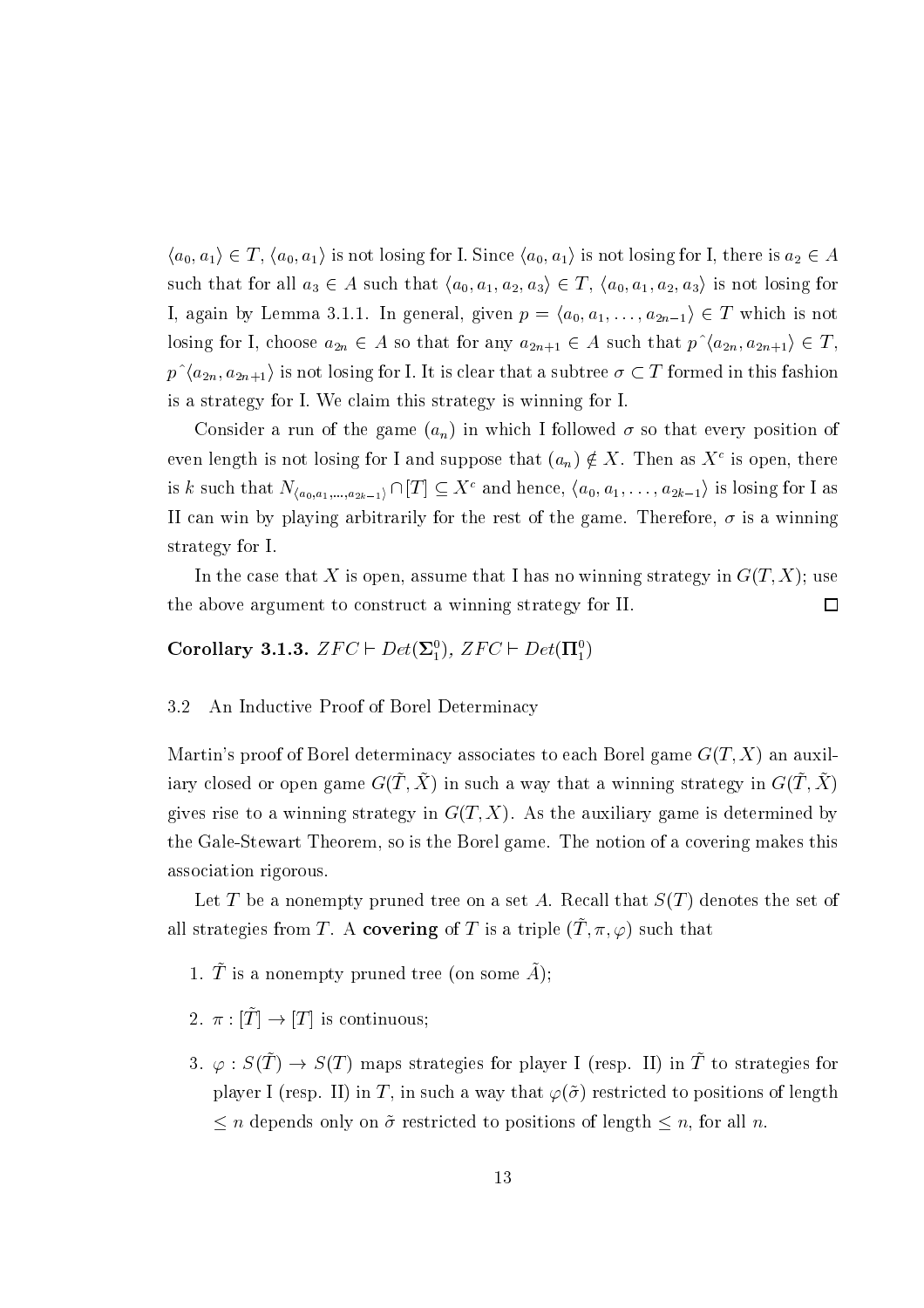4. If  $\tilde{\sigma}$  is a strategy for I (resp. II) in  $\tilde{T}$  and  $x \in [T]$  such that  $x \in \varphi(\tilde{\sigma})$  then there is  $\tilde{x} \in [\tilde{T}]$  such that  $\tilde{x} \in [\tilde{\sigma}]$  and  $\pi(\tilde{x}) = x$ .

Note that the map  $\pi$  naturally arises from a monotone map  $\pi' : \tilde{T} \to T$  such that length $(\pi'(s)) = \text{length}(s)$ . Condition three is stated informally for simplicity. Formally,  $\varphi$  is a monotone map on partial strategies  $\tilde{\sigma} \restriction n$  and  $\varphi(\tilde{\sigma})$  is define by  $\varphi(\tilde{\sigma}) \restriction n = \varphi(\tilde{\sigma} \restriction n).$ 

A covering  $(\tilde{T}, \pi, \sigma)$  of T **unravels** a set  $X \subseteq [T]$  if  $\pi^{-1}(X) \in \Delta_1^0$  (ie:  $\pi^{-1}(X)$  is clopen.) The next proposition follows immediately from the Gale-Stewart Theorem.

**Proposition 3.2.1.** Let T be a nonempty pruned tree on a set A and  $X \subset [T]$ . If  $(\tilde{T}, \pi, \sigma)$  is a covering of  $G(T, X)$  such that  $(\tilde{T}, \pi, \sigma)$  unravels X, then  $G(T, X)$  is  $determined.$ 

If  $(\tilde{T}, \pi, \varphi)$  is a covering such that for  $k \in \omega$ ,  $T \upharpoonright 2k = \tilde{T} \upharpoonright 2k$  and  $\pi \upharpoonright (\tilde{T} \upharpoonright 2k)$  is the identity, then  $(\tilde{T}, \pi, \varphi)$  is a k-covering.

**Lemma 3.2.2.** Let T be a nonempty pruned tree and  $X \subseteq [T]$ . If  $(\tilde{T}, \pi, \varphi)$  is a k-covering that unravels X, then  $(\tilde{T}, \pi, \varphi)$  also unravels  $X^c$ .

*Proof.* If T, X, and  $(\tilde{T}, \pi, \varphi)$  are as above, then  $\pi^{-1}(X^c) = (\pi^{-1}(X))^c$  is also clopen as  $\pi$  is continuous.  $\Box$ 

Relaxing the uniqueness condition in the definition of a strategy yields the notion of a quasistrategy. A quasistrategy for I in  $G(T, X)$  is a nonempty, pruned subtree  $\Sigma \subseteq T$  such that  $\langle a_0, a_1, \ldots, a_{2j} \rangle \in \Sigma$  and  $\langle a_0, a_1, \ldots, a_{2j+1} \rangle \in T$  implies  $\langle a_0,\ldots,a_{2j},a_{2j+1}\rangle\in\Sigma$ . Since  $\Sigma$  is pruned, if  $\langle a_0,a_1,\ldots,a_{2j-1}\rangle\in\Sigma$ , then there is a  $a_{2j} \in A$  such that  $\langle a_0, a_1, \ldots, a_{2j-1}, a_{2j} \rangle \in \Sigma$ .

By modifying our definition of not losing, we can isolate the quasistrategy constructed in the Gale-Stewart Theorem. Let  $p \in T$  be of arbitrary length. We say that p is not losing for I if II has no winning strategy in the game  $G(T_p, X_p)$ . So if  $p = \langle a_0, a_1, \ldots, a_{2n} \rangle$ , then  $G(T_p, X_p)$  is the subgame at p in which II plays first. Let  $\Sigma$  be the quasistrategy for I given by  $\Sigma = \{p \in T : p \text{ is not losing for I}\}\.$  This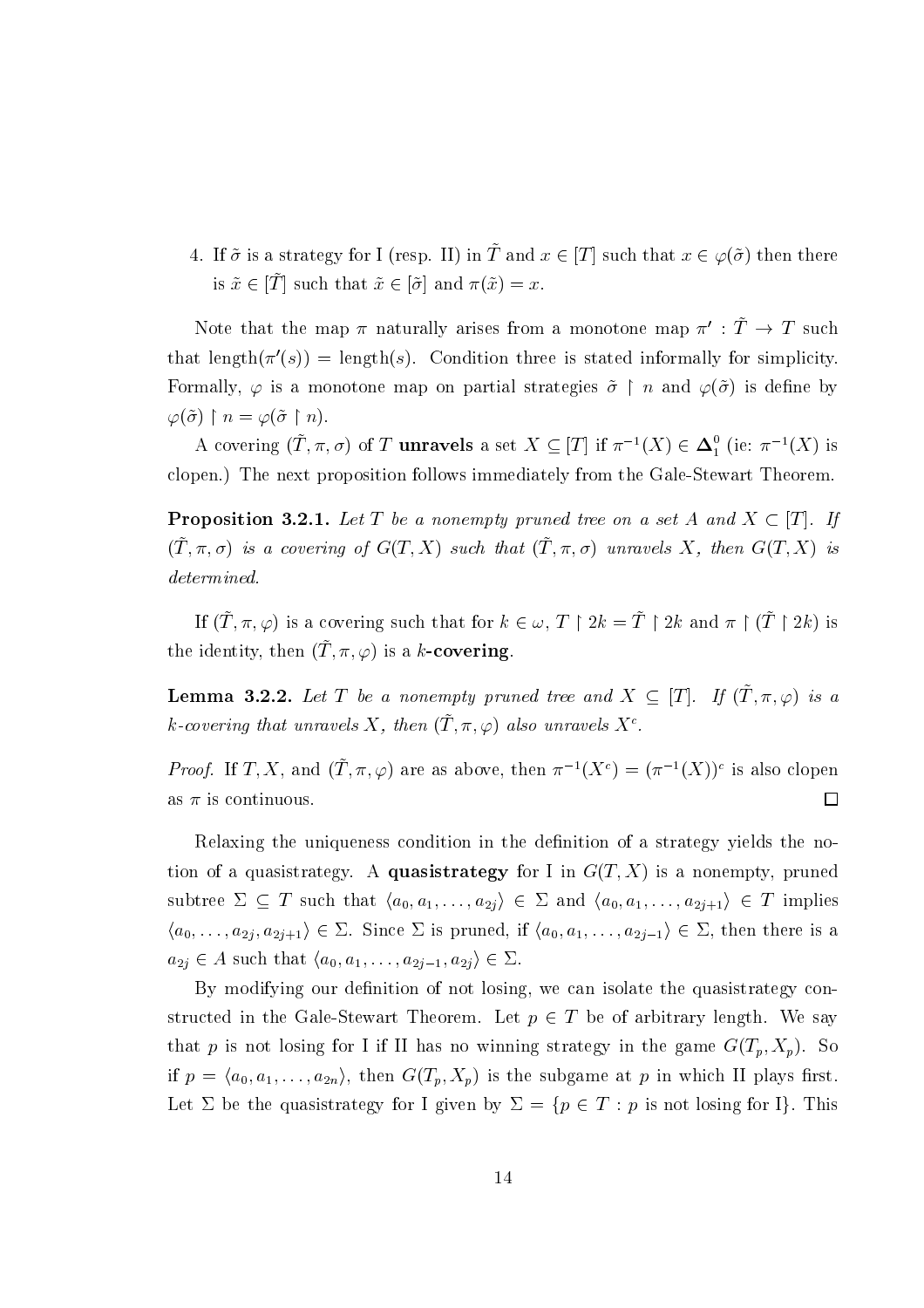special quasistrategy we call the **canonical quasistrategy** for I in  $G(T, X)$ . Define the canonical quasistrategy for II mutatis mutandis.

The next lemma is the heart of the inductive proof of Borel Determinacy and constitutes the bulk of this section.

**Lemma 3.2.3.** Let T be a nonempty pruned tree. For every  $X \in \Pi_1^0([T])$  and for each  $k \in \omega$  there is a k-covering of T that unravels X.

*Proof.* Let T be a nonempty pruned tree,  $X \subseteq [T]$  closed, and  $k \in \omega$ . Let  $T_X$  be the tree of the closed set X. So  $G(T, X)$  is of the form



where for all I,  $\langle x_0,\ldots,x_i\rangle \in T$ . I wins if, and only if  $(x_n) \in X$ . The k-covering  $(\tilde{T}, \pi, \varphi)$  that we will define is an auxiliary game in which players I and II play according to a run of  $G(T, X)$  except at the  $k^{th}$  turn (moves 2k and 2k + 1) where they play their usual moves along with some additional objects which simplify the game  $G(T, X)$ . The moves described below define  $\tilde{T}$ .

In  $\tilde{T}$  both players play as in T for the first  $k-1$  turns:



In his next move in  $\tilde{T}$ , I plays  $\langle x_{2k}, \Sigma_I \rangle$  where  $\langle x_0, \ldots, x_{2k} \rangle \in T$  and  $\Sigma_I$  is a quasistrategy for I in  $T_{(x_0,...,x_{2k})}$ . By offering this quasistrategy, I obliges that he will play according to  $\Sigma_I$  for the duration of  $G(T, X)$ . So we have

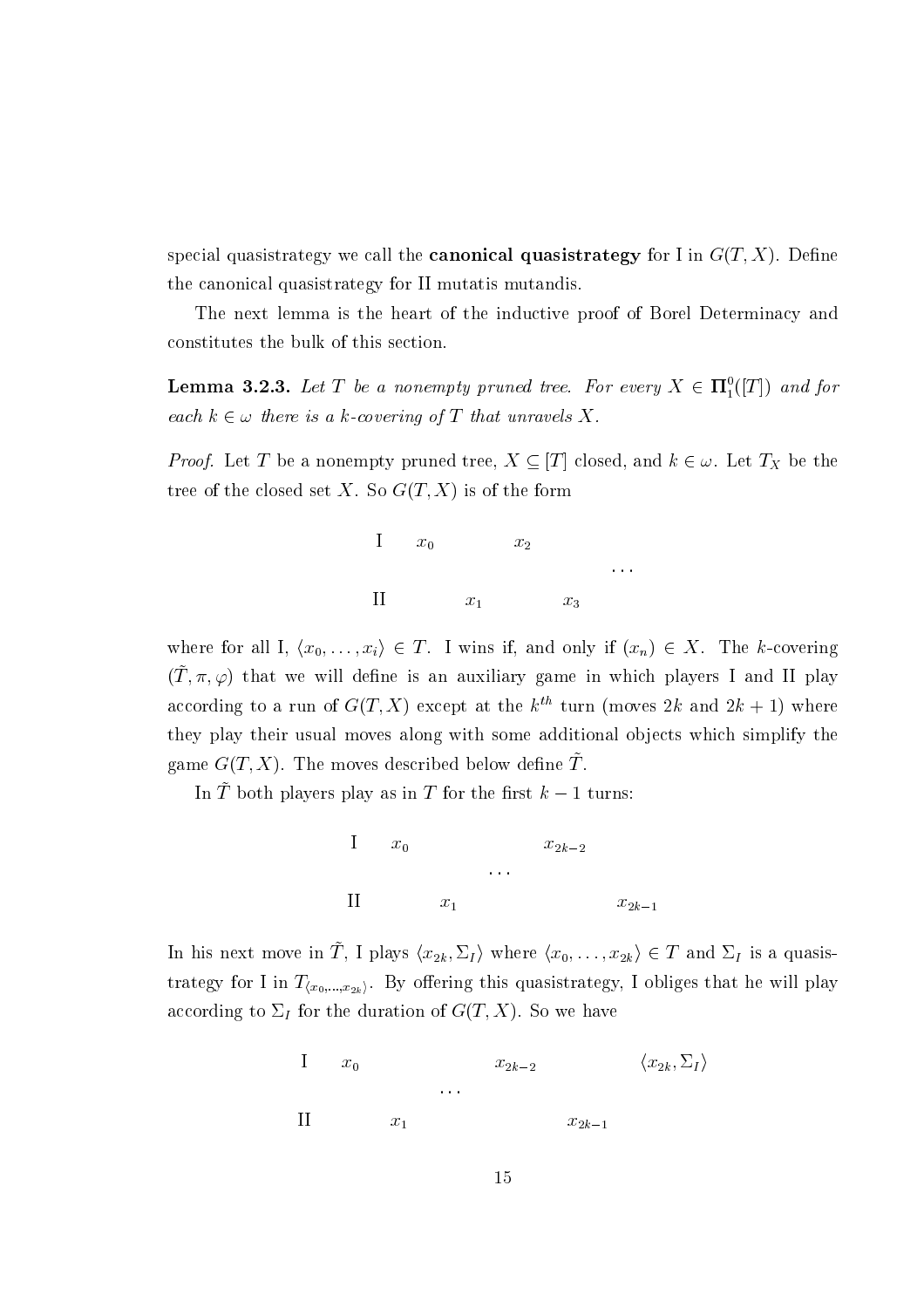II responds with  $x_{2k+1}$  and either accepting or rejecting I's offer so that the game thus far is

I 
$$
x_0
$$
  $x_{2k-2}$   $\langle x_{2k}, \Sigma_I \rangle$   
...  
II  $x_1$   $x_{2k-1}$   $\langle x_{2k+1}, \bullet \rangle$ 

**II accepts:** In this case, II responds by playing  $\langle x_{2k+1}, u \rangle$  where  $\langle x_0, \ldots, x_{2k+1} \rangle \in$ T and u is an even length sequence such that  $u \in T_{(x_0,...,x_{2k+1})}$  and  $u \in (\Sigma_I)_{(2k+1)}$  $(T_X)_{\langle x_0,\ldots,x_{2k+1}\rangle}$ . Both players continue playing  $x_{2k+2}, x_{2k+3}, \ldots$  so that all moves are in  $T$  and compatible with  $u$ .

**II rejects:** In this case, II responds by playing  $\langle x_{2k+1}, \Sigma_{II} \rangle$  where  $\langle x_0, \ldots, x_{2k+1} \rangle \in$ T and  $\Sigma_{II}$  is a quasistrategy for II in  $(\Sigma_I)_{\langle x_{2k+1}\rangle}$  with  $\Sigma_{II} \subseteq (T_X)_{\langle x_0,...,x_{2k+1}\rangle}$ . In this case, both players continue playing  $x_{2k+2}, x_{2k+3}, \ldots$  so that  $\langle x_{2k+2}, x_{2k+3}, \ldots, x_l \rangle \in$  $\Sigma_{II}$ , for all  $l \geq 2k+2$ .

Formally,  $\tilde{T}$  is the set of all finite sequences of the form:

$$
\langle x_0,\ldots,x_{2k-1},\langle x_{2k},\Sigma_I\rangle,\langle x_{2k+1},\bullet\rangle,x_{2k+2},\ldots,x_l\rangle
$$

such that

- 1.  $\langle x_0,\ldots,x_i\rangle \in T$  for all  $i \leq l$ ,
- 2.  $\Sigma_I$  is a quasistrategy for I in  $T_{(x_0,...,x_{2k})_1}$
- 3.  $\bullet = \langle 1, u \rangle$  where u is of even length,  $u \in T_{\langle x_0,...,x_{2k+1} \rangle}$ ,  $u \in (\Sigma_I)_{\langle 2k+1 \rangle}$  $(T_X)_{\langle x_0,...,x_{2k+1}\rangle}$  or  $\bullet = \langle 2,\Sigma_{II}\rangle$  where  $\Sigma_{II}$  is a quasistrategy for II in  $(\Sigma_I)_{\langle x_{2k+1}\rangle}$ with  $\Sigma_{II} \subseteq (T_X)_{\langle x_0,...,x_{2k+1} \rangle}$ .

Since both players have always have legal moves at each turn, it is clear that  $\tilde{T}$  is pruned. Moreover,  $T \neq \emptyset$  implies  $T \neq \emptyset$ .

The map  $\pi : \tilde{T} \to T$  is given in the obvious way:

$$
\pi(\langle x_0,\ldots,x_{2k-1},\langle x_{2k},\Sigma_I\rangle,\langle x_{2k+1},\bullet\rangle,x_{2k+2},\ldots,x_l\rangle)=\langle x_0,\ldots,x_l\rangle.
$$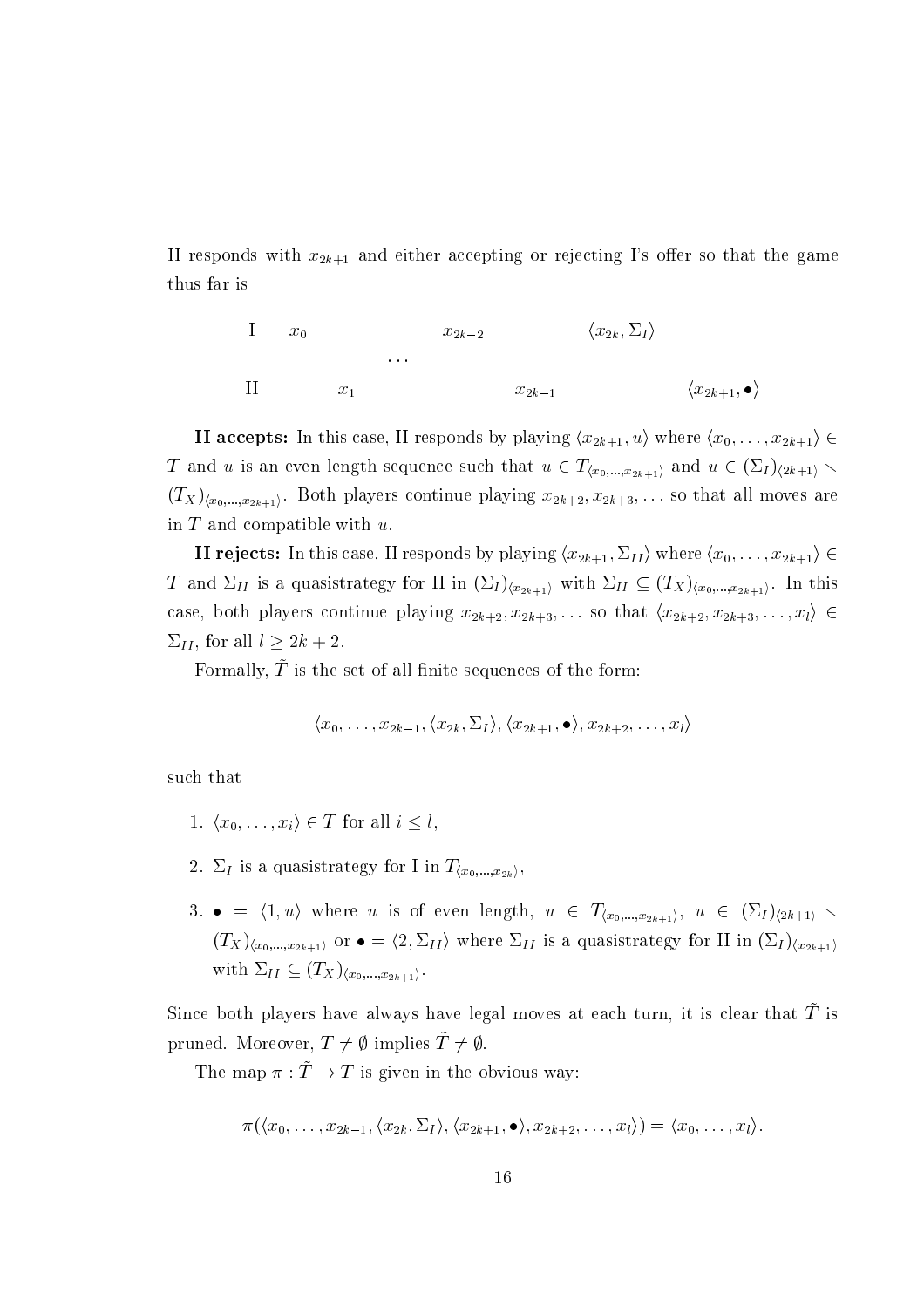Again,  $\pi$  induces a map from  $[\tilde{T}]$  to  $[T]$  which we also refer to as  $\pi$ ; no confusion will result from this slight abuse of notation.

As  $\pi$  is clearly continuous,  $\pi^{-1}(X) \in \Pi^0_1([\tilde{T}])$ . Moreover, observe that

$$
\tilde{x} \in \pi^{-1}(X) \Leftrightarrow \tilde{x}(2k+1)
$$
 is of the form  $\langle x_{2k+1}, \langle 2, \Sigma_{II} \rangle \rangle$ 

so that  $\pi^{-1}(X)$  is also open in  $[\tilde{T}]$  since for any  $\tilde{x} \in \pi^{-1}(X)$ , the cone  $N_{\langle x_0,...,x_{2k+1}\rangle} \subset$  $\pi^{-1}(X)$  contains x. Thus,  $\pi^{-1}(X) \in \Delta_1^0([\tilde{T}]).$ 

To complete the definition of  $(\tilde{T}, \pi, \varphi)$ , the k-covering of T, we now define, informally,  $\varphi$  which maps for each player a strategy  $\tilde{\sigma}$  in  $\tilde{T}$  to a strategy  $\sigma = \varphi(\tilde{\sigma})$  in T in such a way that if  $x \in [\sigma]$  is a run of a game on T, then there is a run  $\tilde{x} \in [\tilde{\sigma}]$  such that  $\pi(\tilde{x}) = x$ . Let  $\tilde{\sigma} \subset \tilde{T}$  be a strategy. We argue two cases as  $\tilde{\sigma}$  can be a strategy for I or II.

Case  $1 - \tilde{\sigma}$  is a strategy for I: For the first 2k moves,  $\sigma \restriction 2k - 1 = \tilde{\sigma} \restriction 2k - 1$ . Next,  $\tilde{\sigma}$  produces a unique  $\langle x_{2k}, \Sigma_I \rangle$  where  $\Sigma_I \subseteq T_{\langle x_0,...,x_{2k} \rangle}$  is a quasistrategy for I;  $\sigma$ corresponds with  $x_{2k}$ . II then responds with  $x_{2k+1}$  in T.

Consider now the game on  $(\Sigma_I)_{\langle x_{2k+1}\rangle}$  having payoff set  $[(\Sigma_I)_{\langle x_{2k+1}\rangle}] \setminus X_{\langle x_0,...,x_{2k+1}\rangle}$ . As  $T_{X_{(x_0,\ldots,x_{2k+1})}}$  is a nonempty pruned tree,  $X\langle x_0,\ldots,x_{2k+1}\rangle$  is closed, and thus,  $[(\Sigma_I)_{\langle x_{2k+1}\rangle}] \setminus X_{\langle x_0,...,x_{2k+1}\rangle}$  is open. Hence, by the Gale-Stewart Theorem, the game  $G((\Sigma_I)_{\langle x_{2k+1}\rangle}, [(\Sigma_I)_{\langle x_{2k+1}\rangle}] \setminus X_{\langle x_0,\dots,x_{2k+1}\rangle})$  is determined. There are two subcases according to which player has a winning strategy in this game.

*Subcase 1A:* I has a winning strategy in  $G((\Sigma_I)_{\langle x_{2k+1}\rangle}, [(\Sigma_I)_{\langle x_{2k+1}\rangle}] \setminus X_{\langle x_0,...,x_{2k+1}\rangle}).$ then requires I to follow this strategy. For in this case, after a finite number of moves, a position  $u \in (\Sigma_I)_{\langle x_{2k+1} \rangle} \subseteq T_{\langle x_0,...,x_{2k+1} \rangle}$  of even length is reached such that u is winning for I. That is, there is  $u = \langle x_{2k+2}, \ldots, x_{2l-1} \rangle$  such that  $u \in (\Sigma_I)_{\langle 2k+1 \rangle} \setminus \langle T_X \rangle_{\langle x_0, \ldots, x_{2k+1} \rangle}$ . Thus.

$$
\langle x_0,\ldots,x_{2k-1},\langle x_{2k},\Sigma_I\rangle,\langle x_{2k+1},\langle 1,u\rangle\rangle,x_{2k+2},\ldots,x_{2l-1}\rangle\in\tilde{T}
$$

and henceforth  $\sigma$  requires I to follow  $\tilde{\sigma}$ . So if  $x \in [\sigma]$  is a run of  $G(T, X)$ , it is clear that there is  $\tilde{x} \in [\tilde{\sigma}]$  such that  $\pi(\tilde{x}) = x$ , namely  $\tilde{x}$  in which II plays  $\langle x_{2k+1}, \langle 1, u \rangle \rangle$  in her  $2k + 1$  move.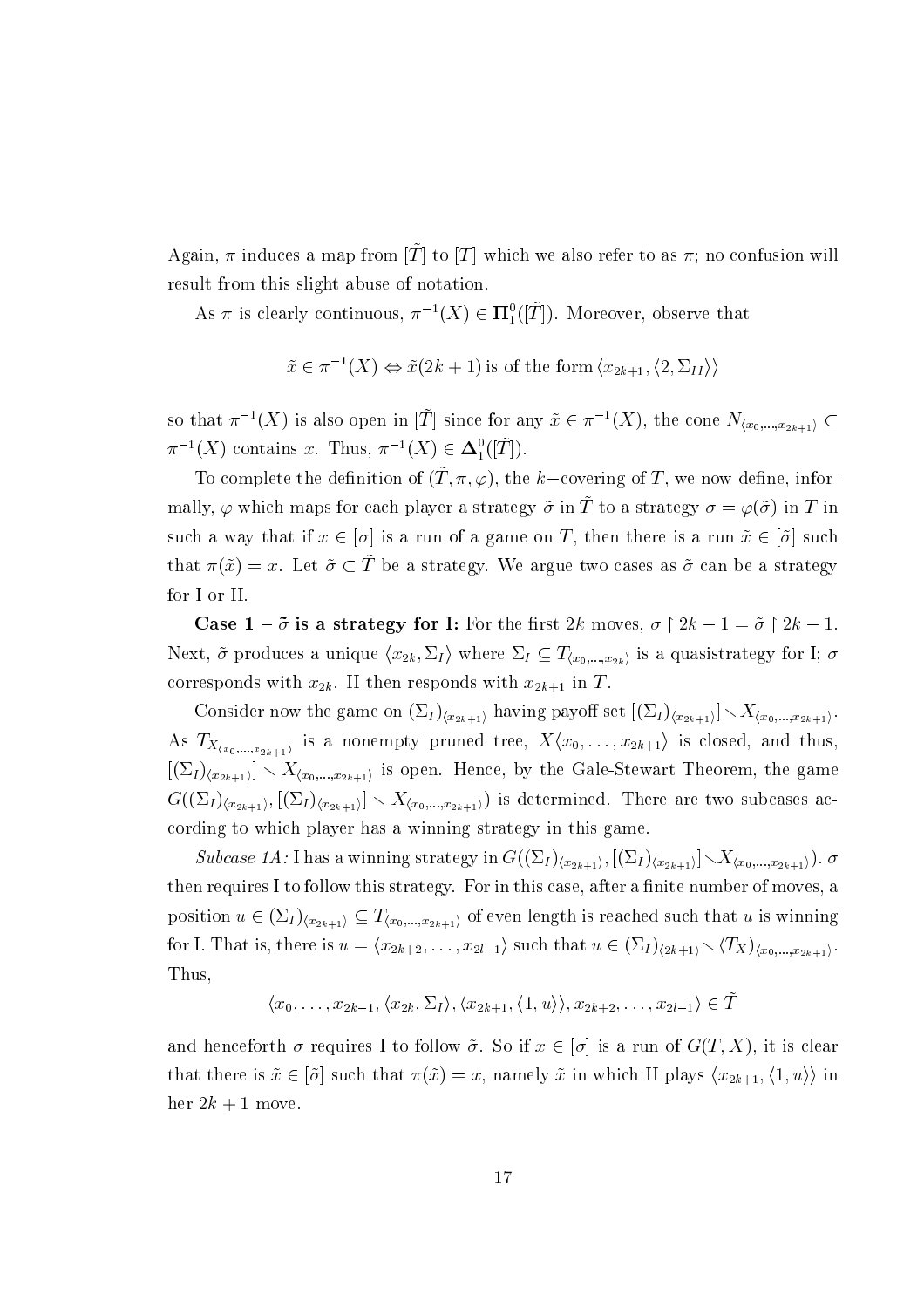Subcase 1B: II has a winning strategy in  $G((\Sigma_I)_{\langle x_{2k+1}\rangle}, [(\Sigma_I)_{\langle x_{2k+1}\rangle}] \setminus X_{\langle x_0,\dots,x_{2k+1}\rangle}).$ Let  $\Sigma_{II} \subseteq (\Sigma_I)_{\langle x_{2k+1} \rangle}$  be her canonical quasistrategy in this game. Provided that in the game on  $\tilde{T}$ , II plays  $\langle x_{2k+1}, \Sigma_{II} \rangle$ , I follows  $\sigma$  by playing  $\tilde{\sigma}$ . (For if II plays otherwise, I now has a winning strategy in this game and can proceed via Subcase 1A.) As long as II plays  $\langle x_{2k+2},\ldots,x_{2l-1}\rangle \in (\Sigma_{II})_{\langle x_0,\ldots,x_{2k-1}\rangle}$ , I continues to play  $\sigma$  by following  $\tilde{\sigma}$ . However, if at any point II plays  $\langle x_{2k+2},\ldots,x_{2l-1}\rangle \notin (\Sigma_{II})_{\langle x_0,\ldots,x_{2k+1}\rangle}$ , then it follows that  $\langle x_{2k+2}, \ldots, x_{2l-1} \rangle$  is losing for II, consequently winning for I, in the game  $G((\Sigma_I)_{\langle x_{2k+1}\rangle}, [(\Sigma_I)_{\langle x_{2k+1}\rangle}] \setminus X_{\langle x_0,\ldots,x_{2k+1}\rangle})$  and I can again continue as in Subcase IA.

Case  $2 - \tilde{\sigma}$  is a strategy for II: Again, for the first 2k moves,  $\sigma \upharpoonright 2k - 1 = \tilde{\sigma} \upharpoonright$  $2k-1$ . Next I plays  $x_{2k}$  in  $G(T, X)$ . Define

$$
\mathcal{S} = \{ \Sigma_I \subseteq T_{\langle x_0, \dots, x_{2k} \rangle} : \Sigma_I \text{ is a quasistrategy for } I \}
$$

and

$$
U = \{ \langle x_{2k+1} \rangle \hat{u} \in T_{\langle x_0, ..., x_{2k} \rangle} : u \text{ has even length and}
$$

$$
\exists \Sigma_I \in \mathcal{S}(\tilde{\sigma} \text{ requires II to play}
$$

$$
\langle x_{2k+1}, \langle 1, u \rangle \rangle \text{ when I plays } \langle x_{2k}, \Sigma_I \rangle) \}
$$

and  $\mathcal{U} = \{x \in [T_{(x_0,\ldots,x_{2k})}] : \exists \langle x_{2k+1} \rangle \hat{u} \in U(\langle x_{2k+1} \rangle \hat{u} \subseteq x)\}\.$  So then,  $\mathcal{U} \subseteq$  $[T_{\langle x_0,...,x_{2k}\rangle}]$  is open in  $[T_{\langle x_0,...,x_{2k}\rangle}]$ .

Consider now the game  $G(T_{\langle x_0,...,x_{2k}\rangle},\mathcal{U})$ 



where II plays first and wins if, and only if  $\langle x_{2k+1}, x_{2k+2}, \ldots \rangle \in \mathcal{U}$ . As  $\mathcal{U}$  is open, this game is determined by Gale-Stewart, and hence there are two subcases.

Subcase 2A: II has a winning strategy in this game. Define a strategy  $\sigma$  for II as follows: II should follow this winning strategy in  $G(T_{\langle x_0,...,x_{2k}\rangle},\mathcal{U})$  until a position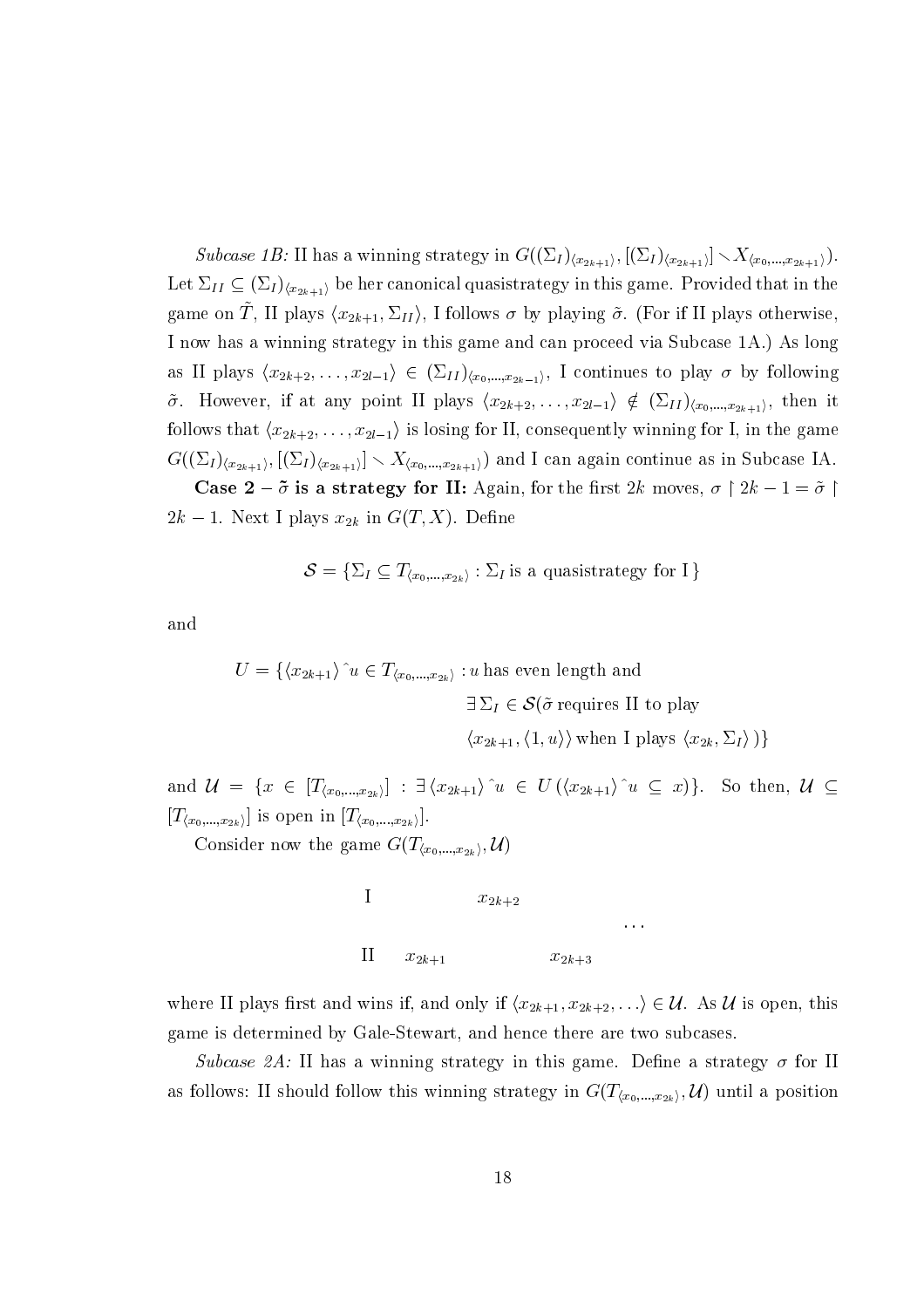$\langle x_{2k+1}\rangle^{\wedge}u \in U$  is reached, for some even length  $u = \langle x_{2k+2}, \ldots, x_{2l-1}\rangle$ . By the definition of U, let  $\Sigma_I$  witness that  $\langle x_{2k+1} \rangle u \in U$ . So from  $x_{2l}$  on, II returns to playing  $\sigma$ in  $G(T, X)$  according to  $\tilde{\sigma}$  on

$$
\langle x_0,\ldots,x_{2k-1},\langle x_{2k},\Sigma_I\rangle,\langle x_{2k+1},\langle 1,u\rangle\rangle,x_{2k+2},\ldots,x_l\rangle\in\tilde{T}.
$$

It is then clear that if  $x \in [\sigma]$ , there is  $\tilde{x} \in [\tilde{\sigma}]$  such that  $\pi(\tilde{x}) = x$ . Let  $\Sigma_{II} \subseteq$  $(\Sigma_I)_{\langle x_{2k+1}\rangle} \cap (T_X)_{\langle x_0,\ldots,x_{2k+1}\rangle}$  be the quasistrategy for II that  $\tilde{\sigma}$  produces as II response to  $\langle x_{2k}, \Sigma_I \rangle$  in the game on T.

Subcase 2B: I has a winning strategy in this game. Let  $\Sigma_I$  be his canonical quasistrategy in this game. Since  $\Sigma_I$  is winning for I,  $[\Sigma_I] \subseteq [T_{(x_0,...,x_{2k})}] \setminus \mathcal{U}$ , that is,  $\Sigma_I \subseteq T_{(x_0,...,x_{2k})} \setminus U$  so that no sequence of  $\Sigma_I$  is in U. Suppose then that I plays  $\langle x_{2k}, \Sigma_I \rangle$  in the game on  $\tilde{T}$ ;  $\tilde{\sigma}$  must tell II to respond with something of the form  $\langle x_{2k+1}, \langle 2, \Sigma_{II} \rangle \rangle$ . (Otherwise, if  $\tilde{\sigma}$  produced something of the form  $\langle x_{2k+1}, \langle 1, u \rangle \rangle$ where  $u \in (\Sigma_I)_{\langle 2k+1\rangle} \setminus (T_X)_{\langle x_0,...,x_{2k+1}\rangle}$  by the rules of  $\tilde{T}$ , then by the definition of U,  $\Sigma_I$  would be a witness that  $\langle x_{2k+1} \rangle u \in U$ , a contradiction.) Let  $\langle x_{2k+1}, \langle 2, \Sigma_{II} \rangle \rangle$  be II's response to  $\langle x_{2k}, \Sigma_I \rangle$  according to  $\tilde{\sigma}$ . Then II plays  $x_{2k+1}$  in  $G(T, X)$  and plays  $\sigma$ according to  $\tilde{\sigma}$  on

$$
\langle x_0,\ldots,x_{2k-1},\langle x_{2k},\Sigma_I\rangle,\langle x_{2k+1},\langle 2,\Sigma_{II}\rangle\rangle,x_{2k+2},\ldots,x_{2l}\rangle
$$

provided that  $(x_{2k+2},...,x_{2k}) \in \Sigma_{II}$ . If for some  $l \geq k+1$ , I plays such that  $\langle x_{2k+2},\ldots,x_{2k}\rangle \notin \Sigma_{II}$ , then  $\langle x_{2k+2},\ldots,x_{2k}\rangle \notin (\Sigma_I)_{\langle 2k+1\rangle}$  since  $\Sigma_{II}$  is a quasistrategy for II in  $(\Sigma_I)_{(2k+1)}$ . Hence,  $(x_{2k+2},...,x_{2k})$  is losing for I, and we are back in Subcase 2A.  $\Box$ 

The following technical lemma is the final fact needed to carry out the induction.

**Lemma 3.2.4.** Let  $k \in \omega$  and suppose  $(T_{i+1}, \pi_{i+1}, \varphi_{i+1})$  is a  $(k+i)$ -covering of  $T_i$ , for each  $i \in \omega$ . Then there is a pruned tree  $T_{\infty}$  and  $\pi_{\infty,i} : [T_{\infty}] \to [T_i], \varphi_{\infty,i} : S(T_{\infty}) \to$  $S(T_i)$  such that  $(T_{\infty}, \pi_{\infty,i}, \varphi_{\infty,i})$  is a  $(k + i)$ -covering of  $T_i$ ,  $\pi_{i+1} \circ \pi_{\infty,i+1} = \pi_{\infty,i}$ , and  $\varphi_{i+1} \circ \varphi_{\infty, i+1} = \varphi_i.$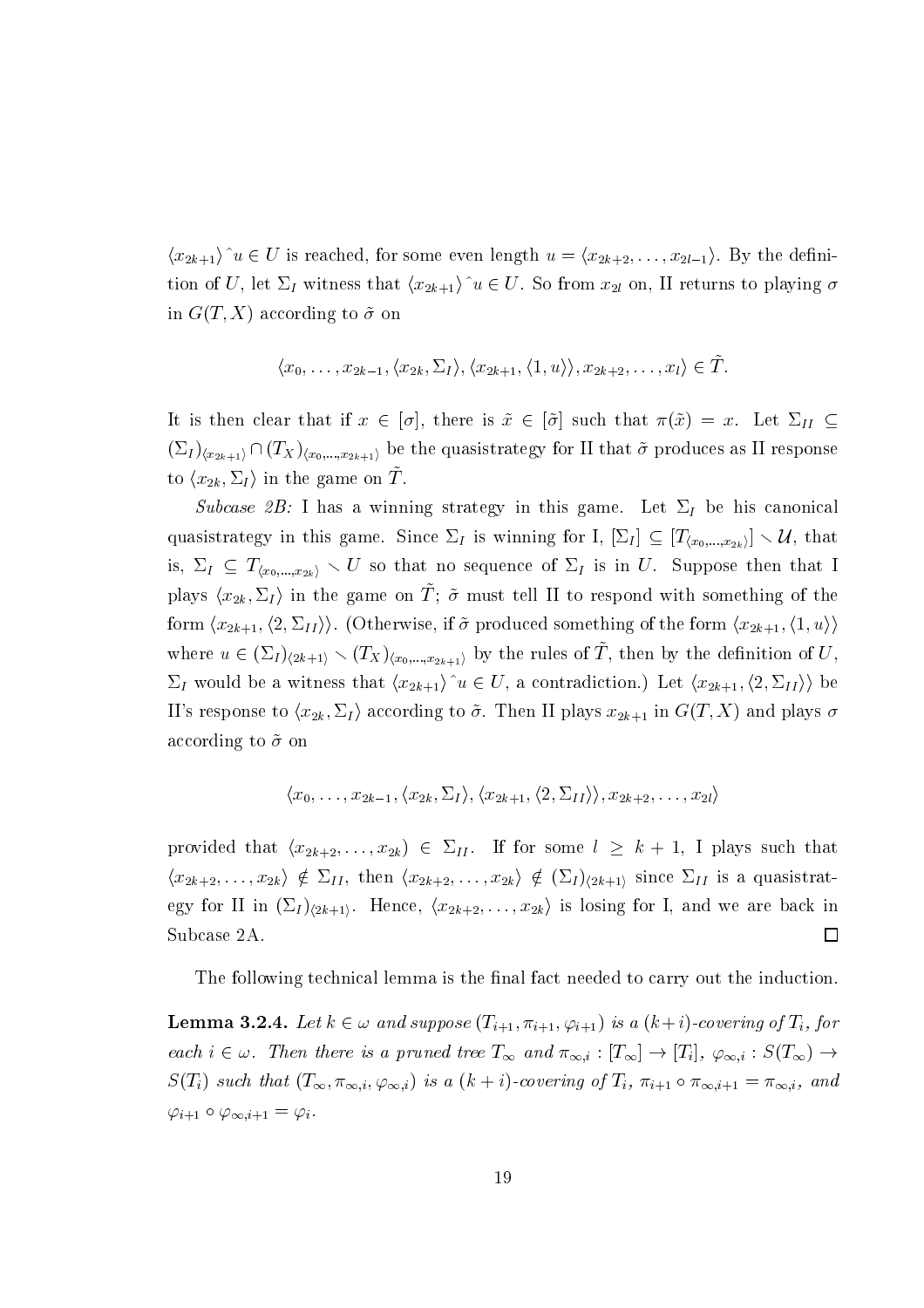*Proof.* Let  $k \in \omega$ , and for each  $i \in \omega$ , let  $(T_{i+1}, \pi_{i+1}, \varphi_{i+1})$  be a  $(k+i)$ -covering of  $T_i$ . Define  $T_{\infty}$  as follows:

$$
s \in T_{\infty} \Leftrightarrow \exists i \in \omega[s \in T_i \wedge \text{length}(s) \le 2(k+i)]
$$

Since for each I,  $T_i$  is a nonempty pruned tree, it easily follows that so is  $T_\infty$ . Moreover, it is clear that  $T_{\infty} \restriction 2(k+i) = T_i \restriction 2(k+i)$ .

Define  $\pi_{\infty,i}: T_{\infty} \to T_i$  as follows:

$$
\pi_{\infty,i}(s) = \begin{cases}\ns & \text{if length}(s) \le 2(k+i) \\
(\pi_{i+1} \circ \pi_{i+2} \circ \cdots \circ \pi_j)(s) & \text{if } 2(k+i) < \text{length }(s) \le 2(k+j) \text{ for some } j\n\end{cases}
$$

It should be clear that  $\pi_{\infty,i}$  is well-defined because in the second case,  $\pi_{\infty,i}(s)$  is independent of the choice of j. As each  $\pi_i$  is monotone with length $(\pi(s)) = \text{length}(s)$ . it follows from the definition that  $\pi_{\infty,i}$  is also. Moreover, it is clear that for each i.  $\pi_{\infty,i} = \pi_{i+1} \circ \pi_{\infty,i+1}.$ 

Define  $\varphi_{\infty,i}$  from the set of strategies in  $T_{\infty}$  to the set of strategies in  $T_i$  as follows:

$$
\varphi_{\infty,i}(\sigma_{\infty}) \upharpoonright 2(k+i) = \sigma_{\infty} \upharpoonright 2(k+i)
$$

and for all  $j > i$ ,

$$
\varphi_{\infty,i}(\sigma_{\infty}) \upharpoonright 2(k+j) = (\varphi_{i+1} \circ \varphi_{i+2} \circ \cdots \circ \varphi_i)(\sigma_{\infty} \upharpoonright 2(k+j))
$$

Similarly, it is clear that  $\varphi_{\infty,i}$  maps strategies for player I (resp. II) in  $T_{\infty}$  to strategies for player I (resp. II) in  $T_i$ , in such a way that  $\varphi_{\infty,i}(\sigma)$  restricted to positions of length  $\leq n$  depends only on  $\sigma$  restricted to positions of length  $\leq n$ . for all *n*. Moreover, it is clear that for each I,  $\varphi_{\infty,i} = \varphi_{i+1} \circ \varphi_{\infty,i+1}$ . Thus, for  $(T_{\infty}, \pi_{\infty,i}, \varphi_{\infty,i})$  to be a  $(k + i)$  - covering of  $T_i$ , it remains to show that if  $\sigma_{\infty} \subseteq T_{\infty}$ is a strategy and  $x_i \in [\varphi_{\infty,i}(\sigma_{\infty})]$ , then there is  $x_{\infty} \in [\sigma_{\infty}]$  such that  $\pi_{\infty,i}(x_{\infty}) = x_i$ . We argue the case  $i = 0$ ; it should be clear that the argument easily generalizes to any  $i \in \omega$ .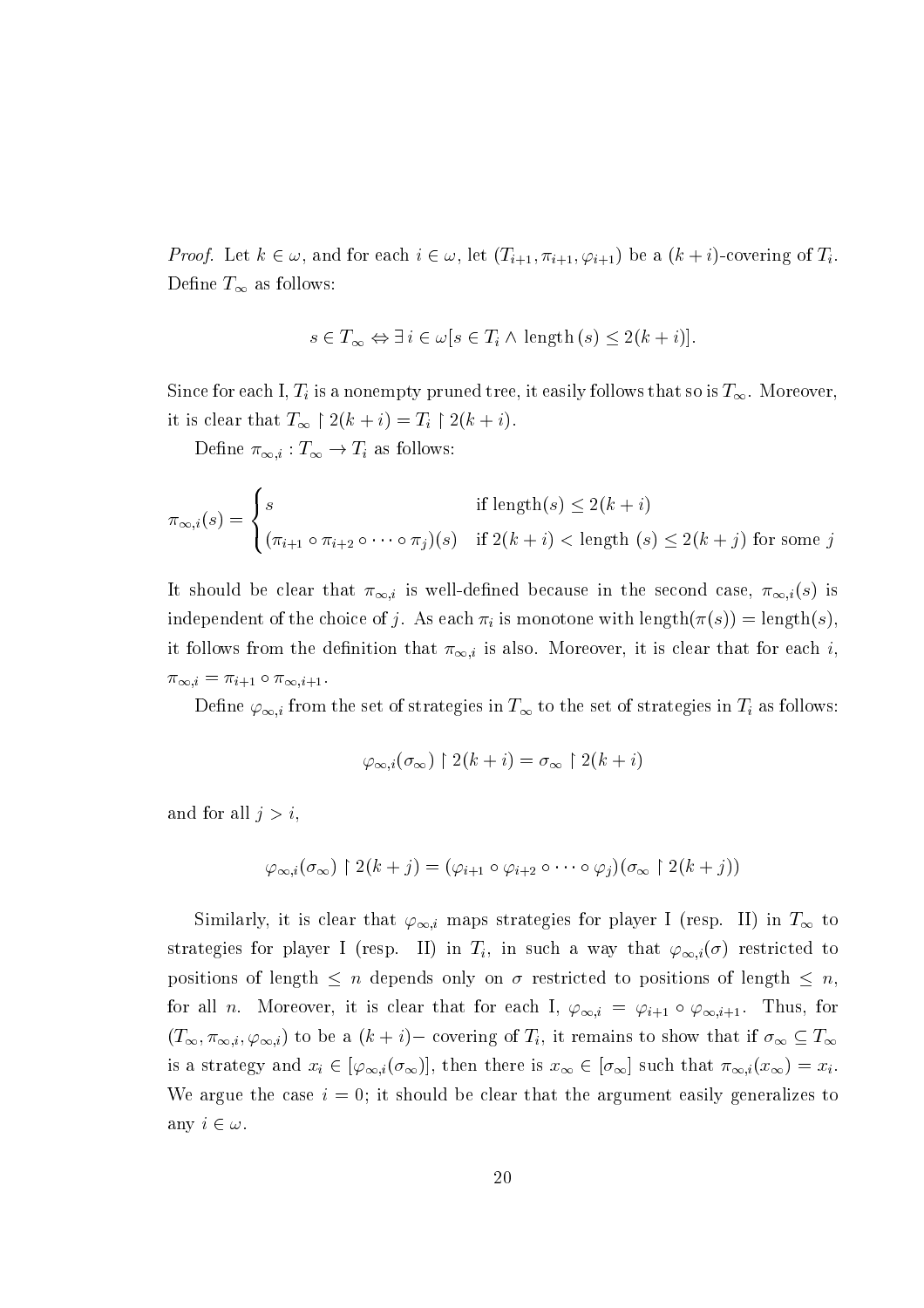Let  $\sigma_{\infty} \subseteq T_{\infty}$  be a strategy, and let  $x_0 \in [\varphi_{\infty,0}(\sigma_{\infty})] \subseteq T_0$ . As  $\varphi_{\infty,0} = \varphi_1 \circ \varphi_{\infty,1}$ .  $x_0 \in [\varphi_1(\varphi_{\infty,1}(\sigma_{\infty}))]$ . Since  $(T_1, \pi_1, \varphi_1)$  is a k-covering of  $T_0$ , let  $x_1 \in [\varphi_{\infty,1}(\sigma_{\infty})]$  be such that  $\pi_1(x_1) = x_0$ . Moreover, as  $T_1 \restriction 2k = T_0 \restriction 2k$ , for any sequence s having length(s)  $\leq 2k$ ,  $\pi_1$  is the identity. Next, as  $\varphi_{\infty,1} = \varphi_2 \circ \varphi_{\infty,2}$ ,  $x_1 \in [\varphi_2(\varphi_{\infty,2}(\sigma_{\infty}))].$ Since  $(T_2, \pi_2, \varphi_2)$  is a  $(k+1)$ -covering of  $T_1$ , let  $x_2 \in [\varphi_{\infty,2}(\sigma_{\infty})]$  be such that  $\pi_2(x_2)$  $x_1$ . Moreover, as  $T_2 \restriction 2(k+1) = T_1 \restriction 2(k+1)$ , for any sequence s having length $(s) \leq$  $2(k+1), \pi_2$  is the identity. In this way, we define for each  $i \in \omega$ ,  $x_{i+1} \in [\varphi_{\infty,i+1}(\sigma_{\infty})] \subseteq$  $[T_{i+1}]$  such that  $\pi_{i+1}(x_{i+1}) = x_i$ . Recall from our definition of  $T_{\infty}$  that  $T_{\infty} \restriction 2(k+i) =$  $T_i \restriction 2(k+i)$ . As a result, it is clear that  $x_0, x_1, x_2, \ldots$  converges to  $x_\infty \in [T_\infty]$  given by  $x_{\infty}$  |  $2(k + j) = x_0$  |  $2(k + j)$  for each  $j \ge 0$ . Furthermore,  $x_{\infty} \in [\sigma_{\infty}]$  since  $\sigma_{\infty}$  |  $2(k + j) = \varphi_{\infty, j}(\sigma_{\infty})$  |  $2(k + j)$  for all  $j \ge 0$ . Finally, it remains to show that  $\pi_{\infty,0}(x_\infty) = x_0$ . From the definition of  $\pi_{\infty,0}$  it follows that  $\pi_{\infty,0}(x_\infty) \upharpoonright 2k = x_0 \upharpoonright 2k$ . For  $j > 0$  we have the following

$$
\pi_{\infty,0}(x_\infty \upharpoonright 2(k+j)) = \pi_1(x_\infty \upharpoonright 2(k+j)) = \pi_1(x_1 \upharpoonright 2(k+j)) = x_0 \upharpoonright 2(k+j).
$$

Thus, it follows that  $\pi_{\infty,0}(x_\infty) = x_0$ . It is clear that the above argument is completely general for any  $i \in \omega$ .  $\Box$ 

**Theorem 3.2.5 (Martin).** If T is a nonempty pruned tree on A and  $X \subseteq [T]$  is Borel, then for each  $k \in \omega$  there is a k-covering of T that unravels X.

*Proof.* Let T be a nonempty pruned tree on some set A and let  $X \subseteq [T]$  be Borel. Suppose  $X \in \Pi_1^0([T])$  and let  $k \in \omega$ . By Lemma 3.2.3, there is a k-covering of T which unravels X. Moreover, Lemma 3.2.2 insures that such a  $k$ -covering also unravels  $X^c$  so that the result holds for  $X \in \Sigma^0_1([T])$ .

Now suppose that  $1 < \alpha < \omega_1$  and that for all  $\beta < \alpha$ , if  $Y \in \Sigma^0_{\beta}([T])$  and  $k \in \omega$ , then there is a k-covering of T that unravels Y; by Lemma 3.2.2, the result holds for all  $\beta < \alpha$ ,  $Y \in \Pi_{\beta}^{0}([T])$ .

Let  $X \in \Sigma^0_\alpha([T])$ . Thus,  $X = \bigcup_{i \in \omega} X_i$  such that for each I,  $X_i \in \Pi^0_{\beta_i}([T])$  some  $\beta_i < \alpha$ . By the induction hypothesis, let  $(T_1, \pi_1, \varphi_1)$  be a k-covering of  $T_0 = T$  that unravels  $X_0$ ; that is,  $\pi_1^{-1}(X_0) \in \Delta_1^0$ . Moreover, since  $\pi_1$  is continuous, and since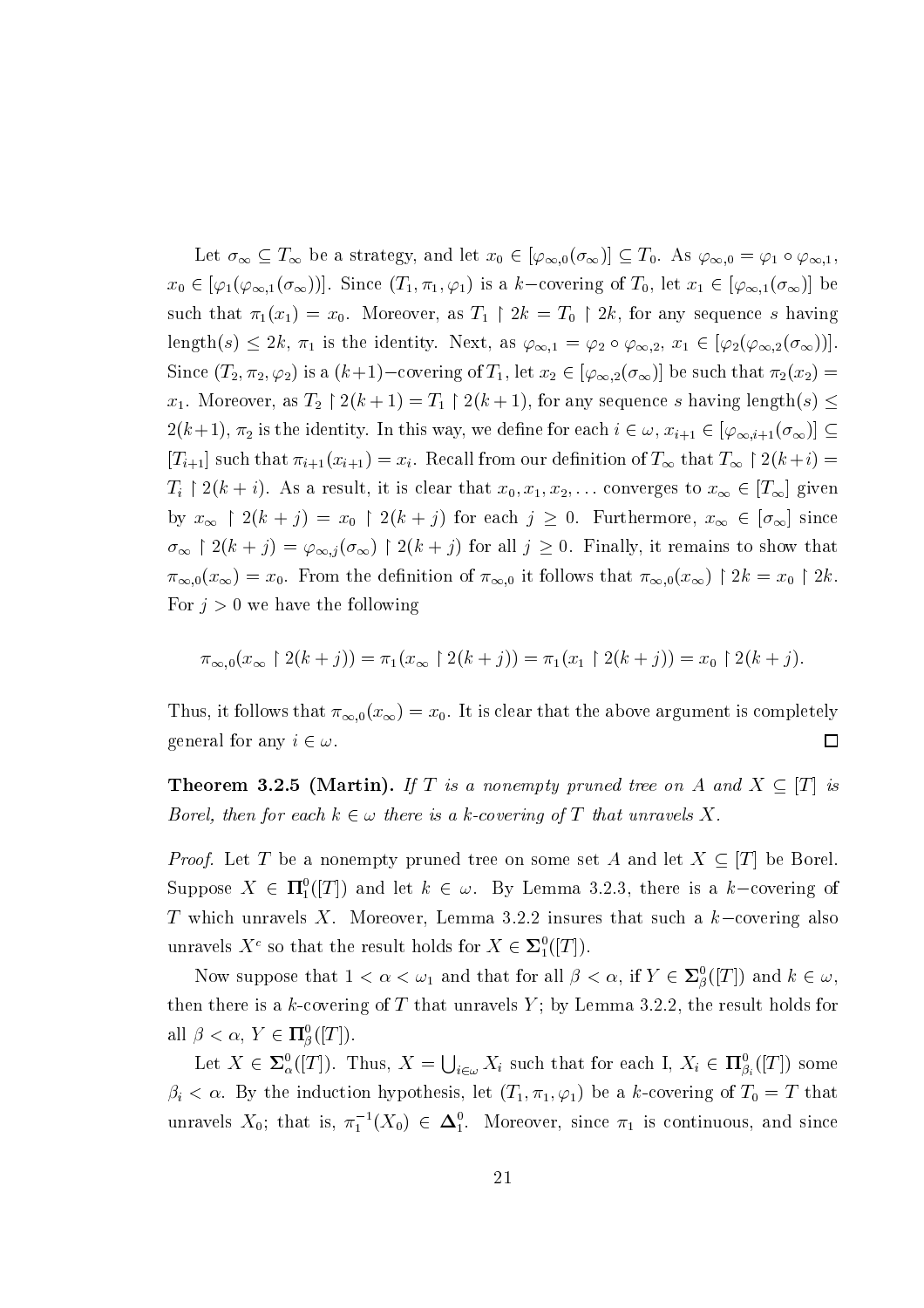any pointclass is closed under continuous pre-images, it follows that  $\pi_1^{-1}(X_i) \in \Pi_{\beta_i}^0$ for each  $i > 0$ . Again by the induction hypothesis, there is a  $(k + 1)$ -covering of  $T_1$ .  $(T_2, \pi_2, \varphi_2)$  that unravels  $\pi_1^{-1}(X_1)$ . Thus,  $(\pi_2^{-1} \circ \pi_1^{-1})(X_i) \in \mathbf{\Pi}^0_{\beta_i}([T_2])$  for all  $i > 1$ , and  $(\pi_2^{-1} \circ \pi_1^{-1})(X_i) \in \mathbf{\Delta}_1^0([T_2])$  for  $i = 0, 1$ . In this fashion, define recursively for each I,  $(T_{i+1}, \pi_{i+1}, \varphi_{i+1})$  to be a  $(k+i)$ -covering of  $T_i$ , that unravels  $(\pi_i^{-1} \circ \pi_{i-1}^{-1} \circ \cdots \circ \pi_1^{-1})(X_i)$ . Now, for each  $i \in \omega$ , let  $(T_{\infty}, \pi_{\infty,i}, \varphi_{\infty,i})$  be a  $(k + i)$ -covering of  $T_i$ , as in Lemma 3.2.4. Then  $(T_{\infty}, \pi_{\infty,0}, \varphi_{\infty,0})$  unravels  $X_i$  for each I. That is, for each I,  $\pi_{\infty,0}^{-1}(X_i) \in$  $\Delta_1^0([T_\infty])$ . Thus,  $\pi_{\infty,0}^{-1}(X) = \pi_{\infty,0}^{-1}(\bigcup_{i\in\omega}X_i) = \bigcup_{i\in\omega}\pi_{\infty,0}^{-1}(X_i) \in \Sigma_1^0([T_\infty])$ . Finally, using Lemma 3.2.3 and Lemma 3.2.4 again, let  $(\tilde{T}, \pi, \varphi)$  be a k-covering of  $T_{\infty}$  that unravels  $\pi_{\infty,0}^{-1}(X)$ . Then,  $(\tilde{T}, \pi_{\infty,0} \circ \pi, \varphi_{\infty,0} \circ \varphi)$  is a k-covering of T that unravels  $X$ .  $\Box$ 

Corollary 3.2.6 (Martin).  $ZFC \vdash Det(\Delta_1^1)$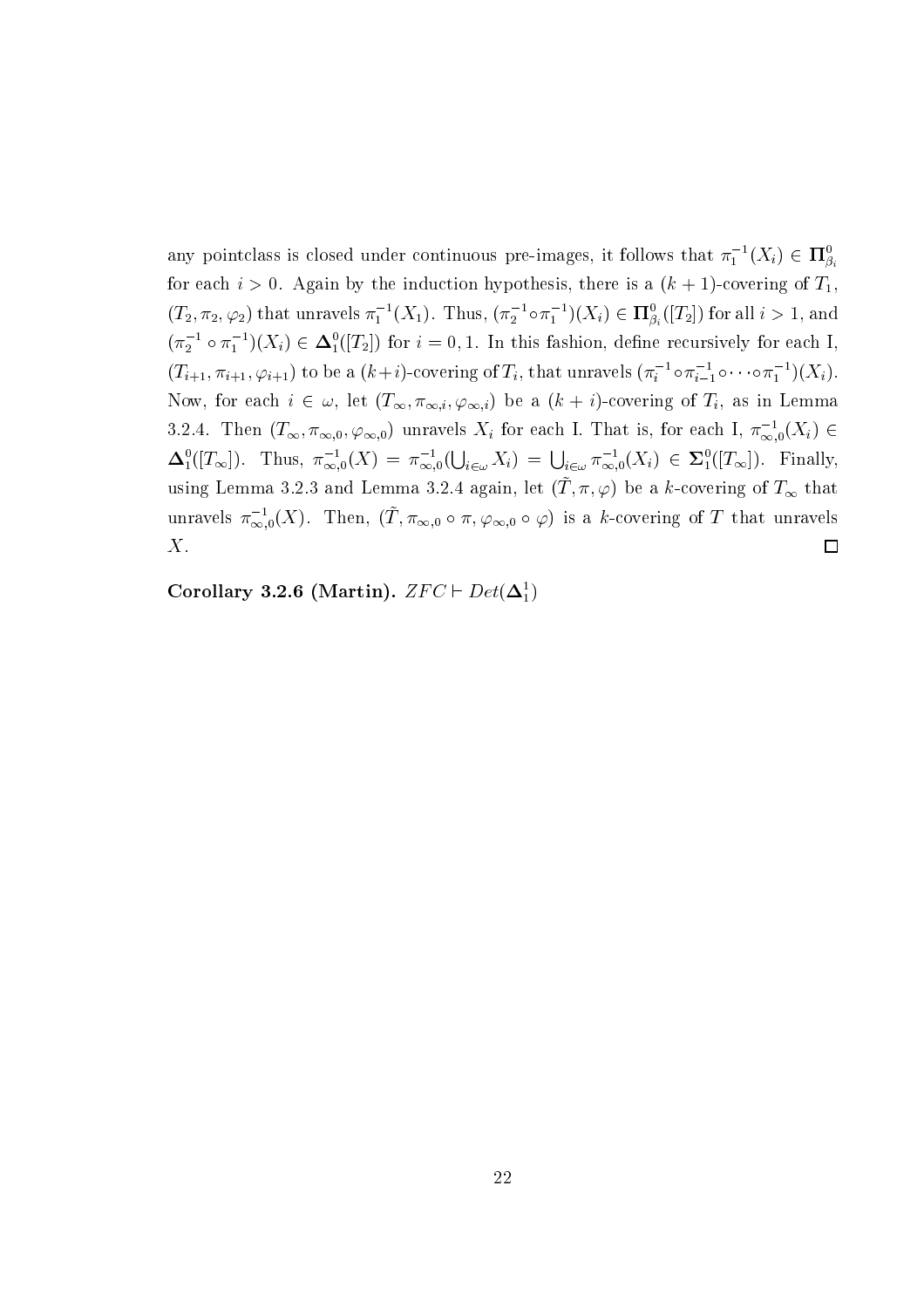Part $\bar{\rm II}$ 

The Metamathematics of Borel Determinacy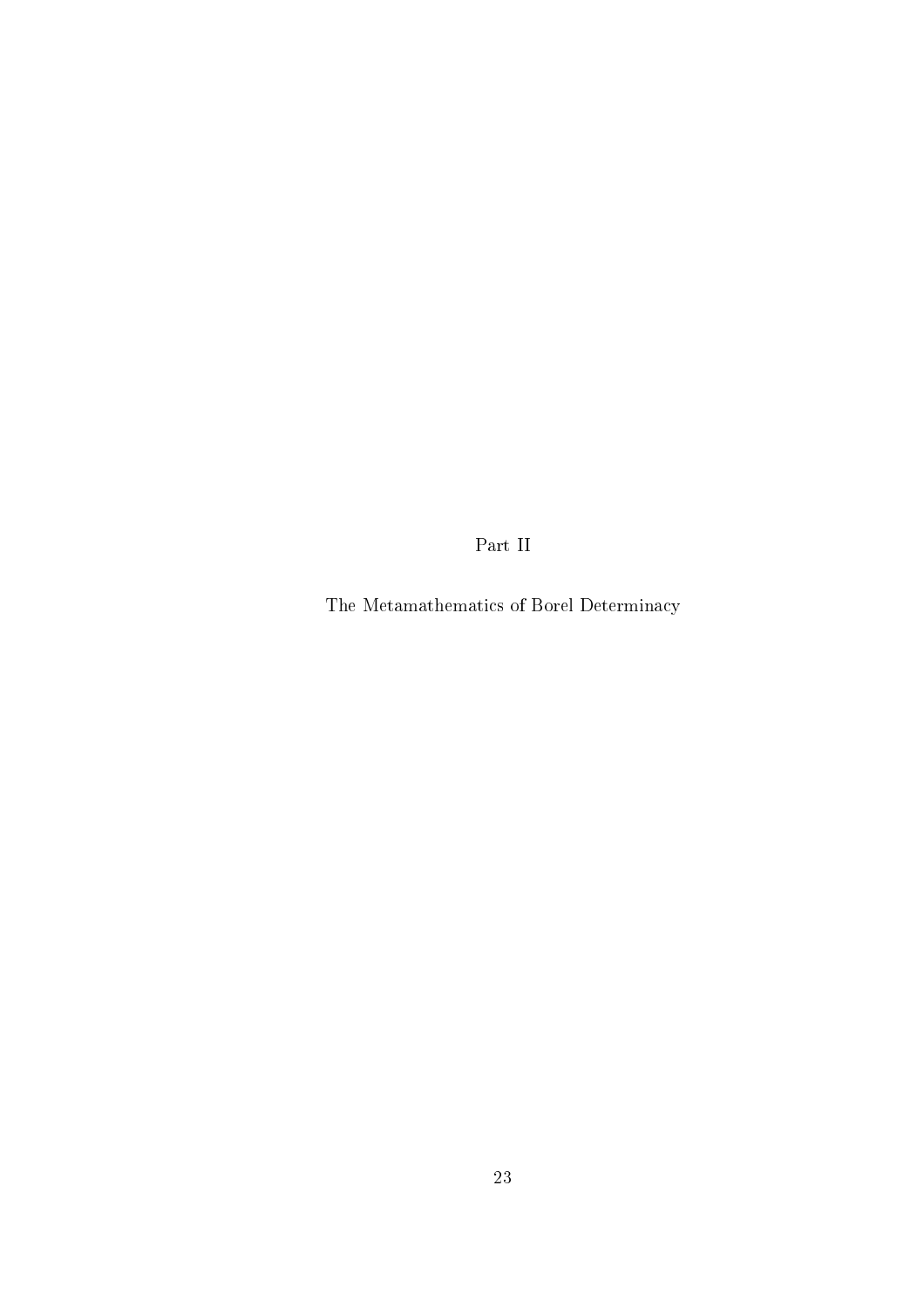Prior to Martin's proof of Borel Determinacy, Friedman showed  $ZC \nvdash Det(\Pi^0_{\omega+2})$ [Fri71]. Using a earlier result of Martin [Mar68], stated and proved below, Friedman established the necessity of the Axiom of Replacement to any proof of Borel Determinacy.

Let x, y be reals. If there exists an algorithm that computes x from y, then x is **recursive in** y, written  $x \leq_T y$ . Two reals x and y are **Turing equivalent**, denoted  $x \equiv_T y$ , when  $x \leq_T y$  and  $y \leq_T x$ . The equivalence classes of reals in  $\equiv_T$  are called Turing degrees and we denote the set of Turing degrees by  $D$ . For every real x, the degree of x is denoted by x. Given a pointclass  $\Gamma$  and  $A \subseteq D$ , we say that A is a  $\Gamma$ -subset if  $\{x \in \omega^\omega : x \in A\} \in \Gamma$ . Let  $(D, \leq)$  be the partial order induced by  $\mathbf{x} \leq \mathbf{y} \Leftrightarrow x \leq_T y$ . For  $\mathbf{x} \in \mathbf{D}$ , the cone of  $\mathbf{x}$  is  $C_{\mathbf{x}} = {\mathbf{y} \in \mathbf{D} : \mathbf{x} \leq \mathbf{y}}$ . If  $\mathbf{A} \subseteq \mathbf{D}$  and  $x \in D$ , A contains the cone of x if, and only if  $C_x \subseteq A$  and omits the cone of x if  $C_{\mathbf{x}} \subseteq \mathbf{D} \setminus \mathbf{A}$ 

**Theorem (Martin).** Assuming  $Det(\Gamma)$ , every  $\Gamma$ -subset of  $D$  either contains or omits a cone.

*Proof.* Let  $\Gamma$  be a pointclass and assume  $Det(\Gamma)$ . Let  $\mathbf{A} \subseteq \mathbf{D}$  be such that  $A = \{x \in \Gamma\}$  $\omega^{\omega}$ :  $\mathbf{x} \in \mathbf{A}$   $\in \Gamma$ . Consider the game  $G(A)$ 



where  $a_i \in \omega$ . I wins  $G(A)$  if, and only if  $a \in A$ ; II wins otherwise. By assumption,  $G(A)$  is determined. Suppose  $\varphi : \omega^{\langle \omega \rangle} \to \omega$  is a winning strategy for I in  $G(A)$ . Fix a recursive bijection  $\psi : \omega \to \omega^{\leq \omega}$  and define  $x = \varphi \circ \psi$ . We claim that  $C_{\mathbf{x}} \subseteq \mathbf{A}$ . Suppose  $y \in C_x$ ; thus  $x \leq_T y$ . Consider a run  $a \in \omega^{\omega}$  of the game  $G(A)$  in which II plays  $y = (a_1, a_3, \ldots)$  and I responds by playing  $(a_0, a_2, \ldots)$  according to  $\varphi$  so that  $a \in A$ . Now,  $y \leq_T a$ , hence  $y \leq a$ . But also,  $a \leq_T y$  as  $x \leq_T y$ . So,  $a \leq y$ , and thus  $y = a \in A$ . A symmetric argument shows that if II has a winning strategy in  $G(A)$ , then  $C_{\mathbf{x}} \subseteq \mathbf{D} \setminus \mathbf{A}$ .  $\Box$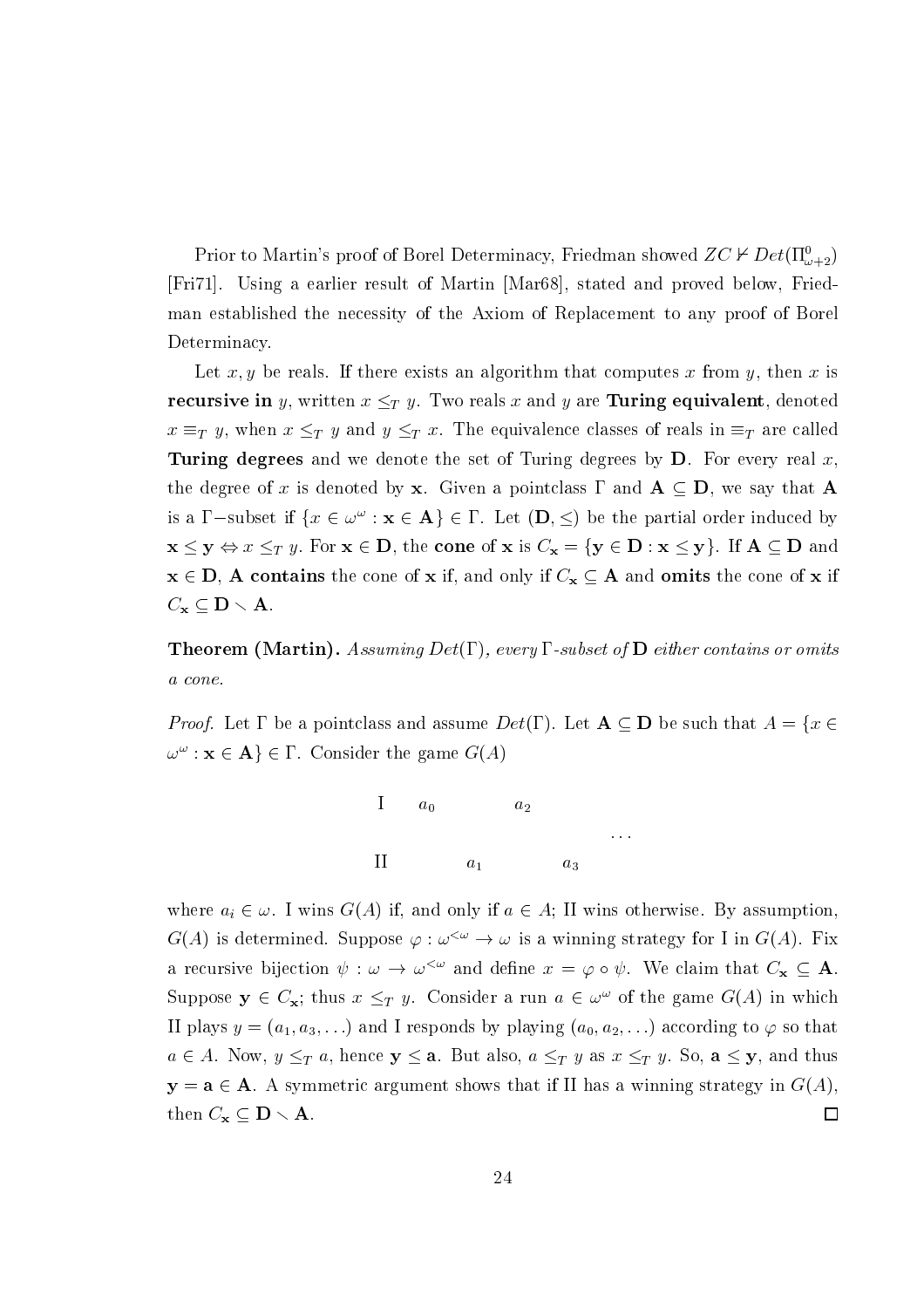Thus, producing a set  $A \in \Gamma$  of degrees that neither contains nor omits a cone implies  $Det(\Gamma)$  is false. Both Friedman's proof of  $ZC \nvdash Det(\Pi^0_{\omega+2})$  and our proof of  $ZFC \nvdash Det(\Pi_1^1)$  use Martin's theorem in this way. Simpler counterexamples to  $Det(\Pi_1^1)$  exist, but it is not known at this time whether the literature contains any incidence of the following proof of  $ZFC \not\models Det(\Pi_1^1)$ .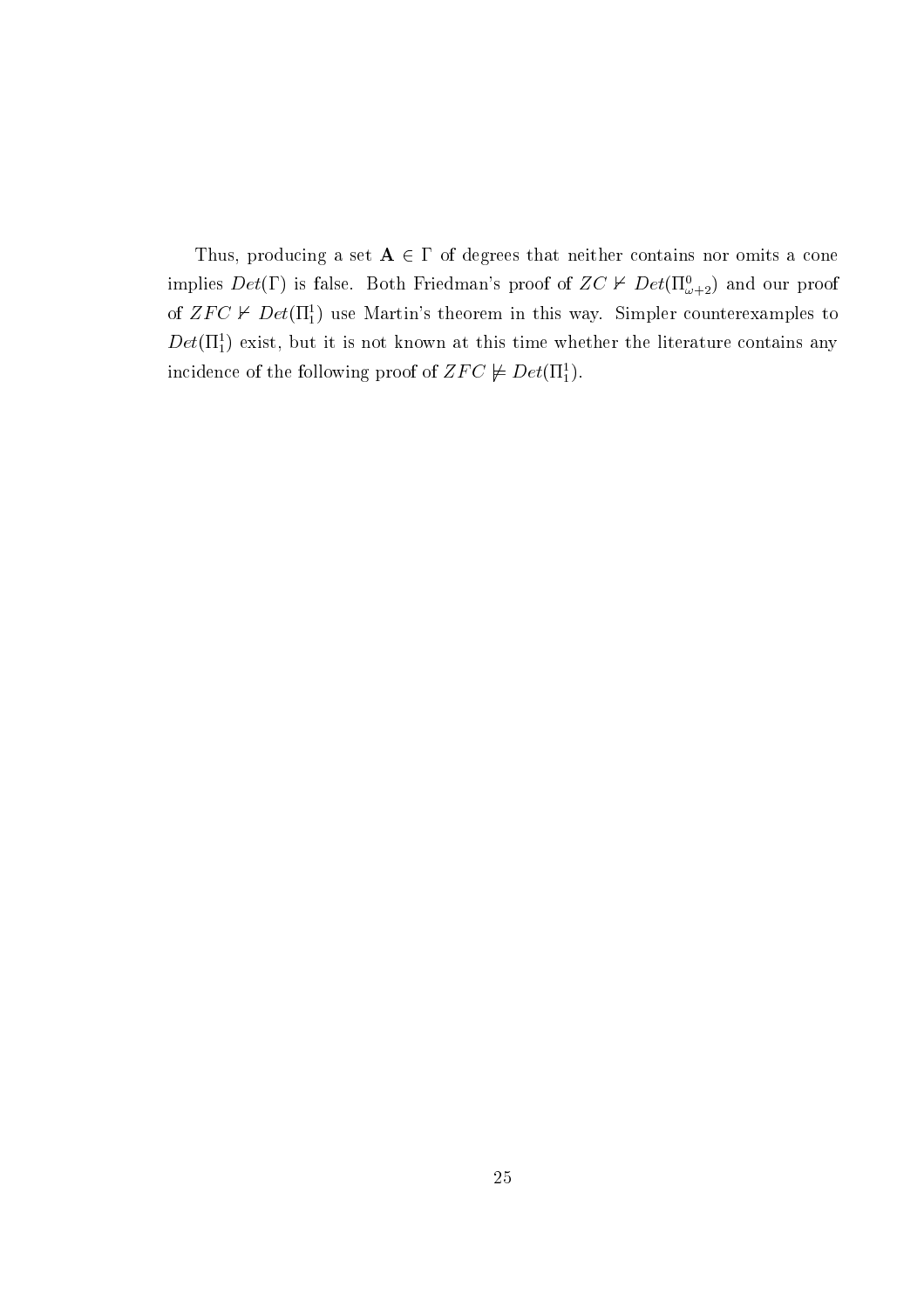### **CHAPTER 4**

### $ZFC \nvdash Det(\Pi_1^1)$

Arguing in ZFC, we produce a  $\Pi_1^1$  set of degrees of reals that neither contains nor omits a cone. Each real in this set is the real coding the theory of a limit stage of L in which a new real occurs. In the first three sections of this chapter, we establish the existence of an  $L(\lambda)$ -definable function from  $\omega$  onto  $L(\lambda)$ ; the reader familiar with these standard L arguments should skip to the final section containing the construction of the  $\Pi^1_1$  set.

#### 4.1 Properties of  $L$

Using the notation of Kunen ([Kun80]), we define the following by transfinite recursion on the ordinals

$$
L(0) = \emptyset
$$
  
\n
$$
L(\alpha + 1) = \mathcal{D}(L(\alpha)), \text{ for } \alpha \text{ successor}
$$
  
\n
$$
L(\lambda) = \bigcup_{\xi < \lambda} L(\xi), \text{ for } \lambda \text{ limit}
$$

where  $D$  is the **definable power set** operator. Informally,  $D(A)$  is the set of subsets of  $A$  definable from a finite number of elements from  $A$  by a formula relativized to A. A formal definition of D follows shortly. So  $\mathbf{L} = \bigcup_{\alpha \in \mathbf{ON}} L(\alpha)$ . A set x is said to be **constructible** if  $x \in L$ . " $V = L$ " abbreviates the sentence  $\forall x (x \in L)$ . This section's goal is the proof of the statement: for every  $\lambda > \omega$  limit,  $L(\lambda) \models V = L$ .

A few L facts are needed. A set is **transitive** if every element is a subset. For every ordinal  $\alpha$ ,  $L(\alpha)$  is transitive; it follows then that **L** is transitive. Given  $x \in L$ , the rank of x, denoted  $\rho(x)$  is the least  $\alpha$  such that  $x \in L(\alpha + 1)$ . For every ordinal  $\alpha, \rho(\alpha) = \alpha$ . Recall that ZF to denotes Zermelo-Fraenkel set theory without the Axiom of Choice. The following is an important theorem in its own right; the proof is standard and we omit it.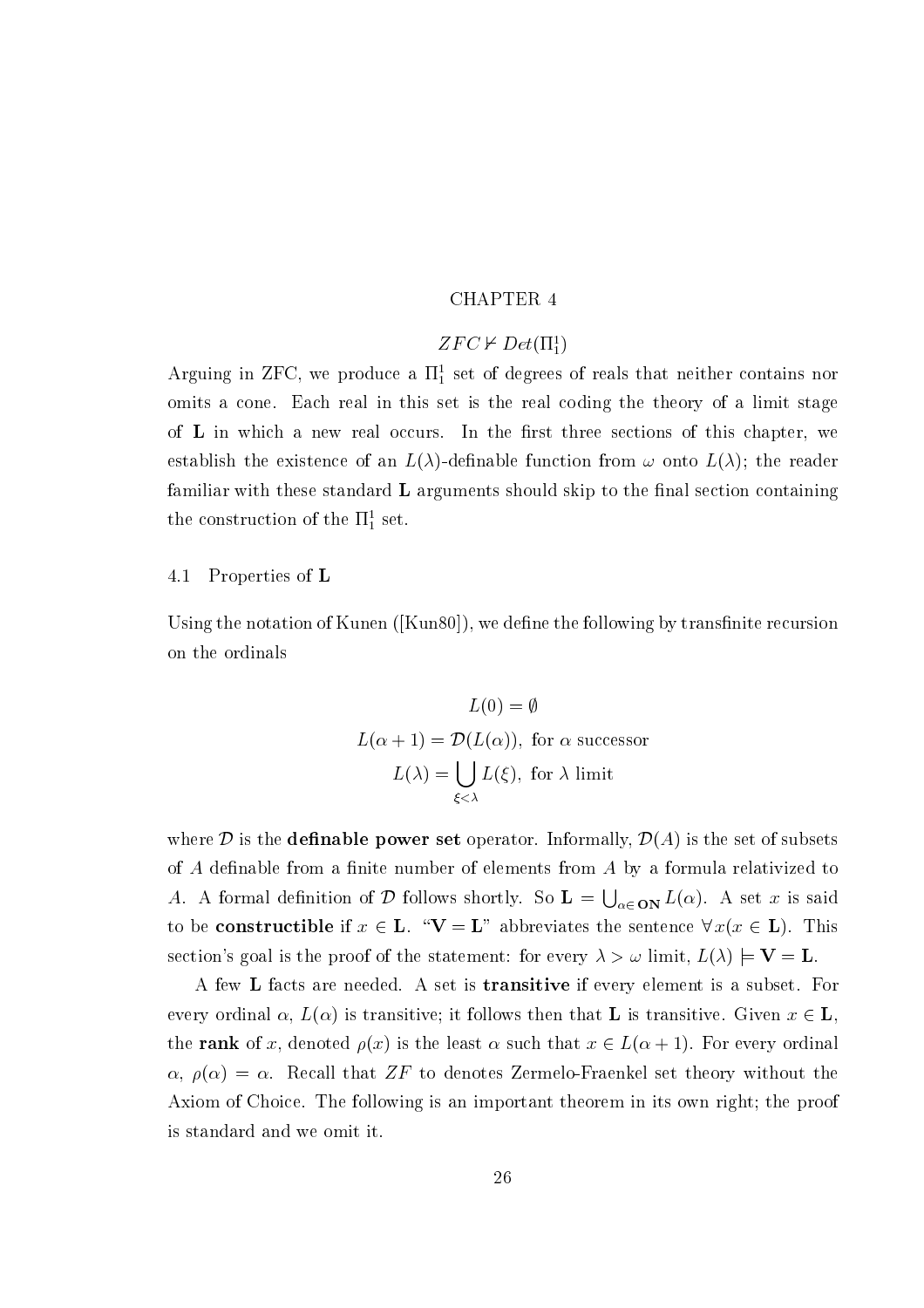Theorem 4.1.1. L  $\models ZF$ 

We prove in the second section that **L** is a model of ZF plus Choice  $(ZFC)$ . The following lemma catalogs the ranks of some commonly formed sets. We write  $(x, y)$ to denote the ordered pair of x, y and  $x^y$  denotes the set of all functions from y to x.

**Lemma 4.1.2.** Let  $x, y \in L$  be such that  $\rho(x), \rho(y) = \alpha$ , for some  $\alpha > \omega$ . Then

- 1.  $\rho(x \cap y)$ ,  $\rho(x \setminus y) = \alpha$ ,
- 2.  $\rho({x, y}) = \alpha + 1$ .
- 3.  $\rho((x, y)) = \alpha + 2$ .
- 4.  $\forall k \in \omega$ , if  $f: k \to x$ ,  $\rho(f) = \alpha + 2$ .
- 5.  $\forall k \in \omega, \rho(x^k) = \alpha + 3$ ,
- 6.  $\rho(x \times y) = \alpha + 3$ .

*Proof.* Let  $x, y \in L(\alpha + 1)$  for some  $\alpha$ . As  $\alpha = 0$  is trivial and as the limit case easily follows from the successor case, suppose  $\alpha$  is a successor. Let  $\varphi, \psi$  be such that  $x = \{z \in L(\alpha) : \varphi^{L(\alpha)}(z)\}\$ and  $y = \{z \in L(\alpha) : \psi^{L(\alpha)}(z)\}\$ . Then

$$
x \cap y = \{ z \in L(\alpha) : L(\alpha) \models (\varphi \land \psi)(z) \} \in L(\alpha + 1).
$$

Similar reasoning shows  $x \setminus y \in L(\alpha + 1)$ .

Since  $\{x,y\} = \{z \in L(\alpha+1) : L(\alpha+1) \models (z = x \vee z = y)\}\$ , it follows that  $\{x,y\} \in L(\alpha+2)$ . Hence,  $(x,y) = \{\{x\}, \{x,y\}\} \in L(\alpha+3)$  and thus,  $x \times y \in L(\alpha+4)$ .

Now suppose  $k \in \omega$  and  $f: k \to x$ . Then  $f = \{(i, f_i) : i \lt k \wedge f_i \in x\}$ . By the transitivity of  $L(\alpha + 1)$ , for each  $i < k$  and  $f_i \in x$ , we have  $i, f_i \in L(\alpha)$ . (Note that this is the point where we use the hypothesis  $\alpha > \omega$  for convenience.) Thus,  $(i, f_i) \in L(\alpha + 2)$ . Hence,  $f \in L(\alpha + 3)$ , and  $x^k \in L(\alpha + 4)$  for every k.  $\Box$ 

We now formalize the definition of the  $\mathcal D$  operator in order to aid our discussion of certain absoluteness results, beginning with the satisfaction relation.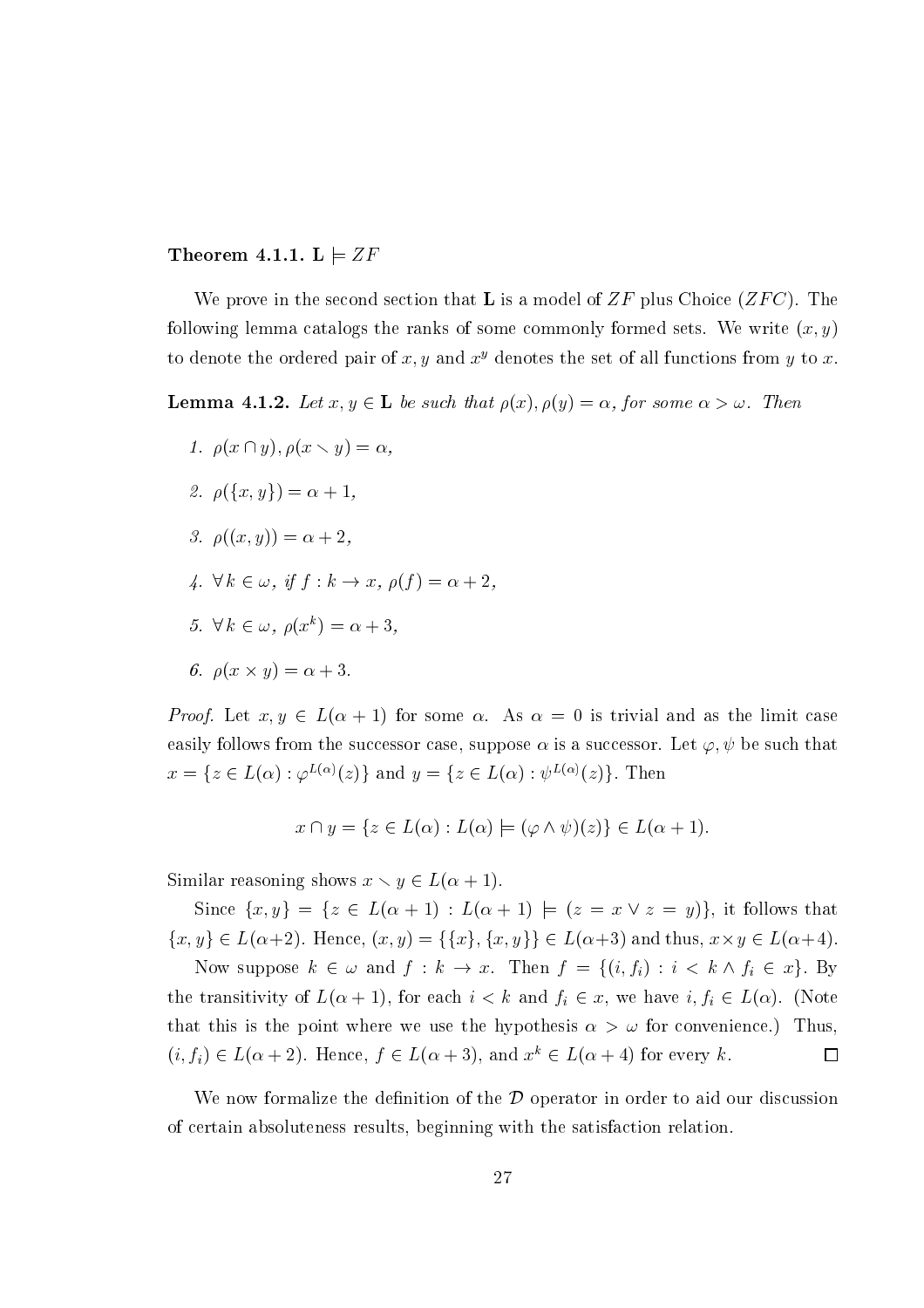It is a theorem that every formula in the language of set theory (LST) can be rewritten using only the membership  $(\in)$  and equality  $(=)$  predicates, the logical relations of negation  $(\neg)$ , conjunction  $(\wedge)$ , and existential quantification  $(\exists)$ . Exploiting this fact, our first definition inductively captures every k-ary relation on a set A definable from a formula relativized to  $A$  in a manner that codes every formula by an integer. Let  $A \neq \emptyset$  and  $k \in \omega$ . For  $i, j \in \omega$  and  $i, j < k$ , define

$$
Diag_{\in}(A, i, j, k) = \{s \in A^{k} : s(i) \in s(j)\},
$$
  
\n
$$
Diag_{=}(A, i, j, k) = \{s \in A^{k} : s(i) = s(j)\},
$$
  
\n
$$
Proj(A, R, k) = \{s \in A^{k} : \exists t \in R(t \upharpoonright k = s)\}.
$$

Recall that  $t \restriction k$  denotes the restriction of t to k. Define  $Df(A, n)$  by recursion on n as follows:

1.  $Df(A, n) = \emptyset$ , if  $n = 0$ 

2. 
$$
Df(A, n) = Diag_{\in}(A, i, j, k)
$$
, if  $n = 2 \cdot 3^{i} \cdot 5^{j} \cdot 7^{k}$ , where  $i, j < k$ 

- 3.  $Df(A, n) = Diag_{=}(A, i, j, k)$ , if  $n = 2^2 \cdot 3^i \cdot 5^j \cdot 7^k$ , where  $i, j < k$
- 4.  $Df(A, n) = A^k \setminus Df(A, i)$ , if  $n = 2^3 \cdot 3^i \cdot 5^j \cdot 7^k$ , where  $i = 2^p \cdot 3^q \cdot 5^r \cdot 7^k$  for  $p = 1, 2, 3, 4, 5$  and some q, r, and  $j = 0$
- 5.  $Df(A, n) = Df(A, i) \cap Df(A, j)$ , if  $n = 2^4 \cdot 3^i \cdot 5^j \cdot 7^k$ , where  $i = 2^p \cdot 3^q \cdot 5^r \cdot 7^k$ ,  $j =$  $2^{p'} \cdot 3^{q'} \cdot 5^{r'} \cdot 7^k$  for  $p, p' = 1, 2, 3, 4, 5$  and some  $q, q', r, r'$
- 6.  $Df(A, n) = Proj(A, Df(A, i), k),$  if  $n = 2^5 \cdot 3^i \cdot 5^j \cdot 7^k$  where  $i = 2^p \cdot 3^q \cdot 5^r \cdot 7^{k+1}$ for  $p = 1, 2, 3, 4, 5$  and some  $q, r$ , and  $j = 0$
- 7.  $Df(A, n) = \emptyset$ , if *n* is not of one of these forms.

A simple induction on *n* shows that  $\{Df(A, n) : n \in \omega\}$  enumerates all relations on A definable by a formula relativized to A. This is possible because, given n, we can recursively recover both the LST formula  $\varphi_n$  and its arity, denoted  $Ar(n)$ . As  $\varphi_n$  involves no parameters of A, the set of formulas is countable.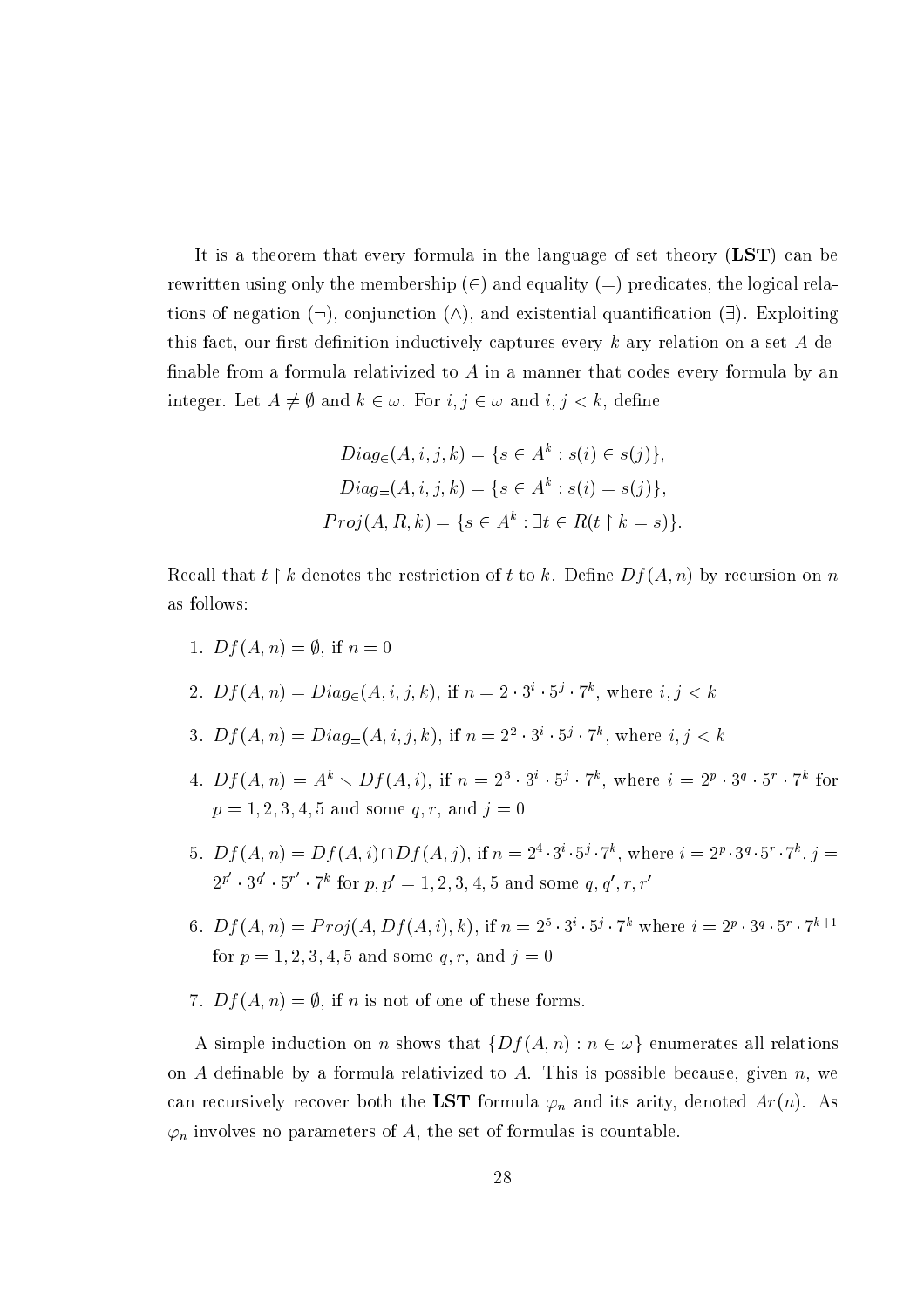At last, we have the following for  $A \neq \emptyset$ :

$$
\mathcal{D}(A) = \{ X \subset A : \exists n, k, s, R \left[ n \in \omega \land k = Ar(n) \land s \in A^{k-1} \right] \land R = Df(A, n) \land X = \{ x \in A : s \hat{ } x \in R \} \}
$$

where  $s^x$  denotes the concatenation of s with x. Our immediate goal is the proof that D is absolute for  $L(\lambda)$ ,  $\lambda > \omega$  limit; what we mean by absolute will become clear in the lemmas to follow. To this end, we begin by establishing the absoluteness of the  $Diag_{\infty}, Diag_{\equiv}$ , *Proj*, and *Df* relations for  $L(\lambda)$ ,  $\lambda > \omega$  limit.

A formula in which all quantifiers are bound is called  $\Delta_0$ . Any formula equivalent to a  $\Delta_0$  formula is absolute for any transitive, well-founded set. Note that each of the formulas in Lemma 4.1.2 is equivalent to a  $\Delta_0$  formula.

**Lemma 4.1.3.** Let  $\lambda > \omega$  be limit and  $A \in L(\lambda)$  be such that  $\rho(A) = \alpha < \lambda$ .

- 1. For all  $i, j, k \in \omega$ ,  $\rho(Diag_{\in}(A, i, j, k)), \rho(Diag_{=}(A, i, j, k)) = \alpha + 3$ .
- 2. For all relations R on A, if  $\rho(R) = \beta$ , then  $\rho(Proj(A, R, k)) = \beta$ .
- 3. Diag<sub> $\epsilon$ </sub>, Diag<sub> $=$ </sub>, and Proj are absolute for  $L(\lambda)$ .

*Proof.* Let  $\lambda > \omega$  be limit and  $A \in L(\lambda)$  such that  $\rho(A) = \alpha$ . We prove the first claim for  $Diag_{\in}$ ; the proof for  $Diag_{=}$  is similar. Let  $i, j, k \in \omega$  with  $i, j < k$ . By Lemma 4.1.2, for every  $s \in A^k$ ,  $\rho(s) = \alpha + 2$ . Thus,

$$
Diag_{\in}(A, i, j, k) = \{s \in A^k : s_i \in s_j\}
$$
  
=  $\{z \in L(\alpha + 3) : L(\alpha + 3) \models z : k \to A \land z_i \in z_j\}$ 

Hence,  $\rho(Diag_{\in}(A,i,j,k)) = \alpha + 3$ .

For the second claim, let R a relation on A be such that  $\rho(R) = \beta$  and let  $k \in \omega$ . Thus,

$$
Proj(A, R, k) = \{s \in A^k : \exists t \in R(t \upharpoonright k = s)\}
$$

$$
= \{z \in L(\beta) : L(\beta) \models z : k \to A \land \exists y \in R(y \upharpoonright k = z)\}
$$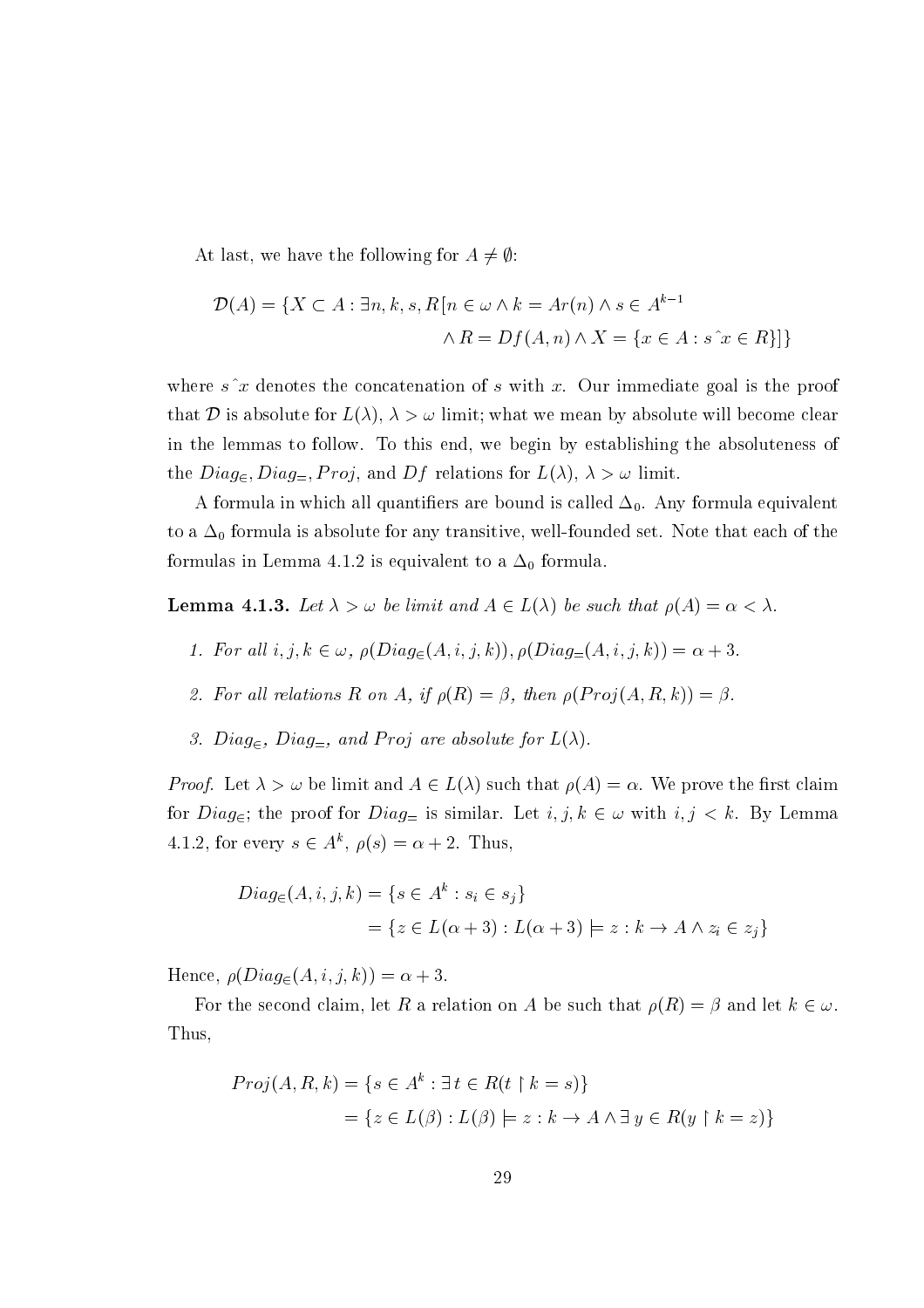So  $Proj(A, R, k) \in L(\beta + 1)$ .

Finally, we prove that *Proj* is absolute for  $L(\lambda)$ ; the proof is similar for  $Diag_{\epsilon}$ and  $Diag_{\equiv}$ . First observe that " $z \in Proj(A, R, k)$ "  $\Leftrightarrow z \in A^k \wedge \exists x \in R(x \upharpoonright k = s)$ . which is  $\Delta_0$ . Thus, " $z \in Proj(A, R, k)$ " is absolute for  $L(\lambda)$ , as  $L(\lambda)$  is transitive. Now we want to show that for all  $y, A, R, k \in L(\lambda)$ ,

$$
y = Proj(A, R, k) \Leftrightarrow L(\lambda) = y = Proj(A, R, k)
$$

where " $y = Proj(A, R, k)$ " abbreviates  $\forall z(z \in y \Leftrightarrow z \in Proj(A, R, k))$ . Let  $y, A, R, k \in L(\lambda)$ . Suppose  $y = Proj(A, R, k)$ . As universal quantification is downward absolute and as " $z \in Proj(A, R, k)$ " is absolute for  $L(\lambda)$ , it follows that  $L(\lambda) \models y = Proj(A, R, k)$ . Now suppose  $L(\lambda) \models y = Proj(A, R, k)$ . We must show  $\forall z(z \in y \Leftrightarrow z \in Proj(A, R, k))$ . Suppose  $z \in y$ . By the transitivity of  $L(\lambda)$ .  $z \in y \in L(\lambda)$ . Since  $L(\lambda) \models y = Proj(A, R, k)$ , we have  $L(\lambda) \models z \in Proj(A, R, k)$ . which is absolute for  $L(\lambda)$ . Thus,  $z \in Proj(A, R, k)$ . Now suppose  $z \in Proj(A, R, k)$ . As  $R \in L(\lambda)$ ,  $Proj(A, R, k) \in L(\lambda)$ ; again by the transitivity of  $L(\lambda)$ ,  $z \in L(\lambda)$ . Since  $L(\lambda) \models y = Proj(A, R, k)$ , we have  $L(\lambda) \models z \in y$ , which is  $\Delta_0$  and hence absolute for  $L(\lambda)$ . Thus,  $z \in y$ .  $\Box$ 

The next lemma proves that the Df function is absolute for  $L(\lambda)$  for  $\lambda > \omega$  limit. Due to the inductive definition of  $Df$ , " $R = Df(A,n)$ " abbreviates the formula  $\exists g \nu(g, R, A, n)$  where g is a finite function building up the Df sets such that  $g(n)$  $Df(A,n).$ 

**Lemma 4.1.4.** For all  $\lambda > \omega$  limit,  $A \in L(\lambda)$ , and  $n \in \omega$ ,

- 1. if  $\rho(A) = \alpha$ , then  $\rho(Df(A, n)) = \alpha + 3$ , and
- 2. Df is absolute for  $L(\lambda)$

*Proof.* Let  $A \in L(\lambda)$  for  $\lambda > \omega$  limit with  $\rho(A) = \alpha$  for some  $\omega < \alpha < \lambda$ . We first show by induction on *n* that  $Df(A, n) \in L(\alpha + 4)$ . The case  $n = 0$  is trivial as  $Df(A, n) = \emptyset$ . Suppose now that  $n > 0$  and that for all  $i < n$ ,  $Df(A, i) \in L(\alpha + 4)$ .

**Case 1:**  $n = 2 \cdot 3^i \cdot 5^j \cdot 7^k$  where  $i, j < n$ .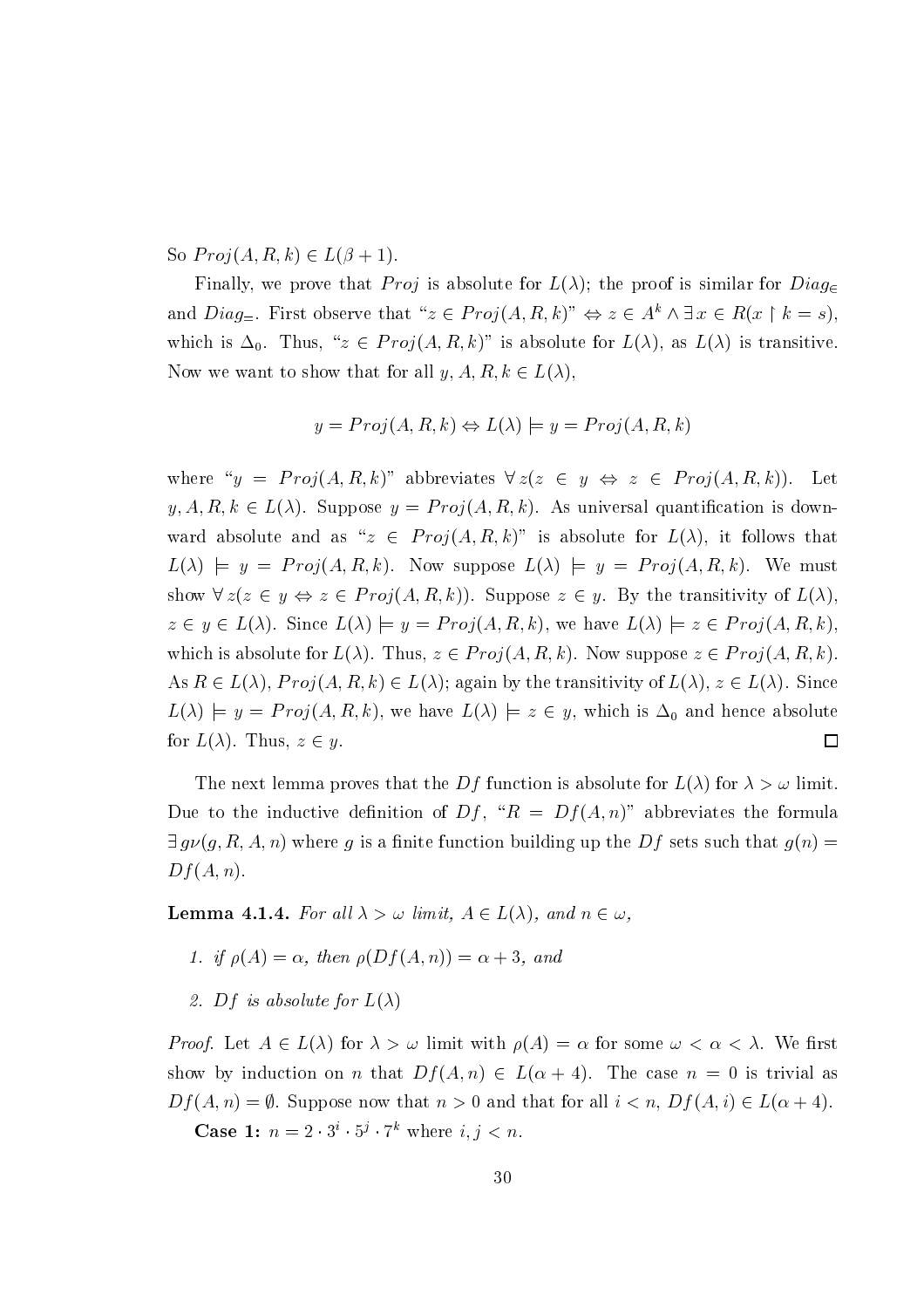So  $Df(A, n) = Diag_{\epsilon}(A, i, j, k) \in L(\alpha + 3)$ , by Lemma 4.1.3. **Case 2:**  $n = 2^2 \cdot 3^i \cdot 5^j \cdot 7^k$  where  $i, j < n$ . So  $Df(A, n) = Diag_{=}(A, i, j, k) \in L(\alpha + 3)$ , by Lemma 4.1.3. **Case 3:**  $n = 2^3 \cdot 3^i \cdot 5^j \cdot 7^k$  for  $j = 0$  and some k and where  $i = 2^p \cdot 3^q \cdot 5^r \cdot 7^k$  for  $p = 1, 2, 3, 4, 5$  and some q, r.

As  $i < n$ ,  $Df(A, i) \in L(\alpha+3)$  by the IH. By part 5 of Lemma 4.1.2,  $A^k \in L(\alpha+3)$ ; thus, by the first part of the same lemma  $A^k \setminus Df(A, i) = Df(A, n) \in L(\alpha + 3)$ .

**Case 4:**  $n = 2^4 \cdot 3^i \cdot 5^j \cdot 7^k$  for some k and where  $i = 2^p \cdot 3^q \cdot 5^r \cdot 7^k$  and  $j = 2^{p'} \cdot 3^{q'} \cdot 5^{r'} \cdot 7^k$ for  $p, p' = 1, 2, 3, 4, 5$  and some  $q, q', r, r'$ .

As  $i, j < n$ ,  $Df(A, i), Df(A, j) \in L(\alpha + 3)$  by the IH. By the first part of Lemma 4.1.2,  $Df(A, i) \cap Df(A, j) = Df(A, n) \in L(\alpha + 3)$ .

**Case 5:**  $n = 2^5 \cdot 3^i \cdot 5^j \cdot 7^k$  for  $j = 0$  and some k and where  $i = 2^p \cdot 3^q \cdot 5^r \cdot 7^{k+1}$ for  $p = 1, 2, 3, 4, 5$  and some q, r.

As  $i < n$ ,  $Df(A, i) \in L(\alpha+3)$  by the IH. Thus,  $Df(A, n) = Proj(A, Df(A, i), k) \in$  $L(\alpha + 3)$  by Lemma 4.1.3.

**Case 6:** Suppose *n* is not of the above forms. Then  $Df(A, n) = \emptyset \in L(\alpha + 3)$ . Therefore,  $Df(A, n) \in L(\alpha + 3)$  for every n.

Next, to show the absoluteness of the relation " $R = Df(A,n)$ " for  $L(\lambda)$ , let  $R, A \in L(\lambda)$  and let  $n \in \omega$ . " $R = Df(A, n)$ " abbreviates  $\exists g \nu(g, R, A, n)$  where  $\nu(q, R, A, n)$  is the formula

$$
g \text{ is a function } \wedge \text{ dom } g = n + 1 \wedge \forall l \in \text{dom } g[\forall i, j, k, p, p', q, q', r, r' \in \omega
$$
  
\n
$$
[[ (l = 2 \cdot 3^i \cdot 5^j \cdot 7^k \wedge i, j < k) \Rightarrow g(l) = Diag_{\in}(A, i, j, k)]
$$
  
\n
$$
\wedge [(l = 2^2 \cdot 3^i \cdot 5^j \cdot 7^k \wedge i, j < k) \Rightarrow g(l) = Diag_{\in}(A, i, j, k)]
$$
  
\n
$$
\wedge [(l = 2^3 \cdot 3^i \cdot 5^j \cdot 7^k \wedge i = 2^p \cdot 3^q \cdot 5^r \cdot 7^k \wedge j = 0 \wedge 1 \le p \le 5) \Rightarrow g(l) = A^k \searrow g(i)]
$$
  
\n
$$
\wedge [(l = 2^4 \cdot 3^i \cdot 5^j \cdot 7^k \wedge i = 2^p \cdot 3^q \cdot 5^r \cdot 7^k \wedge j = 2^{p'} \cdot 3^{q'} \cdot 5^{r'} \cdot 7^k \wedge 1 \le p, p' \le 5)
$$
  
\n
$$
\Rightarrow g(l) = g(i) \cap g(j)]
$$
  
\n
$$
\wedge [(l = 2^5 \cdot 3^i \cdot 5^j \cdot 7^k \wedge i = 2^p \cdot 3^q \cdot 5^r \cdot 7^{k+1} \wedge j = 0 \wedge 1 \le p \le 5)
$$
  
\n
$$
\Rightarrow g(l) = Proj(A, g(i), k)]
$$
  
\n
$$
\wedge [(l \neq 2^p \cdot 3^i \cdot 5^j \cdot 7^k \wedge 1 \le p \le 5) \Rightarrow g(l) = \emptyset)] \wedge R = g(n)
$$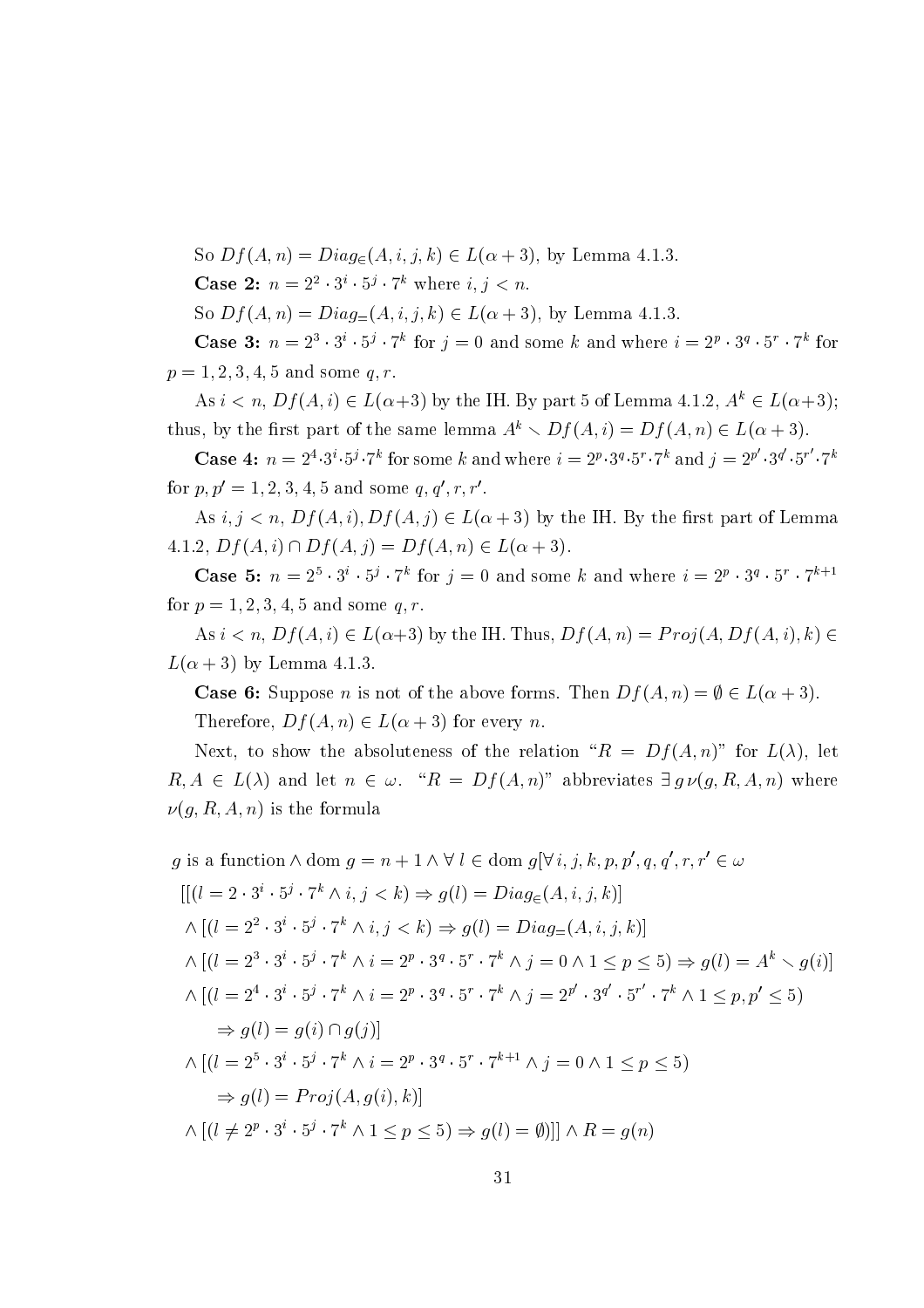By inspection,  $\nu$  faithfully represents the inductive definition of Df. Moreover,  $\nu$ is absolute for  $L(\lambda)$  since it is comprised of subformulas which either are  $\Delta_0$  or are absolute for  $L(\lambda)$  by Lemma 4.1.3. First,  $L(\lambda) \models \exists g \nu(g, R, A, n) \Rightarrow \exists g \nu(g, R, A, n)$ is immediate as existential quantification reflects upward. Next, suppose  $q$  is such that  $\nu(g, R, A, n)$ . As  $A \in L(\alpha + 1)$ ,  $Df(A, n) \in L(\alpha + 4)$  for every n; so by Lemma 4.1.2  $(n, Df(A, n)) \in L(\alpha + 6)$  for every n. Thus,  $g \in L(\alpha + 7) \subset L(\lambda)$ . By the absoluteness of  $\nu$  we have  $L(\lambda) \models \exists g \nu(g, R, A, n)$ .  $\Box$ 

As a consequence of Lemma 4.1.4, we have the following closure property.

**Corollary 4.1.5.** For  $\lambda > \omega$  limit, let  $A, R \in L(\lambda)$  be such that  $\rho(A), \rho(R) = \alpha$ . Then  $\rho(g) = \alpha + 6$  where g is from the relation " $R = Df(A, n)$ ".

We write " $X \in \mathcal{D}(A)$ " to abbreviate

$$
X \subset A \land \exists n, k, s, R[n \in \omega \land k = Ar(n) \land s \in A^{k-1} \land
$$

$$
R = Df(A, n) \land \forall x \in A(x \in X \Leftrightarrow s \hat{\ } x \in R)]
$$

**Lemma 4.1.6.** " $X \in \mathcal{D}(A)$ " is absolute for  $L(\lambda)$  for  $\lambda > \omega$  limit.

*Proof.* Let  $\lambda > \omega$  be limit and let  $X, A \in L(\alpha)$  for some  $\alpha < \lambda$ . We want to show " $X \in \mathcal{D}(A)^{n} \Leftrightarrow L(\lambda) \models "X \in \mathcal{D}(A)^{n}$ .

Suppose that " $X \in \mathcal{D}(A)$ ". Thus,  $X \subset A$  and there exist  $n, k, s, R$  such that  $n \in \omega \wedge k = Ar(n) \wedge s \in A^{k-1} \wedge R = Df(A, n) \wedge \forall x \in A(x \in X \Leftrightarrow s^x x \in R)$ . Replacing " $R = Df(A, n)$ " with  $\exists g \nu(g, R, A, n)$ , let  $n, k, s, R, g$  be such that " $X \in \mathcal{D}(A)$ ". As  $\lambda > \omega, n, k \in L(\lambda)$ . Since  $A \in L(\alpha), A^{k-1} \in L(\alpha+3)$  and  $s \in L(\alpha+2)$  by Lemma 4.1.2. Lemma 4.1.3 insures that  $R \in L(\alpha+3)$ . Since  $\nu(q, R, A, n)$ , we have  $g = \{(i, Df(A, i)) : i \leq n\}.$  By Lemma 4.1.4, for all I,  $Df(A, i) \in L(\alpha + 3)$ . Thus,  $g \in L(\alpha+6) \subset L(\lambda)$ . Since each subformula of " $X \in \mathcal{D}(A)$ " is  $\Delta_0$ , except for  $\nu$  which is absolute for  $L(\lambda)$  by Lemma 4.1.4, we have  $L(\lambda) \models "X \in \mathcal{D}(A)"$ .

Conversely, suppose  $L(\lambda) \models "X \in \mathcal{D}(A)"$ . As existential quantification is upward absolute,  $X \in \mathcal{D}(A)$ .  $\Box$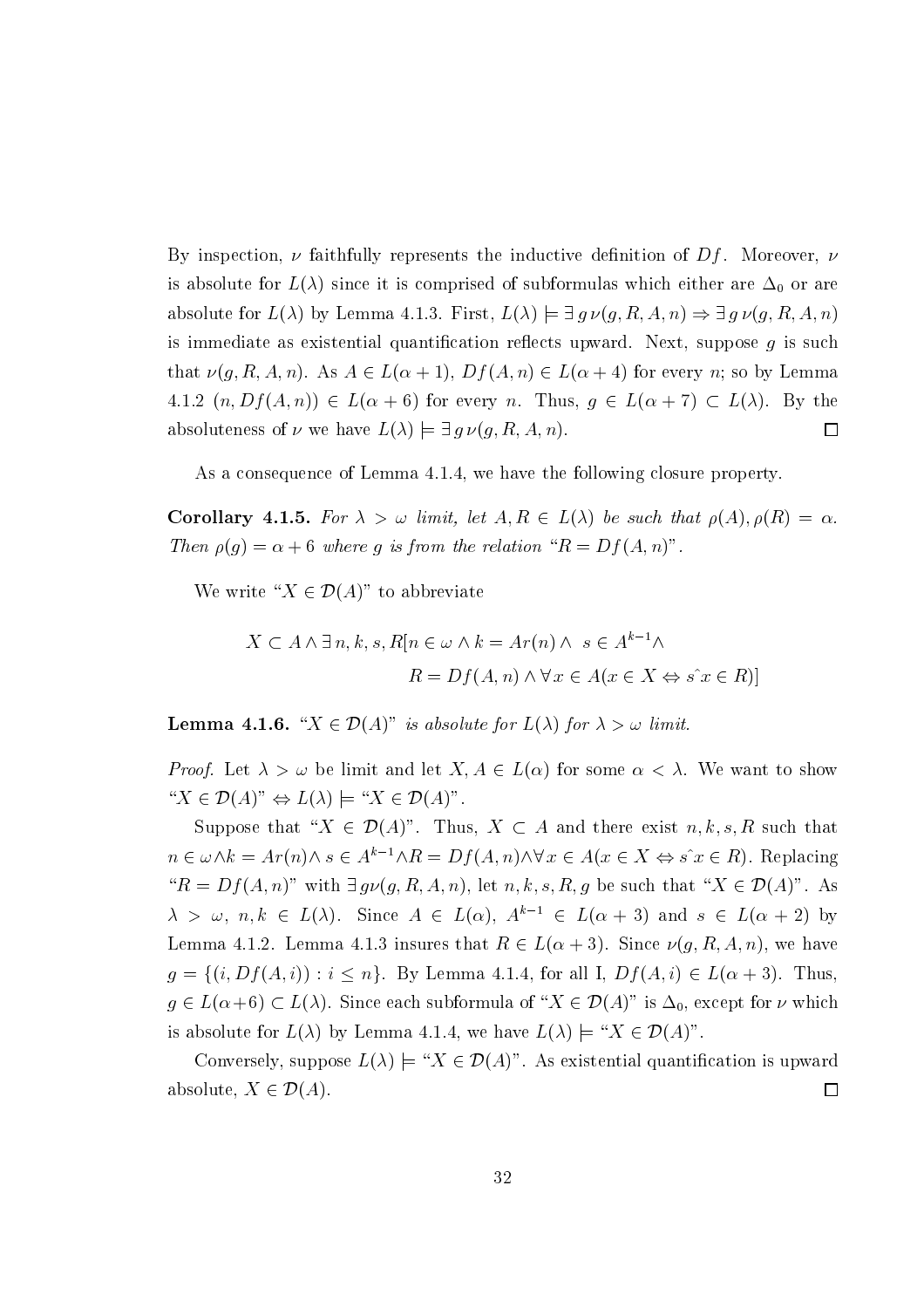We can now prove that D is absolute for  $L(\lambda)$ ,  $\lambda > \omega$  limit. In order to insure the existence of  $\mathcal{D}(A)$  for each A, we abbreviate " $Y = \mathcal{D}(A)$ " by

$$
\forall X[X \in Y \Rightarrow X \in \mathcal{D}(A)] \land \forall n, k, s[(n \in \omega \land k = Ar(n) \land s \in A^{k-1})
$$

$$
\Rightarrow \exists R, X[R = Df(A, n) \land \forall x \in A(x \in X \Leftrightarrow s \land x \in R) \land X \in Y]]
$$

**Lemma 4.1.7.** For all  $\lambda > \omega$  limit and  $A \in L(\lambda)$ 

1. if  $\rho(A) = \alpha$ , then  $\mathcal{D}(A) \in L(\alpha + 8)$ , and

2. D is absolute for  $L(\lambda)$ .

*Proof.* Let  $A \in L(\lambda)$  for  $\lambda > \omega$  limit and suppose  $\rho(A) = \alpha$ . Using the definition of  $\mathcal D$  and Corollary 4.1.5 we have

$$
\mathcal{D}(A) = \{ X \in L(\alpha + 7) : \\ L(\alpha + 7) \models X \subset A \land \exists n, k, s, R [n \in \omega \land k = Ar(n) \land \\ s \in A^{k-1} \land R = Df(A, n) \land \forall x \in A (x \in X \Leftrightarrow s \land x \in R) ] \}.
$$

Thus,  $\mathcal{D}(A) \in L(\alpha + 8) \subset L(\lambda)$ .

In order to show " $Y = \mathcal{D}(A)$ "  $\Leftrightarrow L(\lambda) \models$  " $Y = \mathcal{D}(A)$ ", let  $Y, A \in L(\alpha)$  for some  $\omega < \alpha < \lambda$ .

Suppose " $Y = \mathcal{D}(A)$ ". As universal quantification is downward absolute and as " $X \in \mathcal{D}(A)$ " is absolute for  $L(\lambda)$  by Lemma 4.1.6,  $L(\lambda) \models \forall X | X \in Y \Rightarrow X \in$  $\mathcal{D}(A)$ . For the second conjunction of " $Y = \mathcal{D}(A)$ ", suppose  $n, k, s \in L(\lambda)$  are such that  $L(\lambda)$   $\models$   $n \in \omega \wedge k = Ar(n) \wedge s \in A^{k-1}$ . As these formulas are  $\Delta_0$ .  $n \in \omega \wedge k = Ar(n) \wedge s \in A^{k-1}$ . By assumption,  $Y = \mathcal{D}(A)$ . So let  $g, R, X$  be such that  $\nu(g, R, A, n) \wedge \forall x \in A(x \in X \Leftrightarrow s^x \in R) \wedge X \in Y$  where  $\nu$  is as in Lemma 4.1.4. As  $A \in L(\lambda)$ , Corollary 4.1.5 implies that  $g \in L(\lambda)$ . Now  $R \in \bigcup \bigcup g$ ; by the transitivity of  $L(\lambda)$ ,  $R \in L(\lambda)$ . Similarly,  $X \in Y \in L(\lambda)$  implies that  $X \in L(\lambda)$ .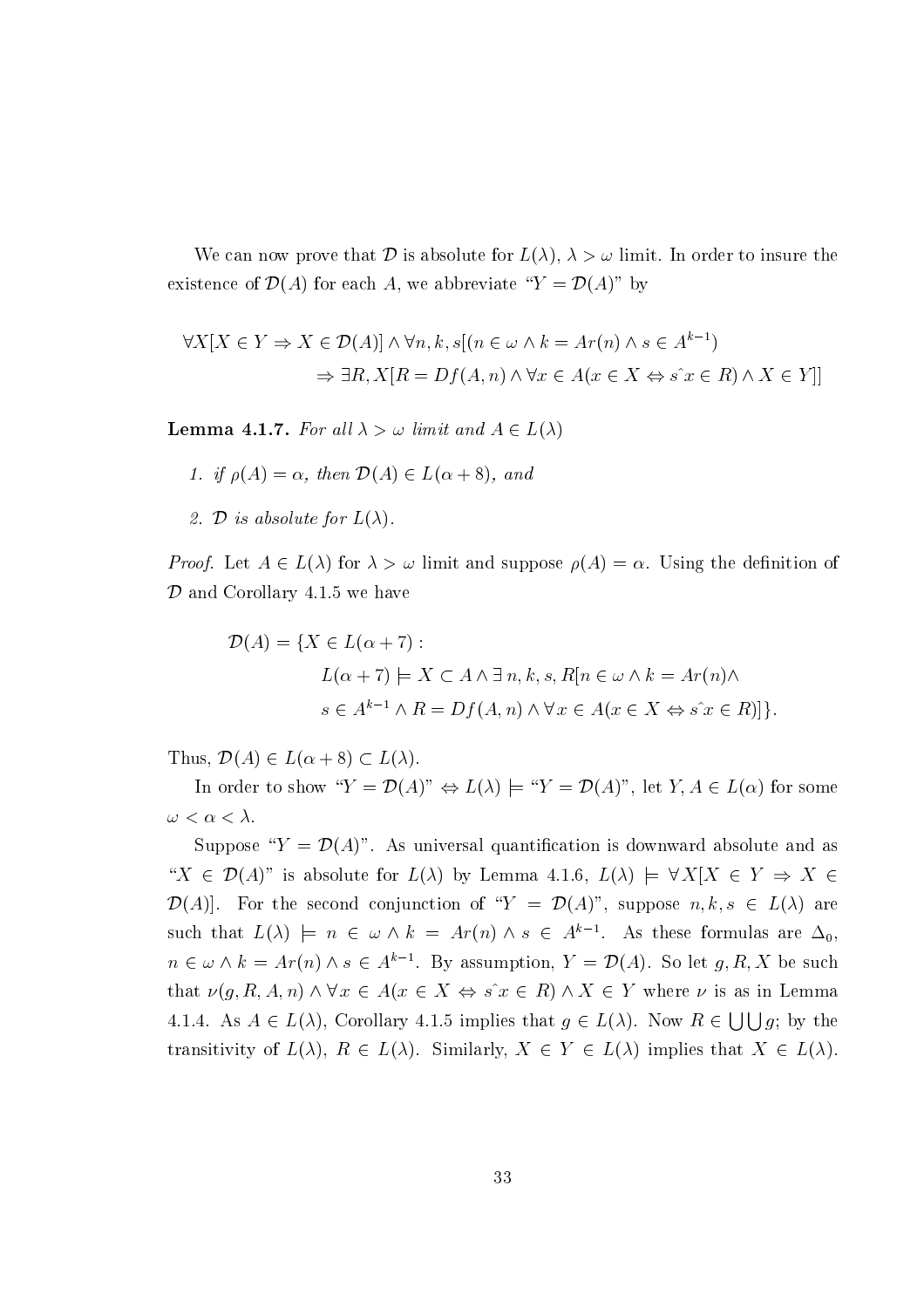Since  $\nu$  is absolute for  $L(\lambda)$  by Lemma 4.1.4 and the rest is  $\Delta_0$ , it follows that

$$
L(\lambda) \models \forall n, k, s[(n \in \omega \land k = Ar(n) \land s \in A^{k-1})
$$
  

$$
\Rightarrow \exists g, X[\nu(g) \land \forall x \in A(x \in X \Leftrightarrow s \hat{\ } x \in g(n)) \land X \in Y]]
$$

Thus,  $L(\lambda) \models "Y = \mathcal{D}(A)$ ".

Conversely, suppose  $L(\lambda) \models "Y = \mathcal{D}(A)$ ". First, let  $X \in Y$ . Since  $L(\lambda)$  is transitive,  $X \in L(\lambda)$ . So by assumption,  $L(\lambda) \models X \in \mathcal{D}(A)$ . But " $X \in \mathcal{D}(A)$ " is absolute for  $L(\lambda)$ . So  $X \in \mathcal{D}(A)$ , and thus,  $\forall X[X \in Y \Rightarrow X \in \mathcal{D}(A)]$ . For the second conjunction of  $Y = \mathcal{D}(A)$ , let  $n, k, s$  be such that  $n \in \omega \wedge k = Ar(n) \wedge s \in A^{k-1}$ . As  $\lambda > \omega, n, k \in L(\lambda)$ . As  $A \in L(\lambda)$ , Lemma 4.1.2 gives  $s \in L(\lambda)$ . Since these formulas are  $\Delta_0$ ,  $L(\lambda) \models n \in \omega \wedge k = Ar(n) \wedge s \in A^{k-1}$ . As existential quantification is upward absolute and since the following formula is absolute for  $L(\lambda)$ ,

$$
\exists g, R, X(\nu(g, R, A, n) \land \forall x \in A(x \in X \Leftrightarrow s \hat{\ } x \in R) \land X \in Y)
$$

 $\Box$ 

hence, " $Y = \mathcal{D}(A)$ ". Therefore, " $Y = \mathcal{D}(A)$ " is absolute for  $L(\lambda)$ .

Consider the map  $\alpha \mapsto L(\alpha)$ ; we write  $\mathcal{L} \upharpoonright \alpha + 1 = \{(\beta, L(\beta)) : \beta \leq \alpha\}.$  Thus,

"
$$
f = \mathcal{L} \upharpoonright \alpha + 1
$$
"  $\equiv \alpha \in \mathbf{ON} \wedge f$  is a function  $\wedge$  dom  $f = \alpha + 1 \wedge$   
 $\forall \beta \in \text{dom } f[(\beta = 0 \Rightarrow f(\beta) = \emptyset) \wedge (\beta \text{ limit } \Rightarrow f(\beta) = \bigcup_{\gamma < \beta} f(\gamma)) \wedge$   
 $(\beta \text{ successor } \Rightarrow f(\beta) = \mathcal{D}(f(\beta - 1)))]$ 

The following proposition is the germ of the proof that  $\alpha \mapsto L(\alpha)$  is absolute for  $L(\lambda)$ ,  $\lambda$  limit.

**Proposition 4.1.8.** For each  $\alpha \in \mathbf{ON}$ ,  $\mathcal{L} \restriction \alpha + 1 \in L(\alpha + \omega)$ .

*Proof.* By transfinite induction on  $\alpha$ . The case  $\alpha = 0$  follows from  $\mathcal{L} \restriction 1 = \{(0, \emptyset)\} \in$  $L(3) \subset L(\alpha + \omega)$ . Now suppose  $\alpha > 0$  and that for all  $\beta < \alpha$ ,  $\mathcal{L} \restriction \beta + 1 \in L(\beta + \omega)$ .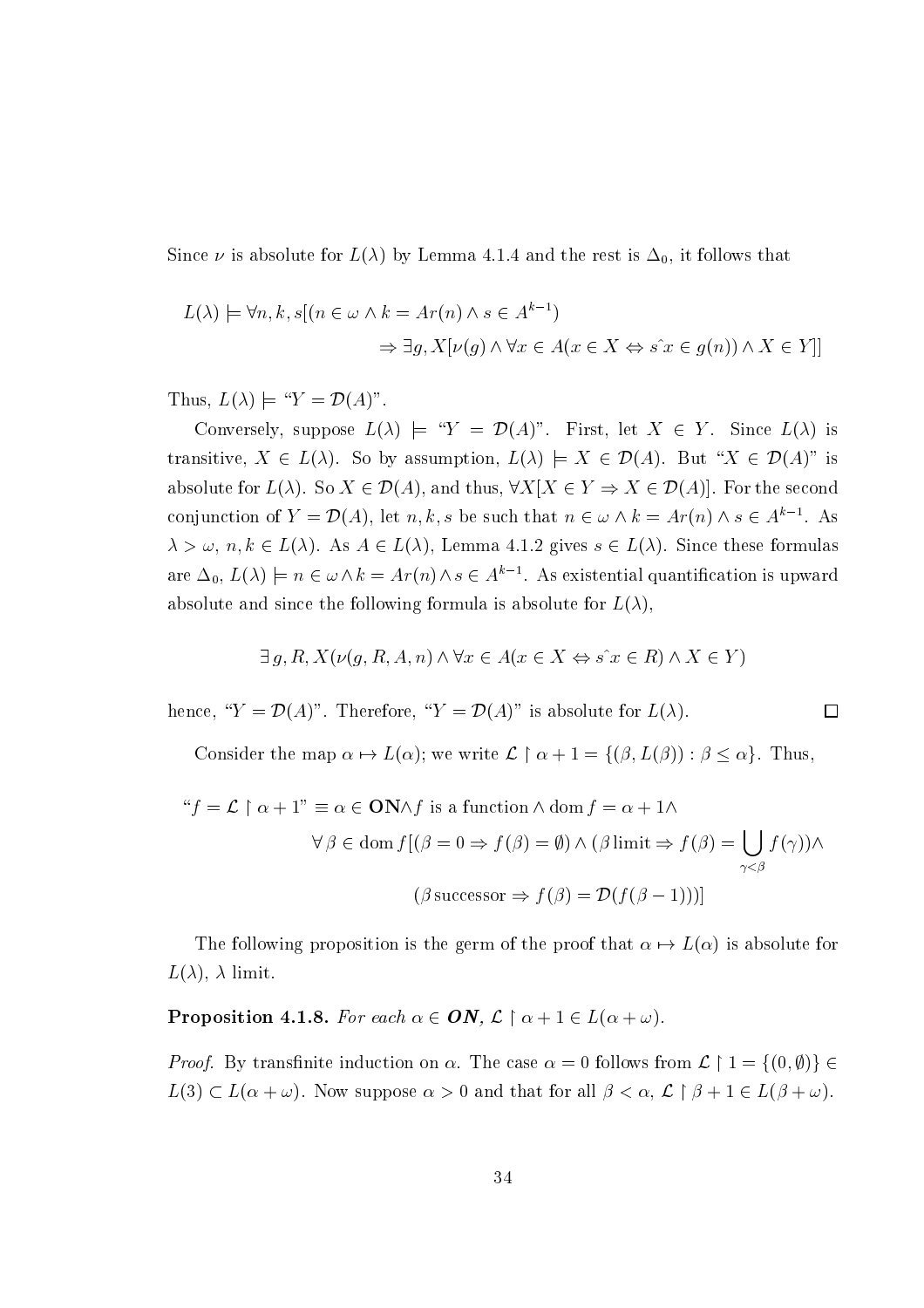If  $\alpha = \beta + 1$  then  $\mathcal{L} \upharpoonright \beta + 1 \in L(\beta + k)$  for some  $k \in \omega$ . Since  $\beta + 1, L(\beta + 1) \in$  $L(\beta+2)$ , it follows that  $\{(\beta+1,L(\beta+1))\}\in L(\beta+5)$ . Thus,

$$
\mathcal{L} \upharpoonright \alpha + 1 = \mathcal{L} \upharpoonright \beta + 1 \cup \{ (\beta + 1, L(\beta + 1)) \} \in L(\beta + k + 5) \subset L(\alpha + \omega).
$$

If  $\alpha$  is limit, we claim that  $\mathcal{L} \restriction \alpha + 1 \in L(\alpha + 1)$ . It suffices to show that

$$
\bigcup_{\beta < \alpha} \mathcal{L} \upharpoonright \beta + 1 = \{ z \in L(\alpha) : L(\alpha) \models \exists \beta, g(g = \mathcal{L} \upharpoonright \beta + 1 \land z = (\beta, g(\beta))) \}
$$

Suppose  $z \in \bigcup_{\beta < \alpha} \mathcal{L} \restriction \beta + 1$ . Then for some  $\beta < \alpha$  we have  $z \in \mathcal{L} \restriction \beta + 1$ . Thus,  $z = (\beta, L(\beta)) \in L(\beta + 4) \subset L(\alpha)$ . By the induction hypothesis, there is a  $g \in L(\beta + k) \subset L(\alpha)$  such that  $g = \mathcal{L} \upharpoonright \beta + 1$  for some k. Now the formula " $g = \mathcal{L} \upharpoonright \beta + 1$ " is  $\Delta_0$ , except for the occurrence of the  $\mathcal D$  function. As  $\alpha$  is limit,  $\mathcal D$ is absolute for  $L(\alpha)$ . Thus,  $L(\alpha) \models g = \mathcal{L} \restriction \beta + 1$ , and hence

$$
L(\alpha) \models \exists \beta, g (g = \mathcal{L} \upharpoonright \beta + 1 \land z = (\beta, g(\beta)))
$$

The reverse inclusion follows from the fact that existential quantification is upward absolute.  $\Box$ 

**Lemma 4.1.9.** For all  $\lambda > \omega$  limit and  $\alpha < \lambda$ ,  $\mathcal{L} \restriction \alpha + 1$  is absolute for  $L(\lambda)$ .

*Proof.* Let  $\lambda > \omega$  limit and  $\alpha < \lambda$ . Letting  $f = \mathcal{L} \restriction \alpha + 1$ , Proposition 4.1.8 implies that  $f \in L(\alpha + \omega) \subseteq L(\lambda)$ . Moreover, the formula " $f = \mathcal{L} \upharpoonright \alpha + 1$ " is  $\Delta_0$ , except for the occurrence of the D function, which is absolute for  $L(\lambda)$  by Lemma 4.1.7.  $\Box$ 

Abbreviating  $\exists f | f = \mathcal{L} \upharpoonright \alpha + 1 \land x \in f(\alpha)$  by " $x \in L(\alpha)$ " produces the following.

 $\Box$ 

**Proposition 4.1.10.** " $x \in L(\alpha)$ " is absolute for  $L(\lambda)$ ,  $\lambda > \omega$  limit.

*Proof.* Combine Proposition 4.1.8 and Lemma 4.1.9.

Finally, we reach the goal of this section. Recall that

$$
\text{``V} = \mathbf{L}\text{''} \Leftrightarrow \forall x(x \in \mathbf{L}) \Leftrightarrow \forall x \exists \alpha(x \in L(\alpha))
$$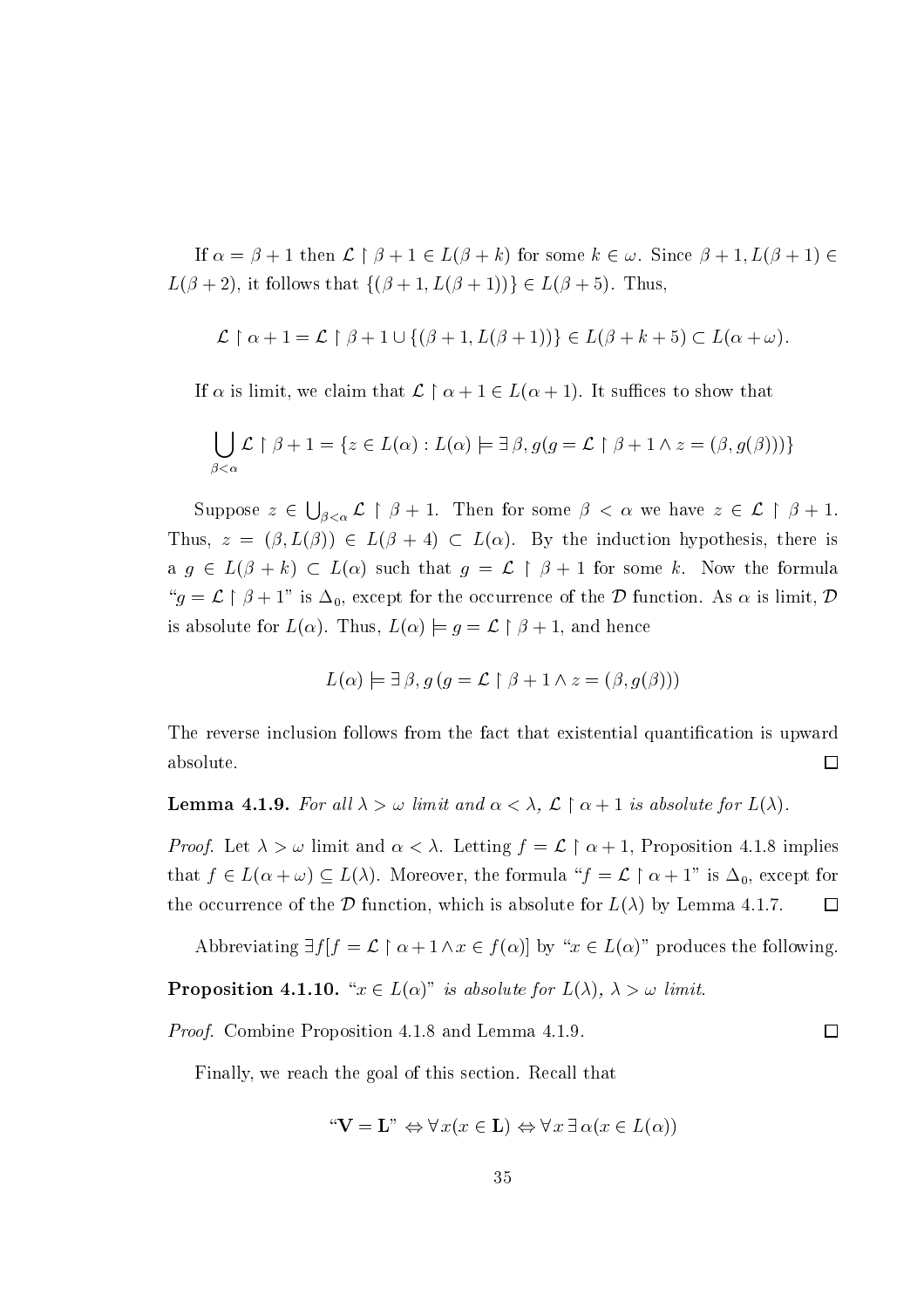**Theorem 4.1.11.** For every limit ordinal  $\lambda > \omega$ ,  $L(\lambda) \models V = L$ .

*Proof.* Let  $x \in L(\lambda)$  for some  $\lambda > \omega$  limit; so  $x \in L(\alpha)$  for some  $\omega < \alpha < \lambda$ . Letting  $f = \mathcal{L} \restriction \alpha + 1$ , it follows that  $f \in L(\alpha + \omega) \subseteq L(\lambda)$  by Proposition 4.1.8. The absoluteness of " $f = \mathcal{L} \restriction \alpha + 1$ " for  $L(\lambda)$  from Lemma 4.1.9 insures that  $L(\lambda) \models "f =$  $\mathcal{L} \upharpoonright \alpha + 1$ ". As  $x \in f(\alpha)$  is  $\Delta_0$  we have  $L(\lambda) \models \forall x \exists \alpha, f \upharpoonright f = \mathcal{L} \upharpoonright \alpha + 1 \land x \in f(\alpha)$ .  $\Box$ 

### 4.2 Consequences of  $V=L$

In this section, we present a few important consequences of  $V=L$ . First, we show under what circumstances will a set  $M = L(\lambda)$  for some  $\lambda > \omega$  limit. Next, we prove that there is a parameter-free uniformly  $L(\lambda)$ -definable well ordering of  $L(\lambda)$ ; hence,  $L(\lambda) = AC$ . Finally, we define Skolem functions and Skolem hulls and prove some fundamental absoluteness and definability results.

### 4.2.1 Transitive models of  $V = L$

In this section we show that if M is a transitive set modeling  $V = L$  and a finite fragment of ZFC, then  $M = L(\lambda)$  for some limit  $\lambda$ . We define  $\Psi_1$  to be the conjunction of Axioms of Extensionality, Infinity, Pairing, Foundation, and the following sentences:

$$
\forall x \exists y [x \in ON \Rightarrow y = Suc(x)]
$$

$$
\forall x, n \exists y [n \in \omega \Rightarrow y = x^n]
$$

$$
\forall x \exists y [y = \mathcal{D}(x)]
$$

It should be clear that for all  $\lambda > \omega$  limit,  $L(\lambda) \models \Psi_1$ .

Let M be any set. We define the **ordinal** of M, denoted  $o(M)$ , to be the least ordinal not in M. Given  $\alpha \in \mathbf{ON}$  we denote the **successor** of  $\alpha$  by  $Suc(\alpha)$ .

**Proposition 4.2.1.** For all transitive M such that  $M \models V = L \wedge \Psi_1$ ,

- 1.  $o(M) > \omega$  is limit,
- 2.  $D$  is absolute for M, and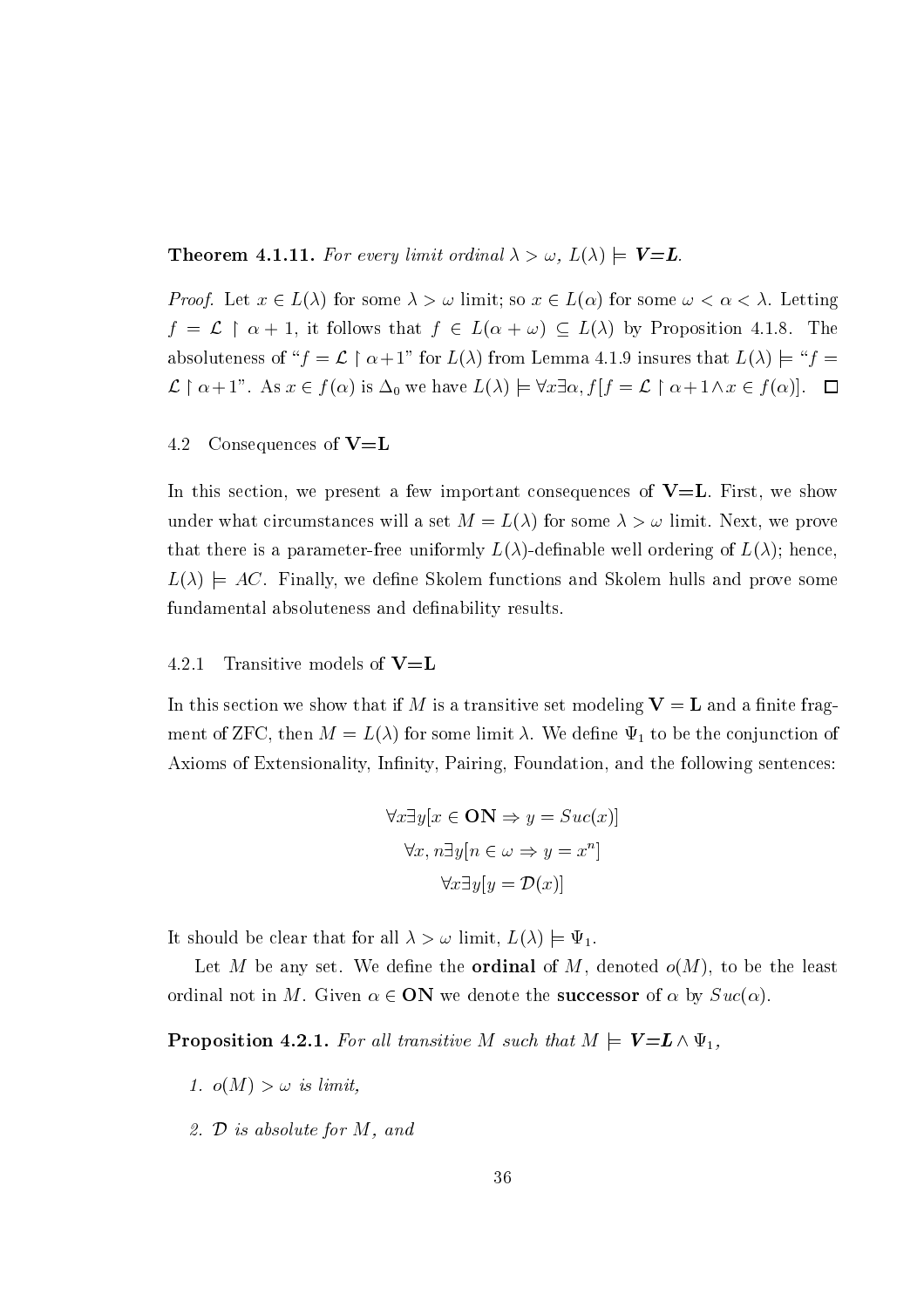$$
3. M = L(o(M)).
$$

*Proof.* Let M be a transitive set modeling  $V=L$  and  $\Psi_1$ . That M is well-founded follows from  $M \models Foundation$ .  $M \models Infinity \land \forall x \exists y [x \in ON \Rightarrow y = Suc(x)]$ implies that  $o(M) > \omega$  is limit. Also, the transitivity of M implies that any  $\Delta_0$ formula is absolute for  $M$ ; hence, all of the defined functions in Lemma 4.1.2 are absolute for  $M$ .

To show D is absolute for M, let  $A \in M$ . Since  $M \models \forall x \exists y [y = \mathcal{D}(x)]$ , let  $Y \in M$  be such that  $M \models Y = \mathcal{D}(A)$ ; we show that  $Y = \mathcal{D}(A)$ . For the definition of " $Y = \mathcal{D}(A)$ ", see the comments immediately preceding Lemma 4.1.7. For the first conjunction, suppose  $X \in Y$ . As M is transitive,  $Y \in M$  implies that  $X \in M$ . This is  $\Delta_0$ , thus  $M \models X \in Y$ . By assumption,  $M \models X \in \mathcal{D}(A)$ . We claim that " $X \in \mathcal{D}(A)$ " is absolute for M; the argument is similar to the proof of Lemma 4.1.6" To see this, we first observe that since  $M \models \forall x, n \exists y [n \in \omega \Rightarrow y = x^n]$ , then for all  $n, Df(A, n) \in M$ . Since  $M \models Pairing$ , the function g from the inductive definition of " $R = Df(A, n)$ " is also in M. The rest follows from the fact that all of the subformulas in " $X \in \mathcal{D}(A)$ " are  $\Delta_0$ . Thus,  $X \in \mathcal{D}(A)$ . For the second conjunction. let n, k, s be such that  $n \in \omega \wedge k = Ar(n) \wedge s \in A^{k-1}$ . As  $o(M) > \omega$ , it follows that  $n, k \in M$ . Since  $M \models \forall x, n \exists y [n \in \omega \Rightarrow y = x^n]$ , it follows that  $s \in M$ . Moreover,  $M \models n \in \omega \wedge k = Ar(n) \wedge s \in A^{k-1}$ , since this formula is absolute for M. So by assumption,  $\exists g, R, X \in M[\nu(g, R, A, n) \land \forall x \in A[x \in X \Leftrightarrow s] x \in R] \land X \in Y$ . As  $\nu$  is absolute for M and the rest is  $\Delta_0$ , it follows that  $Y = \mathcal{D}(A)$ . Similar arguments show that

$$
Y = \mathcal{D}(A) \Rightarrow M \models Y = \mathcal{D}(A)
$$

Finally, we show  $M = L(o(M))$ . Let  $o(M) = \lambda$  for some  $\lambda > \omega$  limit.

Suppose  $x \in M$ . By assumption,  $M \models \mathbf{V=L}$ . So let  $\alpha, f \in M$  be such that  $M \models f = \mathcal{L} \restriction \alpha + 1 \land x \in f(\alpha)$ . The formula " $f = \mathcal{L} \restriction \alpha + 1$ " is  $\Delta_0$ , except for the  $\mathcal{D}$ function, which we proved is absolute for M. Thus, as M is transitive, " $f = \mathcal{L} \restriction \alpha + 1$ " is absolute for M. So  $f = \mathcal{L} \restriction \alpha + 1$  and  $x \in f(\alpha)$ . As  $\alpha \in M$  it must be that  $\alpha < \lambda$ . Thus,  $\alpha \in L(\alpha + 1) \subset L(\lambda)$ . By Proposition 4.1.8  $f \in L(\alpha + \omega) \subseteq L(\lambda)$ . Hence  $x \in f(\alpha)$  implies  $x \in L(\lambda)$ . Therefore,  $M \subseteq L(\lambda)$ .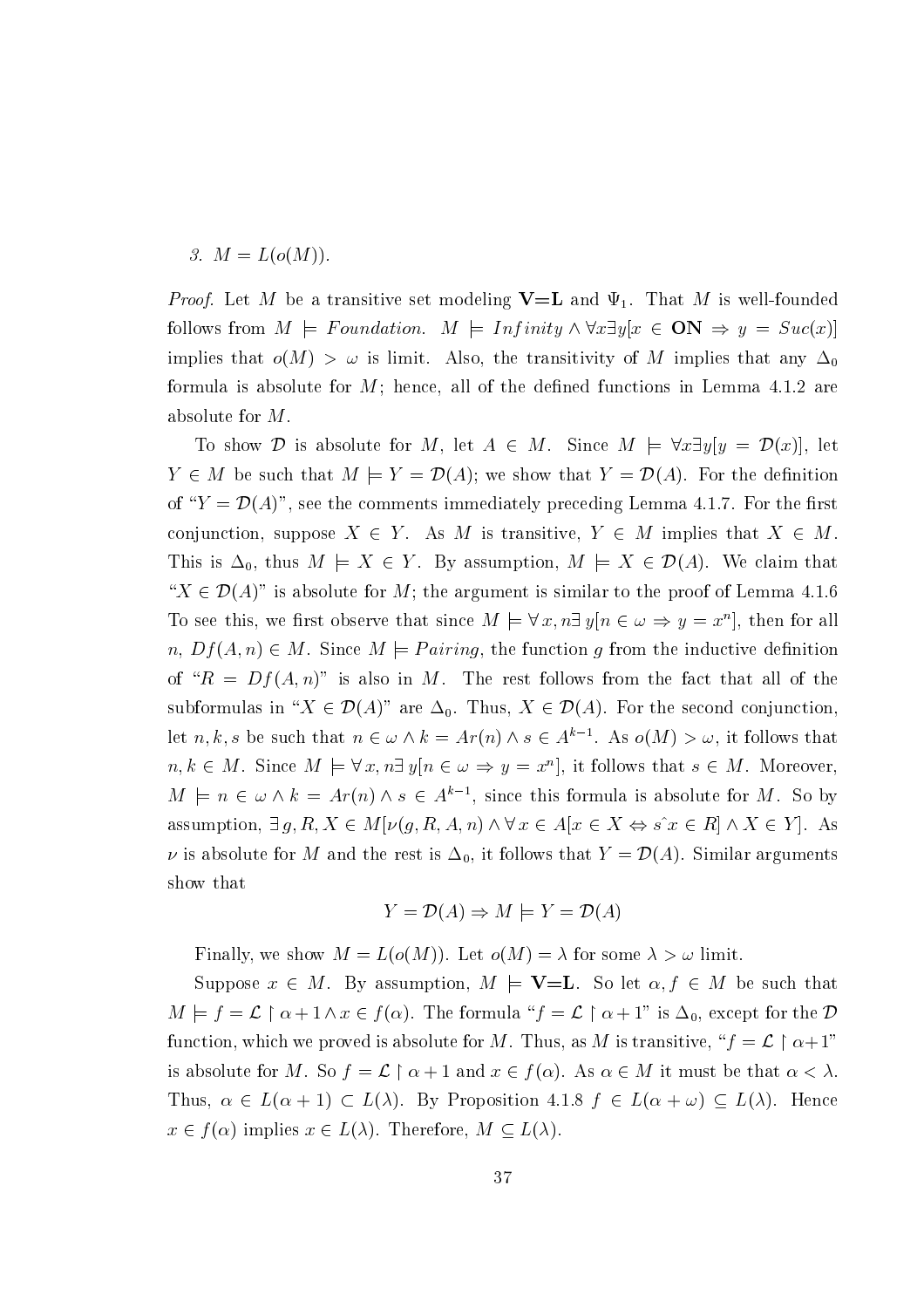Suppose  $x \in L(\lambda)$ . As  $\lambda > \omega$  is limit, Theorem 4.1.11 gives  $L(\lambda) \models \mathbf{V} = \mathbf{L}$ . So let  $\alpha, f \in L(\lambda)$  be such that  $L(\lambda) \models f = \mathcal{L} \restriction \alpha + 1 \land x \in f(\alpha)$ . Since  $\alpha < \lambda = o(M)$ , it follows that  $\alpha \in M$ . By assumption,  $M \models \mathbf{V=L}$ . So let  $\beta, g \in M$  be such that  $M \models g = \mathcal{L} \restriction \beta + 1 \land \alpha \in g(\beta)$ . Now  $\alpha \in g(\beta)$  implies that  $\alpha \leq \beta$ . We claim that for all  $\gamma \leq \alpha$ ,  $f(\gamma) = g(\gamma)$  (by induction on  $\gamma$ ). For  $\gamma = 0$  this is immediate. Suppose that for all  $\delta < \gamma$ ,  $f(\delta) = g(\delta)$ . If  $\gamma$  is a limit ordinal, then

$$
f(\gamma) = \bigcup_{\delta < \gamma} f(\delta) = \bigcup_{\delta < \gamma} g(\delta) = g(\gamma).
$$

If  $\gamma$  is a successor, it follows that

$$
f(\gamma) = \mathcal{D}(f(\gamma - 1)) = \mathcal{D}(g(\gamma - 1)) = \mathcal{D}^M(g(\gamma - 1)) = g(\gamma)
$$

as the D function is absolute for M. Thus,  $f(\gamma) = g(\gamma)$  for all  $\gamma \leq \alpha$ . Consequently,  $x \in f(\alpha) = g(\alpha)$ . Moreover,  $\alpha \leq \beta$  implies  $g(\alpha) \subseteq g(\beta)$ . Thus,  $x \in g(\beta) \in M$ . Therefore,  $L(\lambda) \subseteq M$  and we are done.  $\Box$ 

### 4.2.2  $AC$  in  $L$

Another consequence of  $L(\lambda) \models V = L$  is a uniformly definable well-ordering of  $L(\lambda)$ for  $\lambda > \omega$  limit. To improve the readability of the formula defining this well-order. we make the following abbreviations and notations.

Concerning the numbering of formulas, it should be clear from our definition of the Df function in Section 4.1 that for every formula  $\varphi(x_0, x_1, \ldots, x_{k-1})$ , there is a canonical *n* such that  $\{s \in A^k : \varphi^A(s_0, s_1, \ldots, s_{k-1})\} = Df(A, n)$ . As a result, we write  $\varphi_n$  to denote the  $n^{th}$  formula in this enumeration. Moreover, this enumeration is primitive in the sense that if  $\varphi_m$  is a subformula of  $\varphi_n$ , then  $m < n$ . Finally, recall that the Ar function recovers the arity of the free variables of  $\varphi_n$ .

Given  $x \in L$ , recall that  $\rho(x)$  denotes the rank of x; that is, " $\alpha = \rho(x)$ "  $\Leftrightarrow \alpha \in$  $ON \wedge x \notin L(\alpha) \wedge x \in L(\alpha+1)$ . For  $x \in L(\alpha+1)$ , let  $n(x)$  be the least n such that x is definable from the  $n^{th}$  formula for some parameter  $s \in L(\alpha)^{k-1}$  where  $k = Ar(n)$ .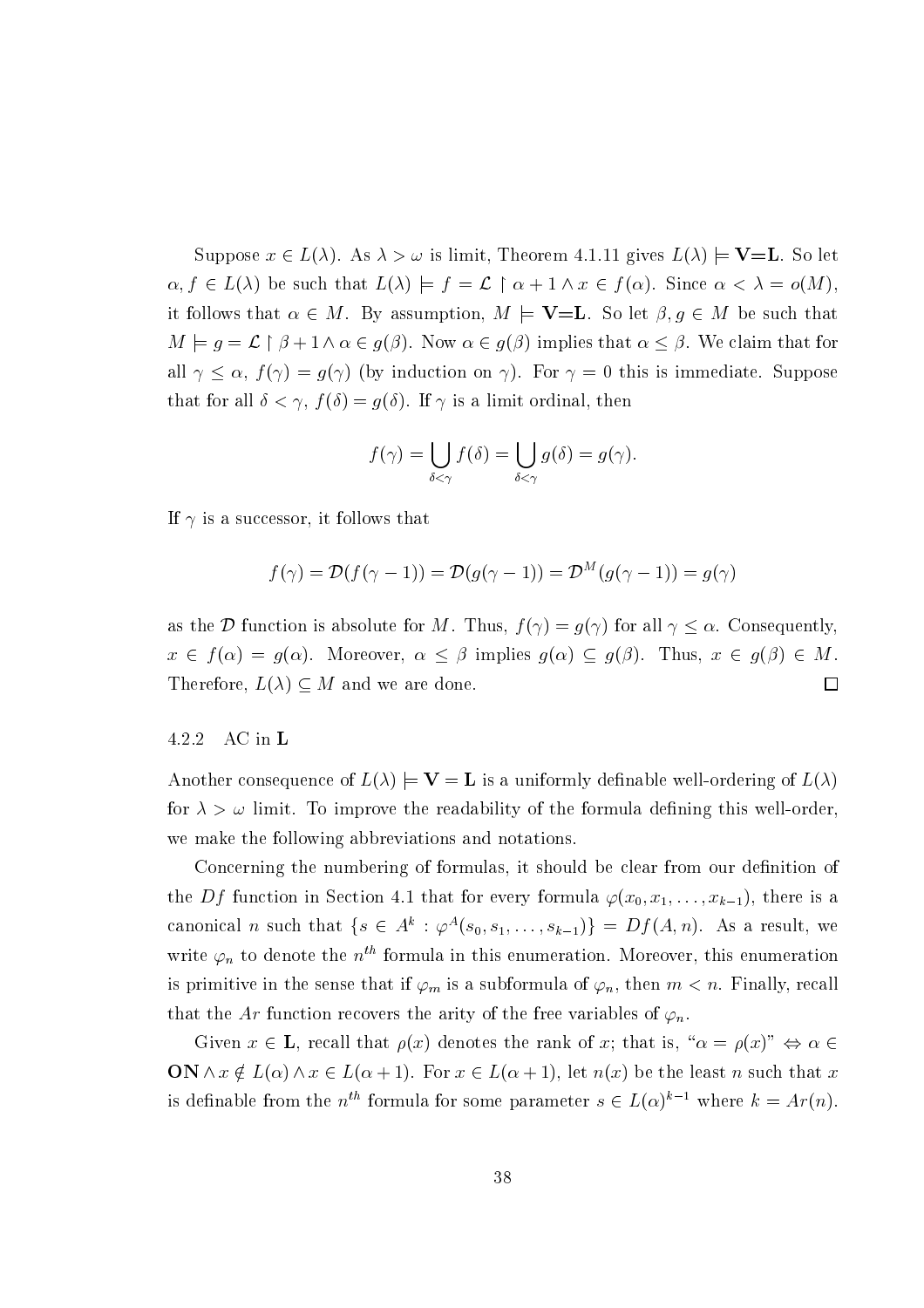Formally, " $m = n(x)$ " if, and only if

 $\boldsymbol{f}$ 

$$
m \in \omega \land \exists \alpha [\alpha = \rho(x)
$$
  

$$
\land \exists s \in L(\alpha)^{Ar(m)-1} (x = \{z \in L(\alpha) : \varphi_m^{L(\alpha)}(z, s_0, \dots, s_{Ar(m)-1})\})
$$
  

$$
\land \forall l < m \forall s \in L(\alpha)^{Ar(l)-1} (x \neq \{z \in L(\alpha) : \varphi_l^{L(\alpha)}(z, s_0, \dots, s_{Ar(l)-1})\})]
$$

Given  $x \in L(\alpha)$ , let  $Ar(n(x)) - 1 = a_x$ ; let  $\xi(x, y, j, f, \beta)$  be the formula  $x \upharpoonright j = y \upharpoonright$  $j \wedge (x(j), y(j)) \in f(\beta-1)$ . These are  $\Delta_0$  and hence absolute for  $L(\lambda)$ . Since " $x \in L(\alpha)$ " and the satisfaction relation are absolute for  $L(\lambda)$ , the formulas " $\alpha = \rho(x)$ " and " $m = n(x)$ " are absolute for  $L(\lambda)$ .

We fix a formula  $\theta$  of two free variables.  $\theta(x,y) \Leftrightarrow \exists f, \alpha \bar{\theta}(x,y,f,\alpha)$  where  $\bar{\theta}(x, y, f, \alpha)$  is the formula:

is a function 
$$
\wedge \alpha \in \mathbf{ON} \wedge \text{dom } f = \alpha + 1 \wedge f(0) = \emptyset \wedge
$$
  
\n $\forall \beta \in \text{dom } f$   
\n
$$
[(\beta \text{ limit } \wedge \beta > 0) \Rightarrow f(\beta) = \bigcup_{\delta < \beta} f(\delta) \wedge
$$
  
\n $\beta \text{ successor} \Rightarrow f(\beta) = \{(x, y) \in L(\beta) \times L(\beta) :$   
\n $(x, y) \in f(\beta - 1) \vee (x \in L(\beta - 1) \wedge y \notin L(\beta - 1)) \vee$   
\n $(x, y \notin L(\beta - 1) \wedge n(x) < n(y)) \vee$   
\n $(x, y \notin L(\beta - 1) \wedge n(x) = n(y) \wedge$   
\n $\exists s, t \in L(\beta - 1)^{a_x}$   
\n
$$
[x = \{z \in L(\beta - 1) : \varphi_{n(x)}^{L(\beta - 1)}(z, s)\} \wedge
$$
  
\n $\forall r \in L(\beta - 1)^{a_x} \forall j < a_x$   
\n
$$
[\xi(r, s, j, f, \beta) \rightarrow x \neq \{z \in L(\beta - 1) : \varphi_{n(x)}^{L(\beta - 1)}(z, r)\}] \wedge
$$
  
\n $y = \{z \in L(\beta - 1) : \varphi_{n(y)}^{L(\beta - 1)}(z, t)\} \wedge$   
\n $\forall r \in L(\beta - 1)^{a_y} \forall j < a_y$   
\n $[\xi(r, t, j, f, \beta) \rightarrow y \neq \{z \in L(\beta - 1) : \varphi_{n(y)}^{L(\beta - 1)}(z, r)\}] \wedge$   
\n $\exists j < a_x (\xi(s, t, j, f, \beta))])\} \wedge (x, y) \in f(\alpha)$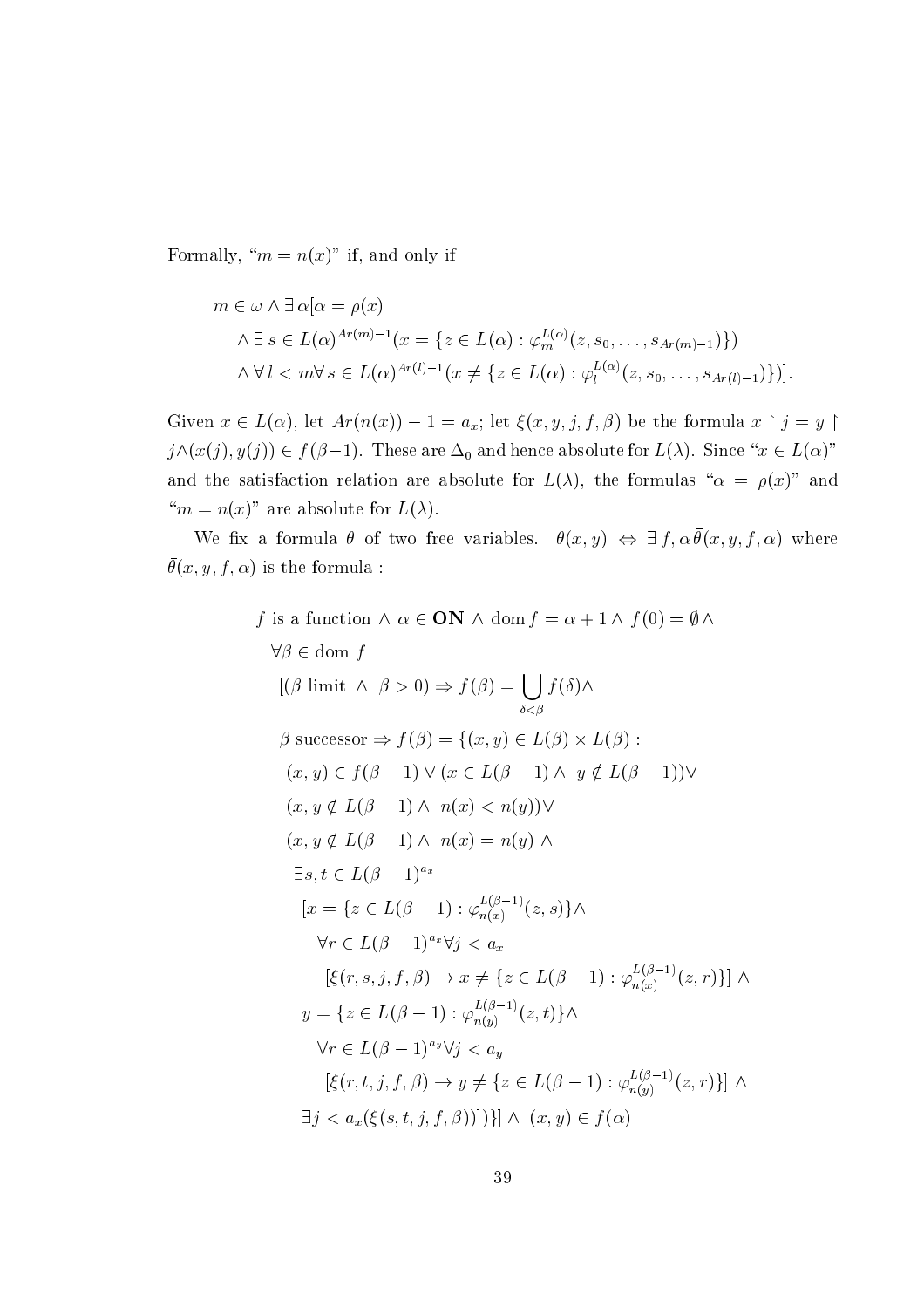**Proposition 4.2.2.** The relation  $\theta(x, y)$  uniformly defines a well order  $\triangleleft_{L(\lambda)}$  of  $L(\lambda)$ for  $\lambda > \omega$  limit.

*Proof.* Let  $\lambda > \omega$  be limit.  $\theta$  induces a well-order  $\lhd_{L(\lambda)}$  of  $L(\lambda)$  in the following way. Given two elements of  $L(\lambda)$ , first compare by rank using the usual well-order of the ordinals. If they have the same rank, then compare by formula using the canonical enumeration of formulas and the usual well-order on the integers. If two sets of the same rank are definable by the same formula, then compare the set of parameters defining each set using the lexicographic order on the set of  $k$ -tuples. This ordering is necessarily a linear order such that every nonempty subset of  $L(\lambda)$  has a  $\langle L(\lambda)$ -least element. It remains verify the absoluteness of  $\theta$  for  $L(\lambda)$ 

Let  $x, y \in L(\lambda)$ . From Corollary 4.1.5 and Proposition 4.1.10, we have the absoluteness for  $L(\lambda)$  of the forumlas " $R \in Df(A,n)$ " and " $x \in L(\beta)$ ". It follows that  $\bar{\theta}(x, y, f, \alpha)$  is absolute for  $L(\lambda)$ . Thus,  $\theta^{L(\lambda)}(x, y) \Rightarrow \theta(x, y)$  is immediate, as existential quantification is upward absolute.

Now suppose  $\theta(x, y)$ . Let f,  $\alpha$  be such that  $\bar{\theta}(x, y, f, \alpha)$ . Without loss of generality we assume that  $\alpha < \lambda$ . (If  $\alpha > \lambda$ , then let  $\alpha' = \max{\{\rho(x), \rho(y)\}} + 1$  so that  $\alpha' < \lambda$ . Thus,  $\bar{\theta}(x, y, f', \alpha')$  follows by taking  $f' = f \restriction \alpha'$ .) Since  $\alpha \in L(\alpha + 1) \subset L(\lambda)$ it remains to show that  $f \in L(\lambda)$ . Reasoning similarly as in Proposition 4.1.8. it should be clear that  $f \in L(\alpha + \omega)$ . As  $\bar{\theta}$  is absolute for  $L(\lambda)$ , it follows that  $L(\lambda) \models \theta(x, y).$  $\Box$ 

Hereafter, when we write  $\lhd_{L(\lambda)}$  we mean the  $L(\lambda)$ -definable well order of  $L(\lambda)$ induced by  $\theta$ . As all of **L** can be well ordered by  $\theta$ , we can now complete Theorem  $4.1.1.$ 

## Theorem 4.2.3. L  $\vert= ZFC$

### 4.2.3 Skolem functions and Skolem hulls

Given formula  $\varphi_n(v_1,\ldots,v_k)$  with free variables among  $v_1,\ldots,v_k$ , a **Skolem function** for  $\varphi_n$  over A is a function  $f: A^k \to A$  such that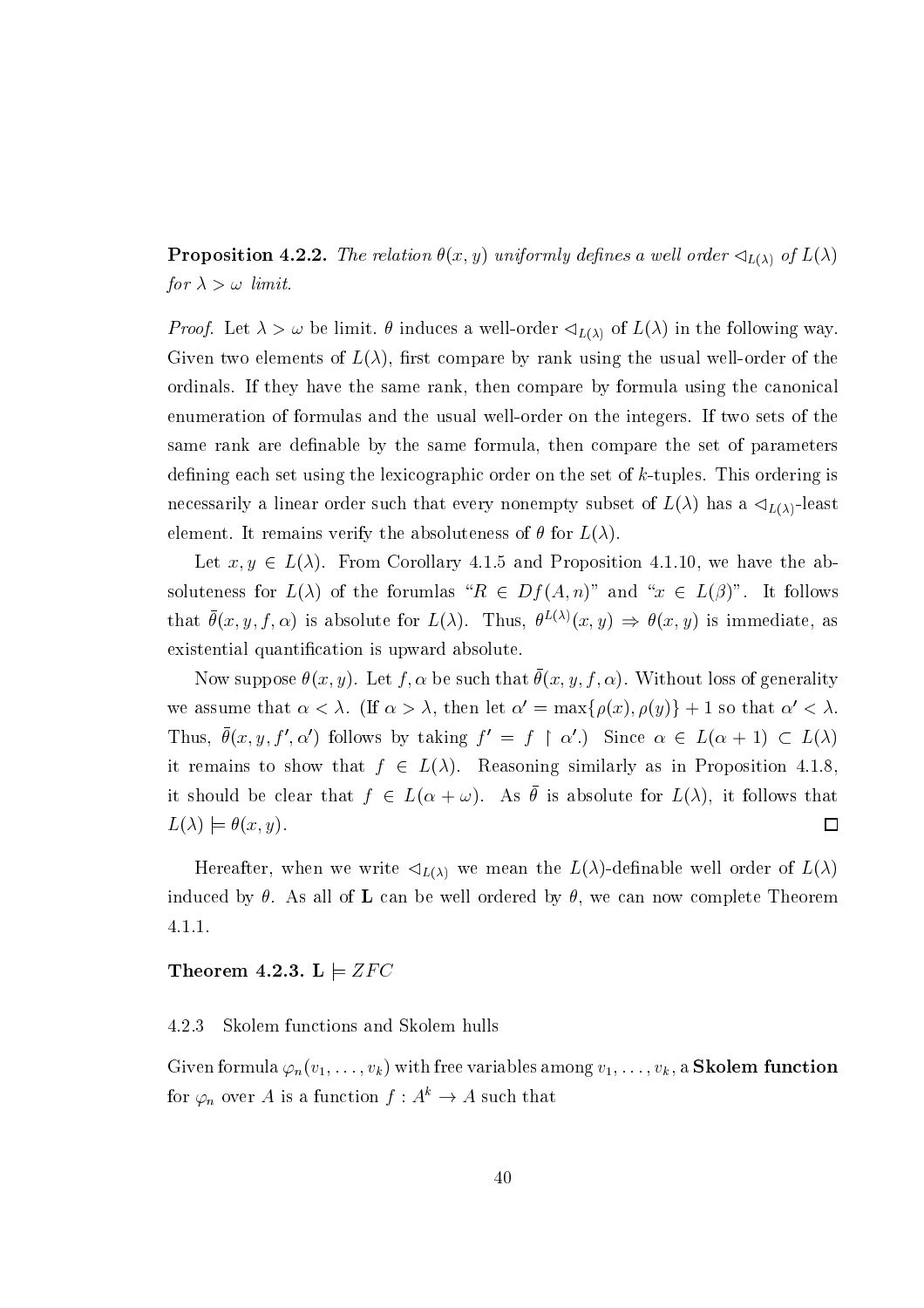- 1. if  $\varphi_n$  is  $\exists u \varphi_i(u, v_1, \ldots, v_k)$  and there is  $y \in A$  such that  $\varphi_i(y, x_1, \ldots, x_k)$ , then  $f(x_1,\ldots,x_k)$  is the  $\lhd_A$ -least such y, or
- 2. if  $\varphi_n$  is  $\exists u \varphi_i(u, v_1, \ldots, v_k)$  and there is not  $y \in A$  such that  $\varphi_i(y, x_1, \ldots, x_k)$ , then  $f(x_1,\ldots,x_k)=\emptyset$ , or
- 3. if  $\varphi_n$  is not of the form  $\exists u \varphi_i(u, v_1, \ldots, v_k)$  or if  $k = 0$ , then  $f(x_1,\ldots,x_k)=\emptyset.$

Recall from Section 4.1 that *Proj* codes the existential formulas. That is,  $Df(A, n) =$  $Proj(A, Df(A, i), k),$  if  $n = 2^5 \cdot 3^i \cdot 5^j \cdot 7^k$  where  $i = 2^p \cdot 3^q \cdot 5^r \cdot 7^{k+1}$  for  $p = 1, 2, 3, 4, 5$ and some q,r, and j = 0. So we have  ${}^{\alpha}f_n(x_1,\ldots,x_k) = y^{\gamma} \Leftrightarrow \sigma(n,x_1,\ldots,x_k,y)$ where  $\sigma$  abbreviates the formula

$$
\exists i, j, k, p, q, r \in \omega
$$
  
\n
$$
[(n = 2^5 \cdot 3^i \cdot 5^j \cdot 7^k \wedge i = 2^p \cdot 3^q \cdot 5^r \cdot 7^{k+1} \wedge j = 0 \wedge k > 0 \wedge p < 6) \wedge
$$
  
\n
$$
((\varphi_i(x_1, \ldots, x_k, y) \wedge \forall z[\theta(z, y) \Rightarrow \neg \varphi_i(x_1, \ldots, x_k, z)]) \vee
$$
  
\n
$$
\forall z(\neg \varphi_i(x_1, \ldots, x_k, z) \wedge y = \emptyset)) ] \vee
$$
  
\n
$$
\neg \exists i, j, k, p, q, r \in \omega
$$
  
\n
$$
[(n = 2^5 \cdot 3^i \cdot 5^j \cdot 7^k \wedge i = 2^p \cdot 3^q \cdot 5^r \cdot 7^{k+1} \wedge j = 0 \wedge k \ge 0 \wedge p < 6)
$$
  
\n
$$
\wedge y = \emptyset]
$$

As  $\theta$  is  $L(\lambda)$ -definable for  $\lambda > \omega$  limit and since the satisfaction relation is absolute for  $L(\lambda)$ , the relation " $f_n(x_1,\ldots,x_k)=y$ " is  $L(\lambda)$ -definable. Furthermore, any finite set of Skolem functions  $f_1, \ldots, f_N$  is  $L(\lambda)$ -definable.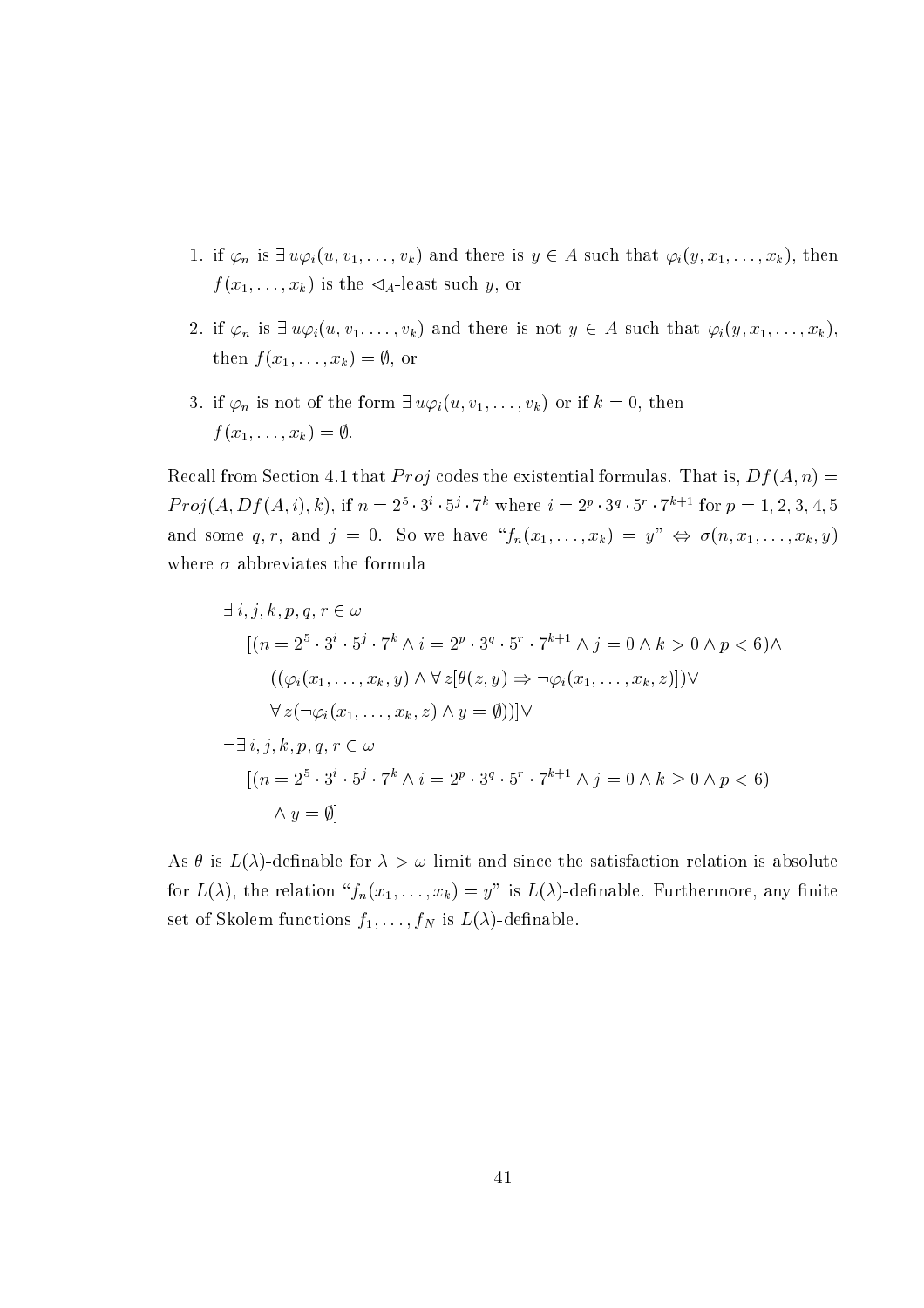Suppose  $N \in \omega$  and  $f_1, \ldots, f_N$  are the Skolem functions for A corresponding to the formulas  $\varphi_1, \ldots, \varphi_N$ . Consider the following subset  $H \subset A$ :

$$
H_0 = \omega
$$
  
\n
$$
H_{l+1} = H_l \cup \left( \bigcup_{i=1}^N \{ f_i(x_1, \dots, x_{k_i}) : x_1, \dots, x_{k_i} \in H_l \} \right)
$$
  
\n
$$
H = \bigcup_{l \in \omega} H_l
$$

H is the **Skolem hull** of  $\omega$  inside A under  $f_1, \ldots, f_N$ . It should be clear that the formulas  $\varphi_1, \ldots, \varphi_N$  corresponding to the Skolem functions  $f_1, \ldots, f_N$  are absolute for H, A. This is critical since a hull H need not be transitive so that even  $\Delta_0$ formulas are not absolute for H, A. As we can close H under  $f_1, \ldots, f_N$  for any N, by choosing  $N$  large enough, we can make any finite number of formulas absolute for H, A. Note that given an LST-formula  $\varphi$ , we write  $\lceil \varphi \rceil$  to denote the Gödel number of  $\varphi$  according to our enumeration given by the Df function on page 28.

**Lemma 4.2.4.** Let  $\lambda > \omega$  be a limit ordinal. Suppose H the Skolem hull of  $\omega$ inside  $L(\lambda)$  under  $f_1, \ldots, f_N$  where  $N > \ulcorner \mathbf{V} = \mathbf{L} \wedge \Psi_1 \urcorner$ . Then, for  $1 \leq n \leq N$ , " $f_n(x_1,\ldots,x_k)=y$ " is absolute for  $H,L(\lambda)$ .

*Proof.* Let  $\lambda, N, H$ , and n be as above and let  $x_1, \ldots, x_k, y \in H$  where  $k = Ar(n)$ . In order to show  $H \models \sigma(n, x_1, \ldots, x_k, y) \Leftrightarrow L(\lambda) \models \sigma(n, x_1, \ldots, x_k, y)$  we concentrate on that part of  $\sigma$ , denoted here by  $\psi(i, x_1, \ldots, x_k, y)$ 

$$
(\varphi_i(x_1,\ldots,x_k,y)\land \forall z[\theta(z,y)\Rightarrow \neg\varphi_i(x_1,\ldots,x_k,z)])\lor \forall z[\neg\varphi_i(x_1,\ldots,x_k,z)\land y=\emptyset]
$$

as the absoluteness of the rest of  $\sigma$  easily follows.

First suppose  $H \models \psi(i, x_1, \ldots, x_k, y)$  where  $i < n$ . In order to show that  $L(\lambda)$ models the first half of the disjunction, observe first that  $\varphi_i$  is absolute for  $H, L(\lambda)$ since H is closed under the i<sup>th</sup> Skolem function. Thus,  $\varphi_i^{L(\lambda)}(x_1,\ldots,x_k,y)$ . Now suppose  $z \in L(\lambda)$  is such that  $\theta^{L(\lambda)}(z, y)$ . If  $z \in H$ , then  $\theta^H(z, y)$  as  $\theta$  is absolute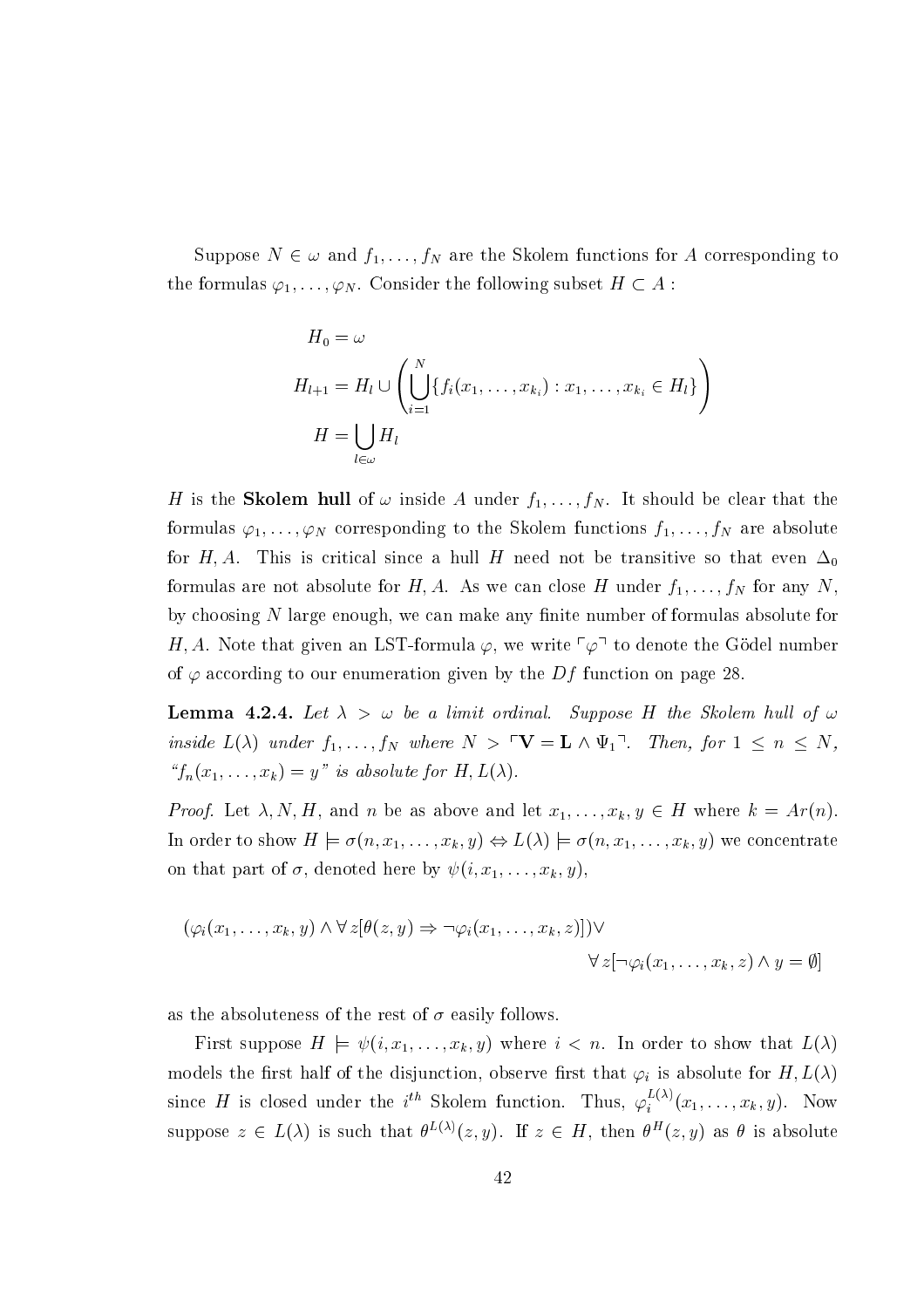for  $H, L(\lambda)$ . Thus, by assumption  $\neg \varphi_i^H(x_1,\ldots,x_k,z)$ , hence  $\neg \varphi_i^{L(\lambda)}(x_1,\ldots,x_k,z)$ . So suppose  $z \notin H$  and suppose for contradiction that  $\varphi_i^{L(\lambda)}(x_1,\ldots,x_k,z)$ . Now,  $\theta^{L(\lambda)}(z, y)$  implies that y must not be the  $\triangleleft_{L(\lambda)}$ -least element of  $L(\lambda)$  such that  $\varphi_i^{L(\lambda)}(x_1,\ldots,x_k,z_0)$ . Let  $z_0 \in L(\lambda)$  be  $\lhd_{L(\lambda)}$ -least such that  $\varphi_i^{L(\lambda)}(x_1,\ldots,x_k,z_0)$ . Since H is closed under the i<sup>th</sup> Skolem function,  $z_0 \in H$ , and hence,

$$
H \models \varphi_i(x_1,\ldots,x_k,z_0) \land \forall z[\theta(z,z_0) \Rightarrow \neg \varphi_i(x_1,\ldots,x_k,z)]
$$

contradicting the hypothesis  $H \models \psi(i, x_1, \ldots, x_k, y)$ . Thus,  $\neg \varphi_i^{L(\lambda)}(x_1, \ldots, x_k, z)$ .

For the second part of the disjunction, suppose that  $z \in L(\lambda)$  is such that  $\varphi_i^{L(\lambda)}(x_1,\ldots,x_k,y)$ . So  $\varphi_i^H(x_1,\ldots,x_k,y)$  follows by the absoluteness of  $\varphi_i$  for  $H,L(\lambda)$ . As  $\emptyset \in H$ , " $y = \emptyset$ " is absolute for  $H, L(\lambda)$ ; hence,  $L(\lambda) \models \forall z [\neg \varphi_i(x_1, \ldots, x_k, z) \land y =$  $\emptyset$ . So  $H \models \psi(i, x_1, \ldots, x_k, y) \Rightarrow L(\lambda) \models \psi(i, x_1, \ldots, x_k, y)$ .

 $L(\lambda) \models \psi(i, x_1, \ldots, x_k, y) \Rightarrow H \models \psi(i, x_1, \ldots, x_k, y)$  follows from  $H \subseteq L(\lambda)$  and since universal quantification is upward absolute.  $\Box$ 

Next, we show there is an  $L(\lambda)$ -definable surjection  $F : \omega \to H$ . Let  $(n_1, \ldots, n_k)$ be a finite sequence of integers and let  $\{p_k\}_{k\in\omega}$  be the usual enumeration of the primes. We say that the **code** of  $(n_1, \ldots, n_k)$  is

$$
\langle n_1, \ldots, n_k \rangle = 2^{n_1+1} \cdot 3^{n_2+1} \cdot \cdots \cdot p_k^{n_k+1}
$$

It is clear that the coding function  $\langle \cdot \rangle : \omega^{k} \to \omega$  is injective. Furthermore,  $\langle \cdot \rangle$  is a recursive function as is the decoding function that maps a  $k$ -tuple to its code. Thus, we will use  $\langle \cdot \rangle$  freely in future formulas with the understanding that it can be replaced by a formula that is absolute for  $L(\lambda)$ ,  $\lambda > \omega$  limit.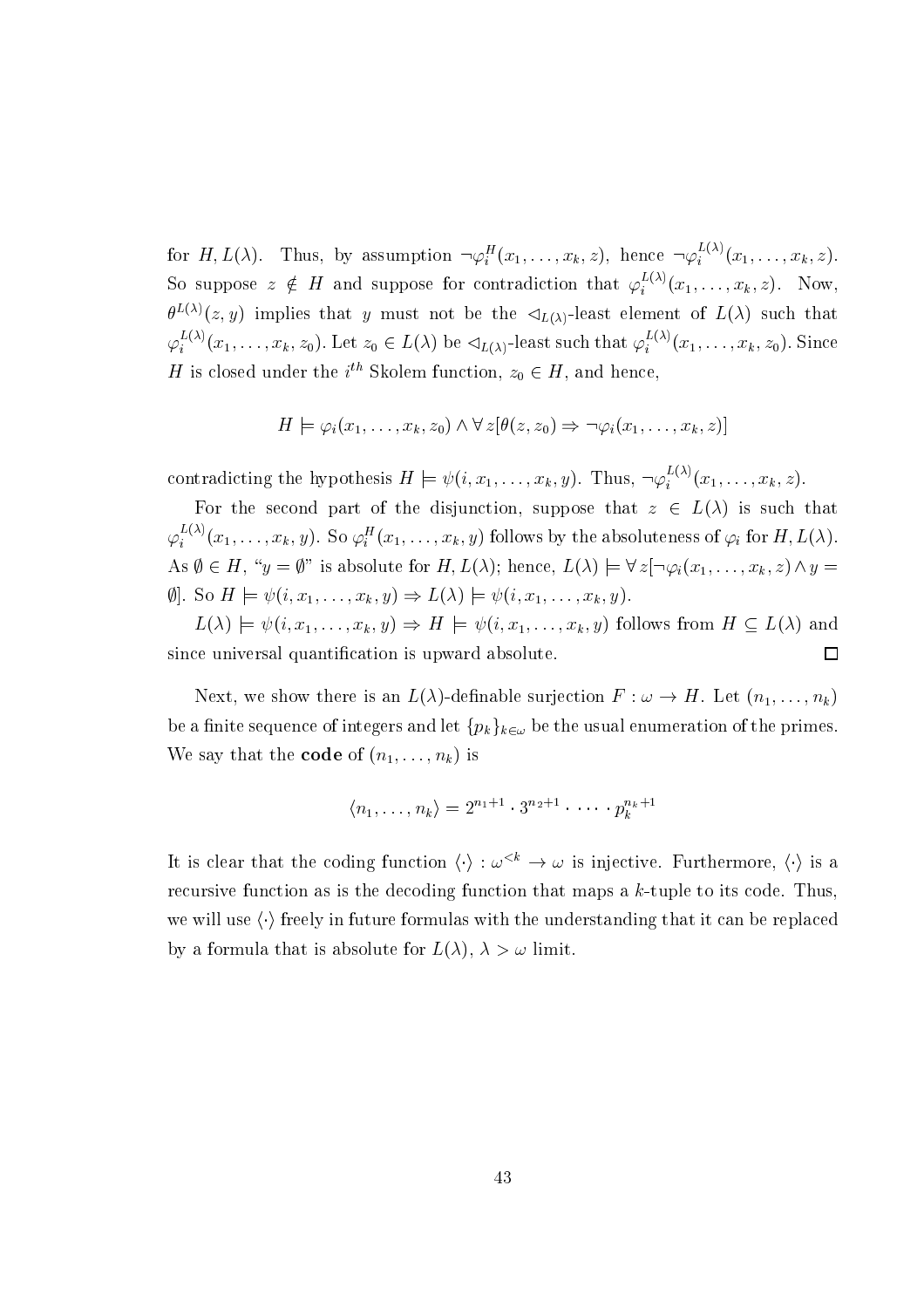Define  $F : \omega \to H$  recursively as follows:

$$
F(n) = \begin{cases} c & \text{if } n = \langle 0, c \rangle; \\ f_i(x_1, \dots, x_{k_i}) & \text{if } n = \langle l+1, i, c_1, \dots, c_{k_i} \rangle \text{ for } 1 \le i \le N \text{ and} \\ & \text{for each } 1 \le j \le k_i, x_j = F(c_j) \text{ for } x_j \in H_l; \\ \emptyset & \text{if } n \text{ is not one of the above forms.} \end{cases}
$$

Clearly, F is surjective. Moreover, " $F(n) = x$ " is  $L(\lambda)$ -definable as a relation by the formula  $\Phi(n, x)$ :

$$
\exists g[g \text{ is a function } \wedge \text{ dom } g = n + 1
$$
  
\n
$$
\forall m \le n[\forall l, c \le n[(l = 0 \land m = \langle l, c \rangle) \Rightarrow g(m) = c] \wedge
$$
  
\n
$$
\forall l, i, c_1, \dots, c_{k_i} \le n, \forall x_1, \dots, x_{k_i}
$$
  
\n
$$
[(l > 0 \land \forall j [1 \le j \le k_i \Rightarrow g(c_j) = x_j]
$$
  
\n
$$
\land m = \langle l, i, c_1, \dots, c_k \rangle) \Rightarrow \sigma(i, x_1, \dots, x_{k_i}, g(m))] \land
$$
  
\n
$$
\forall l, i, c_1, \dots, c_{k_i} \le n, \forall x_1, \dots, x_{k_i}
$$
  
\n
$$
[((l > 0 \land \exists j [1 \le j \le k_i \land g(c_j) \ne x_j] \land m = \langle l, i, c_1, \dots, c_k \rangle)
$$
  
\n
$$
\lor (l > 0 \land m = \langle l, i \rangle) \lor m = \langle l \rangle \lor m = 0, 1) \Rightarrow g(m) = \emptyset]
$$
  
\n
$$
\land g(n) = x]
$$

where  $\sigma$  is as in Lemma 4.2.4. We claim that " $F(n) = x$ " is absolute for H,  $L(\lambda)$ . Upon examination  $\Phi(n, x)$ , we see that we need to close the hull under the Skolem functions corresponding to the formulas insuring that the following are absolute for  $H, L(\lambda)$ : ordered pairing; given an ordered pair  $(z_0, z_1)$ , each coordinate  $z_0, z_1$  exists; and given a finite function g, every image  $g(n)$  exists. Define  $\Psi_2$  to be the conjunction of  $\Psi_1$  and the sentences that insure the absoluteness of the above formulas.

**Lemma 4.2.5.** Let  $\lambda > \omega$  be a limit ordinal. Suppose H is the Skolem hull of  $\omega$  inside  $L(\lambda)$  under  $f_1, \ldots, f_N$  where  $N > \ulcorner \mathbf{V} = \mathbf{L} \wedge \Psi_2 \urcorner$ . Then, for  $1 \leq n \leq N$ ,  $\Phi(n, x)$  is absolute for  $H, L(\lambda)$ .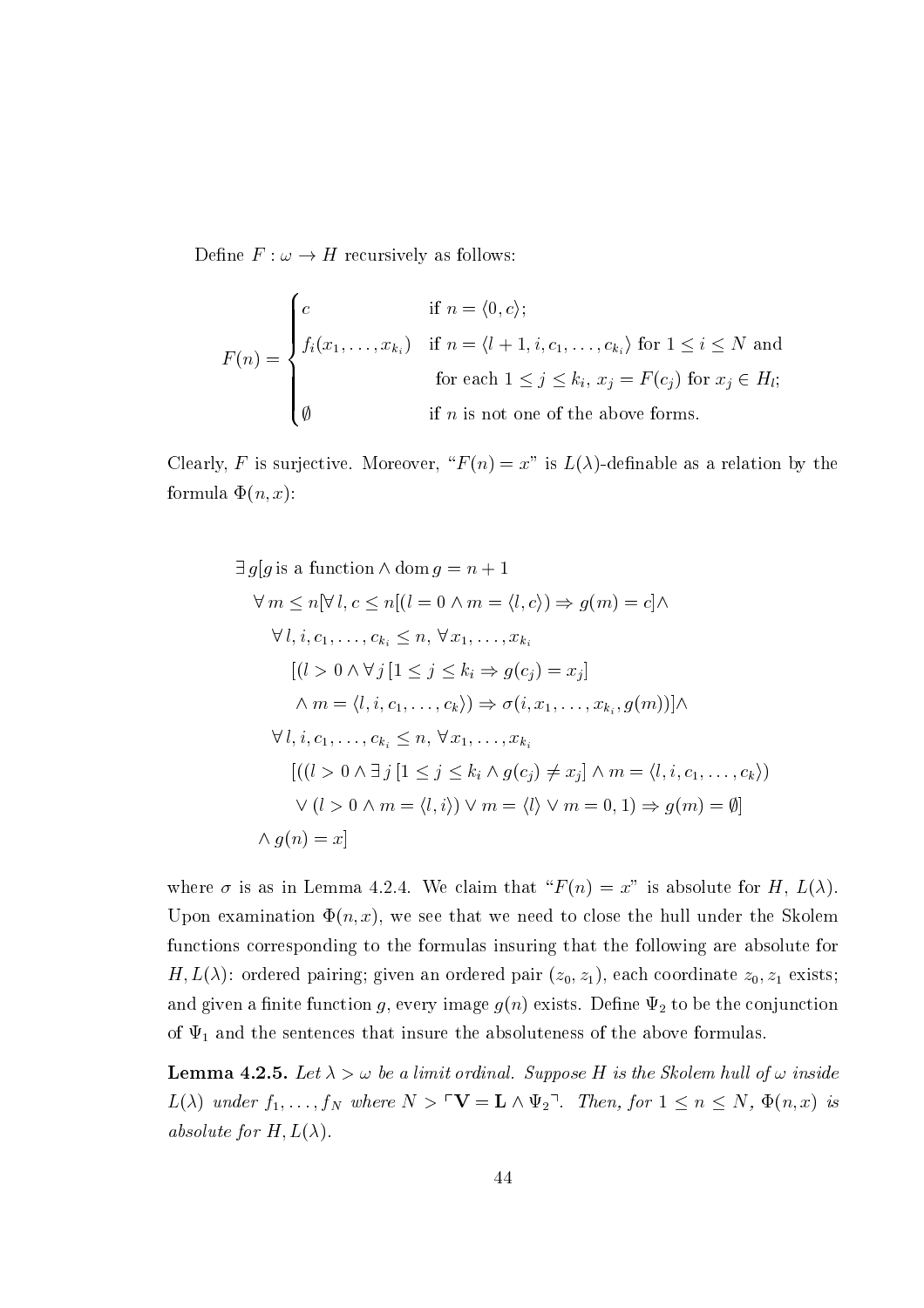*Proof.* Similar to Lemma 4.1.4. Let  $\lambda$  be limit. The absoluteness of  $\Phi$  for  $H, L(\lambda)$ follows from the absoluteness of  $\sigma$  for H,  $L(\lambda)$  from Lemma 4.2.4.  $\Box$ 

### 4.3 The theory of  $L(\lambda)$

A structure (in the language of set theory) is an ordered pair  $(A, E)$  such that A is a nonempty set and E is a binary relation on A. For a structure  $(A, E)$ , the **theory** of  $(A, E)$  is the set of all sentences that are true in  $(A, E)$ ; that is,  $Th(A, E) = \{n \in$  $\omega$ :  $(A, E) \models \varphi_n$ . When E is understood, we simply write Th(A). We show in this section that if  $x \in \omega^{\omega} \cap L$  is such that  $\rho(x) = \alpha$ , then  $Th(L(\alpha + \omega)) \in L(\alpha + \omega + 2)$ .

Suppose  $x \in \omega^{\omega} \cap L$ ,  $\rho(x) = \alpha$ . A priori, x may have parameters, that is infinite ordinals, figuring in its definition. Our first two lemmas of this section shows that we can eliminate the parameters. Note that we write  $Lim(\alpha)$  to abbreviate the formula " $\alpha$  is a limit ordinal."

**Lemma 4.3.1.** Let  $\lambda = \alpha + \omega$  and let  $\lambda'$  be the largest limit ordinal less than  $\lambda$ . Then,

- 1. for all  $l \in \omega$ ,  $\lambda' + l$  is  $L(\lambda)$  definable without parameters, and
- 2. for all  $y \in L(\lambda)$  and  $l \in \omega$ , if y is  $L(\lambda' + l)$ -definable without parameters, then y is  $L(\lambda)$ -definable without parameters.

*Proof.* We prove the first claim by induction on l. For  $l = 0$ , consider  $\varphi(\alpha) \equiv$  $\text{Lim}\,(\alpha) \wedge \forall \beta[\text{Lim}\,(\beta) \Rightarrow (\beta \leq \alpha)]$  Clearly,  $\varphi(\alpha)$  is parameter-free and  $L(\lambda) \models \varphi(\lambda')$ . Suppose now that the result holds for  $\lambda' + l$ ; let  $\psi(\alpha)$  be the parameter-free formula such that  $L(\lambda) \models \psi(\lambda' + l)$ . Consider  $\varphi(\alpha) \equiv \exists \beta[\psi(\beta) \land \alpha = \beta + 1]$ . Clearly,  $\varphi$  is parameter-free and  $L(\lambda) \models \varphi(\lambda' + l + 1)$ .

For the second claim, let  $\psi(\alpha)$  be the parameter-free formula defining  $\lambda' + l$  over  $L(\lambda)$ . Define a new formula  $\overline{\varphi}(z,\alpha)$  to be the formula  $\varphi(z)$  having all unbound quantifiers bound by  $L(\alpha)$ . Then, it is clear that

$$
y = \{ z \in L(\lambda) : L(\lambda) \models \exists \alpha [\psi(\alpha) \land "z \in L(\alpha)" \land \overline{\varphi}(z, \alpha)] \}
$$

as " $z \in L(\alpha)$ " is absolute for  $L(\lambda)$  by Proposition 4.1.10.

 $\Box$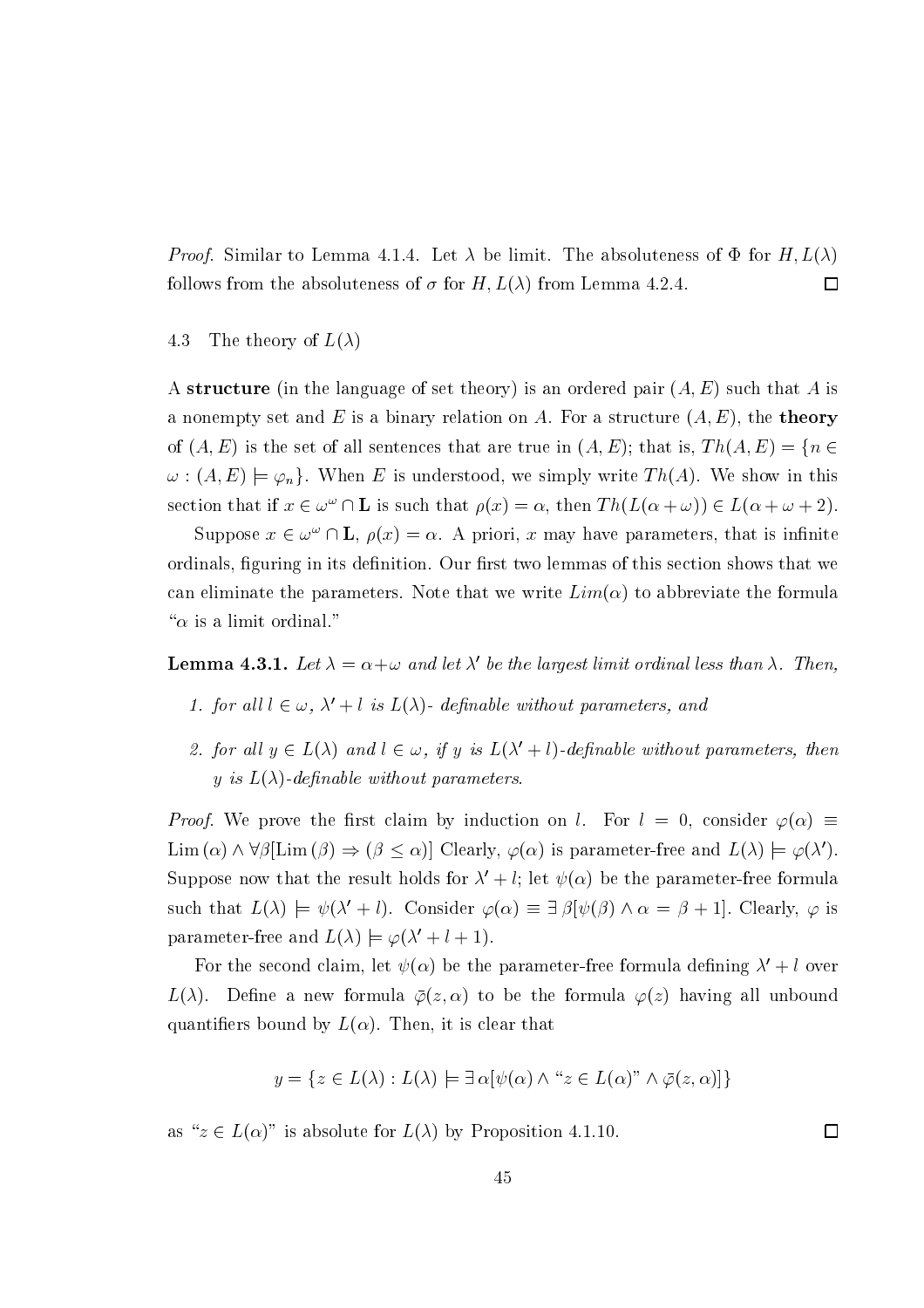**Lemma 4.3.2.** Suppose  $x \in \omega^{\omega} \cap L$  is such that  $x \in L(\alpha+1) \setminus L(\alpha)$  and let  $\lambda = \alpha + \omega$ . Then there is a parameter-free  $L(\lambda)$ -definable  $y \in \omega^{\omega} \cap L$  such that  $y \notin L(\alpha)$ .

*Proof.* Let  $x, \alpha, \lambda$  be as above. Define  $S \subset L(\lambda)$  as follows:

$$
S = \{(n, b_1, \ldots, b_k) : n \in \omega \wedge b_1, \ldots, b_k \in L(\alpha) \wedge \{z \in \omega : \varphi_n^{L(\alpha)}(z, b_1, \ldots, b_k)\} \notin L(\alpha)\}\
$$

As x witnesses that  $S \neq \emptyset$ , let  $\vec{a} = (n, a_1, \ldots, a_k)$  be the  $\triangleleft_{L(\lambda)}$ -least element of S. We claim that for some  $l \in \omega$ ,  $y = \{z \in \omega : \varphi_n^{L(\alpha)}(z, a_1, \ldots, a_k)\}\notin L(\alpha)$  is  $L(\alpha + l)$ definable; thus, by Lemma 4.3.1, y is  $L(\lambda)$ -definable without parameters, and we are done.

To prove the claim, let  $\xi(\beta)$  be the parameter-free formula from Lemma 4.3.1 defining  $\alpha$  over  $L(\lambda)$ . Let  $\psi(\beta, \vec{b}, v)$  be the formula  $\forall m \in \omega[m \in v \Leftrightarrow \varphi_n^{L(\beta)}(m, b_1, \ldots, b_k)]$ Let  $\zeta(z)$  be the formula

$$
\exists \beta, \vec{b}, v[\xi(\beta) \land \varphi_n^{L(\beta)}(z, b_1, \dots, b_k) \land \psi(\beta, \vec{b}, v) \land v \notin L(\beta) \land \forall \vec{c}, w[ (\theta(\vec{c}, \vec{b}) \land \psi(\beta, \vec{c}, w)) \Rightarrow w \in L(\beta) ] ]
$$

where  $\theta$  is as in Proposition 4.2.2. Recall that " $v \in L(\beta)$ " abbreviates the formula  $\exists f | f = \mathcal{L} \upharpoonright \beta + 1 \wedge v \in f(\beta)$ . The formula " $\theta(\vec{c}, \vec{b})$ " abbreviates a similar existential formula (see Section 4.2). Next, recall that  $\varphi_{b_0}^{L(\beta)}(z, b_1, \ldots, b_n) \equiv \exists R[R =$  $Df(L(\beta), b_0) \wedge b_1^{\wedge} \cdots \wedge b_n^{\wedge} z \in R$ . Recall that the absoluteness of these formulas for  $L(\lambda)$  required going up a finite number of levels beyond  $L(\alpha)$ . Thus, for some  $k \in \omega$ .  $y = \{z \in \omega : L(\alpha + k) \models \zeta(z)\}.$  $\Box$ 

Hereafter,  $\zeta$  is used to designate the parameter-free real y from Lemma 4.3.2 so that  $y = \{n \in \omega : L(\lambda) \models \zeta(n)\}\)$ . Clearly, y is different for each  $\lambda$ .

In order to achieve our goal  $Th(L(\lambda)) \in L(\lambda+2)$ , we need an  $L(\lambda)$ -definable map from  $\omega$  onto  $L(\lambda)$ ,  $\lambda < \omega_1$ . From the previous section, we have  $\Phi$  defining a surjection of  $\omega$  onto a Skolem hull H so it might seem natural to use Proposition 4.2.1 to get  $H = L(\lambda)$ , except that H need not be transitive. Yet this is easily remedied by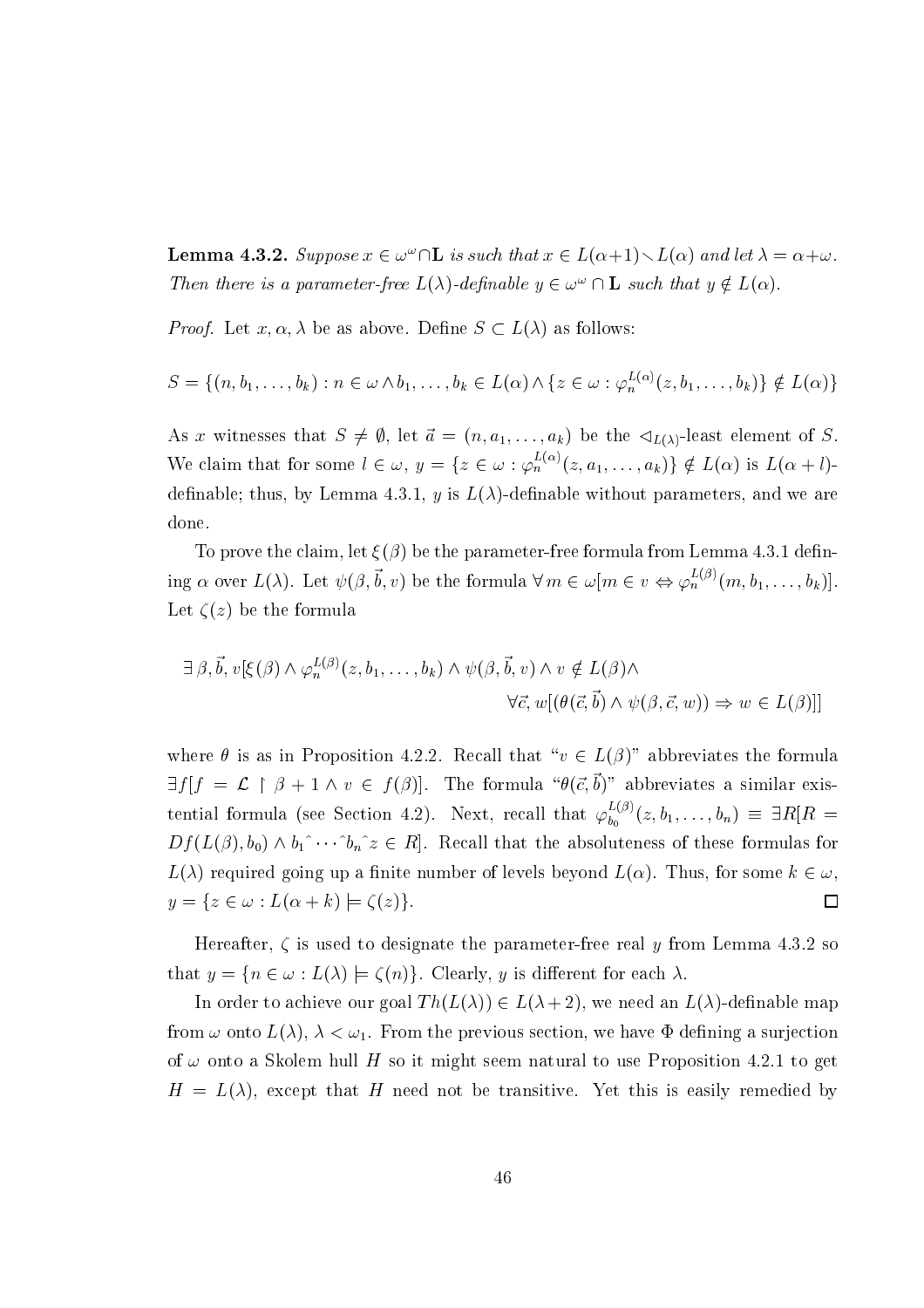the Mostowski Collapsing Lemma. Briefly put, the Lemma states that every wellfounded extensional structure is isomorphic to a unique  $\in$ -structure. Moreover, the isomorphism is unique. Once we close  $H$  under a sufficient number of functions, we collapse H to a transitive M. To insure  $M = L(\lambda)$ , we define  $\Psi_3$  to be the conjunction of  $\Psi_2$  and  $\exists z \forall n \in \omega [n \in z \Leftrightarrow \zeta(n)]$  where  $\zeta$  is as in Lemma 4.3.2.

**Proposition 4.3.3.** Suppose  $x \in \omega^{\omega} \cap L$  is such that  $x \in L(\alpha + 1) \setminus L(\alpha)$  and let  $\lambda = \alpha + \omega$ . Let H be the Skolem hull of  $\omega$  inside  $L(\lambda)$  under  $f_1, \ldots, f_N$  where  $N > \sqrt{\mathbf{V}} = \mathbf{L} \wedge \Psi_3$ <sup> $\top$ </sup> and let M be the transitive collapse of H. Then,  $M = L(\lambda)$ .

*Proof.* Let  $x, \alpha, \lambda, H, N, M$  be as above. Let  $y = \{n \in \omega : \zeta^{L(\lambda)}(n)\}\)$  be such that  $y \in L(\lambda) \setminus L(\alpha)$  as in Lemma 4.3.2. We observe that as  $H \cong M$ , every formula that is absolute for  $H, L(\lambda)$  is also absolute for  $M, L(\lambda)$ . As  $M \models \mathbf{V} = \mathbf{L} \wedge \Psi_1$ , it follows from Proposition 4.2.1 that  $M = L(\beta)$  for some limit  $\beta$ . Clearly,  $\beta \leq \lambda$  as  $H \subseteq L(\lambda)$ . By the absoluteness of  $\zeta$  for  $M, L(\lambda)$ , it follows that  $y \in M$ . As  $y \notin L(\alpha)$ , we have  $\alpha \leq \beta$ . If  $\alpha$  is a successor, then  $\beta$  limit implies  $\alpha + \omega = \lambda \leq \beta$ . If  $\alpha$  is limit, then  $\alpha + 1 \leq \beta$  and thus  $\alpha + \omega \leq \beta$ .  $\Box$ 

**Corollary 4.3.4.** Suppose  $x \in \omega^{\omega} \cap L$  is such that  $x \in L(\alpha + 1) \setminus L(\alpha)$  and let  $\lambda = \alpha + \omega$ . Then, there is an  $L(\lambda)$ -definable surjection  $G : \omega \to L(\lambda)$ .

 $\Box$ 

*Proof.* Use the formula  $\Phi(n, x)$ .

**Theorem 4.3.5.** Suppose  $x \in \omega^{\omega} \cap L$  is such that  $x \in L(\alpha + 1) \setminus L(\alpha)$  and let  $\lambda = \alpha + \omega$ . Then  $Th(L(\lambda)) \in L(\lambda + 2)$ .

*Proof.* Let  $x, \alpha, \lambda$  be as above. By definition,  $Th(L(\lambda)) = \{n \in \omega : L(\lambda) \models \varphi_n\}.$ Rather than explicitly writing the formula that defines  $Th(L(\lambda))$  over  $L(\lambda + 1)$ , we observe that by using the  $L(\lambda)$ -definable map  $G : \omega \to L(\lambda)$ , we can refer to any set in  $L(\lambda)$  by its code. So even though the satisfaction relation over  $L(\lambda)$  amounts to a formula involving the Df function and other sets in  $L(\lambda)$ , we can replace each such reference by an integer. Thus, each  $n \in \omega$  such that  $L(\lambda) \models \varphi_n$  is definable over  $L(\lambda)$ . and hence  $Th(L(\lambda))$  is definable over  $L(\lambda + 1)$ . Hence,  $Th(L(\lambda)) \in L(\lambda + 2)$ . 口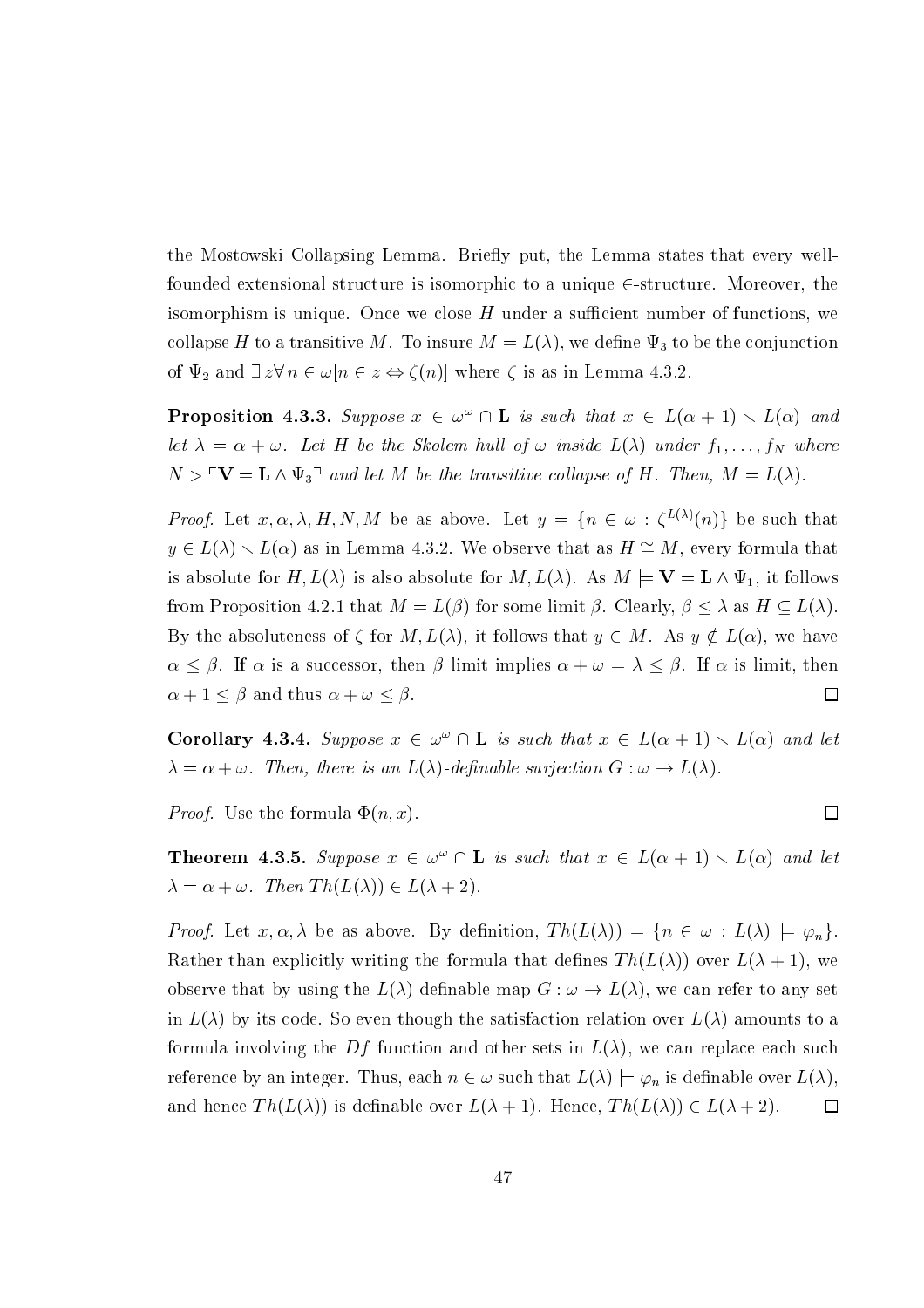## 4.4  $\,$  A non-determined  $\,$  II $_1^{\rm \tau}$  set  $\,$

We conclude this chapter with our construction of a  ${\rm II}_1^+$  set of Turing degrees which neither contains nor omits a cone. Readers familiar with effective descriptive set theory will recognize this set as being  $\Pi_1^1$ . In the first part of this final section, we give a brief sketch of the rudiments of effective descriptive set theory (see  $\left[\text{Mar}77\right]$ or [Mos80] for details) in order to motivate this change from boldface to lightface notation. We then define our set of reals which codes the theories of structures that  $10000$  the conditions of Theorem 4.5.5 and proceed to prove that this set is  $11\frac{1}{1}$ . This set of reals gives rise to a set of degrees which we prove neither contains or omits a cone, and thus, by Martin's theorem, this set must be non-determined.

Recall from Sections 2.2 and 2.3 the Borel and projective hierarchies. Because they are topological in nature, these hierarchies constitute the domain of **classical descriptive set theory**; for uncountable Polish spaces, the classical results are rich and deep. Yet when defined on the countable Polish space  $\omega$ , the Borel and projective hierarchies collapse as every subset of  $\omega$  is open. By replacing the topological notion of open set with that of a semirecursive set, a nontrivial Borel and projective hierarchy that retains much of the classical character emerges. Descriptive set theory on  $\omega$  from % 00 ,
" " 6 the relationship between classical and effective descriptive set theory requires a brief sketch of recursion theory.

Though the definitions of recursive and semirecursive functions can be rigorously developed (see  $\left[\text{End}77\right]$  and  $\left[\text{Sho}67\right]$ ), we omit these rudiments for the sake of proceeding directly to the main result and approach these definitions intuitively. A function  $F : \omega^+ \to \omega$  is semifiecursive if there is an algorithm such that given  $(n_1,\ldots,n_k)\ \in\ \omega$  , the algorithm eventually haits and produces  $r$   $(n_1,\ldots,n_k)\ \Leftrightarrow$  $(n_1, \ldots, n_k) \in \text{dom } F$ . A relation R is semirecursive if there is an algorithm which when applied to the inputs  $(n_1, \ldots, n_k)$  gives an output iff  $R(n_1, \ldots, n_k)$ ; that is, the algorithm will eventually produce a 'yes' or 1 iff  $(n_1, \ldots, n_k) \in R$ . A function  $r : \omega^* \to \omega$  is recursive if there is an algorithm which accepts  $(n_1, \ldots, n_k) \in$  dom r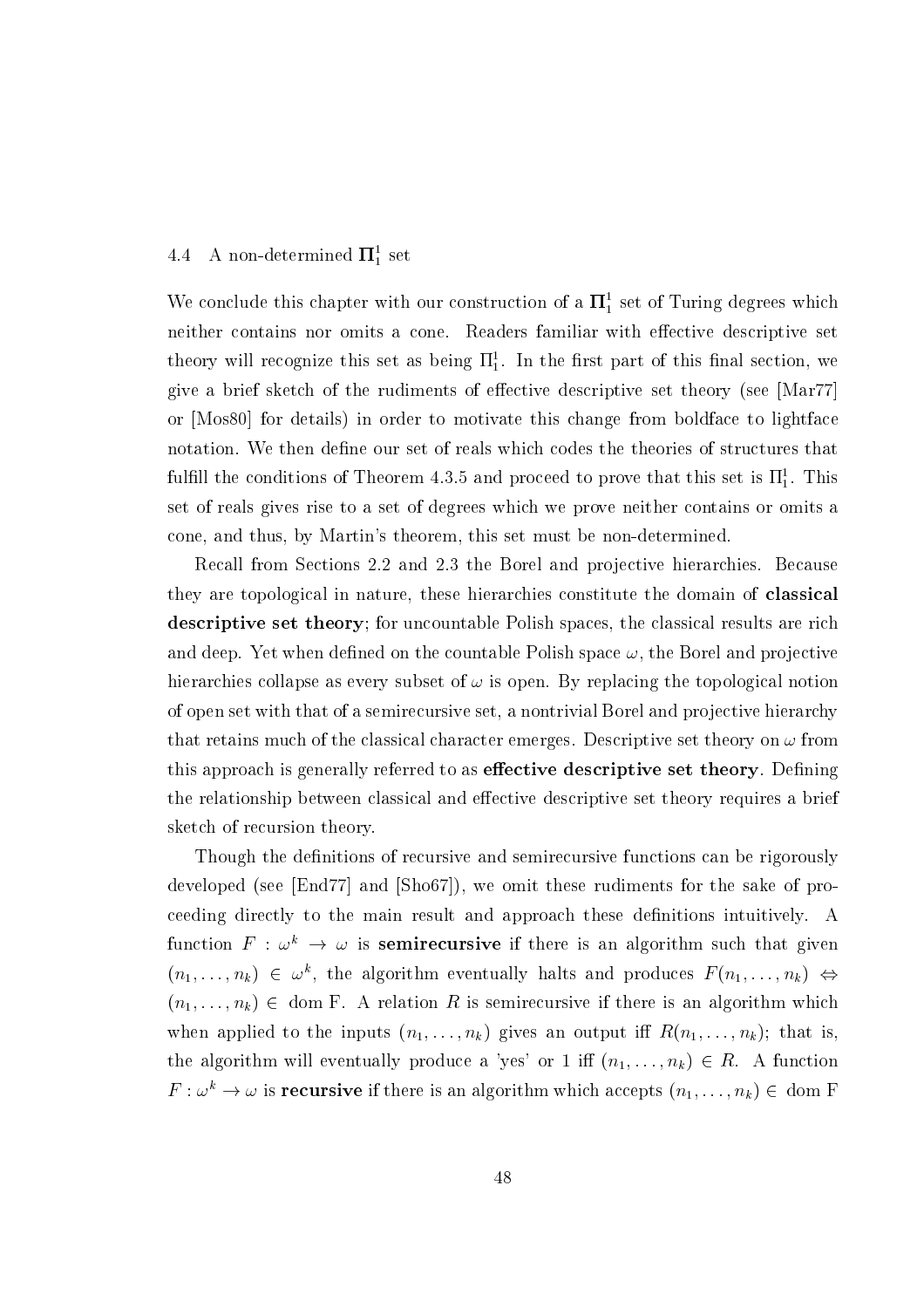as input and eventually produces  $F(n_1, \ldots, n_k)$ . In other words, a function is recursive if its graph is semirecursive. A relation  $R \n\subset \omega^k$  is recursive iff its characteristic function is recursive; that is, given  $(n_1, \ldots, n_k) \in \omega^k$ , the algorithm produces a 'yes' or 1 iff  $R(n_1,\ldots,n_k)$  and a 'no' or 0 iff  $\neg R(n_1,\ldots,n_k)$ .

A relation  $P$  is **arithmetical** if it has an explicit definition

$$
P(x) \Leftrightarrow Q_1 x_1 \ldots Q_n x_n R(x, x_1, \ldots, x_n)
$$

where R is a recursive relation and each  $Q_i x_i$  is an existential or universal integer quantifier. Blocks of like quantifiers can be contracted so that the  $Q_i x_i$ 's can be considered alternating from  $\exists$  to  $\forall$ . For  $n \geq 1$ , an arithmetical relation is  $\Sigma_n^0$  (resp.  $\Pi_n^0$ ) if, and only if its explicit definition has *n* integer quantifiers, the first being existential (resp. universal). If a relation P is both  $\Sigma_n^0$  and  $\Pi_n^0$ , P is said to be  $\Delta_n^0$ . So the recursive relations are precisely the  $\Delta_1^0$  relations. Closure properties of the arithmetical pointclasses are listed in the following theorem, stated without proof.

1. If P is  $\Sigma_m^0$  or  $\Pi_m^0$ , then P is  $\Sigma_n^0$  and  $\Pi_n^0$  for all  $n > m$ . Theorem 4.4.1.

- 2. If P is  $\Sigma_n^0$  (or resp.  $\Pi_n^0$ ), then  $\neg P$  is  $\Pi_n^0$  (or resp.  $\Sigma_n^0$ ).
- 3. For each  $n \geq 1$ , both  $\Sigma_n^0$  and  $\Pi_n^0$  are closed under recursive substitution, union, intersection, and bounded existential or universal integer quantification.
- 4. For each  $n \geq 1$ ,  $\Sigma_n^0$  is closed under existential integer quantification.
- 5. For each  $n \geq 1$ ,  $\Pi_n^0$  is closed under universal integer quantification.
- 6. For each  $n \geq 1$ , there is  $P \in \Sigma_n^0$  such that  $P \notin \Pi_n^0$  and there is  $P \in \Pi_n^0$  such that  $P \notin \Sigma_n^0$ .

The upshot of Theorem 4.4.1 is that the finite levels of Borel hierarchy illustration from Section 2.2 correspond to the arithmetical hierarchy; the boldface notation is simply changed to lightface. (We will have more to say later about the direct relationship between boldface and lightface notation.) Also, just as the Borel hierarchy extends well beyond the finite levels by taking unions at limit stages, the arithmetical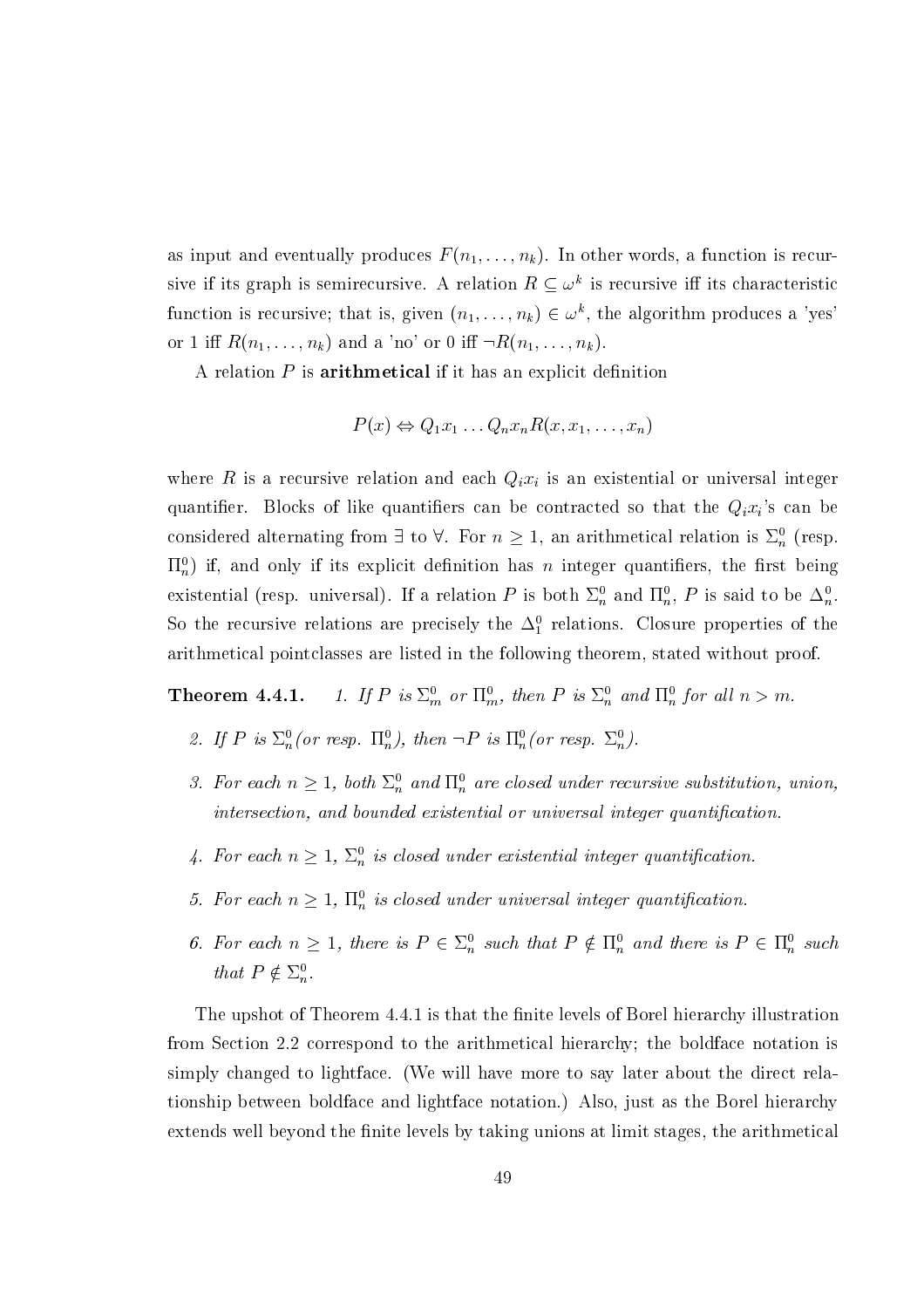hierarchy is extended by the hyperarithmetical hierarchy. Though we will encounter these sets in the results to follow, we will develop only the theory germane to our result.

Replacing the integer quantifiers with real number quantifiers yields the lightface version of the projective hierarchy, the analytical hierarchy. A relation  $P$  is analytical if it has an explicit definition

$$
P(x) \Leftrightarrow Q_1 x_1 \dots Q_n x_n R(x, x_1, \dots, x_n)
$$

where R is a recursive relation and each  $Q_i x_i$  is an existential or universal real number quantifier. Blocks of like quantifiers can be contracted so that the  $Q_i x_i$ 's can be considered alternating from  $\exists$  to  $\forall$ . For  $n \geq 1$ , a analytical relation is  $\Sigma_n^1$  (resp.  $\Pi_n^1$ ) iff its explicit definition has  $n$  real number quantifiers, the first being existential (resp. universal). If a relation P is both  $\Sigma_n^1$  and  $\Pi_n^1$ , P is said to be  $\Delta_n^1$ . Closure properties of the analytical pointclasses are listed in the following theorem, stated without proof.

1. If P is  $\Sigma_m^1$  or  $\Pi_m^1$ , then P is  $\Sigma_n^1$  and  $\Pi_n^1$  for all  $n > m$ . Theorem 4.4.2.

- 2. If P is  $\Sigma_n^1$  (or resp.  $\Pi_n^1$ ), then  $\neg P$  is  $\Pi_n^1$  (or resp.  $\Sigma_n^1$ ).
- 3. For each  $n \geq 1$ , both  $\Sigma_n^1$  and  $\Pi_n^1$  are closed under recursive substitution, union, intersection, and existential or universal integer quantification.
- 4. For each  $n \geq 1$ ,  $\Sigma_n^1$  is closed under existential real number quantification.
- 5. For each  $n \geq 1$ ,  $\Pi_n^1$  is closed under universal real number quantification.
- 6. For each  $n \geq 1$ , there is  $P \in \Sigma_n^1$  such that  $P \notin \Pi_n^1$  and there is  $P \in \Pi_n^1$  such that  $P \notin \Sigma_n^1$ .

The upshot of Theorem 4.4.2 is that the Projective hierarchy illustration from Section 2.3 corresponds to the analytical hierarchy; the boldface notation is simply changed to lightface.

To complete our comments about effective descriptive set theory, we have the following definition. Given a lightface pointclass  $\Gamma$  and a real  $z \in \omega^{\omega}$ , the **relativization**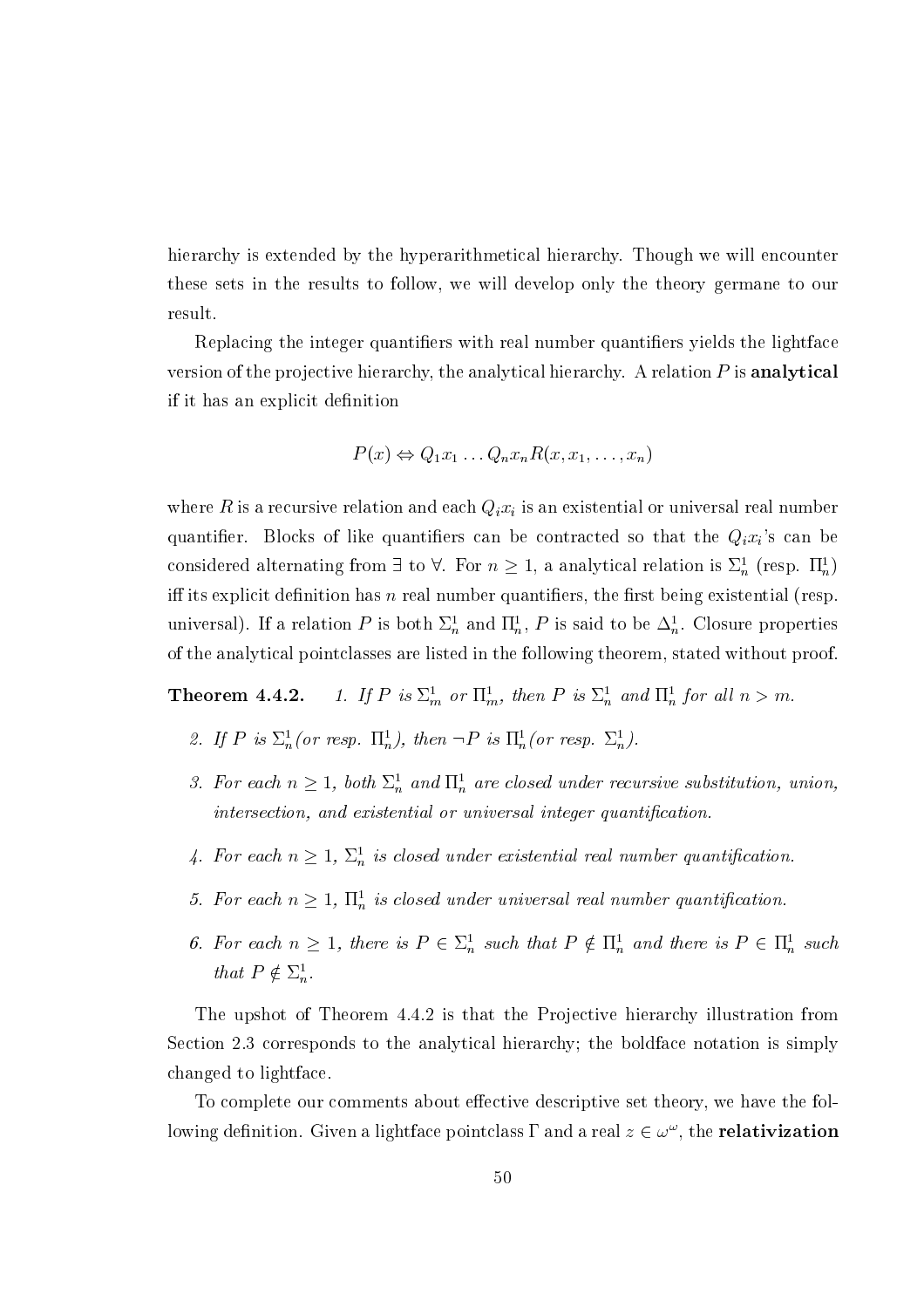$\Gamma(z)$  of  $\Gamma$  to z is the pointclass containing all  $\Gamma$  sets computable using z as an oracle. That is, the algorithm has z sitting on a tape and can reference it finitely many times for any calculation. With this in hand, we can finally state the relationship between the lightface and boldface hierarchies: for any pointclass  $\Gamma$ ,

$$
\Gamma = \bigcup_{z \in \mathcal{N}} \Gamma(z)
$$

In the spirit of the pointclass hierarchies we have defined, a similar hierarchy can be defined for the formulas in the language of set theory. Let  $\varphi$  be a formula in LST. Then  $\varphi$  is  $\Delta_0$  (or equivalently,  $\Sigma_0$  or  $\Pi_0$ ) if it does not contain any unbounded quantifiers. That is, every quantifier in  $\varphi$  is of the form  $\exists x \in y$  or  $\forall x \in y$ . For each  $n \geq 0$ ,  $\varphi$  is  $\Sigma_{n+1}$  if  $\varphi$  is of the form  $\exists x \psi(x)$  for some  $\Pi_n$  formula  $\psi$ . For each  $n \geq 0$ ,  $\varphi$  is  $\Pi_{n+1}$  if  $\varphi$  is of the form  $\forall x \psi(x)$  for some  $\Sigma_n$  formula  $\psi$ . For each  $n \geq 0$ ,  $\varphi$ is  $\Delta_{n+1}$  if  $\varphi$  is both  $\Sigma_{n+1}$  and  $\Pi_{n+1}$ . Closure properties for each of these collections of formulas are similar to those of the arithmetical hierarchy; we refer the reader to Theorem 4.4.1 for details.

Let  $(\omega, E)$  be a structure. We code  $(\omega, E)$  by a real  $x \in 2^{\omega}$  in the following way:

$$
x(k) = \begin{cases} 1, & \text{if } k = \langle n, m \rangle \text{ and } nE m; \\ 0, & \text{otherwise.} \end{cases}
$$

We will often refer to a structure and its code interchangeably. For this reason, we write  $(\omega, E) = (\omega, E_x)$  where x is the real coding  $(\omega, E)$ . For a structure  $(\omega, E_x)$ , the following lemma details the relationship between the arithmetical hierarchy and the formula hierarchy.

**Lemma 4.4.3.** If  $\varphi(y_1,\ldots,y_k)$  is a  $\Sigma_n$  (resp.  $\Pi_n$ ) formula and  $n_1,\ldots,n_k\in\omega$ , then  $\{x \in 2^{\omega} : (\omega, E_x) \models \varphi(n_1, \ldots, n_k)\} \in \Sigma_n^0$  (resp.  $\Pi_n^0$ )

*Proof.* By induction on the complexity of  $\varphi$ .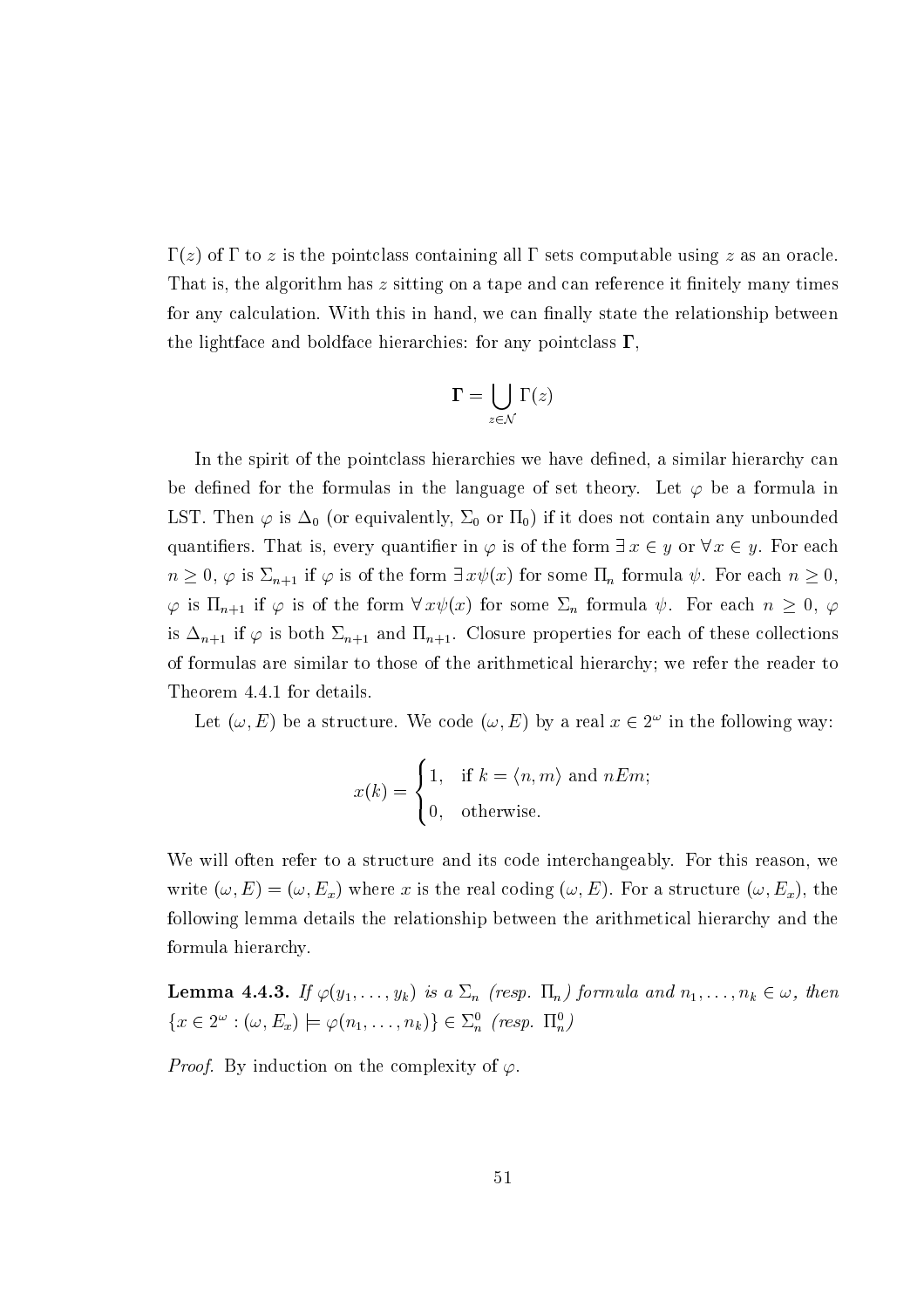If  $\varphi(y_1, y_2)$  is an atomic formula, then for  $n, m \in \omega$ ,

$$
\{x \in 2^{\omega} : (\omega, E_x) \models \varphi(n, m)\} = \{x \in 2^{\omega} : nE_x m\}
$$

$$
= \{x \in 2^{\omega} : x(\langle n, m \rangle) = 1\} \in \Delta_1^0.
$$

Now suppose  $\varphi(y_1,\ldots,y_k)$  is a  $\Sigma_{n+1}$  formula and that  $n_1,\ldots,n_k \in \omega$ . Also, suppose that for every  $\Sigma_n(\Pi_n)$  formula  $\psi(y_1,\ldots,y_k)$  and all  $n_1,\ldots,n_k\in\omega$ ,

$$
\{x \in 2^{\omega} : (\omega, E_x) \models \psi(n_1, \dots, n_k)\} \in \Sigma_n^0(\Pi_n^0)
$$

**Case 1:**  $\varphi(y_1, \ldots, y_k)$  is of the form  $\psi(y_1, \ldots, y_k) \wedge \chi(y_1, \ldots, y_k)$ Then  $\{x \in 2^{\omega} : (\omega, E_x) \models \varphi(n_1, \ldots, n_k)\}$  =

$$
\{x \in 2^{\omega} : (\omega, E_x) \models \psi(n_1, \ldots, n_k)\} \cap \{x \in 2^{\omega} : (\omega, E_x) \models \chi(n_1, \ldots, n_k)\}\
$$

which is  $\Sigma_{n+1}^0(\Pi_{n+1}^0)$  since it is the intersection of two  $\Sigma_{n+1}^0(\Pi_{n+1}^0)$  sets.

**Case 2:**  $\varphi(y_1,\ldots,y_k)$  is of the form  $\neg \psi(y_1,\ldots,y_k)$ Then  $\{x \in 2^{\omega} : (\omega, E_x) \models \varphi(n_1, \ldots, n_k)\}$  =

$$
2^{\omega} \setminus \{x \in 2^{\omega} : (\omega, E_x) \models \psi(n_1, \ldots, n_k)\}
$$

which is  $\Pi_n^0(\Sigma_n^0) \subset \Sigma_{n+1}^0(\Pi_{n+1}^0)$  since it is the complement of a  $\Sigma_n^0(\Pi_n^0)$  set.

**Case 3:**  $\varphi(y_1, \ldots, y_k)$  is of the form  $\exists y_0 \in \omega \psi(y_0, y_1, \ldots, y_k)$ 

Then  $\{x \in 2^{\omega} : (\omega, E_x) \models \varphi(n_1, \ldots, n_k)\}$  =

$$
\{x \in 2^{\omega} : (\omega, E_x) \models \exists n_0 \in \omega \, \psi(n_0, n_1, \dots, n_k)\} =
$$

$$
\{x \in 2^{\omega} : \exists n_0 \in \omega[(\omega, E_x) \models \psi(n_0, n_1, \dots, n_k)]\}.
$$

which is  $\Sigma_{n+1}^0(\Pi_{n+1}^0)$  by definition.

A structure  $(A, E)$  is well-founded if there are no infinite descending E-chains.

 $\Box$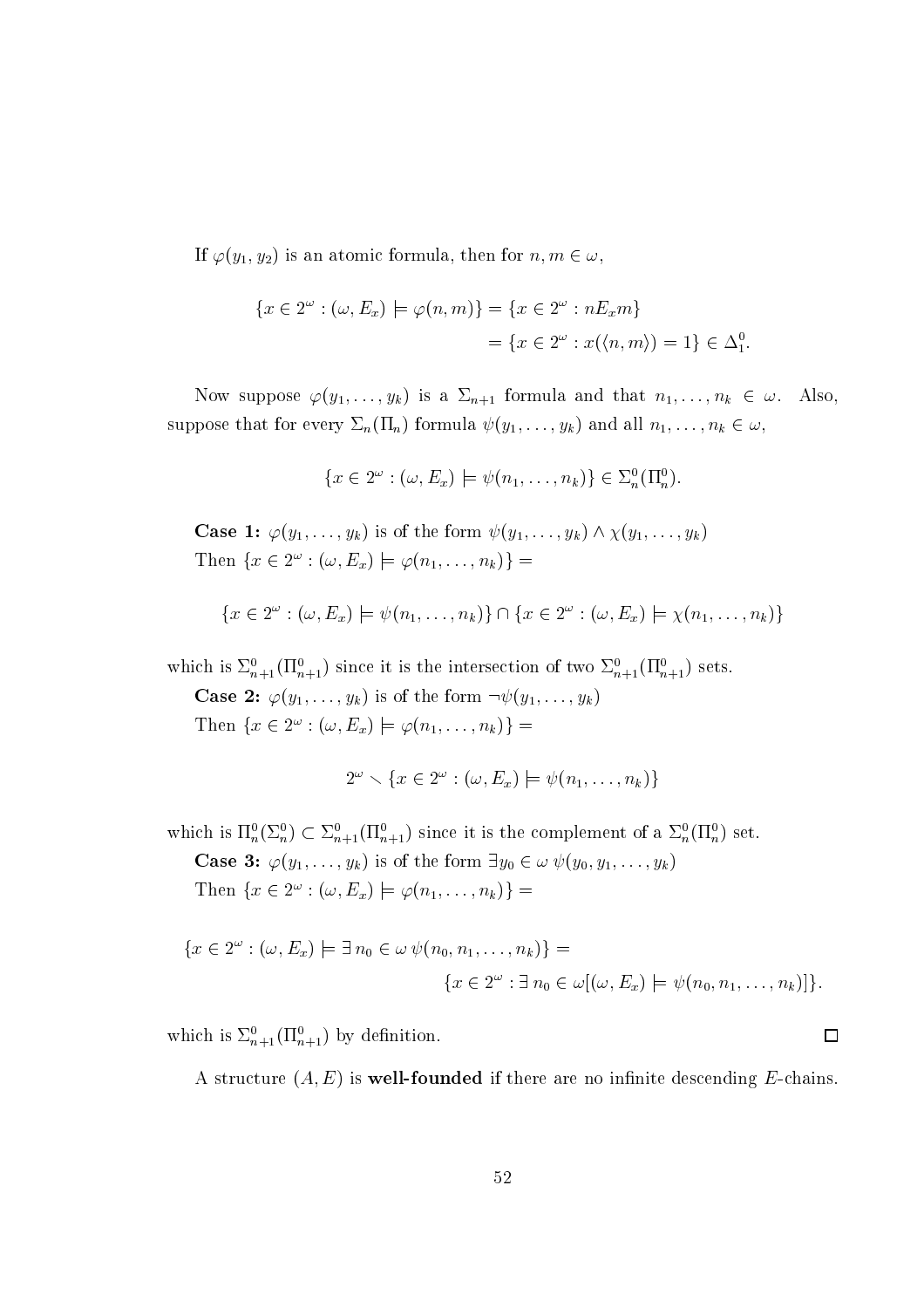For a structure  $(A, E)$  we define the **first order definable over**  $(A, E)$  sets by

$$
FODO(A, E) = \{x \subset A : \exists n \in \omega \forall y \in A(y \in x \Leftrightarrow (A, E) \models \varphi_n(y))\}.
$$

Let  $(A^0, E^0)$  be the following fixed structure:  $A^0 = \{n \in \omega : n \text{ is odd}\}, E^0$  is a recursive relation and  $(A^0, E^0) \cong (V(\omega), \in)$  by some fixed isomorphism so that each odd integer codes a hereditarily finite set. Moreover, there is a recursive procedure so that given any  $n \in A^0$ , we can recover the formula defining that element of  $V(\omega)$ . To distinguish between an actual integer (ie: an odd integer coding an element of  $\omega$ ) and an integer as an element of the structure, we use the symbol  $\bar{n}$  to denote the code of that element of  $A^0$  which is satisfied in  $(A^0, E^0)$  to be the integer n.

Given a structure  $(\omega, E_x)$ , we code its theory  $Th(\omega, E_x)$  by a real  $y \in 2^{\omega}$  as follows:

$$
y(k) = \begin{cases} 1, & \text{if } (\omega, E_x) \models \varphi_k; \\ 0, & \text{otherwise.} \end{cases}
$$

We will not distinguish between  $Th(\omega, E_x)$  and its code y, unless absolutely necessary. Fix an integer  $N > \sqrt{\ }V = L \wedge \Psi_3 \wedge$  (see Prop. 4.3.3) and define  $T \subset 2^{\omega}$  as follows:

$$
y \in T \Leftrightarrow \exists x \in 2^{\omega} \left[ x \text{ codes a structure } (\omega, E_x) \land y = Th(\omega, E_x) \right]
$$
  
\n
$$
\land (\omega, E_x) \models \varphi_1, \dots, \varphi_N \land E_x \upharpoonright A^0 = E^0
$$
  
\n
$$
\land \forall n \in \omega \smallsetminus A^0 \exists i \in \omega [n = 2i \land n \text{ is the unique element of } (\omega, E_x) \text{ such that } (\omega, E_x) \models \varphi_i(n) \land i \text{ is the least such that } (\omega, E_x) \models \varphi_i(n) \text{]} \land y \in FODO(FODO(\omega, E_x), \in) \land (\omega, E_x) \text{ is well-founded} \right]
$$

We will show that all of the formulas inside the quantifier, except for the wellfoundedness condition which is  $\Pi_1^1$ , define relatively simple  $(\Pi_\omega^0)$  sets. But the real number quantifier  $\exists x \in 2^{\omega}$  seems to make  $T \in \Sigma_2^1$ . Our first lemma shows that the real quantifier  $\exists x \in 2^{\omega}$  can be replaced by an existential integer quantifier.

**Lemma 4.4.4.** For all  $y \in T$ , if x is such that  $y = Th(\omega, E_x)$ , then  $x \leq_T y$ .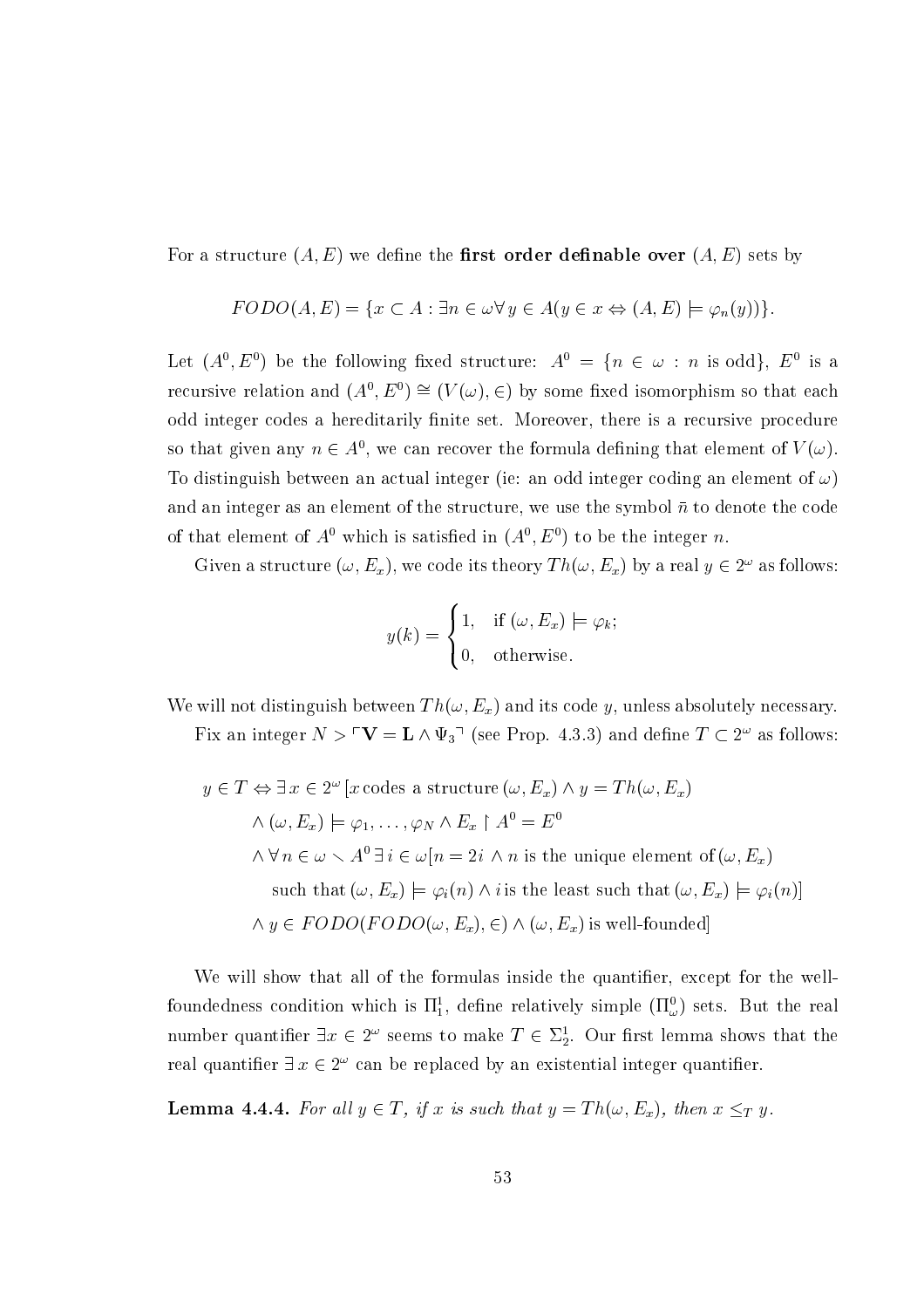*Proof.* Let  $y \in T$  and let  $x \in 2^{\omega}$  be such that  $y = Th(\omega, E_x)$ . We seek a recursive f such that for all  $k \in \omega$ ,  $f(k, y) = x(k)$ .

Let  $k \in \omega$ . If there do not exist  $n, m \in \omega$  such that  $k = \langle n, m \rangle$ , then  $f(k, y) = 0$ . Now suppose  $n, m \in \omega$  are such that  $k = \langle n, m \rangle$ . Note that given  $\varphi$  in LST, we let  $\lceil \varphi \rceil$  denote the Gödel number of  $\varphi$ .

**Case 1:**  $n = 2i + 1$  and  $m = 2j + 1$  for some  $i, j \in \omega$ .

 $f(k, y) = 1$  if  $nE^{0}m$  and 0 otherwise.

**Case 2:**  $n = 2i + 1$  and  $m = 2j$  for some  $i, j \in \omega$ .

Since there is a recursive procedure that accepts  $n$  as input and produces the formula defining the corresponding element of  $V(\omega)$  coded by n, let  $P_n$  be this formula defining *n* in  $(A^0, E^0)$ . Then  $f(k, y) = y(\ulcorner \exists u P_n(u) \land \exists v \psi_j(v) \land u \in v \urcorner).$ 

**Case 3:**  $n = 2i$  and  $m = 2j + 1$  for some  $i, j \in \omega$ . Then  $f(k, y) = 0$ .

**Case 4:**  $n = 2i$  and  $m = 2j$  for some  $i, j \in \omega$ .

Let  $f(k, y) = y(\ulcorner \exists u \varphi_i(u) \land \exists v \psi_i(v) \land u \in v \urcorner).$ 

It is clear that for all k,  $f(k, y) = x(k)$  and that f is recursive.  $\Box$ 

Since there is one algorithm that produces the code of a structure from its theory, we henceforth fix an index e of this algorithm. Given  $y \in 2^{\omega}$ , we will write  $(\omega, E_{f_s^y})$ to represent the structure having  $y = Th(\omega, E_{f_*^y})$ . Thus,  $T(y)$  can be reformulated as

 $T(y) \Leftrightarrow e$  codes a total function  $\wedge f_e^y$  codes a structure $(\omega, E_{f_e^y}) \wedge \dots$ 

replacing every occurrence of x with  $f_e^y$ . Before we embark on the proof that  $T \in \Pi_1^1$ , we isolate here for the reader's benefit a delicate part of that proof.

**Lemma 4.4.5.** If  $\varphi(y_0,\ldots,y_k)$  is a  $\Sigma_n$  (resp.  $\Pi_n$ ) formula and  $n_0,\ldots,n_k\in\omega$ , then

$$
\{y \in 2^{\omega} : (\omega, E_{f_e^y}) \models \text{Extensionality} \land
$$

$$
(FODO(\omega, E_{f_e^y}), \in) \models \varphi(n_0, \dots, n_k) \} \in \Sigma_n^0 \text{ (resp. } \Pi_n^0).
$$

*Proof.* Let  $\varphi$  be  $\Sigma_n$ ,  $n_0, \ldots, n_k \in \omega$ , and suppose  $y \in 2^{\omega}$ . (The proof for  $\Pi_n$  formulas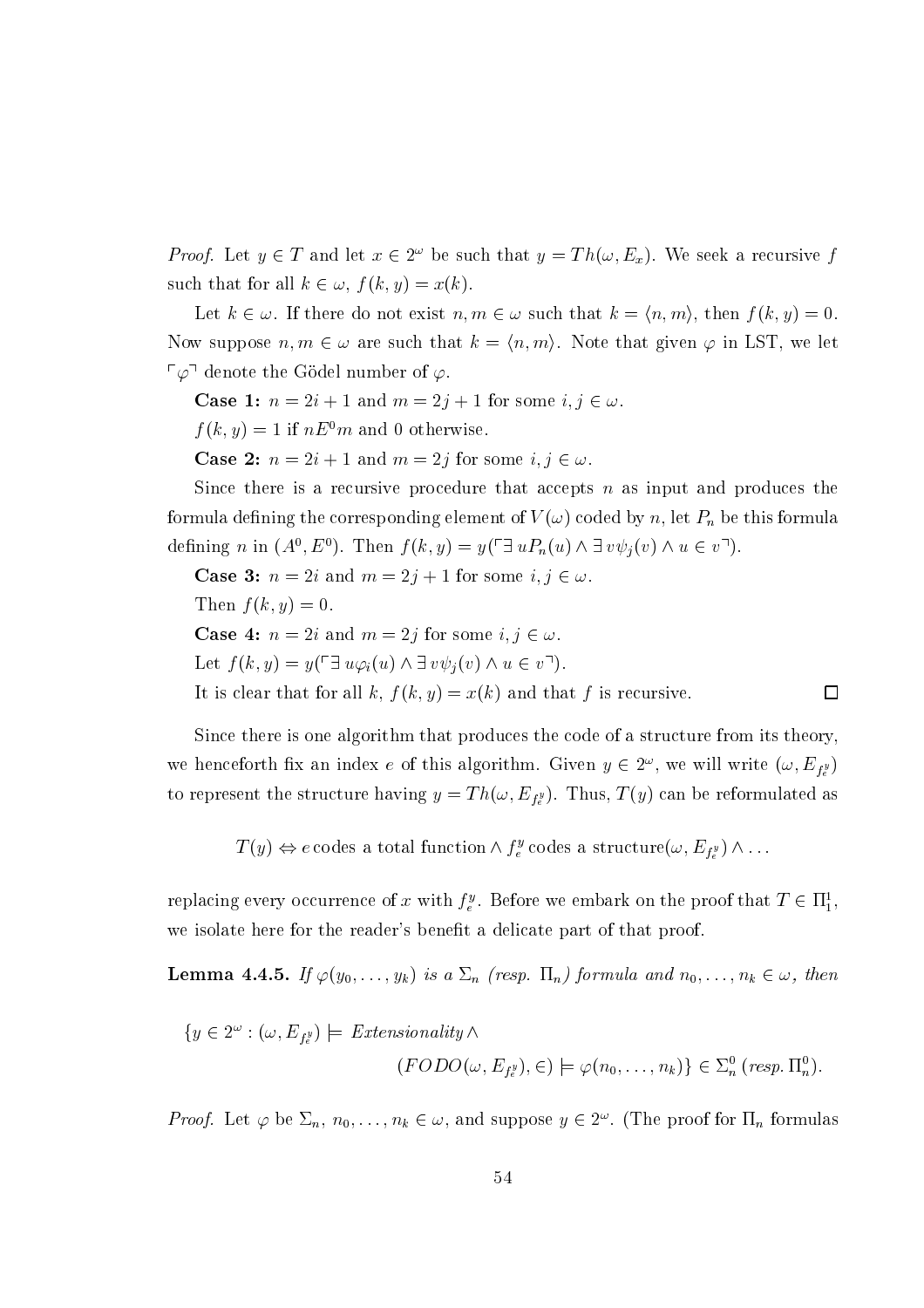is similar.) We consider each element of  $p \in FODO(\omega, E_{f_e^y})$  as finite sequence of integers  $p_0, p_1, \ldots, p_k$  where

$$
p = \{ z \in A : (\omega, E_{f_e^y}) \models \varphi_{p_0}(z, p_1, \ldots, p_k) \}.
$$

coding this finite sequence of integers in the usual way:  $p = \langle p_0, p_1, \ldots, p_k \rangle$ . Thus, with the integers coding the elements of  $FODO(\omega, E_{f_e^y})$ , we think of  $\varphi(n_0, \ldots, n_k)$  as a tree T on  $\omega$ . All non-terminal nodes of a given rank in T correspond to a block of existential or universal quantifiers. Consequently, as  $\varphi_n$  is  $\Sigma_n$ , T has rank n. Each terminal node of  $T$  corresponds to a quantifier-free statement built up from the logical connectives and atomic statements involving the finite number of integers along the node. So the lemma easily follows if we can show that for all  $p, q \in FODO(\omega, E_{f_s^y})$ , we can verify recursively in  $Th(\omega, E_{f_e^y})$  that  $(FODO(\omega, E_{f_e^y}), \epsilon) \models "p = q"$  and  $(FODO(\omega, E_{f_e^y}), \in) \models "p \in q".$ 

Let  $p, q \in \omega$  code elements of  $FODO(\omega, E_{f_e^y})$ , say  $p = \langle p_0, p_1, \ldots, p_k \rangle$  and  $q =$  $\langle q_0, q_1, \ldots, q_l \rangle$  for some  $k, l \in \omega$ . That is,

$$
p = \{z : \varphi_{p_0}^{(\omega, E_{f_\epsilon^y})}(z, p_1, \ldots, p_k)\}\
$$
and  $q = \{z : \varphi_{q_0}^{(\omega, E_{f_\epsilon^y})}(z, q_1, \ldots, q_l)\}.$ 

So,  $(FODO(\omega, E_{f^y}), \epsilon) \models "p = q" \Leftrightarrow$ 

$$
(\omega,E_{f_e^y})\models\forall\,z[\varphi_{p_0}(z,p_1,\ldots,p_k)\Leftrightarrow\varphi_{q_0}(z,q_1,\ldots,q_l)]
$$

Next,  $(FODO(w, E_{t^y}), \in) \models "p \in q" \Leftrightarrow$ 

$$
(\omega, E_{f_e^y}) \models \exists y \forall z [(z \in y \Leftrightarrow \varphi_{p_0}(z, p_1, \ldots, p_k)) \land \varphi_{q_0}(y, q_1, \ldots, q_l)]
$$

In either case, as  $(\omega, E_{f_e^y})$  models Extensionality, it is clear that

$$
(FODO(\omega, E_{f_e^y}), \epsilon) \models "p = q"
$$
 and  $(FODO(\omega, E_{f_e^y}), \epsilon) \models "p \in q"$ 

are recursive in  $Th(\omega, E_{f_e^y})$ .

55

 $\Box$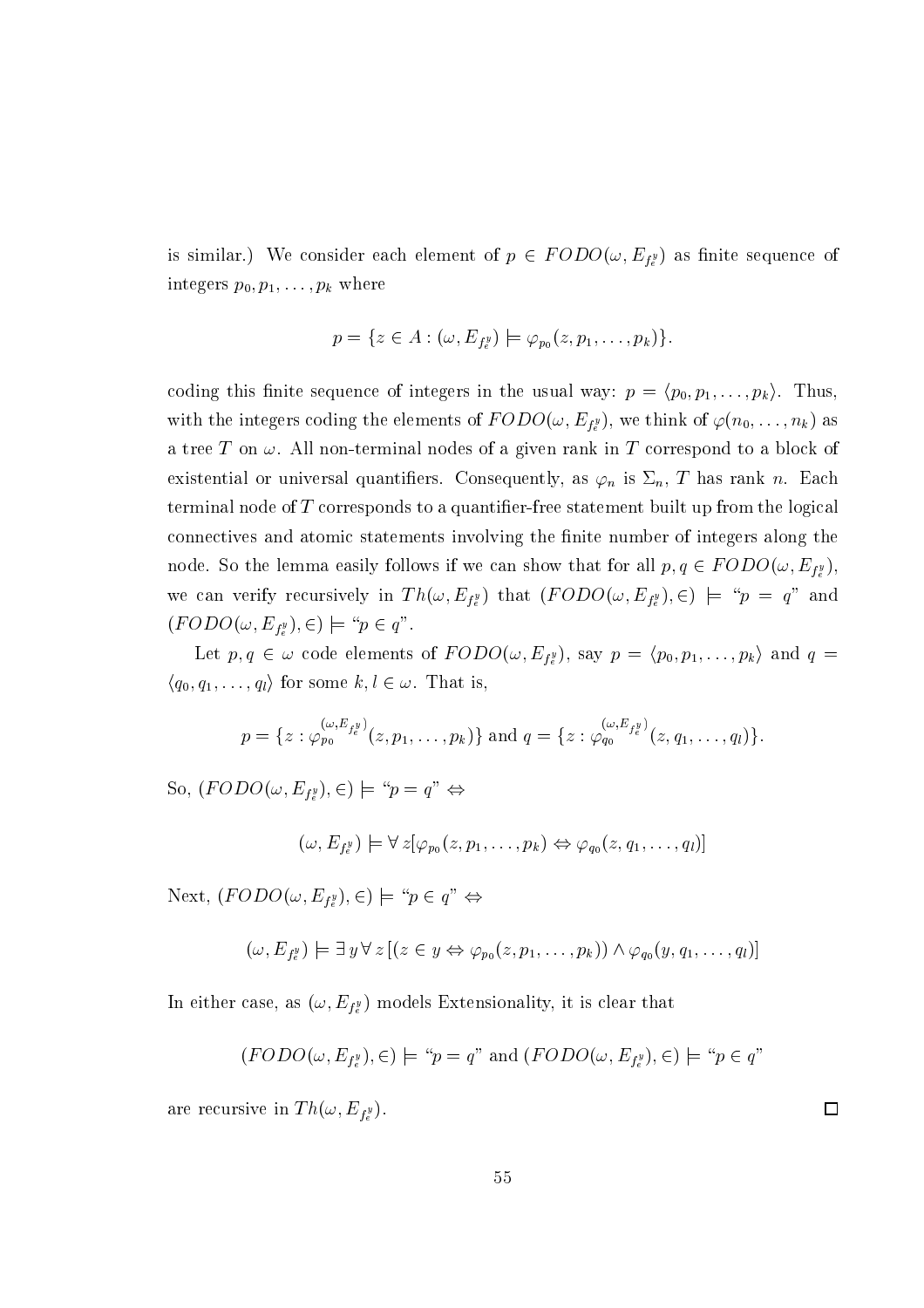The next proof contains the only instance of a hyperarithmetic sets in this chapter. Despite the absence of any formal definition of a hyperarithmetic set, it will nevertheless be clear that these sets is not arithmetical.

## Proposition 4.4.6.  $T \in \Pi_1^1$ .

*Proof.* Let  $y \in 2^{\omega}$ . The formula "e codes a total function" can be replaced by

$$
\forall k \in \omega \exists m \in \omega (f_e^y(k) = m).
$$

Thus,  $\{y \in 2^{\omega} : \forall k \in \omega \exists m \in \omega (f_e^y(k) = m)\}\in \Pi_2^0$ . It is clear that the formula " $f_e^y$  codes a structure  $(\omega, E_{f_e^y})$ " merely asserts that  $f_e^y \in 2^\omega$  and hence is  $\Delta_1^0$ . Similarly, the formula " $(\omega, E_{f_e^y}) \models \varphi_1, \ldots, \varphi_N$ " can be replaced with  $\forall i \le N \, [y(i) = 1]$ . Thus,  $\{y \in 2^{\omega} : (\omega, E_{f_e^y}) \models \varphi_1, \ldots, \varphi_N\} \in \Delta_1^0$ . Next, the formula " $E_{f_e^y} \restriction A^0 = E^{0}$ " can be replaced with

$$
\forall n, m, k \in \omega[(n, m \text{ odd } \wedge k = \langle n, m \rangle) \Rightarrow (f_e^y(k) = 1 \Leftrightarrow nE^0 m)].
$$

Since  $E^0$  is recursive by definition,  $\{y \in 2^\omega : E_{f_e^y} \upharpoonright A^0 = E^0\} \in \Pi_1^0$ .

Now the formula

 $\forall n \in \omega \setminus A^0 \,\exists \, i \in \omega \, | n = 2i$  $\wedge$  "*n* is the unique element of  $(\omega, E_{f_\epsilon^y})$  such that  $(\omega, E_{f_\epsilon^y}) \models \varphi_i(n)$ "

 $\wedge$  "*i* is the least such *i*"

abbreviates

$$
\forall n \exists i [n \text{ is even } \Rightarrow (n = 2i
$$
  

$$
\land (\omega, E_{f_e^y}) \models \varphi_i(n) \land \forall m \in \omega[(\omega, E_{f_e^y}) \models \varphi_i(m) \Rightarrow n = m]
$$
  

$$
\land \forall j < i[(\omega, E_{f_e^y}) \not\models \varphi_j(n)])]
$$

By Lemma 4.4.3, each instance of  $(\omega, E_{f_e^y}) \models \varphi_i(n)$  is  $\Sigma_{i'}^0$  where  $\varphi_i$  is a  $\Sigma_{i'}$  formula.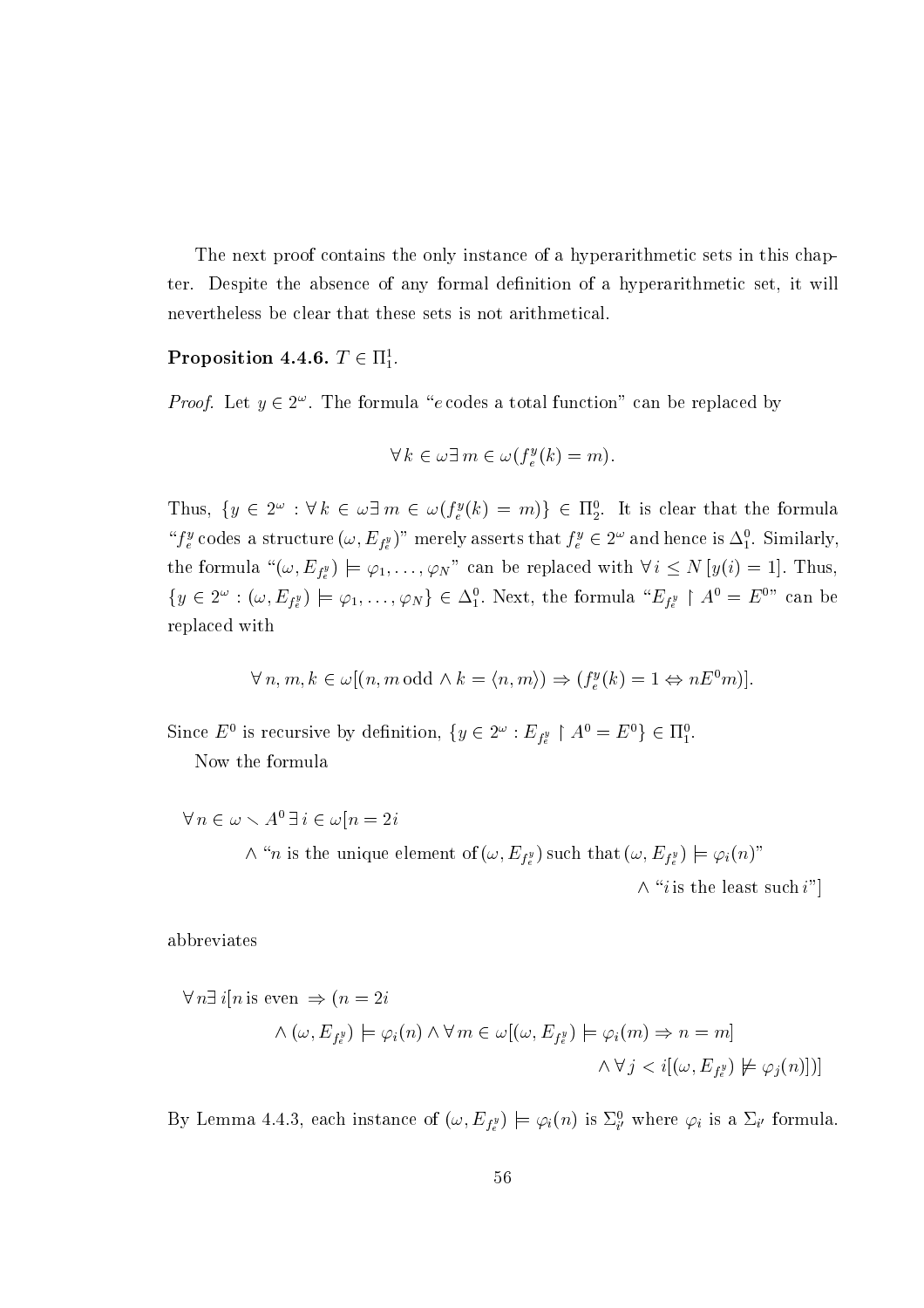Thus, as *n* ranges over  $\omega$ , *i'* increases without bound. Hence,

$$
\{y \in 2^{\omega} : \forall n \exists i [n \text{ is even } \Rightarrow (n = 2i
$$

$$
\land (\omega, E_{f^y}) \models \varphi_i(n) \land \forall m \in \omega[(\omega, E_{f^y}) \models \varphi_i(m) \Rightarrow n = m]
$$

$$
\land \forall j < i[(\omega, E_{f^y}) \not\models \varphi_j(n)])] \in \Pi^0_{\omega}
$$

By similar reasoning, the formula

$$
``y = Th(\omega, E_{f_e^y})" \Leftrightarrow \forall n \in \omega[n \in y \Leftrightarrow (\omega, E_{f_e^y}) \models \varphi_n]
$$

also defines a  $\Pi_\omega^0$  set of reals.

We claim next that  $\{y \in 2^{\omega}: y \in FODO(FODO(\omega, E_{f_{\epsilon}^y}), \epsilon)\}\in \Sigma_{\omega}^0$ . First, we observe that

$$
``y \in FODO(FODO(\omega, E_{f_e^y}), \in)" \Leftrightarrow
$$
  

$$
\exists n, n_1, \dots, n_k \forall m[y(m) = 1 \Leftrightarrow (FODO(\omega, E_{f_e^y}), \in) \models \varphi_n(m, n_1, \dots, n_k)]
$$

It suffices to show that if  $\varphi_n(y_0, y_1, \ldots, y_k)$  is a  $\Sigma_{n'}$  formula and  $n_0, \ldots, n_k \in \omega$ , then

$$
\{y \in 2^{\omega} : (FODO(\omega, E_{f_e^y}), \in) \models \varphi_n(n_0, \ldots, n_k)\} \in \Sigma^0_{n'}.
$$

Thus, as *n* ranges over  $\omega$ , *n'* increases without bound and the claim easily follows.

Finally, the formula " $(\omega, E_{f_e^y})$  is well-founded" can be replaced by the formula

$$
\forall \, \alpha \in \omega^\omega [\forall \, n \in \omega [\alpha (n+1) E_{f_\epsilon^\varrho} \alpha(n)] \Rightarrow \exists \, n \in \omega [\alpha (n+1) = \alpha(n)]]
$$

which is clearly  $\Pi_1^1$ . As  $\Pi_1^1$  is closed under intersections,  $T \in \Pi_1^1$ .

Our next result shows that every structure whose theory is in  $T$  is isomorphic to a limit stage of the L hierarchy. Recall that the ordinal of a set M is  $o(M) = M \cap ON$ .

**Lemma 4.4.7.** For all  $y \in T$ , there is a unique limit ordinal  $\lambda$  such that if  $y =$  $Th(\omega, E_x)$  for some x then  $(\omega, E_x) \cong (L(\lambda), \in)$ .

 $\Box$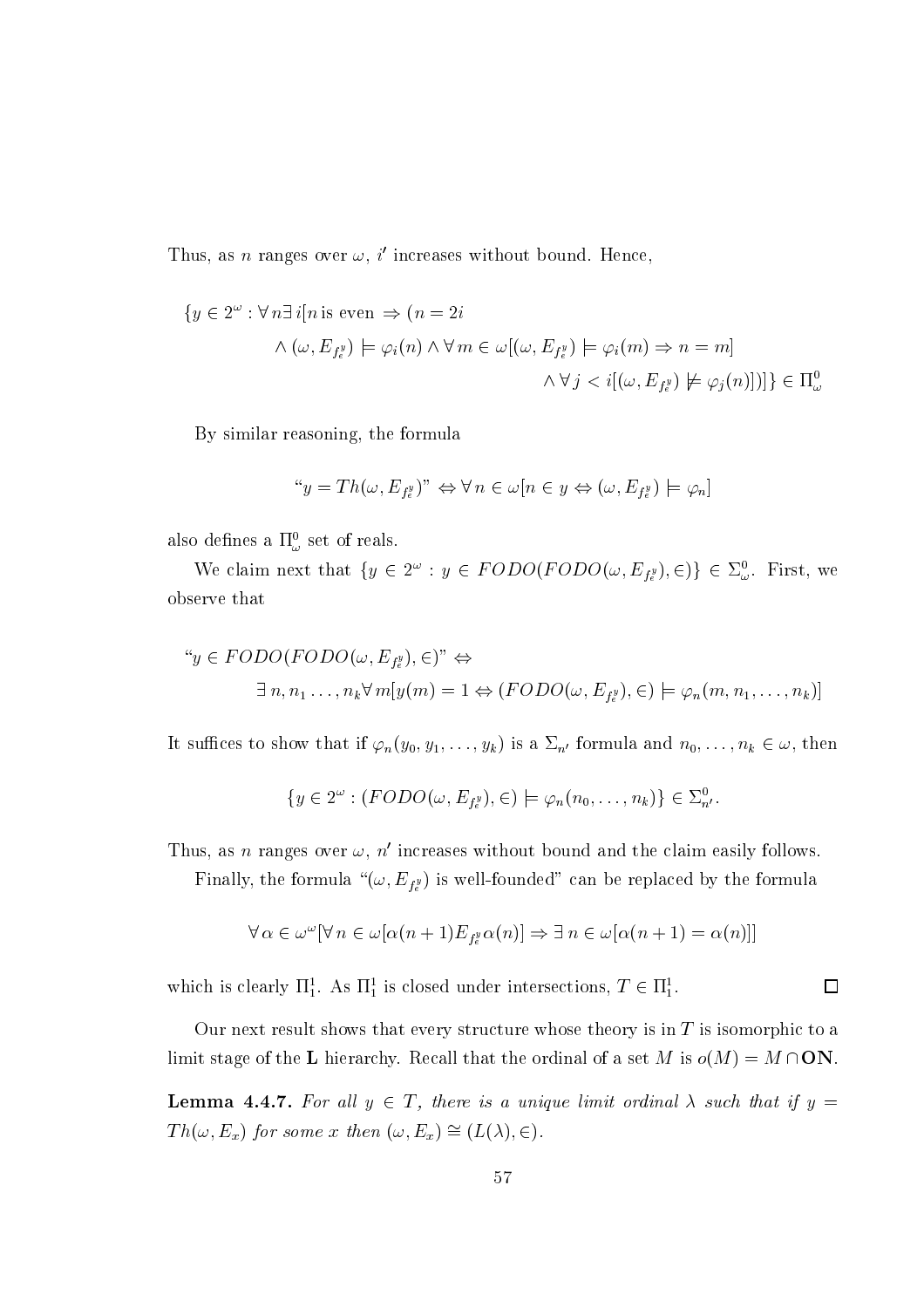*Proof.* Let  $y \in T$  and let x be such that  $y = Th(\omega, E_x)$ . Since  $(\omega, E_x)$  is a wellfounded structure, we can collapse  $(\omega, E_x)$  to a transitive structure  $(M, \in) \cong (\omega, E_x)$ . So  $(M, \in)$  is a transitive, well-founded modeling **V**=**L** and  $\Psi_1$ . Thus,  $\lambda = o(M)$  is limit by Proposition 4.2.1. Hence  $(M, \in) \cong (L(\lambda), \in)$ .  $\Box$ 

Henceforth, for  $y \in T$ , we write  $\lambda_y$  to denote the unique limit ordinal such that  $(\omega, E_x) \cong (L(\lambda), \in)$  where  $y = Th(\omega, E_x)$ .

For  $x \in 2^{\omega}$ ,  $J(x)$  denotes the (Turing) jump of x. We view  $J(x)$  as the complete  $\Sigma_1^0(x)$  set of integers. It is immediate that for any real x,  $x <_T J(x)$ . For each n. define inductively  $J^n(x)$ , the n<sup>th</sup> jump of x as  $J^0(x) = x$  and  $J^{n+1}(x) = J(J^n(x))$ . Note that we always consider the jump of any real as another real by associating  $J(x)$ with its characteristic function.

# **Proposition 4.4.8.** For all  $y_1, y_2 \in T$ , if  $\lambda_{y_1} < \lambda_{y_2}$ , then for all  $n$ ,  $J^n(y_1) \leq_T y_2$ .

*Proof.* Let  $y_1, y_2 \in T$  and let  $x_1, x_2 \in 2^{\omega}$  be such that  $y_1 = Th(\omega, E_{x_1})$  and  $y_2 =$  $Th(\omega, E_{x_2})$ . Let  $\lambda_{y_1} < \lambda_{y_2}$  be limit ordinals such that  $(\omega, E_{x_1}) \cong (L(\lambda_{y_1}), \in)$  and  $(\omega, E_{x_2}) \cong (L(\lambda_{y_2}), \in)$ . As  $\lambda_{y_1} < \lambda_{y_2}$ , it follows that  $L(\lambda_{y_1}) \in L(\lambda_{y_2})$  so that for some least  $i \in \omega$ ,  $(\omega, E_{x_2}) \models \varphi_i(2i) \Leftrightarrow (L(\lambda_{y_2}), \in) \models \varphi_i(L(\lambda_{y_1}))$ . We prove the result by induction on  $n$ .

Suppose first that  $n = 0$ . To see that  $J^n(y_1) = y_1 \leq_T y_2$ , we observe that for any  $k \in \omega, y_1(k) = y_2(\ulcorner \exists z (\varphi_i(z) \land (z, E_{x_2} \restriction z) \models \varphi_k) \urcorner).$ 

Now suppose that  $n > 0$  and let  $k \in \omega$  be fixed. Since  $y_1 \in T$ , we have  $y_1 \in$  $FODO(FODO(\omega, E_{x_1}))$ . That is,  $Th(L(\lambda_{y_1}), \epsilon) \in L(\lambda_{y_1} + 2) \subset L(\lambda_{y_2})$  since  $\lambda_{y_2}$  is limit. So let  $j \in \omega$  be the least such that

$$
(\omega, E_{x_2}) \models \varphi_j(2j) \Leftrightarrow (L(\lambda_{y_2}), \in) \models \varphi_j(Th(L(\lambda_{y_1}), \in)).
$$

So then, we observe that  $(J^n(y_1))(k) = y_2(\lceil \psi(k) \rceil)$  where  $\psi(k)$  is the formula

 $\exists z, y[\varphi_i(z) \wedge k \text{ codes a } \Sigma_n \text{ formula } \wedge \varphi_i(y) \wedge \varphi'_k(y)]$ 

with  $\varphi'_k$  is the formula  $\varphi_k(y)$  with all instances of the  $\in$  relation replaced with  $E_{x_1}$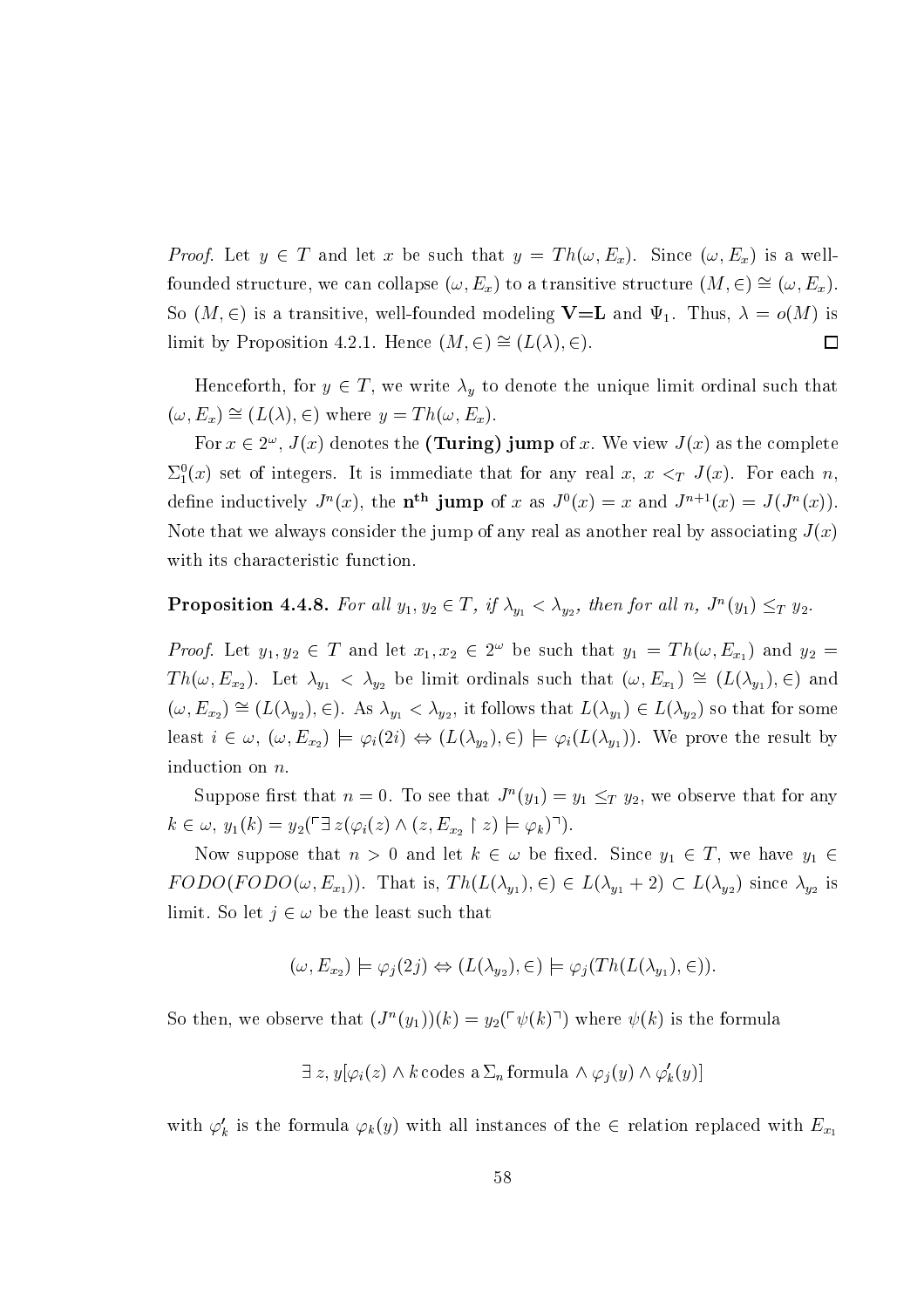and all existential quantifiers replaced with existential number quantifiers. So then  $J^{n}(y_1) \leq_T y_2.$  $\Box$ 

Now we define  $\mathbf{A} \subset \mathbf{D}$  as follows:  $\mathbf{x} \in \mathbf{A} \Leftrightarrow \exists y \in T(x \equiv_T y)$ .

## **Lemma 4.4.9.** A is  $\Pi_1^1$ .

*Proof.* Replace " $\mathbf{x} \in \mathbf{A}$ " with  $\exists y \in T \exists e_1, e_2 \in \omega(x = f_{e_1}(y) \wedge y = f_{e_2}(x)).$  $\Box$ 

**Proposition 4.4.10.** For all  $x \in A$ , there is a unique  $\lambda$  such that if  $x \equiv_T y$  for some  $y \in T$ , then  $\lambda_y = \lambda$ .

*Proof.* Let  $x \in A$  and let  $y \in T$  be such that  $x \equiv_T y$ . So there is  $x' \in 2^{\omega}$  such that  $y = Th(\omega, E_{x'})$ . Let  $\lambda_y$  be the unique limit ordinal such that  $(\omega, E_{x'}) \cong (L(\lambda_y), \in)$  as in Lemma 4.4.7. Now suppose  $y' \in T$  is such that  $x \equiv_T y'$ . Furthermore, suppose for a contradiction that  $\lambda_y < \lambda_{y'}$ . By Proposition 4.4.8,  $J(y) \leq_T y'$ . But then,

$$
y \leq_T J(y) \leq_T y' \equiv_T x \equiv_T y
$$

and hence,  $J(y) \equiv_T y$ , a contradiction. A symmetric argument shows that  $\lambda_{y'}$  $\prec$  $\lambda_y \Rightarrow y' \equiv_T J(y')$ , again, a contradiction. Thus,  $\lambda_y = \lambda_{y'}$ .  $\Box$ 

Henceforth, for  $x \in A$ , we denote the unique limit ordinal from Proposition 4.4.10 by  $\lambda_{\mathbf{x}}$ . As a corollary, we have the following:

**Corollary 4.4.11.** For all  $x_1, x_2 \in A$ , if  $x_1 \leq_T x_2$ , then  $\lambda_{x_1} \leq \lambda_{x_2}$ .

Given  $\mathbf{x} \in \mathbf{D}$ , we define  $\mathbf{J}(\mathbf{x})$ , the jump of  $\mathbf{x}$ , as  $\mathbf{J}(\mathbf{x}) = \{y : y \equiv_T J(x)\}$ . Our next proposition is analogous to Proposition 4.4.8.

**Proposition 4.4.12.** For all  $x_1, x_2 \in A$ , if  $x_2 \nleq_T x_1$ , then for all  $n$ ,  $J^n(x_1) \leq_T x_2$ .

*Proof.* Let  $x_1, x_2 \in A$  be such that  $x_2 \nleq_T x_1$ . Let  $\lambda_{x_1}$  be the unique limit ordinal (as in Proposition 4.4.10) such that for all  $y_1 \in T$  such that  $y_1 \equiv x_1$ ,

$$
(L(\lambda_{y_1}), \in) \cong (L(\lambda_{x_1}), \in).
$$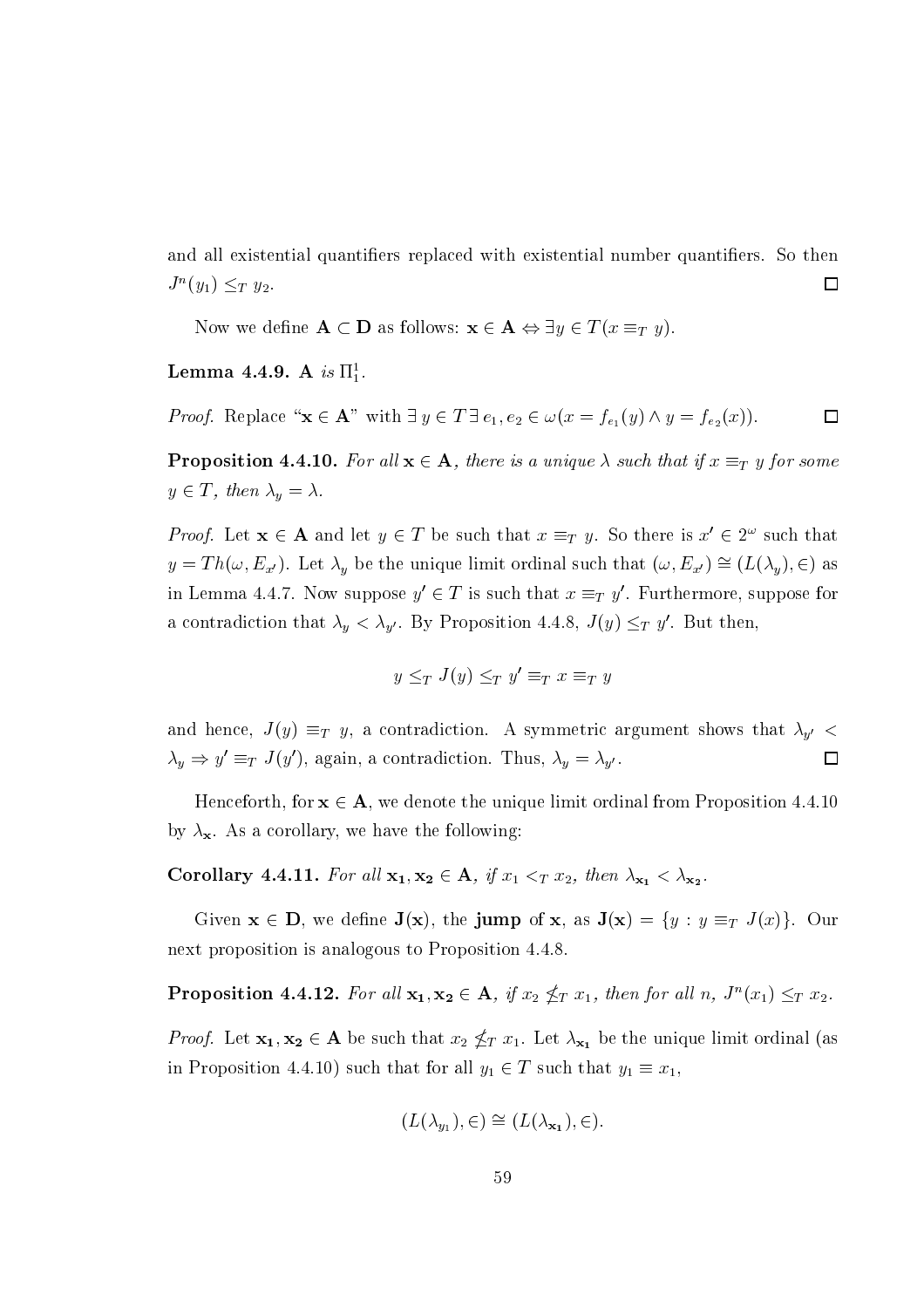Define  $\lambda_{\mathbf{x_2}}$  mutatis mutandis. Since  $x_2 \nleq_T x_1$ , it follows from Corollary 4.4.11 that  $\lambda_{x_1} < \lambda_{x_2}$ . Thus, for all  $n \in \omega$ ,  $J^n(x_1) \leq_T x_2$ , by Proposition 4.4.8.  $\Box$ 

A set of degrees **A** contains a cone if there is  $x \in D$  such that  $C_x \subseteq A$ . That is, for all y such that  $x \leq y$ ,  $y \in A$ . The next theorem show that A does not contain any cone.

## **Theorem 4.4.13.** For all  $x \in D$  there is y such that  $x \leq_T y$  and  $y \notin A$ .

*Proof.* Let  $x \in A$  and let  $y = J(x)$ . Suppose for a contradiction that  $y \in A$ . Let  $\lambda_{\mathbf{x}}, \lambda_{\mathbf{y}}$  be the unique limit ordinals from Proposition 4.4.10. There are three cases.

Case 1:  $\lambda_{\mathbf{x}} = \lambda_{\mathbf{y}}$ .

Because  $x \equiv_T y$ , it follows that  $y \equiv_T J(x) \equiv_T J(y)$ , a contradiction.

Case 2:  $\lambda_{\mathbf{v}} < \lambda_{\mathbf{x}}$ .

By Proposition 4.4.8,  $J(y) \leq_T x$ . Hence,  $y \leq_T J(y) \leq_T x \leq_T y$ . Thus  $y \equiv_T J(y)$ . again, a contradiction.

Case 3:  $\lambda_x < \lambda_y$ 

By Proposition 4.4.8,  $J(J(x)) \leq_T y$ . Hence,  $y \equiv_T J(x) \leq_T J(J(x)) \leq_T y$ . Thus  $y \equiv_T J(y)$ , again, a contradiction.

 $\Box$ 

Hence,  $y \notin A$ .

A set of degrees **A** omits a cone if there is  $x \in D$  such that  $C_x \subseteq D \setminus A$ . That is, for all  $y \in A$ ,  $x \nleq y$ . The next theorem show that A does not omit any cone.

**Theorem 4.4.14.** For all  $x \in D$  there is  $y \in A$  such that  $x \leq_T y$ .

*Proof.* Let  $\mathbf{x} \in \mathbf{D}$ , for some  $x \in \omega^{\omega} \cap \mathbf{L}$ . So for some  $\alpha < \omega_1^{\mathbf{L}}$ ,  $\rho(x) = \alpha$ . Let  $\lambda = \rho(x) + \omega$ . We define an isomorphism  $\pi : (L(\lambda), \in) \to (\omega, E_{x_1})$  for some  $x_1 \in 2^{\omega}$ so that  $y = Th(\omega, E_{x_1}) \in T$ , and thus  $y \in A$ . Because  $L(\lambda_x) \in L(\lambda_y)$ , it follows that  $x \leq_T y$  using the argument from Proposition 4.4.8. Hence  $\mathbf{x} \leq \mathbf{y}$ .

First, define  $\pi \restriction V(\omega)$  to be the fixed isomorphism from  $(V(\omega), \in)$  to  $(A^0, E^0)$ . If  $a \in L(\lambda) \setminus V(\omega)$ , let  $\pi(a) = 2i$  where I is the least such that  $(L(\lambda), \in) \models \varphi_i(a)$ and for any  $a' \in L(\lambda) \setminus V(\omega)$ ,  $(L(\lambda), \in) \not\models \varphi_i(a')$ . Let  $E_{x_1}$  be the relation induced by  $\pi$  on  $\omega$ , and let  $x_1 \in 2^{\omega}$  be the characteristic function of  $E_{x_1}$ . It is clear that  $(L(\lambda), \in) \cong (\omega, E_{x_1})$  via  $\pi$  and that  $y = Th(\omega, E_{x_1}) \in T$ .  $\Box$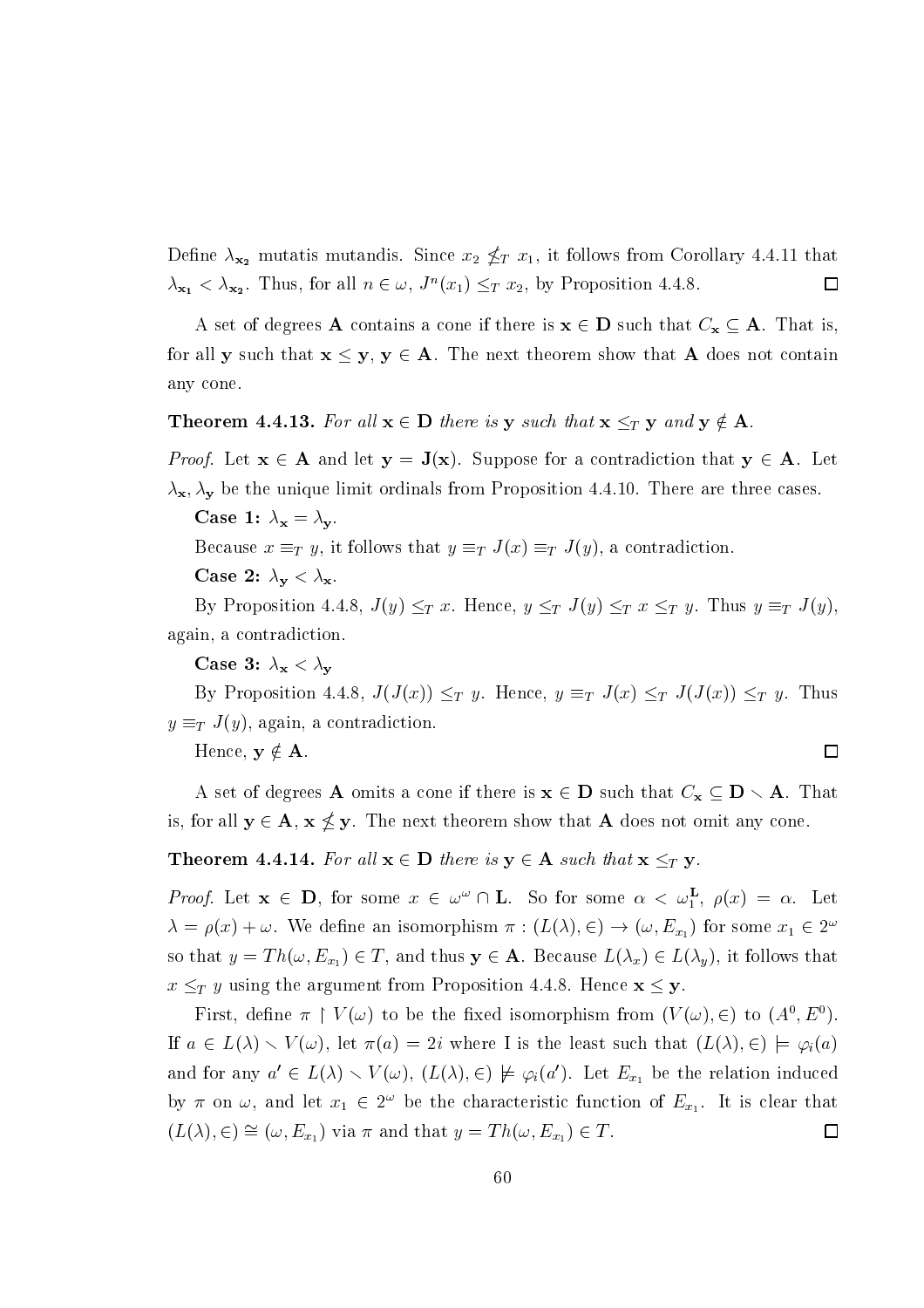Theorem 4.4.15.  $ZFC \nvdash Det(\Pi_1^1)$ 

*Proof.* Use  $A$  and the contrapositive of Martin's Theorem.

 $\Box$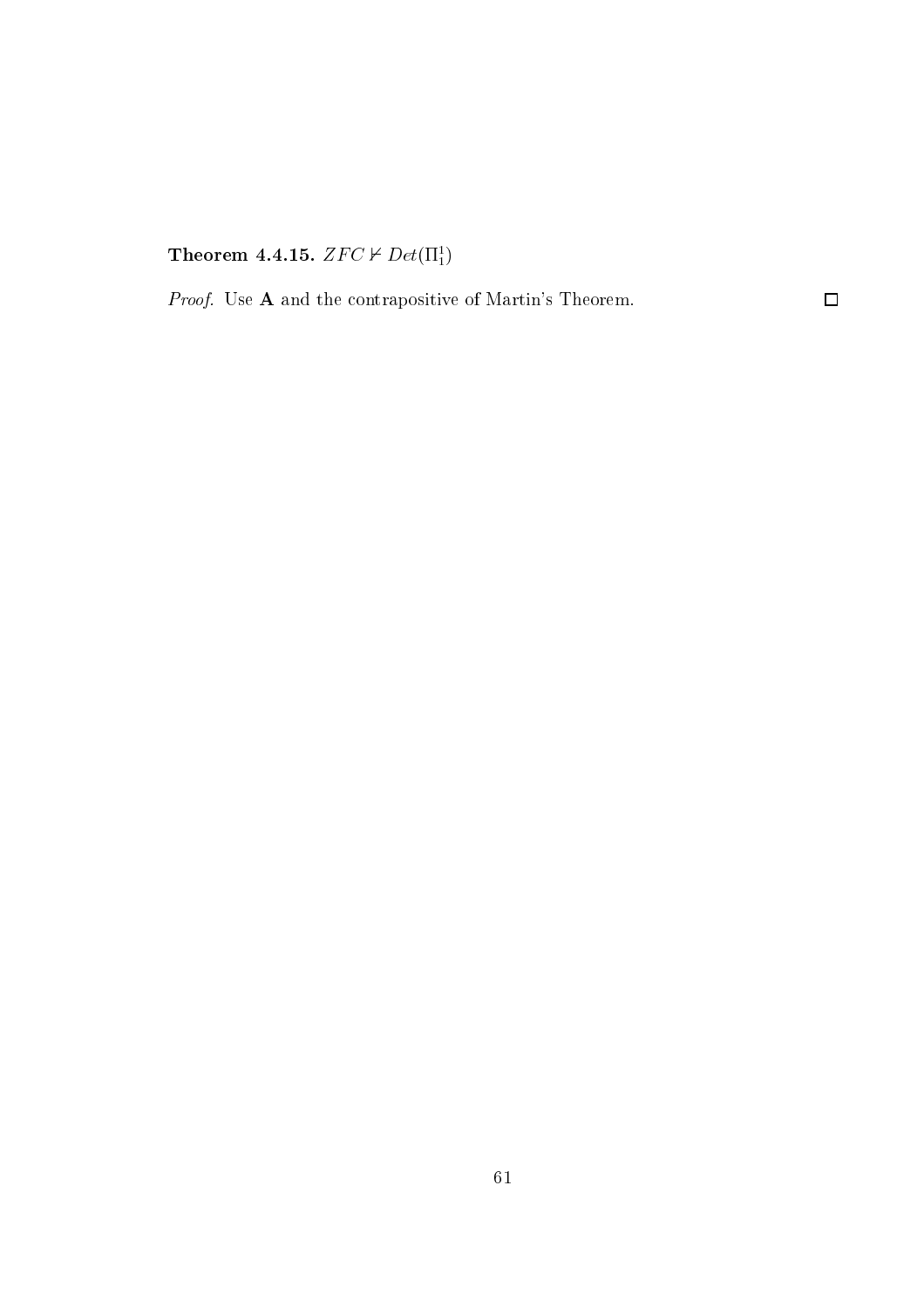## **CHAPTER 5**

## $ZC \nvdash Det(\Pi^0_{\omega+2})$

This final chapter is devoted to the main metamathematical result concerning Borel Determinacy. We argue in ZC set theory (ZFC - Replacement) the existence of a Borel set of Turing degrees that neither contains nor omits a cone. We will structure the argument similar to that of Chapter 4.

### Properties of  $L^{\omega+\omega}$  $5.1$

Because Borel Determinacy is a theorem of ZFC, L is an insufficient model for the results of this chapter. Instead, we will work exclusively in the ZC model  $L^{\omega+\omega}$ . Recall that for a given structure  $(A, E)$ ,  $FODO(A, E) = \{x \subset A : \exists n \in \omega \forall y \in A\}$  $A(y \in x \Leftrightarrow (A, E) \models \varphi_n(y))\}.$  Define a structure  $(L^{\omega+\omega}, \in)$  by transfinite recursion on  $\alpha$  as follows:

$$
L^{\omega+\omega}(0) = \mathbf{V}(\omega)
$$
  
\n
$$
L^{\omega+\omega}(\alpha+1) = FODO((L^{\omega+\omega}(\alpha), \in)) \cap \mathbf{V}(\omega+\omega), \text{ for } \alpha \text{ successor}
$$
  
\n
$$
L^{\omega+\omega}(\lambda) = \bigcup_{\alpha < \lambda} L^{\omega+\omega}(\alpha), \text{ for } \lambda \text{ limit}
$$
  
\n
$$
L^{\omega+\omega} = \bigcup_{\alpha \in \mathbf{ON}} L^{\omega+\omega}(\alpha)
$$

Note that  $L^{\omega+\omega}$  is similar to **L** in that for each  $\alpha$ ,  $L^{\omega+\omega}(\alpha)$  is transitive. Thus,  $L^{\omega+\omega}$  is transitive. Yet, unlike **L**,  $L^{\omega+\omega}(0)$  is the entire finite part of the structure. Moreover, there is the liability of  $L^{\omega+\omega} \subset \mathbf{V}(\omega+\omega)$ . One important consequence of this, which we will overcome, is that  $L^{\omega+\omega}$  contains no ordinal  $\geq \omega+\omega$ , and hence  $ZC \not\models Replacement.$  The other consequence is contained in our first lemma.

**Lemma 5.1.1.** There is  $\alpha \in \mathbf{ON}$  such that  $L^{\omega+\omega}(\alpha+1) = L^{\omega+\omega}(\alpha)$ .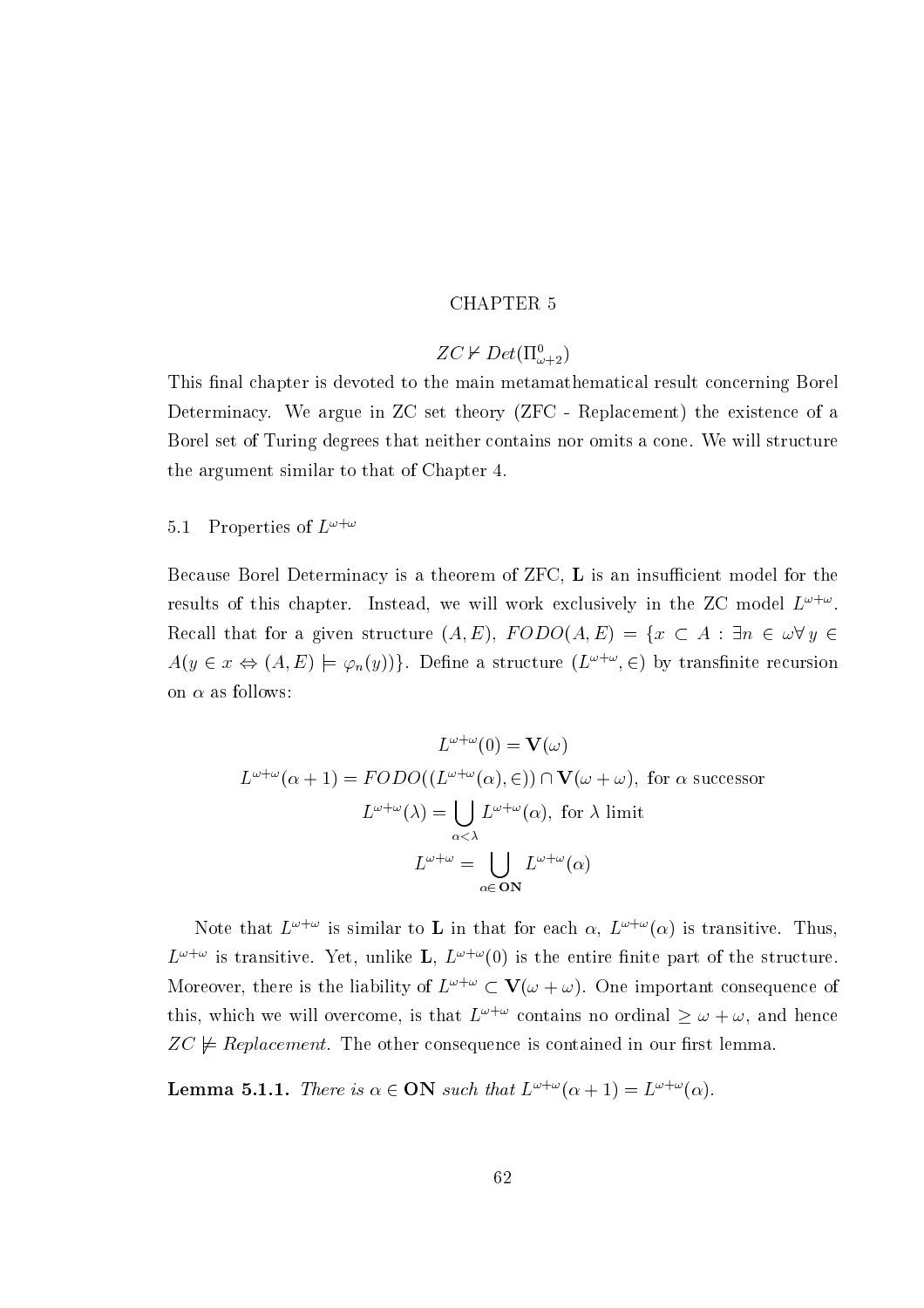*Proof.* Suppose not. Thus, for each  $\alpha \in \mathbf{ON}$  there is  $x_{\alpha} \in L^{\omega+\omega}$  such that  $x_{\alpha} \in L^{\omega+\omega}$  $L^{\omega+\omega}(\alpha+1) \setminus L^{\omega+\omega}(\alpha)$ . But then, as  $L^{\omega+\omega} \subset V(\omega+\omega)$ , it would follow that  $V(\omega+\omega)$ is a proper class, a contradiction.  $\Box$ 

We will occasionally need to calculate the **V**-rank of a set x, denoted  $\rho^{\mathbf{V}}(x)$ . The next lemma is nearly identical to Lemma 4.1.2, and we omit the proof.

**Lemma 5.1.2.** Let x, y be such that  $\rho^V(x) = \alpha$  and  $\rho^V(y) = \beta$  for some  $\alpha, \beta > \omega$ .  $Then,$ 

1.  $\rho^{\mathbf{V}}(l \mid x) = \alpha$ , 2.  $\rho^{\mathbf{V}}(\mathcal{P}(x)) = \alpha + 1$ . 3.  $\rho^{\mathbf{V}}(\{x\}) = \alpha + 1$ , 4.  $\rho^{\mathbf{V}}(\{x,y\}) = \alpha + \beta + 1$ , 5.  $\rho^{\mathbf{V}}(\langle x,y\rangle) = \alpha + \beta + 2$ ,

$$
\mathbf{6.} \ \rho^{\mathbf{V}}(x \times y) = \alpha + \beta + 3
$$

The next proposition verifies that  $L^{\omega+\omega}$  is a transitive model of Z (ZF - Replacement); we will show in section 5.2.2 that  $L^{\omega+\omega} \models ZC$ .

# Proposition 5.1.3.  $L^{\omega+\omega} \models Z$ .

*Proof.* Let  $\alpha_0 \in \mathbf{ON}$  be as in Lemma 5.1.1. Hence,  $L^{\omega+\omega} = L^{\omega+\omega}(\alpha_0)$ 

**Extensionality:** Follows since  $L^{\omega+\omega}$  is transitive.

**Foundation:** Follows from  $L^{\omega+\omega} \subset V(\omega+\omega)$ .

Infinity:  $\omega \in L^{\omega + \omega}(\omega + 1)$ .

Now note that since  $\omega + \omega$  is limit,  $V(\omega + \omega)$  is closed under the operations of Pairing, Union, and Power Set.

**Pairing:** For any  $x, y \in L^{\omega + \omega}(\alpha_0)$ ,

$$
\{z \in L^{\omega+\omega}(\alpha_0) : z = x \vee z = y\} \in L^{\omega+\omega}(\alpha_0+1) = L^{\omega+\omega}.
$$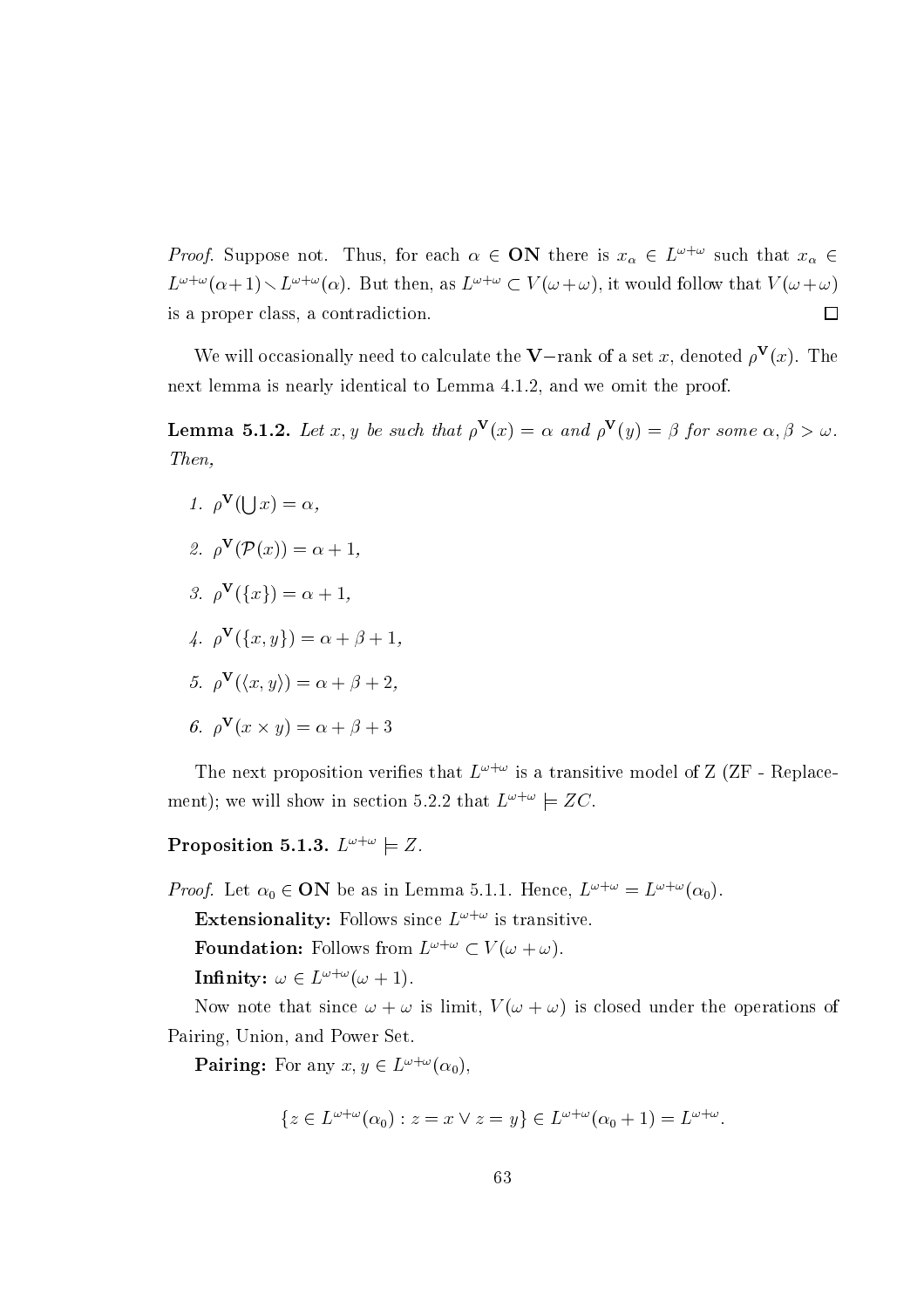**Union:** For any  $x \in L^{\omega + \omega}(\alpha_0)$ .

$$
\{z \in L^{\omega+\omega}(\alpha_0) : \exists w \in x(z \in w)\} \in L^{\omega+\omega}(\alpha_0+1) = L^{\omega+\omega}.
$$

**Power Set:** For any  $x \in L^{\omega + \omega}(\alpha_0)$ ,

$$
\{z \in L^{\omega+\omega}(\alpha_0) : z \subset x\} \in L^{\omega+\omega}(\alpha_0+1) = L^{\omega+\omega}.
$$

**Comprehension:** Fix a formula  $\varphi(v_0,\ldots,v_n)$  of  $n+1$  free variables and let  $z, w_1, \ldots, w_n \in L^{\omega + \omega} = L^{\omega + \omega}(\alpha_0)$ . Let  $y = \{x \in z : \varphi^{L^{\omega + \omega}}(x, w_1, \ldots, w_n)\}\.$  Now as  $L^{\omega+\omega}(\alpha_0)$  is transitive, if  $x \in z$ ,  $x \in L^{\omega+\omega}(\alpha_0)$ . Evidently then,

$$
y = \{x \in L^{\omega + \omega}(\alpha_0) : L^{\omega + \omega} \models x \in z \land \varphi(x, w_1, \dots, w_n)\} \in L^{\omega + \omega}(\alpha_0 + 1) = L^{\omega + \omega}
$$

In order to show  $L^{\omega+\omega}$  also models Choice, we need to show that " $V = L^{\omega+\omega}$ " holds in  $L^{\omega+\omega}$ . The real crux of the problem is that  $L^{\omega+\omega}$  only contains ordinals  $\langle \omega + \omega$ , not enough to carry out all of the construction of  $L^{\omega+\omega}$ . Using the concepts of coded hierarchies and pure ordinals, we will show that  $L^{\omega+\omega}$  contains sets that look like each  $L^{\omega+\omega}(\alpha)$  built up from sets which look like the ordinals. The bulk of this section is devoted to definitions and absoluteness results necessary to develop these two concepts. Arguments that are similar to those in Chapter 4 will be suppressed.

As in Section 4.4, we fix the following: a structure  $(A^0, E^0)$  such that  $A^0 = \{i \in$  $\omega$ : *i* is odd},  $E^0$  is a recursive binary relation on  $A^0$ , and an isomorphism  $\pi$  such that  $(A^0, E^0) \stackrel{\pi}{\cong} (\mathbf{V}(\omega), \in)$ . In order to distinguish between an integer *n* and the coded object of  $(A^0, E^0)$  that stands for *n*, we write  $\bar{n}$  for that element of  $(A^0, E^0)$  that is satisfied in  $(A^0, E^0)$  to be the integer n.

Rather than repeat the arguments from Section 4.1 that enumerated the formulas of LST, we assume a fixed primitive recursive total one-one onto Gödel enumeration of the formulas of LST.  $\varphi_n$  denotes the  $n^{th}$  formula according to this enumeration;  $\lceil \varphi \rceil$  denotes the Gödel number of the formula  $\varphi$ .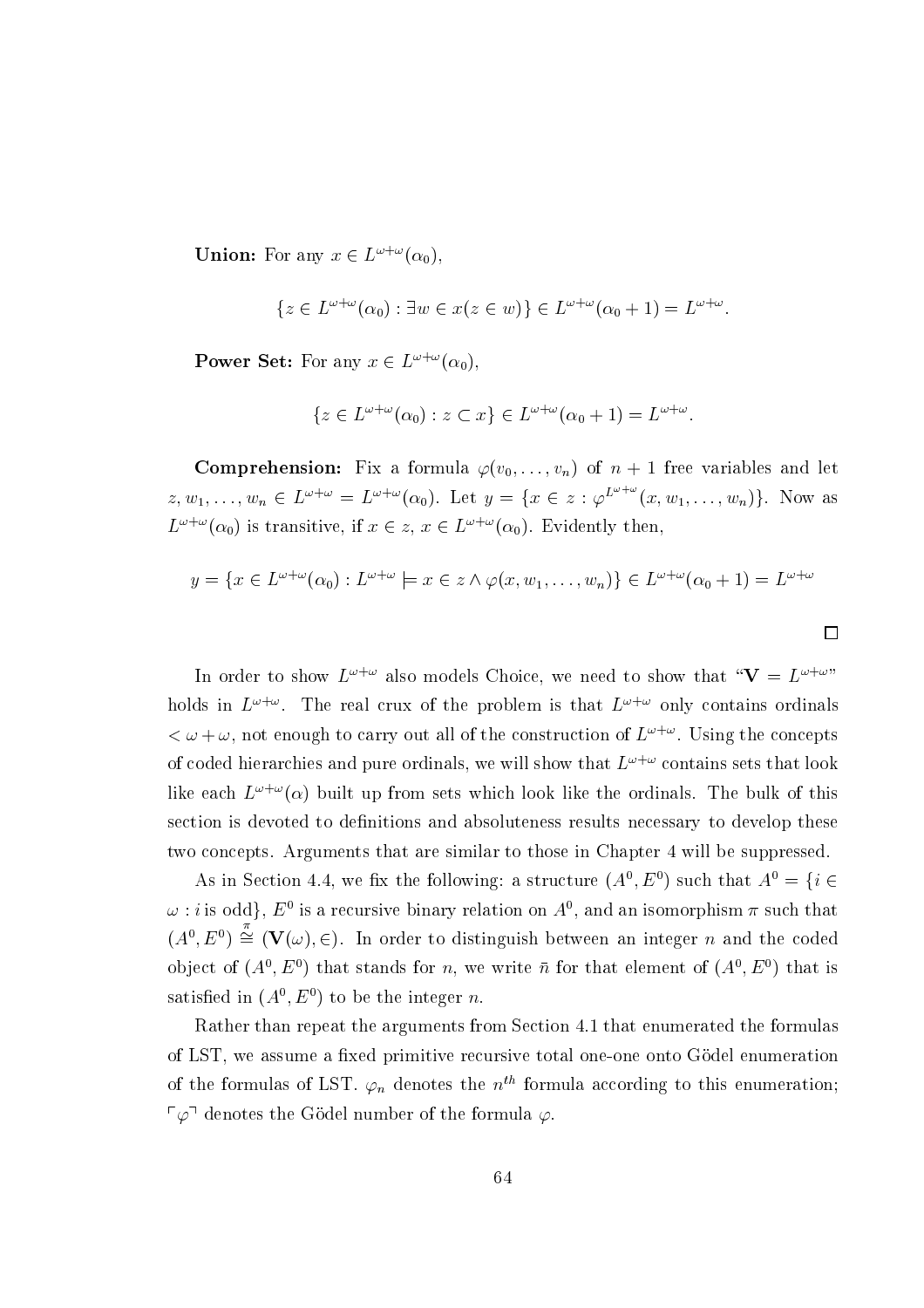We say that  $x = (A, \langle)$  is a **linear order** if  $A \neq \emptyset$ ,  $A \cap V(\omega) = \emptyset$ , and  $\langle$  is transitive and connected binary relation on A. We write  $LO(x)$  for "x is a linear order"; if  $x = (A, <)$ , we write  $A = Field(x)$ .

Suppose  $LO(x)$ . If  $x = (A, <)$  and  $y \in A$  is such that for all  $z \in A$ ,  $z \nless y$  then y is the **zero** of  $(A, \leq)$  and we write " $y = 0$ <sub>x</sub>". If  $y, z \in A$  and  $z \leq y$  and there does not exist  $a \in A$  such that  $z < a$  and  $a < y$ , then y is the **successor** of z and we write " $y = Suc_x(z)$ ". If  $y \in A$  is such that for all  $z < y$ , there is  $a \in A$  such that  $z < a < y$ , then y is a **limit** element of x and we write " $Lim_x(y)$ ".

Given  $A \neq \emptyset$ , define the set of all finite sequences of A,  $Seq(A)$ 

$$
\{y : y \text{ is a function } \land \exists k \in \omega (k \neq 0 \land \text{dom}(y) = k \land \text{range}(y) \subseteq A) \}
$$

For  $a \in Seq(A)$ , we write  $len(a) = k$  to denote the length of the sequence and we write  $a \restriction i$  for some  $i \leq len(a)$  to denote the **restriction** of a to I. If  $a, b \in Seq(A)$ . then  $a^{\dagger}b$  is the **concatenation** of a and b.  $\emptyset$  denotes the **empty sequence**, and it is the only sequence of length 0.

Suppose  $LO(x)$  and  $a, b \in Seq(Field(x))$ . We write  $a <_{lex}^x b$  if a preceeds b in the lexicographic order on  $Seq(Field(x))$  induced by  $\lt_x$ . The next lemma establishes the absoluteness of  $\langle \xi_{lex}^x$  for limit stages of  $L^{\omega+\omega}$  and for other transitive structures that model enough of Z. Note that we use the sentence  $Q_1$  to keep track of how much Z we are using for absoluteness. We will maintain this convention throughout the rest of this section, as it will become vital in later arguments (Cf. Prop. 4.2.1, Lemma 4.2.4. Lemma 4.2.5, and Prop. 4.3.3). For the remainder of this chapter, our absoluteness proofs will be brief, relying on the work we did in Chapter 4 for the details.

**Lemma 5.1.4.** There is a formula  $P_1(x, a, b)$  and a sentence  $Q_1$  such that

- 1. for all  $\lambda$  limit,  $(L^{\omega+\omega}(\lambda), \in) \models Q_1$ , and
- 2. for all transitive A such that  $(A, \in) \models Q_1$  and for all  $x, a, b \in A$ ,  $(A, \in) \models P_1(x, a, b) \Leftrightarrow a <_{lex}^x b$  and  $(A, \in) \models \forall x \exists w \forall z [z \in w \Leftrightarrow z = (a, b) \land P_1(x, a, b)].$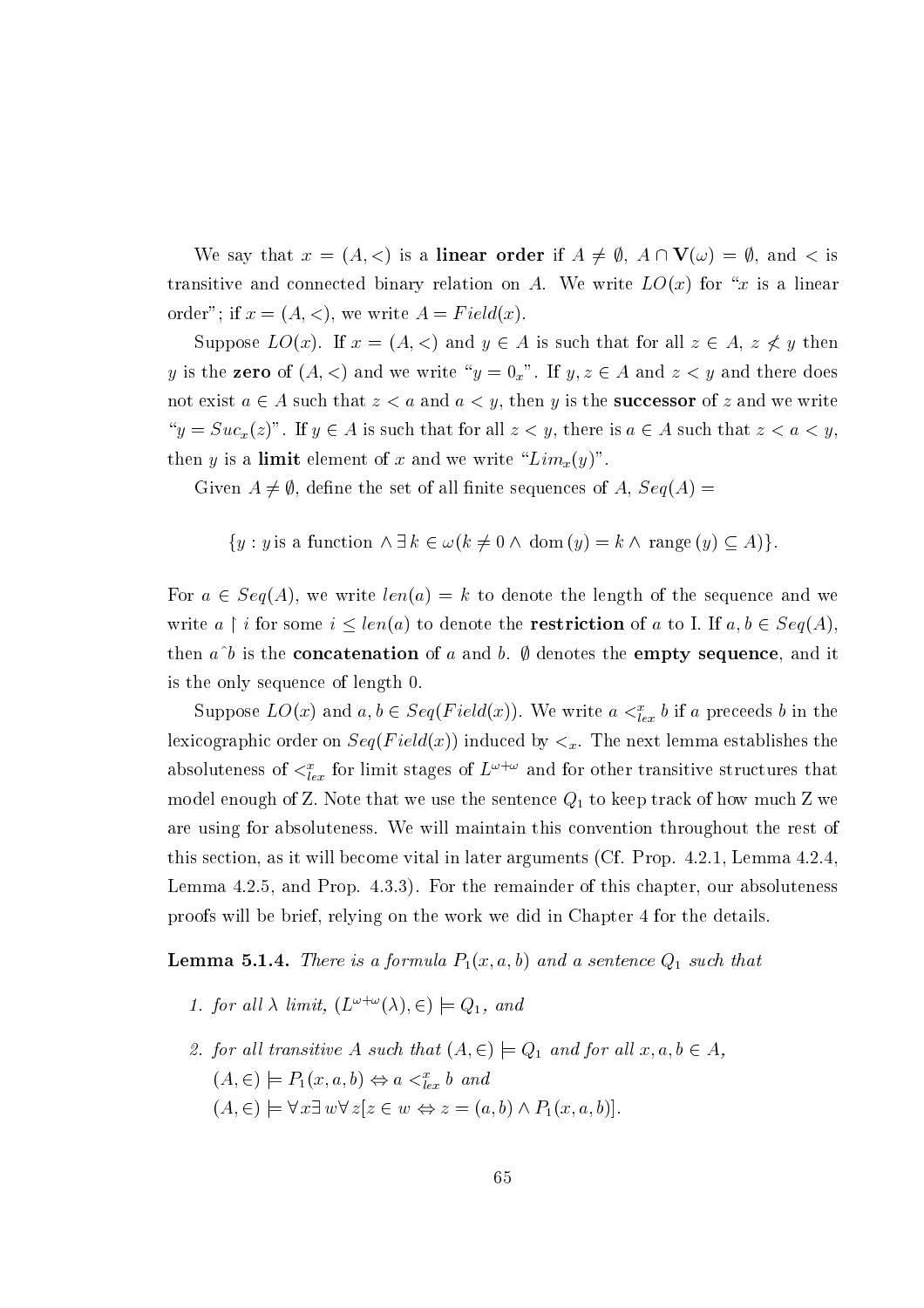*Proof.* Let  $\lambda$  be limit. We first define  $P_1(x, a, b)$  and argue the  $L^{\omega + \omega}(\lambda)$  case, then we will define the sentence  $Q_1$ . It will be clear the  $L^{\omega+\omega}(\lambda) \models Q_1$ , and that if  $(A, \in)$  is any transitive structure modeling  $Q_1$ , then the second result follows.

Define  $P_1(x,a,b) =$ 

$$
LO(x) \land a, b \in Seq(Field(x)) \land
$$
  
\n
$$
[a = \emptyset \lor \exists i \le len(a)[a \restriction i = b \restriction i \land a_i <_x b_i] \lor (len(a) < len(b) \land a = b \restriction len(a))]
$$

First note that  $L^{\omega+\omega}(\lambda)$  is transitive and models Extensionality, Pairing, Union, and Infinity. Consequently, given  $x \in L^{\omega + \omega}(\lambda)$  and any  $k \in \omega$ ,  $x^k \in L^{\omega + \omega}(\lambda)$ . Upon inspection of the definition of  $P_1$  it should be clear that it is  $\Delta_0$ , and hence absolute for  $L^{\omega+\omega}(\lambda)$  by transitivity. Moreover, as  $\lambda$  is limit, for every  $x \in L^{\omega+\omega}(\lambda)$ ,  $\{(a, b) :$  $a \lt_{lex}^x b$   $\in L^{\omega + \omega}(\lambda)$ .

Define  $Q_1$  to be the conjunction of the Axioms of Pairing, Extensionality, Union, Infinity, and the instance of Comprehension insuring the existence of  $\{(a,b): a <_{lex}^x$ b}. It should be clear from the above argument that if  $(A, \in)$  is a transitive structure modeling  $Q_1$ , the second result follows.  $\Box$ 

We say that  $x = (A, E)$  is a **coded structure** if A is a non-empty set and E is a binary relation on A. We write  $CS(x)$  for "x is a coded structure"; if  $x = (A, E)$ , we write  $A = Field(x)$ .

Suppose  $CS(x)$  for some  $x = (A, E)$ . If  $n \in \omega$  and  $y = (a_0, a_1, \ldots, a_k) \in Seq(A)$ . then we write  $Sat_x(n, y)$  if y satisfies  $\varphi_n$  in the coded structure x; that is,

$$
Sat_x(n,y) \Leftrightarrow x \models \varphi_n(a_0,a_1,\ldots,a_k)
$$

Note that the *Sat* relation is the analog of the  $Df$  relation from Section 4.1. The following lemma is similar to Lemma 4.1.4 and Corollary 4.1.5.

**Lemma 5.1.5.** There is a formula  $P_2(x, n, y)$  and a sentence  $Q_2$  such that

1. for all  $\lambda$  limit,  $(L^{\omega+\omega}(\lambda), \in) \models Q_2$ , and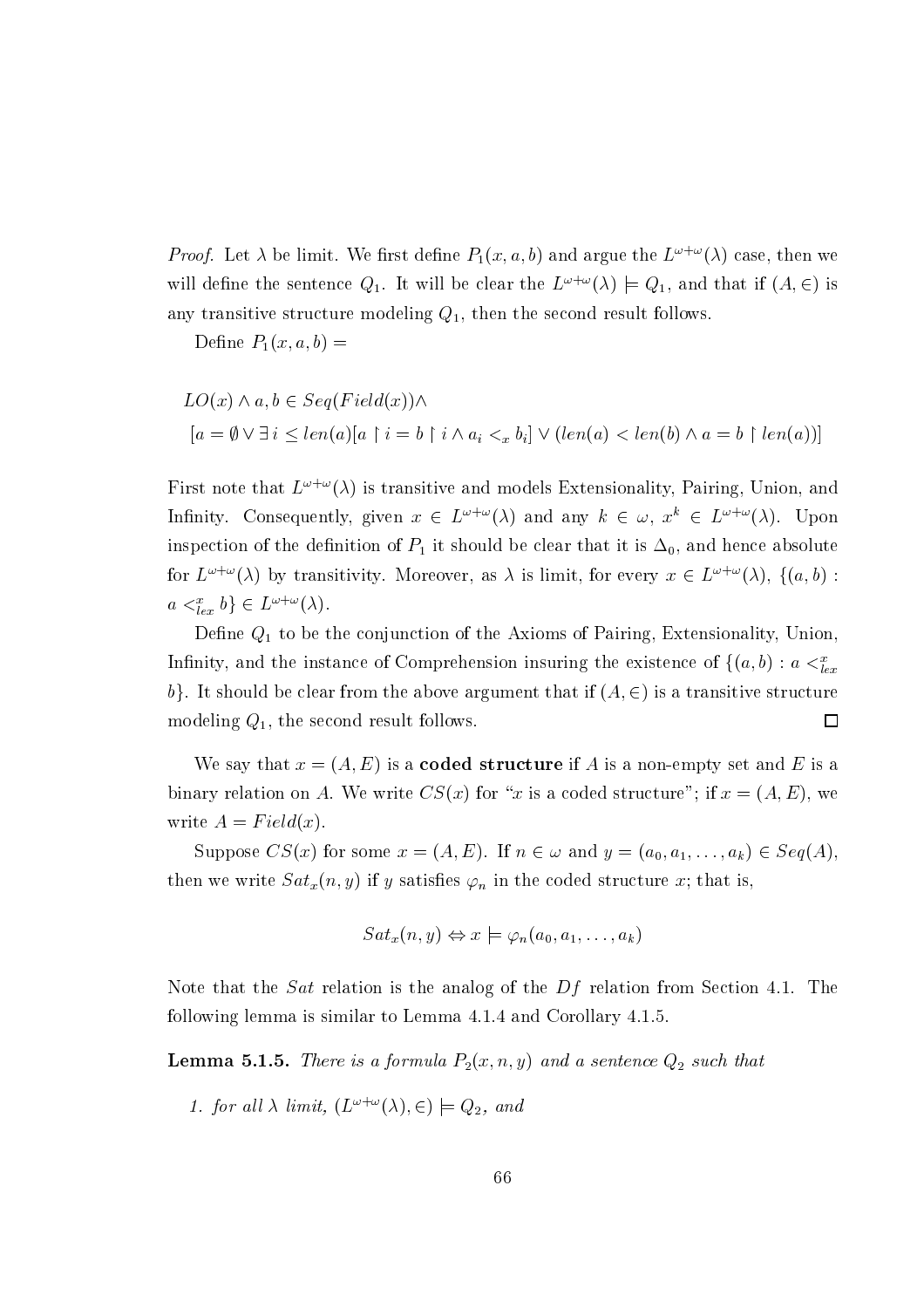2. for all transitive A such that  $(A, \in) \models Q_2$  and for all  $x, n, y \in A$ ,  $(A, \in) \models P_2(x, n, y) \Leftrightarrow Sat_x(n, y)$  and  $(A, \in) \models \forall x \exists w \forall z [z \in w \Leftrightarrow z = (n, y) \land P_2(x, n, y)].$ 

*Proof.* Let  $\lambda$  be limit. We first define  $P_2(x, n, y)$  and argue the  $L^{\omega + \omega}(\lambda)$  case, then we will define the sentence  $Q_2$ . It will be clear the  $L^{\omega+\omega}(\lambda) \models Q_2$ , and that if  $(A, \in)$ is any transitive structure modeling  $Q_2$ , then the second result follows.

Define  $P_2(x,n,y) =$ 

$$
CS(x) \land n \in \omega \land y \in Seq(Field(x)) \land y = (a_0, \dots, a_k) \land 0 \le k \land
$$

$$
x = (A, E) \land (A, E) \models \varphi_n(a_0, \dots, a_k)
$$

where " $(A, E) \models \varphi_n(a_0, \ldots, a_k)$ " is replaced with a formula similar to the formula  $\nu$ in Lemma 4.1.4. By reasoning similar to that in Lemma 4.1.4, it should be clear that the finite function building up the satisfaction relation can be found in  $L^{\omega+\omega}(\lambda)$  as  $\lambda$ is limit. The rest of  $P_2$  is clearly  $\Delta_0$ , and hence is absolute for  $L^{\omega+\omega}(\lambda)$ . Moreover, as  $\lambda$  is limit, for every  $x \in L^{\omega + \omega}(\lambda)$ ,  $\{(n, y) : Sat_x(n, y)\}\in L^{\omega + \omega}(\lambda)$ .

Define  $Q_2$  to be the conjunction of  $Q_1$  and the instances of Comprehension insuring the existence of the above finite function and the existence of  $\{(n, y) : Sat_x(n, y)\}.$ It should be clear from the above argument that if  $(A, \in)$  is a transitive structure modeling  $Q_2$ , the second result follows.  $\Box$ 

If  $A \neq \emptyset$  and E, < are binary relations on A such that  $LO((A, \leq))$  and  $CS((A, E))$ and if  $F: A \to \omega$ , then we say that  $(A, E, \langle , F \rangle)$  is a **structured linear order**. Note that F serves the purpose of keeping track of the  $\mathbf{V}(\omega + k)$  rank of the sets in  $L^{\omega + \omega}$ . If  $x = (A, E, \langle , F \rangle)$  is a structured linear order, we write  $SLO(x)$  and  $A = Field(x)$ .

Suppose  $SLO(x)$  for some  $x = (A, E, \langle , F \rangle)$ ; suppose also that  $n \in \omega$  and that  $(b_0,\ldots,b_m)\in Seq(A)$  and  $a=(n) (b_0,\ldots,b_m)$ . Then for  $k\neq 0$  we write  $Defn_x(a,k)$ if, and only if

$$
Y = \{b : Sat_{(A,E)}(n, (b, b_0, \ldots, b_m))\}
$$

meets the following conditions: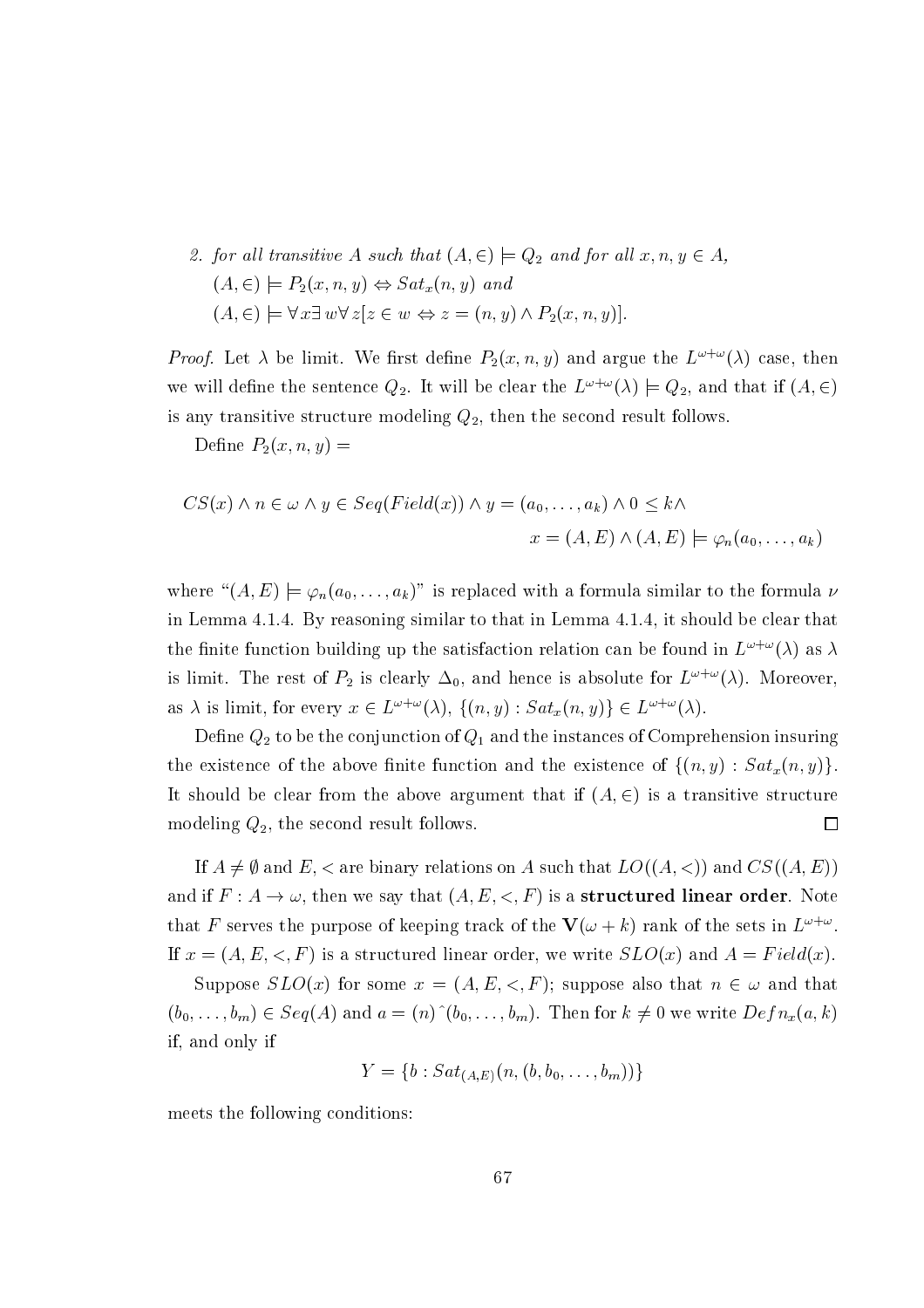- 1.  $k-1 \in Range(F \upharpoonright Y) \subseteq \{0, 1, 2, ..., k-1\},\$
- 2. for all  $c \in A$ ,  $Y \neq \{b : bEc\}$ ,
- 3. for all  $a' = (j, c_0, \ldots, c_r)$  where  $j \in \omega$  and  $(c_0, \ldots, c_r) \in Seq(A)$ , if  $Y = \{b : Sat_{(A,E)}(j, (b, c_o, \ldots, c_r))\}$ , then  $a <_{lex}^{(A, <)} a'$ .

So,  $Defn_x(a, k)$  is the subset of  $\mathbf{V}(\omega + k)$  defined by  $a = (n, a_0, \dots, a_m)$  where a is the "least" (in the sense of being defined first by the least formula  $n$ , then by the least parameter  $(a_0, \ldots, a_m)$  in the structured linear order x.

**Lemma 5.1.6.** There is a formula  $P_3(x, a, k)$  and a sentence  $Q_3$  such that

- 1. for all  $\lambda$  limit,  $(L^{\omega+\omega}(\lambda), \epsilon) \models Q_3$ , and
- 2. for all transitive A such that  $(A, \in) \models Q_3$  and for all  $x, a, k \in A$ ,  $(A, \in) \models P_3(x, a, k) \Leftrightarrow Defn_x(a, k)$  and  $(A, \in) \models \forall x \exists w \forall z [z \in w \Leftrightarrow z = (a, k) \land P_3(x, a, k)].$
- *Proof.* Let  $\lambda$  be limit. We argue similarly as in Lemmas 5.1.4 and 5.1.5. Define  $P_3(x,a,k) =$

$$
SLO(x) \wedge k > 0 \wedge \exists n, m \in \omega \exists a_0, \dots, a_m \in Field(x)[a = (n, a_0, \dots, a_m) \wedge
$$
  
\n
$$
\forall b[Sat_{(A_x, E_x)}(n, (b, a_0, \dots, a_m)) \Rightarrow \exists l < k(F_x(b) = l)] \wedge
$$
  
\n
$$
\exists b[Sat_{(A_x, E_x)}(n, (b, a_0, \dots, a_m)) \wedge F_x(b) = k - 1] \wedge
$$
  
\n
$$
\forall c \in Field(x) \exists b[(bE_xc \wedge \neg Sat_{(A_x, E_x)}(n, (b, a_0, \dots, a_m))) \vee
$$
  
\n
$$
(\neg bE_xc \wedge Sat_{(A_x, E_x)}(n, (b, a_0, \dots, a_m)))] \wedge
$$
  
\n
$$
\forall j \in \omega \forall a' \in Seq(Field(x))[(j)^(a') <_{lex}^{\langle A_x, E_x \rangle} a
$$
  
\n
$$
\Rightarrow \exists b[(Sat_{(A_x, E_x)}(j, (b)^(a')) \wedge \neg Sat_{(A_x, E_x)}(n, (b, a_0, \dots, a_m))) \vee
$$
  
\n
$$
(\neg Sat_{(A_x, E_x)}(j, (b)^(a')) \wedge Sat_{(A_x, E_x)}(n, (b, a_0, \dots, a_m)))]]
$$

The absoluteness of  $P_3$  for  $L^{\omega+\omega}(\lambda)$  follows from the same reasoning as in Lemma  $4.1.6.$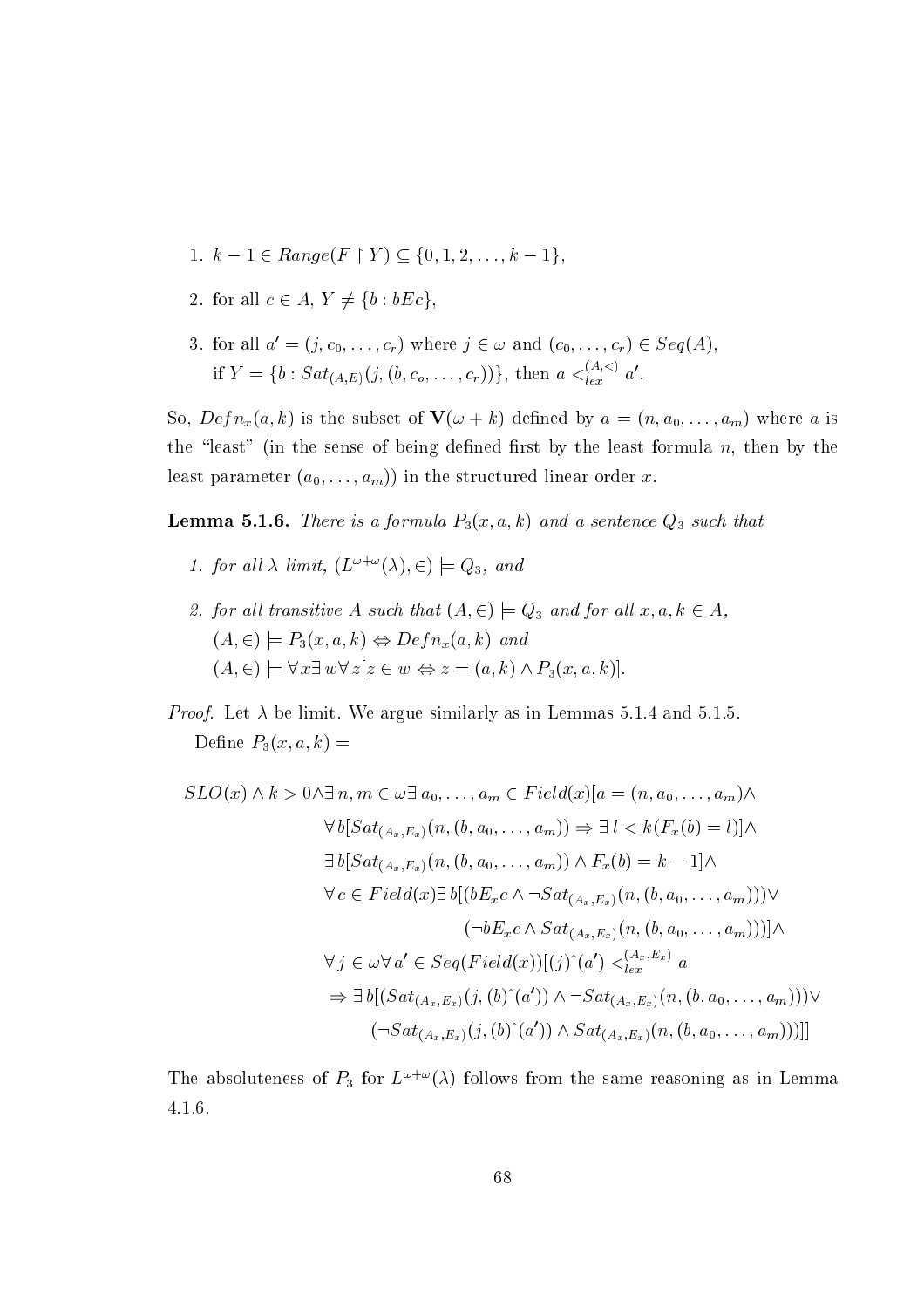Define  $Q_3$  to be the conjunction of the sentence  $Q_2$  and the instance of Comprehension that insures the existence of the set  $\{(a,k): Defn_x(a,k)\}\$ for every  $x \in L^{\omega+\omega}(\lambda)$ . It should be clear that for any transitive structure  $(A, \in)$  that models  $Q_3$ , the second result follows.  $\Box$ 

Up to this point, our development of  $L^{\omega+\omega}$  has differed little from that of **L**, except for keeping track of the  $\mathbf{V}(\omega + k)$  rank of the sets involved. Now, our discussion diverges, due to the lack of enough ordinals in  $L^{\omega+\omega}$ . Without the ordinals  $\geq \omega + \omega$ . we cannot construct the actual  $L^{\omega+\omega}(\alpha)$  sets inside  $L^{\omega+\omega}$ . Instead, we need construct sets isomorphic, or nearly isomorphic, to the  $L^{\omega+\omega}(\alpha)$ .

Suppose  $LO(x)$ . We say that f is a **coded hierarchy** on x (equivalently, f codes a hierarchy on x) if f is a function,  $dom(f) = Field(x)$ , and

$$
\forall y \in Field(x)[SLO(y) \land Field(f(y)) \subseteq A^{0} \cup Seq(V(\omega) \cup x)]
$$

and  $f$  is recursively defined as follows:

- 1. if  $y = 0_x$ , then  $f(y) = (A^0, E^0, \in [A^0, \mathbf{0})$ ; that is, for all  $a \in A$ ,  $F(a) = 0$ ,
- 2. if  $z = Suc_x(y)$  then  $f(z) = (A, E, \langle , F \rangle)$  where

$$
A = Field(f(y)) \cup \{ (\{1\}, y, n)^{\hat{b}_0} \cdots \hat{b}_m^{\hat{c}}(\{2\}) :
$$
  

$$
Defn_{f(y)}((n, b_0, \ldots, b_m), k) \text{ for some } k \}
$$

$$
E = E_{f(y)} \cup \{(a, s) : a \in Field(f(y)) \land s \in A \setminus Field(f(y)) \land s = (\{1\}, y, n)^b_0 \hat{\cdot} \cdots \hat{\cdot} b_m \hat{\cdot} (\{2\}) \land Sat_{f(y)}(n, (a, b_0, \ldots, b_m))\}
$$

$$
\langle = \langle f(y) \cup \{ (a, s) : a \in Field(f(y)) \land s \in A \setminus Field(f(y)) \} \rangle
$$
  

$$
\cup \{ (a, s) : a, s \in A \setminus Field(f(y)) \land a = (\{1\}, y, n)^b_0 \hat{\cdot} \cdots \hat{\cdot} b_l \hat{\cdot} (\{2\})
$$
  

$$
\land s = (\{1\}, y, m) \hat{c}_0 \hat{\cdot} \cdots \hat{b}_r \hat{\cdot} (\{2\}) \land (n, b_0, \ldots, b_l) \langle \{g, (m, c_0, \ldots, c_l) \} \rangle
$$

And, for all  $a \in A$ , if  $a \in Field(f(y))$ , then  $F(a) = F_{f(y)}(a)$ ; otherwise, if  $a \in A \setminus Field(f(y)),$  say  $a = (\{1\}, y, n)^b_0 \hat{\ } \cdots \hat{\ } b_l \hat{\ } (\{2\}),$  then  $F(a) = k$  where  $Defn_{f(y)}((n, b_0, \ldots, b_m), k).$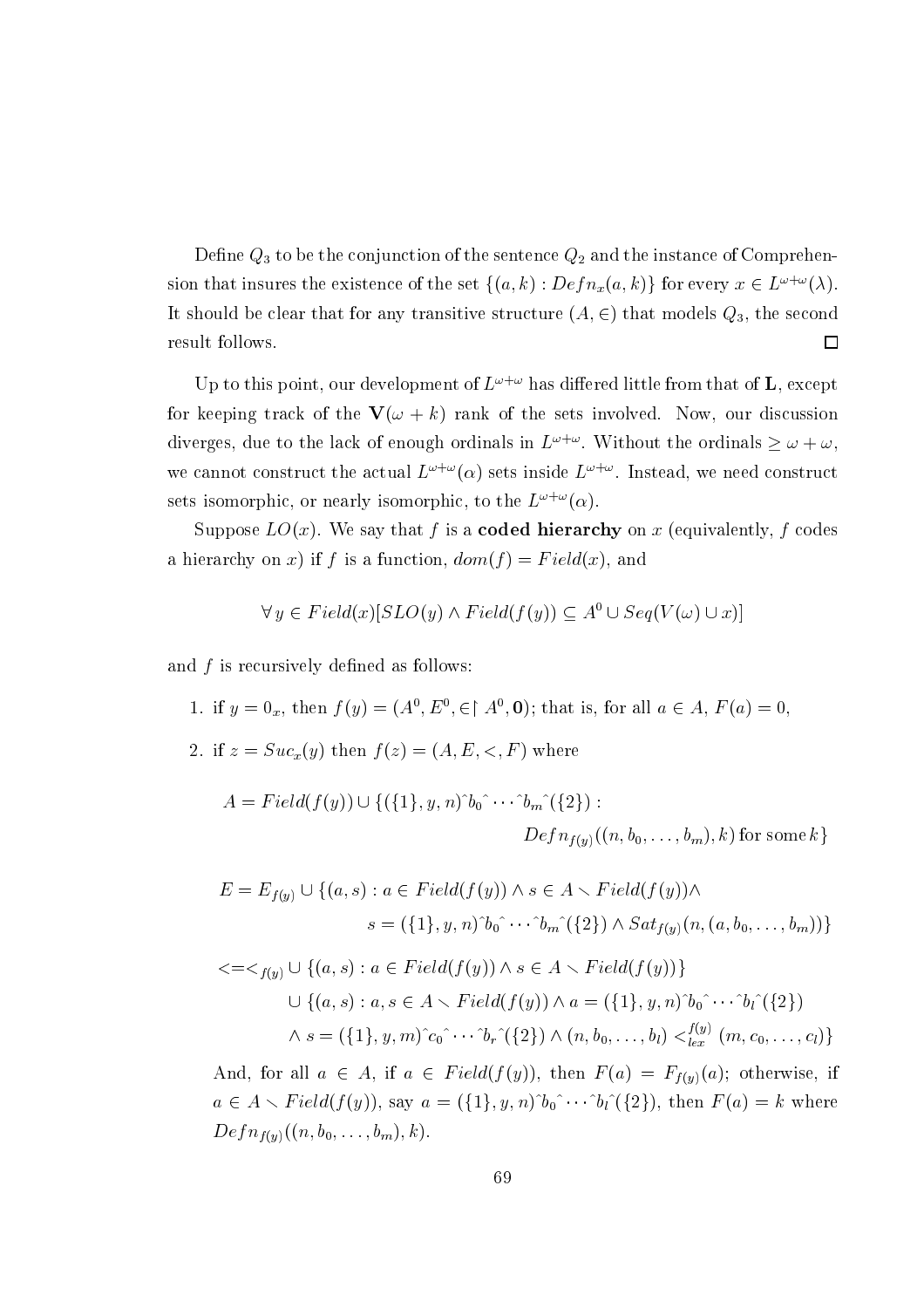3. if  $Lim_x(y)$ , then  $f(y)=(A, E, \langle , F \rangle)$  where

$$
A = \bigcup_{z <_xy} Field(f(z)) \qquad \qquad E = \bigcup_{z <_xy} E_{f(z)} \\
\langle \xi \rangle = \bigcup_{z <_xy} \langle \xi \rangle = \bigcup_{z <_xy} F_{f(z)} \qquad \qquad F = \bigcup_{z <_xy} F_{f(z)} \qquad \qquad F = \bigcup_{z <_xy} F_{f(z)} \qquad \qquad F = \bigcup_{z <_xy} F_{f(z)} \qquad \qquad F = \bigcup_{z <_xy} F_{f(z)} \qquad \qquad F = \bigcup_{z <_xy} F_{f(z)} \qquad \qquad F = \bigcup_{z <_xy} F_{f(z)} \qquad \qquad F = \bigcup_{z <_xy} F_{f(z)} \qquad \qquad F = \bigcup_{z <_xy} F_{f(z)} \qquad \qquad F = \bigcup_{z <_xy} F_{f(z)} \qquad \qquad F = \bigcup_{z <_xy} F_{f(z)} \qquad \qquad F = \bigcup_{z <_xy} F_{f(z)} \qquad \qquad F = \bigcup_{z <_xy} F_{f(z)} \qquad \qquad F = \bigcup_{z <_xy} F_{f(z)} \qquad \qquad F = \bigcup_{z <_xy} F_{f(z)} \qquad \qquad F = \bigcup_{z <_xy} F_{f(z)} \qquad \qquad F = \bigcup_{z <_xy} F_{f(z)} \qquad \qquad F = \bigcup_{z <_xy} F_{f(z)} \qquad \qquad F = \bigcup_{z <_xy} F_{f(z)} \qquad \qquad F = \bigcup_{z <_xy} F_{f(z)} \qquad \qquad F = \bigcup_{z <_xy} F_{f(z)} \qquad \qquad F = \bigcup_{z <_xy} F_{f(z)} \qquad \qquad F = \bigcup_{z <_xy} F_{f(z)} \qquad \qquad F = \bigcup_{z <_xy} F_{f(z)} \qquad \qquad F = \bigcup_{z <_xy} F_{f(z)} \qquad \qquad F = \bigcup_{z <_xy} F_{f(z)} \qquad \qquad F = \bigcup_{z <_xy} F_{f(z)} \qquad \qquad F = \bigcup_{z <_xy} F_{f(z)} \qquad \qquad F = \bigcup_{z <_xy} F_{f(z)} \qquad \
$$

If f codes a hierarchy on x, we write  $Chy_x(f)$ . Note that we did not insist that x be a well order. Because of the lack of ordinals in  $L^{\omega+\omega}$ , we will rely sets in  $L^{\omega+\omega}$  that on one hand resemble ordinals enough to build these coded hierarchies, but on the other may potentially contain an ill founded part. Note also we have unique readability of the finite sequences that constitute the field of a given structured linear order.

**Lemma 5.1.7.** There is a formula  $P_4(x, f)$  and a sentence  $Q_4$  such that

- 1. for all  $\lambda$  limit,  $(L^{\omega+\omega}(\lambda), \epsilon) \models Q_4$ , and
- 2. for all transitive A such that  $(A, \in) \models Q_4$  and for all  $x, f \in A$ ,  $(A, \in) \models P_4(x, f) \Leftrightarrow Chy_x(f)$

*Proof.* Let  $\lambda$  be limit. Rather than write out the cumbersome formula  $P_4(x, f)$  which says f codes a hierarchy on x, we simply observe that  $P_4$  is similar to the "f =  $\mathcal{L} \restriction \alpha + 1$ " formula on page 34 from Chapter 4. Define  $Q_4$  to be the conjunction of  $Q_3$  along with the instances of Comprehension insuring the existence of the sets of ordered pairs in the definition of a coded hierarchy. Again,  $\lambda$  limit implies that  $L^{\omega+\omega}(\lambda) \models Q_4$ . Moreover, is  $(A, \in)$  is any transitive structure modeling  $Q_4$ , then  $P_4$ is absolute for  $(A, \in)$ .  $\Box$ 

Our next lemmas contain the machinery to prove the  $L^{\omega+\omega}$  analog of Proposition  $4.1.8$ 

If  $LO(x)$  is such that for all  $y \subseteq Field(x)$ , if  $y \neq \emptyset$  implies that there is  $a \in y$ such that for all  $b \in y$ ,  $b \nless x a$ , then x is a **well order**; we write  $WO(x)$  to denote that x is a well order. Given a well order x, if  $\alpha$  is the unique ordinal such that  $(Field(x), \leq_x) \cong (\alpha, \in),$  then we write  $x \cong \alpha$ . If  $WO(x)$  and  $a \in Field(x)$ , we write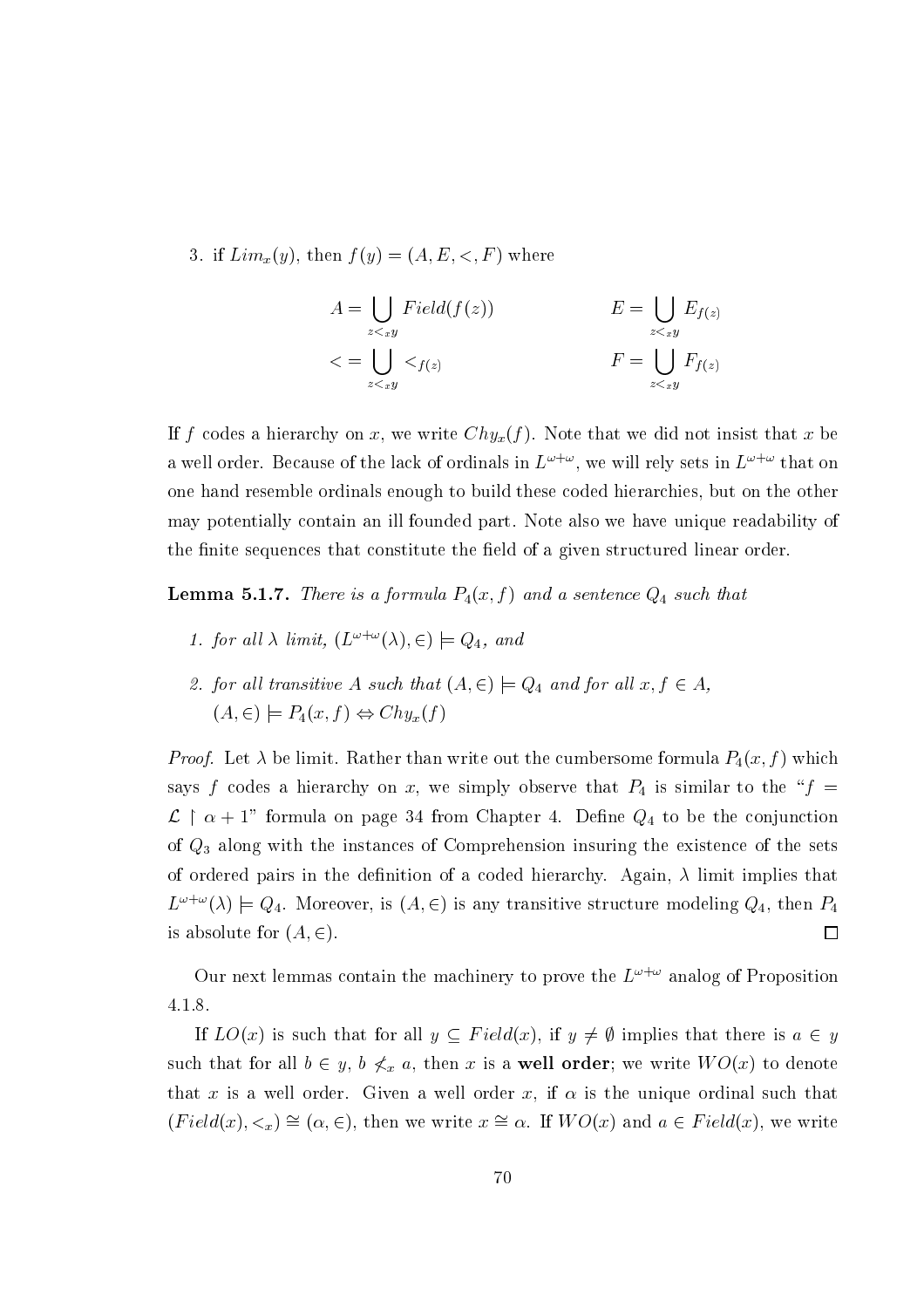$x_a$  to denote the **initial segment** a of x. For  $a \in Field(x)$ , if  $len(a) = \beta$ , we write  $x_{\beta}$  to denote the initial segment of x of length  $\beta$ .

Using the closure properties of  $V$  from Lemma 5.1.2, our next lemma shows that given a well order in  $\mathbf{V}(\omega + \omega)$ , we can code a unique hierarchy  $f \in \mathbf{V}(\omega + \omega)$  that imitates the construction of the levels of  $L^{\omega+\omega}$ .

**Lemma 5.1.8.** For all  $x \in V(\omega + \omega)$  such that  $WO(x)$ , there is a unique  $f \in V(\omega + \omega)$ such that  $Chy_x(f)$ . Moreover, for all  $a \in Field(x)$ ,

1. there is a unique isomorphism  $g_a$  such that if  $x_a \cong \beta$ ,

$$
(A_a, E_a) \stackrel{y_a}{\cong} (L^{\omega + \omega}(\beta), \in)
$$

- 2.  $WO(A_{a}, \leq_{a})$
- 3. for all  $c \in A_a$ ,  $F_a(c)$  is the least n such that  $g_a(c) \in V(\omega + n)$ .

*Proof.* Let  $x \in V(\omega + \omega)$  be such that  $WO(x)$  and  $len(x) = \alpha$ . Define f such that  $Chy_x(f)$  in the obvious way. A simple transfinite induction shows that if  $\bar{f}$  is such that  $Chy_x(\bar{f})$ , then  $\bar{f} = f$ .

To prove  $f \in V(\omega + \omega)$ , we will show that there is  $l \in \omega$  such that for all  $a \in Field(x), f(a) \in V(\omega+l);$  it then follows that  $f \in V(\omega+l+3) \subset V(\omega+\omega)$ . The key observation is that since for some  $k \in \omega$ ,  $x \in V(\omega + k)$ , then for all  $a \in Field(x)$ ,  $x_a \in \mathbf{V}(\omega + k)$ . For  $a \in Field(x)$  such that  $len(a) = \beta$ , we write  $f(a) = (A_{\beta}, E_{\beta}, <_{\beta})$  $(F_{\beta})$ . Suppose  $\beta < \alpha$ .

If  $\beta = 0$ , then  $f(a) = (A^0, E^0, \in \mathcal{A}^0, \mathbf{0})$ . As  $A^0, E^0, \in \mathcal{A}^0, \mathbf{0} \subset \mathbf{V}(\omega)$ , it follows that  $f(0) \in \mathbf{V}(\omega + 4)$ . Because  $x_0 \in \mathbf{V}(\omega + k)$ ,  $(x_0, f(0)) \in \mathbf{V}(\omega + k + 4)$ .

If  $\beta > 0$ , and  $\beta$  is a successor, then we claim that  $f(a) \in V(\omega + k + 12)$ . Examining the definition of Chy, we see that  $A_{\beta} \subset A^0 \cup Seq(V(\omega) \cup x_{\beta})$ . Since  $V(\omega) \cup x_{\beta} \in$  $\mathbf{V}(\omega + k)$  it follows that  $A^0 \cup Seq(\mathbf{V}(\omega) \cup x_\beta) \in \mathbf{V}(\omega + k + 4)$ . As  $A_\beta \subset \mathbf{V}(\omega + k + 4)$ . we have that  $A_{\beta} \in V(\omega + k + 5)$ . Now,  $E_{\beta} \leq \beta \leq A_{\beta} \times A_{\beta} \in V(\omega + k + 8)$ , thus  $E_{\beta}, \langle \beta \in \mathbf{V}(\omega + k + 9) \rangle$ . Finally,  $F_{\beta} \in \omega^{A_{\beta}} \in \mathbf{V}(\omega + k + 9)$ . So since  $A_{\beta}, E_{\beta}, \langle \beta, F_{\beta} \rangle \in$  $\mathbf{V}(\omega + k + 9)$ , we have  $f(a) \in \mathbf{V}(\omega + k + 12)$ .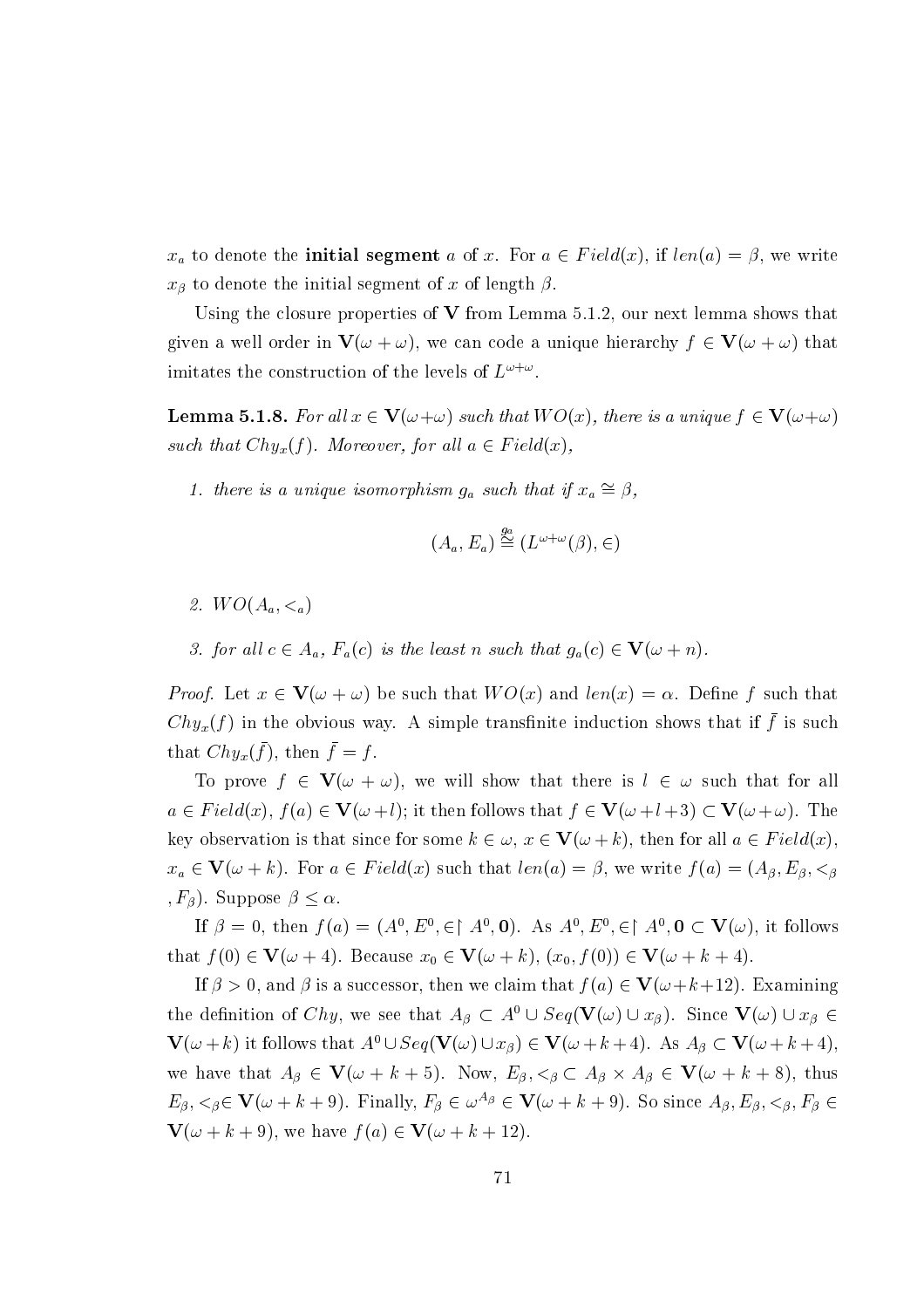If  $\beta > 0$  and is a limit, we observe that the coordinates of  $f(a)$  involve taking unions, which does not increase V-rank. So the limit case follows from the successor case, and is the end of the first claim.

Now let  $a \in Field(x)$ .

**Claim 1:** For each  $a \in Field(x)$ , we will define the maps  $g_a : (A_\beta, E_\beta) \to$  $(L^{\omega+\omega}(\beta), \in)$  by transfinite recursion and show that these maps are isomorphisms.

If  $a = 0_x$ , then we let  $g_0$  be the fixed isomorphism  $\pi$  (p. 64) from  $(A^0, E^0)$  to  $(\mathbf{V}(\omega), \in)$ .

Now suppose that  $a = Suc_x(b)$  and the isomorphism  $g_b$  has been defined appropriately. Let  $s \in A_a$ . Recall that

$$
A_a = A_b \cup \{ (\{1\}, b, n)^b \_0 \cap \cdots \cap \_n \cap (\{2\}) :
$$
  

$$
Def_{n_{f(b)}}((n, b_0, \ldots, b_m), k) \text{ for some nonzero } k \in \omega \}
$$

If  $s \in A_b$ , then  $g_a(s) = g_b(s)$ . Otherwise, let  $s = (\{1\}, b, n)^b_0 \hat{b} \cdots \hat{b} m^c(\{2\})$  be such that  $Defn_{f(b)}((n, b_0, \ldots, b_m), k)$  for some nonzero  $k \in \omega$ . Define

$$
g_a(s) = \{ z \in \mathbf{V}(\omega + (k-1)) : (L^{\omega + \omega}(\beta), \in) \models \varphi_n(z, b_0, \dots, b_m) \}
$$

Observe that this map is well-defined because of the unique readability of sequences. Evidently,  $g_a$  is a surjection. Moreover, the definition of  $Defn$  insures that  $g_a$  is injective. To show that  $g_a$  is an isomorphism, we must show that  $g_a$  preserves the  $E_a$ relation. Let  $t, s \in A_a$  be such that  $tE_a s$ . If  $t, s \in A_b$ , then we are done since  $g_b$  is an isomorphism. Otherwise,  $t \in A_b$  and  $s \in A_a \setminus A_b$  where  $s = (\{1\}, b, n)^b_0 \hat{b}_0 \cdots \hat{b}_m (\{2\})$ and  $Sat_{f(b)}(n,(t,b_0,\ldots,b_m))$ . Since  $(A_b, E_b) \stackrel{g_b}{\cong} (L^{\omega+\omega}(\beta), \in)$ , we have that

$$
Sat_{f(b)}(n,(t,b_0,\ldots,b_m)) \Leftrightarrow (L^{\omega+\omega}(\beta),\in) \models \varphi_n(g_b(t),b_0,\ldots,b_m)
$$

Thus,  $g_a(t) \in g_a(s)$ . Similar reasoning shows that  $g_a(t) \in g_a(s) \Rightarrow tE_a s$ . Hence, for all successor  $a \in Field(x)$ ,  $g_a$  is an isomorphism.

Now suppose that  $Lim_x(a)$  and that for all  $b <_x a,$  the isomorphism  $g_b$  has been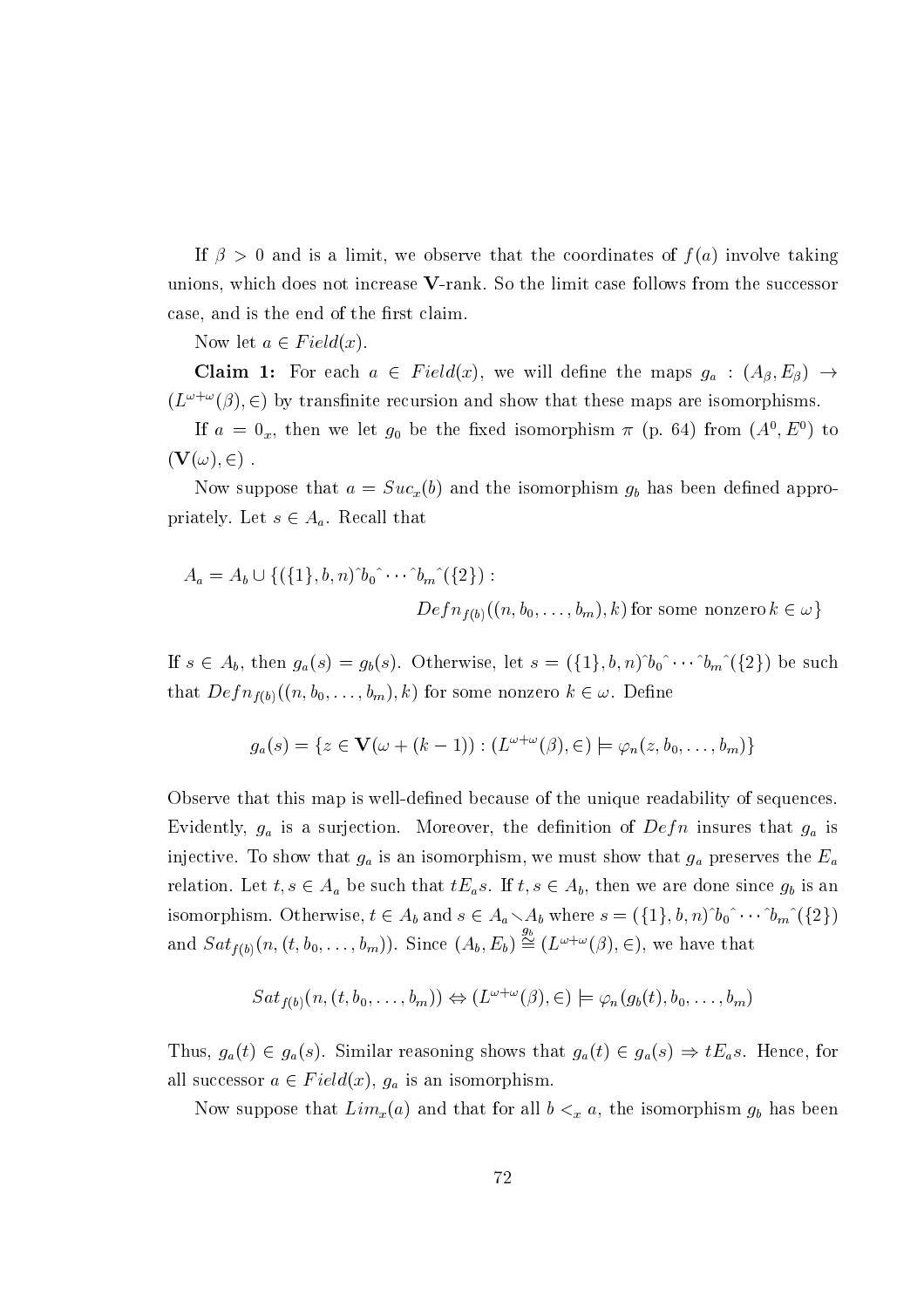defined appropriately. Since  $A_a = \bigcup_{b \leq x_a} A_b$ , if  $s \in A_a$ , then there is a  $\leq x$ -least  $b \in Field(x)$  such that  $s \in A_b$ . Define  $g_a: A_a \to L^{\omega+\omega}(\beta)$  where  $\beta = \bigcup_{b \leq x} \beta_b$  as follows:  $g_a(s) = g_b(s)$  where b is the  $\lt_x$ -least  $b \in Field(x)$  such that  $s \in A_b$ . As each  $g_b$  is an isomorphism, so is  $g_a$ .

**Claim 2:** Let  $a \in Field(x)$ . We will show that  $WO(A_a, <_a)$ .

If  $a = 0_x$ , then  $(A_0, <_0) = (A^0, \in \upharpoonright A^0)$ , a well order, as this is the usual ordering of the integers.

Now suppose that  $a \neq 0_x$  and that for all  $b <_x a$ ,  $WO(A_a, <_a)$ . Let  $S \subseteq A_a$ be nonempty. If  $a = Suc_x(b)$  and  $S \cap A_b \neq \emptyset$ , then we are done as we can choose a  $\lt_{a}$ -least element of S using the well order  $\lt_{b}$ . If  $S \subseteq A_a \lt A_b$ , then we observe that  $\lt_b$  induces a well ordering  $\lt_{lex}^b$  of  $Seq(\mathbf{V}(\omega) \cup x_b)$ . Using this well order, choose the  $\langle \xi_{lex}^b$ -least element of of S; clearly then, this is the  $\langle \xi_a$ -least element of S. Now suppose  $Lim_x(a)$  so that  $A_a = \bigcup_{b \leq x_a} A_b$  and  $\lt_a = \bigcup_{b \leq x_a} \lt_b$ . Thus, for all  $s \in S$ . there is  $b \leq_x a$  such that  $s \in A_b$ ; that is,  $\{b \in Field(x) : \exists s \in S(s \in A_b)\}\neq \emptyset$ . Since  $WO(x)$ , choose a  $\lt_x$ -least element of this set, say  $b_0$ , and then use  $\lt_{b_0}$  to choose a least element of  $S$ .

**Claim 3:** We will show that for all  $a \in Field(x)$  and for all  $c \in A_a$ ,  $F_a(c)$  is the least  $k \in \omega$  such that  $g_a(c) \in \mathbf{V}(\omega + k)$ . Let  $a \in Field(x)$  and let  $c \in A_a$ . If  $a = 0_x$ . then  $c \in A^0$ . From the definition of  $g_0, g_0(c) \in L^{\omega+\omega}(0) = \mathbf{V}(\omega)$ . As  $F_a = \mathbf{0}$ , then  $F_a(c) = 0$  is the least k such that  $g_a(c) \in \mathbf{V}(\omega + k)$ .

Suppose now that  $a \neq 0_x$ , and suppose that for all  $b <_x a$  that the result holds. If  $a = Suc_x(b)$ , and  $c \in A_b$ , then  $F_a(c) = F_b(c)$ , and we are done by the induction hypothesis. Otherwise,  $c \in A_a \setminus A_b$  and is of the form  $({1}, b, n)$ <sup>'</sup> $b_0$ <sup>'</sup> $\cdots$ <sup>'</sup> $b_m$ <sup>'</sup> $({2})$  such that  $Defn_{f(b)}((n, b_0, \ldots, b_m), k)$  for some nonzero  $k \in \omega$ . By definition,  $F_a(c) = k$ , and  $g_a(c) = \{ z \in V(\omega + (k-1)) : (L^{\omega + \omega}(\beta), \in) \models \varphi_n(z, b_0, \dots, b_m) \}$  and thus,  $g_a(c) \in \mathbf{V}(\omega + k)$ . Recall from the definition of  $Defn$  that  $k-1$  is an element of the range of F restricted to the set defined by  $(n, b_0, \ldots, b_m)$ . This implies that for some  $z \in g_a(c)$ ,  $z \in V(\omega + (k-1))$  witnessing that k is the least such k. The case  $Lim_x(a)$ follows from the successor case.  $\Box$ 

Fix the following notation: given a structured linear order x, we write  $R_x^k = \{b \in$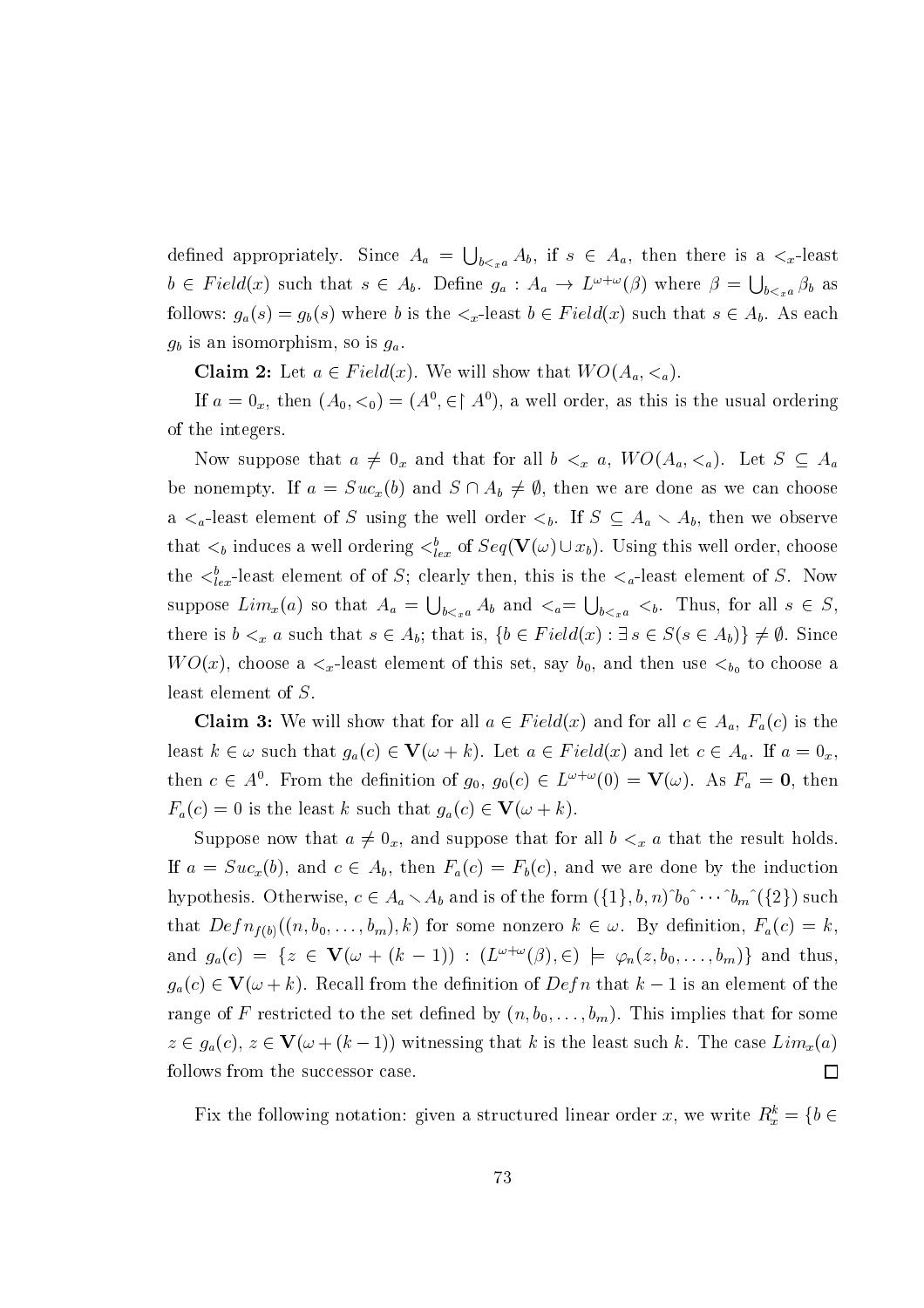$Field(x): F_x(b) \leq k$ .

**Proposition 5.1.9.** Suppose  $x \in L^{\omega + \omega}(\beta)$  is such that  $LO(x)$  and  $x \cong \alpha$ , for some  $\alpha, \beta \in \mathbf{ON}$ . Then, there exists  $f \in L^{\omega + \omega}(\beta + \alpha + \omega)$  such that  $Chy_x(f)$ . Moreover, for each  $a \in Field(x)$  and each  $k \in \omega$ , there is an isomorphism  $g_a^k \in L^{\omega + \omega}(\beta + \alpha + \omega)$ such that if  $x_a \cong \gamma$ ,

$$
(A_a \cap R_x^k, E_a \restriction (A_a \cap R_x^k)) \stackrel{g_a^k}{\cong} (L^{\omega + \omega}(\gamma) \cap \mathbf{V}(\omega + k), \in)
$$

and  $L^{\omega+\omega}(\gamma) \cap \mathbf{V}(\omega+k) \in L^{\omega+\omega}(\beta+\alpha+\omega).$ 

*Proof.* Let  $x \in L^{\omega+\omega}(\beta)$  be a linear order such that  $x \cong \alpha$ . Fix n such that  $\rho^{\mathbf{V}}(x) =$  $\omega + n$ . By Lemma 5.1.8, there is a unique  $f \in V(\omega + \omega)$  such that  $Chy_x(f)$ . We show by induction on  $\alpha$  that  $f \in L^{\omega + \omega}(\beta + \alpha + \omega)$ .

Suppose  $\alpha = 0$ . Because  $A^0, E^0, \in \upharpoonright A^0, \mathbf{0} \in L^{\omega + \omega}(1)$ , it follows that  $(A^0, E^0, \in \upharpoonright A^0)$  $A^0$ , **0**)  $\in L^{\omega+\omega}(4)$ . Thus,  $f \in L^{\omega+\omega}(\beta+7) \subset L^{\omega+\omega}(\beta+\alpha+\omega)$ .

Now suppose  $\alpha > 0$  and for all  $\gamma < \alpha$ ,  $\exists g \in L^{\omega + \omega}(\beta + \gamma + \omega)$  such that  $Chy_{x_{\gamma}}(g)$ . Suppose  $\alpha = \gamma + 1$ . Thus, for some k, there is  $g \in L^{\omega + \omega}(\beta + \gamma + k)$  such that g codes a hierarchy on  $x_{\gamma}$ . To see that the  $L^{\omega+\omega}$  ranks of the sets  $A_x, E_x, \leq_x, F_x$  are bounded, note that the proof for Lemma 4.1.4 also works is  $L^{\omega+\omega}$ . Moreover, the **V**-ranks of these sets are also bounded using Lemma 5.1.2. Thus, since  $x \in L^{\omega+\omega}(\beta)$ and  $(A_x, E_x, \langle x, F_x \rangle) \in L^{\omega + \omega}(\beta + \gamma + l)$  for some l, it follows that

$$
f = g \cup \{(x, (A_x, E_x, \langle x, F_x))\} \in L^{\omega + \omega}(\beta + \gamma + k + l + 4) \subset L^{\omega + \omega}(\beta + \alpha + \omega).
$$

Now suppose  $\alpha$  is limit. It suffices to show that for some k

$$
f(x) = \left(\bigcup_{\gamma < \alpha} A_{\gamma}, \bigcup_{\gamma < \alpha} E_{\gamma}, \bigcup_{\gamma < \alpha} <_{\gamma}, \bigcup_{\gamma < \alpha} F_{\gamma}\right) \in L^{\omega + \omega}(\beta + \alpha + k).
$$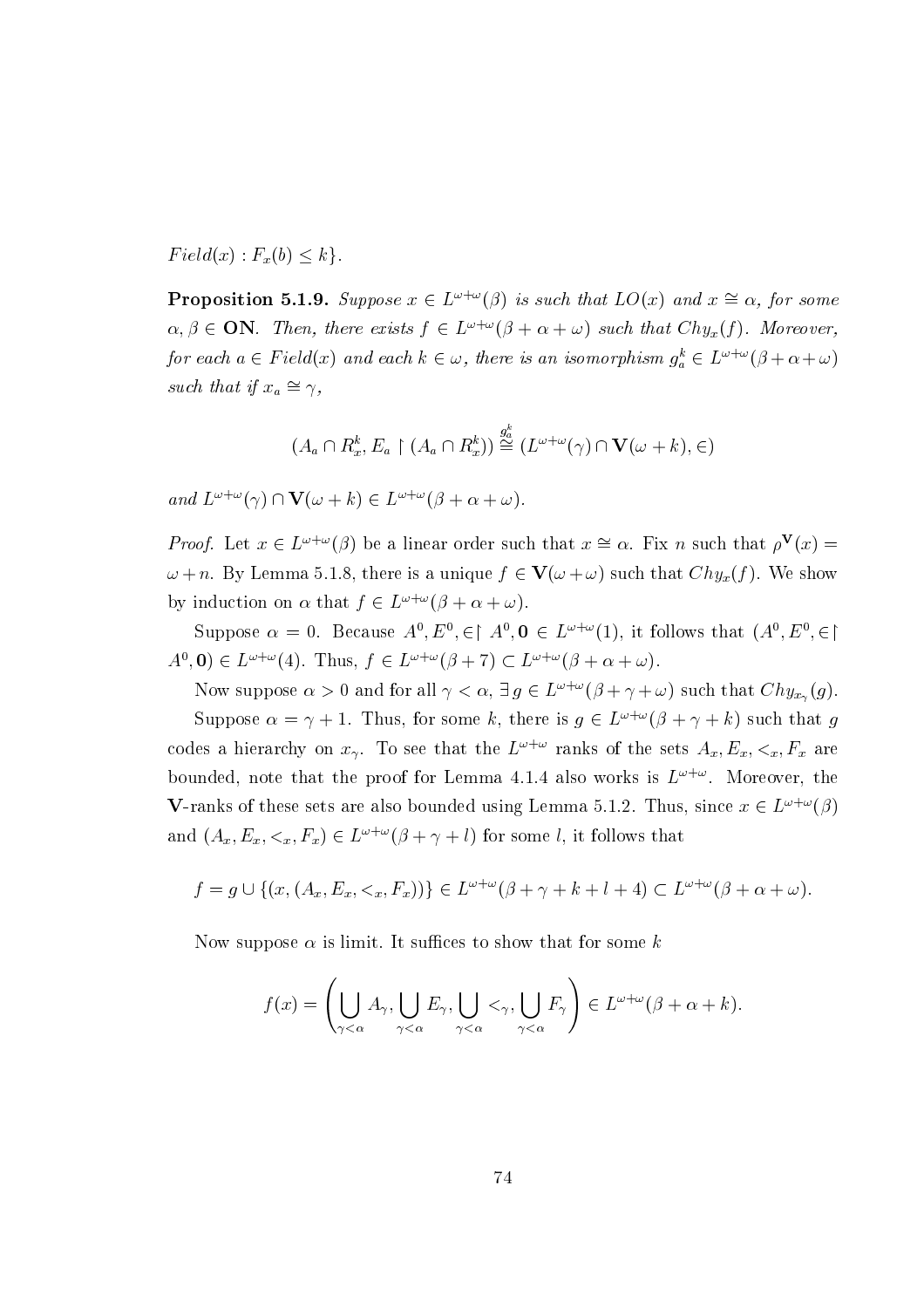Observe that

$$
\bigcup_{\gamma < \alpha} A_{\gamma} = \{ z \in L^{\omega + \omega}(\beta + \alpha) : L^{\omega + \omega}(\beta + \alpha) \models
$$
  

$$
\exists y, g[y \text{ is an initial segment of } x \land Chy_y(g) \land z \in Field(f(y)) ] \}
$$

by the induction hypothesis and Lemma 5.1.7 which guarantees the absoluteness of " $Chy_y(g)$ " for limit stages of  $L^{\omega+\omega}$ . The sets  $E_x, \langle x, F_x \rangle$  follow similarly. Moreover, Lemma 5.1.8 insures that V-ranks of these four of these sets are bounded. Using reasoning similar to the limit case of Proposition 4.1.8, each of the four sets can be shown to be in  $L^{\omega+\omega}(\beta+\alpha+k)$  for some k.

Now let  $a \in Field(x)$  be such that  $x_a \cong \gamma$ . We show by induction on k that there is an isomorphism  $g_a^k \in L^{\omega + \omega}(\beta + \alpha + \omega)$  such that

$$
(A_a \cap R_x^k, E_a \restriction (A_a \cap R_x^k)) \stackrel{g_a^k}{\cong} (L^{\omega + \omega}(\gamma) \cap \mathbf{V}(\omega + k), \in)
$$

and that  $L^{\omega+\omega}(\gamma) \cap \mathbf{V}(\omega+k) \in L^{\omega+\omega}(\beta+\alpha+\omega)$ .

Let  $k = 0$ . Then  $(A_a \cap R_x^0, E_a \upharpoonright (A_a \cap R_x^0)) = (A^0, E^0)$  and  $(L^{\omega + \omega}(\gamma) \cap \mathbf{V}(\omega + 0), \in)$  $(L^{\omega+\omega}(0), \in) = (\mathbf{V}(\omega), \in)$ . So let  $g_a^0 = \pi$  where  $\pi$  is the fixed recursive isomorphism from  $(A^0, E^0)$  to  $(\mathbf{V}(\omega), \in)$  (p. 64). Clearly, both  $g_a^0$  and  $L^{\omega+\omega}(0)$  are elements of  $L^{\omega+\omega}(1) \subset L^{\omega+\omega}(\beta+\alpha+\omega)$ 

Now let  $k > 0$  and suppose for induction that there is an isomorphism  $g_a^k \in$  $L^{\omega+\omega}(\beta+\alpha+\omega)$  such that  $(A_a \cap R_x^k, E_a \restriction (A_a \cap R_x^k)) \stackrel{g_a^k}{\cong} (L^{\omega+\omega}(\gamma) \cap \mathbf{V}(\omega+k), \in)$  and that  $L^{\omega+\omega}(\gamma) \cap \mathbf{V}(\omega+k) \in L^{\omega+\omega}(\beta+\alpha+\omega)$ . Given  $s \in A_a \cap R_x^{k+1}$  define the map  $g_a^{k+1}$ :  $(A_a \cap R_x^{k+1}, E_a \upharpoonright (A_a \cap R_x^{k+1})) \rightarrow (L^{\omega+\omega}(\gamma) \cap \mathbf{V}(\omega+k+1), \in)$  by

$$
g_a^{k+1}(s) = \begin{cases} g_a^k(s), & \text{if } s \in R_x^k; \\ \{ z \in L^{\omega + \omega}(\gamma) \cap \mathbf{V}(\omega + k) : \exists t \in A_a(F_a(t) = k \wedge tE_a s) \}, & \text{otherwise} \end{cases}
$$

Evidently,  $g_a^{k+1}$  is an isomorphism. Also, since  $A_a, E_a, F_a, L^{\omega+\omega}(\gamma) \cap \mathbf{V}(\omega+k) \in$  $L^{\omega+\omega}(\beta+\alpha+\omega)$ , it follows that for each  $s \in A_a \cap R_x^{k+1}$ ,  $g_a^{k+1}(s) \in L^{\omega+\omega}(\beta+\alpha+\omega)$ . Consequently,  $g_a^{k+1} = \{(s, g_a^{k+1}(s)) : s \in A_a \cap R_x^{k+1}\}\in L^{\omega+\omega}(\beta+\alpha+\omega)$ . Finally,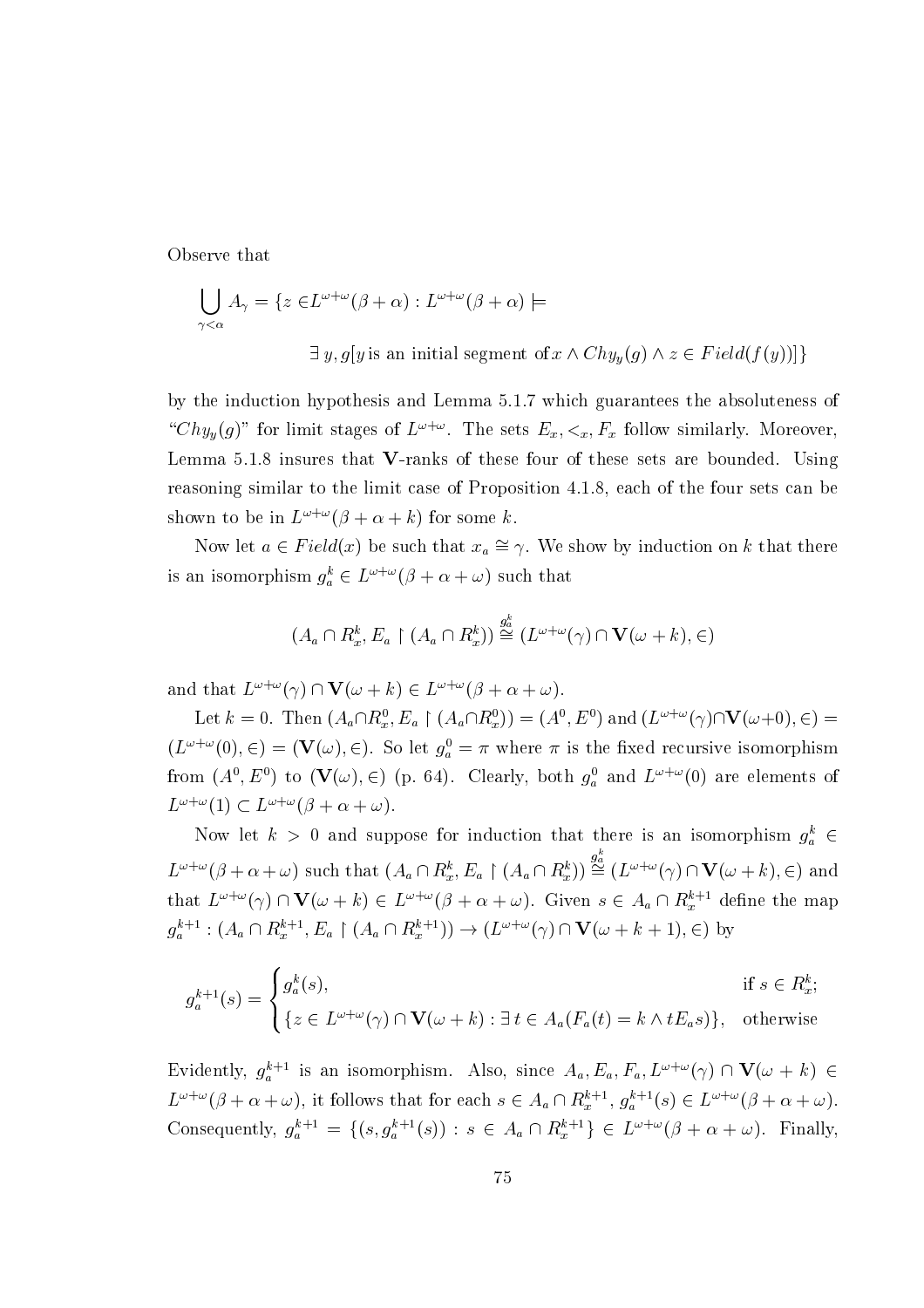observe that

<sub>SO</sub>

$$
L^{\omega+\omega}(\gamma) \cap \mathbf{V}(\omega+k+1) = \{ z \in L^{\omega+\omega}(\gamma) \cap \mathbf{V}(\omega+k) : \exists s \in A_a(z = g_a^{k+1}(s)) \}
$$
  
that  $L^{\omega+\omega}(\gamma) \cap \mathbf{V}(\omega+k+1) \in L^{\omega+\omega}(\beta+\alpha+\omega).$ 

 $\Box$ 

In Chapter 4, we dealt with certain structures isomorphic to  $L(\lambda)$  for some  $\lambda$  limit. In light of Proposition 5.1.9, we will need to give up little ground. If  $\lambda$  is an ordinal such that for all  $\beta < \lambda$ ,  $\beta + \beta < \lambda$ , then we say that  $\lambda$  is **additively closed**.

We say that  $L^{\omega+\omega}(\alpha)$  is **pure** if  $\omega < \alpha$  and for all  $\beta < \alpha$ ,

- 1.  $L^{\omega+\omega}(\beta) \neq L^{\omega+\omega}(\beta+1)$
- 2. there is  $x \in L^{\omega + \omega}(\alpha)$  such that  $LO(x)$  and  $x \approx \beta$ .

So pure  $L^{\omega+\omega}(\alpha)$  contain well orders that are copies of every ordinal less than  $\alpha$ . Lemma 5.1.11 will show that for pure  $L^{\omega+\omega}(\lambda)$ , if  $\lambda$  is additively closed and  $L^{\omega+\omega}(\lambda)$   $\models$  $WO(x)$  and x is not a well order, then the length of the well-founded part of x must be at least  $\lambda$ . The proof requires the following lemma.

**Lemma 5.1.10.** Let M be a transitive nonempty structure and let  $x \in M$  be such that  $\neg WO(x)$ , but  $M \models WO(x)$ . If  $\tilde{x}$  is the maximal well-founded initial segment of x, then  $\tilde{x} \notin M$ .

*Proof.* Let  $M, x, \tilde{x}$  be as above and suppose  $\tilde{x} \in M$ . By assumption,  $x \times \tilde{x} \neq \emptyset$ . Let  $a \in x$  be such that  $M \models a$  is the least element of  $x \setminus \tilde{x}$ . But then,  $\tilde{x} \cup \{a\}$  is a well-order, contradicting the maximality of  $\tilde{x}$ .  $\Box$ 

**Lemma 5.1.11.** Suppose  $\lambda$  is additively closed and  $L^{\omega+\omega}(\lambda)$  is pure. If x is such that  $(L^{\omega+\omega}(\lambda), \in) \models WO(x)$ , then either  $WO(x)$  or for all  $\beta < \lambda$ , there is  $a \in Field(x)$ such that  $(\beta, \in) \cong (\{b : b <_x a\}, <_x \upharpoonright \{b : b <_x a\}).$ 

*Proof.* Let  $L^{\omega+\omega}(\lambda)$  be pure for some additively closed  $\lambda$ , and let  $x \in L^{\omega+\omega}(\lambda)$  be such that  $L^{\omega+\omega}(\lambda) \models WO(x)$ . Suppose x is not a well order. Let  $\beta < \lambda$ , and suppose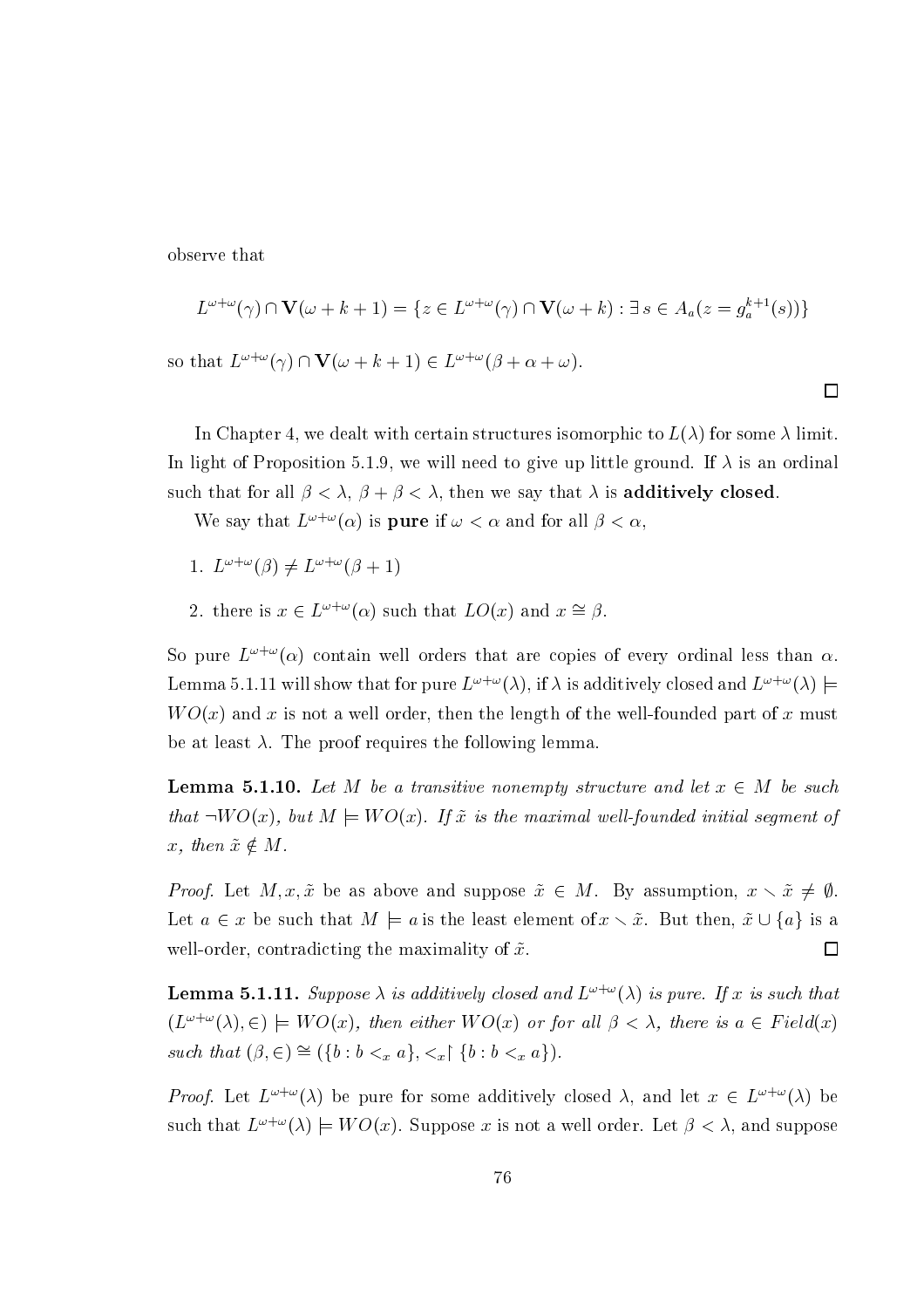for a contradiction that  $\beta$  is the order type of  $\tilde{x}$ , the maximal well ordered initial segment of x. Thus,  $\tilde{x} \neq x$ , by assumption. Since  $L^{\omega+\omega}(\lambda)$  is pure, let  $y \in L^{\omega+\omega}(\lambda)$ be such that  $LO(y)$  and  $y \cong \beta$ . Choose  $\gamma < \lambda$  such that  $\tilde{x}, y \in L^{\omega + \omega}(\gamma)$ , and build an isomorphism  $h: \tilde{x} \to y$  in the usual way. Clearly,  $h \in L^{\omega + \omega}(\gamma + \beta + \omega)$ , thus  $\tilde{x} \in L^{\omega+\omega}(\gamma+\beta+\omega)$ , contradicting Lemma 5.1.10.  $\Box$ 

**Proposition 5.1.12.** Suppose  $\lambda$  additively closed,  $L^{\omega+\omega}(\lambda)$  is pure,  $(L^{\omega+\omega}(\lambda), \in)$   $\models$  $WO(x)$ , and  $L^{\omega+\omega}(\lambda) \neq L^{\omega+\omega}(\lambda+1)$ . Then there exists  $f \in L^{\omega+\omega}(\lambda)$  such that  $Chy_x(f)$  if there is  $\alpha < \lambda$  such that  $x \cong \alpha$ .

*Proof.* ( $\Leftarrow$ ): Follows from Lemma 5.1.9.

 $(\Rightarrow)$ : For some  $\beta < \lambda$ , let  $f \in L^{\omega+\omega}(\beta)$  be such that  $Chy_x(f)$ . Suppose for a contradiction that there does not exist  $\alpha < \lambda$  such that  $x \cong \alpha$ ; that is,  $\neg WO(x)$ . By Lemma 5.1.11, the maximal well-founded initial segment of x, denoted  $\tilde{x}$ , must have at least length  $\lambda$ . Now consider  $S \subset x$ :

$$
S = \{ a \in Field(x) : \exists k \exists b \in Range(g_a^k) \forall c <_x a \forall p(b \notin Range(g_c^p)) \}
$$

where the  $g_a^k$  are as in Lemma 5.1.9. Observe from the proof of Lemma 5.1.9 that as  $f \in L^{\omega+\omega}(\beta)$ , for each k and each  $a \in Field(x)$ ,  $g_a^k \in L^{\omega+\omega}(\beta+\omega)$ . Thus,  $S \in L^{\omega+\omega}(\beta+\omega+1) \subset L^{\omega+\omega}(\lambda)$ . Moreover, it is clear that  $\tilde{x} \subset S$ . We now have two cases:

**Case 1:**  $\tilde{x} \cong \lambda$ . First note that  $S \cap \tilde{x} \neq \emptyset$ . (Otherwise,  $\tilde{x} = S \in L^{\omega + \omega}(\lambda)$ . contradicting Lemma 5.1.10.) Since  $L^{\omega+\omega}(\lambda) \models WO(x)$ , let  $a \in S$  be the  $\lt_x$ -least such that  $a \notin \tilde{x}$ . By definition of S, let  $k \in \omega$  and  $b \in Range(g_{a}^{k})$  be such that for all  $c <_x a$  and  $p \in \omega$ ,  $b \notin Range(g_c^p)$ . On the one hand,  $b \in Range(g_a^k) \subset L^{\omega + \omega}(\beta + \omega)$  $L^{\omega+\omega}(\lambda)$ . But, on the other, for all  $c \in \tilde{x}$  and all  $p \in \omega$ ,  $b \notin Range(g_e^p) \cong (L^{\omega+\omega}(\gamma_c) \cap$  $\mathbf{V}(\omega + p)$ ). So  $\tilde{x} \cong \lambda$  implies that  $b \notin L^{\omega + \omega}(\lambda)$ , a contradiction.

**Case 2:** length( $\tilde{x}$ ) >  $\lambda$ . So there is a well-founded initial segment of x of length  $\lambda + 1$ , also denoted  $\tilde{x}$ . Since  $\tilde{x} \subset S$ , let  $k \in \omega$  and  $b \in Range(g_{a_{\lambda+1}}^k)$  be as in the definition of S. On the one hand, all of the  $g_a^k \in L^{\omega+\omega}(\lambda)$  by Lemma 5.1.9; in particular,  $b \in Range(g_{a_{\lambda+1}}^k) \subset L^{\omega+\omega}(\beta+\omega) \subset L^{\omega+\omega}(\lambda)$ . But on the other,  $b \in$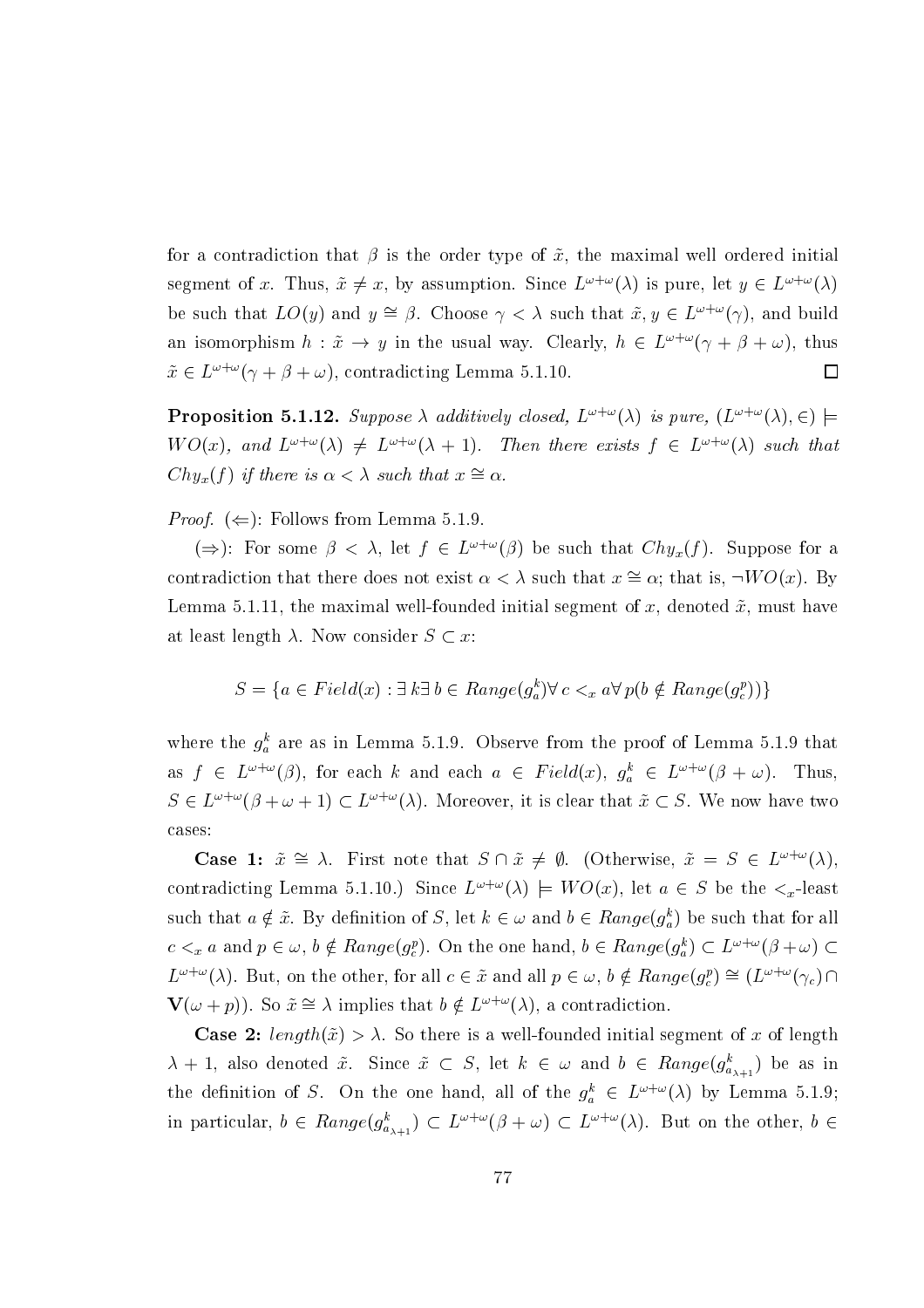$Range(g_{a_{\lambda+1}}^k) \cong L^{\omega+\omega}(\lambda+1) \cap \mathbf{V}(\omega+k)$  and by definition of S,  $b \notin L^{\omega+\omega}(\gamma) \cap \mathbf{V}(\omega+j)$ for all  $\gamma < \lambda + 1$  and all  $j \in \omega$ . Hence,  $b \notin L^{\omega + \omega}(\lambda)$ , a contradiction.  $\Box$ 

We can now formulate our statement " $V = L^{\omega + \omega}$ ". This statement must insure the existence of the  $g_a^k$  isomorphisms from Proposition 5.1.9. Note in the following formula that the predicate  $P(s, w)$  refers to the fixed recursive isomorphism  $\pi$  from page 64. So we have " $V = L^{\omega + \omega}$ "

$$
\forall x \exists y, f[Chy_y(f) \land WO(y) \land \forall a \in Field(y) \forall k \in \omega \exists g_a^k
$$
  
\n
$$
[g_a^k \text{ is a function } \land dom(g_a^k) = A_a \land
$$
  
\n
$$
\forall s \in dom(g_a^k)[s \in A_a \land F_a(s) \le k \land
$$
  
\n
$$
\forall l \le k[((l = 0 \land F_a(s) = l) \Rightarrow \exists w (P(s, w) \land g_a^k(s) = w)) \land
$$
  
\n
$$
((l > 0 \land F_a(s) = l) \Rightarrow \exists w (z \in w \Leftrightarrow
$$
  
\n
$$
\exists t \in A_a(F_a(t) = l - 1 \land g_a^{l-1}(t) = z \land tE_a s)))]]
$$
  
\n
$$
\land \exists a \in Field(y) \exists k \in \omega (x \in Range(g_a^k))]
$$

**Theorem 5.1.13.** For every additively closed  $\lambda$ , if  $L^{\omega+\omega}(\lambda)$  is pure and  $L^{\omega+\omega}(\lambda) \neq$  $L^{\omega+\omega}(\lambda+1)$ , then  $L^{\omega+\omega}(\lambda) \models \mathbf{V} = L^{\omega+\omega}$ .

 $\Box$ 

*Proof.* Immediate from Proposition 5.1.12

Consequences of  $\mathbf{V} = L^{\omega + \omega}$ 5.2

Our goal for this section is the same as in Section 4.2.

Transitive models of  $V = L^{\omega + \omega}$  $5.2.1$ 

Recall from Section 4.2.1 the following definition: given a structure  $M$ , define the ordinal of M, denoted  $o(M)$ , to be the least ordinal not in M. Clearly, this definition of  $o(M)$  no longer suffices as  $o(L^{\omega+\omega}) = \omega + \omega$ . So we redefine  $o(M)$  as follows: let  $o(M)$  be the least ordinal not witnessed by some well-order in M. To insure that  $o(M)$  is addditively closed, let  $Q_5$  be the conjunction of the sentence  $Q_4$  and the sentence  $\forall x, n \exists y [(WO(x) \land n \in \omega) \Rightarrow WO(y) \land y = x \times n].$  Note that when we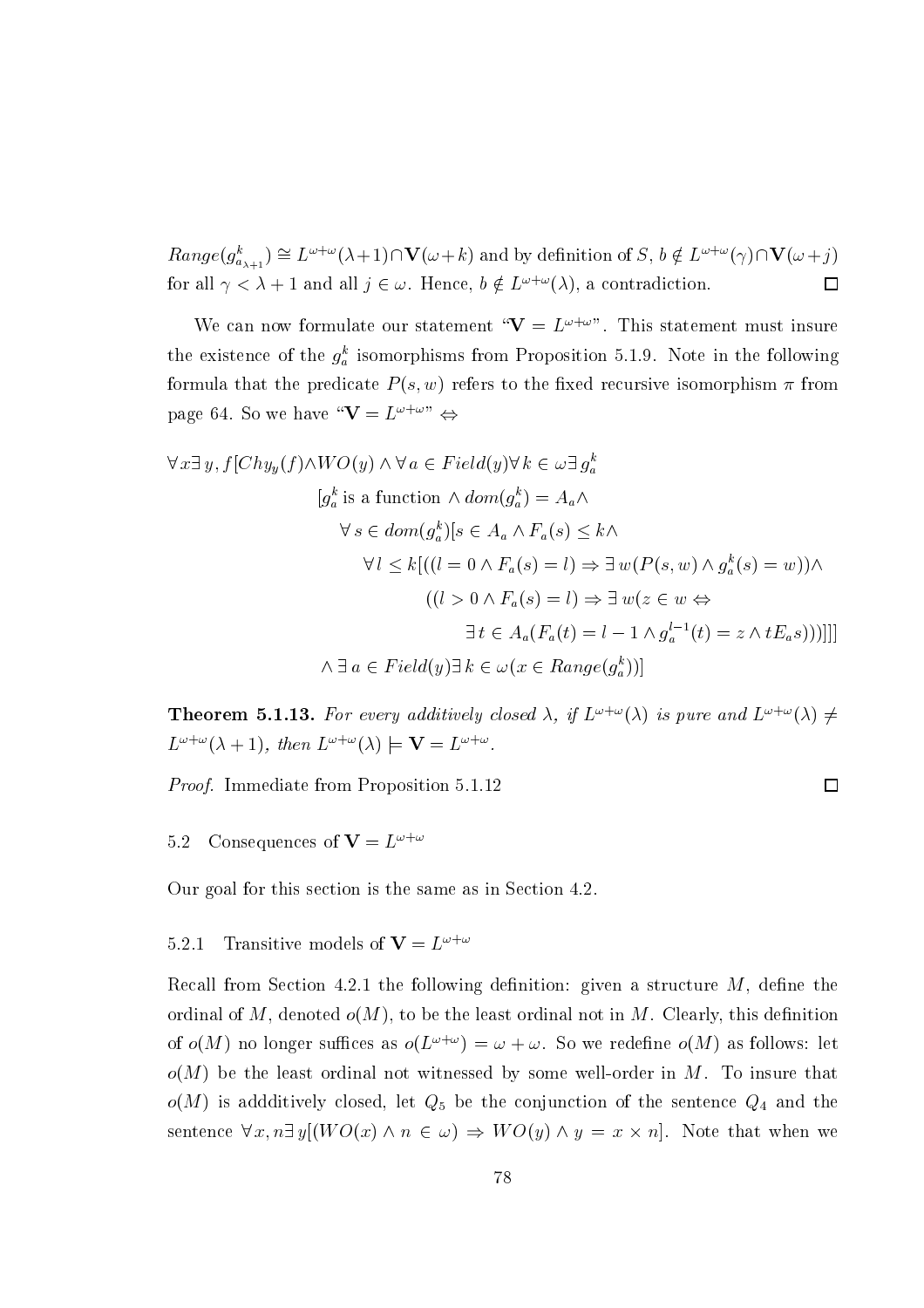write " $y = x \times n$ " we mean  $y = \{(i, a) : 0 \le i < n \land a \in Field(x)\}\)$  with the reverse lexicographic ordering.

**Proposition 5.2.1.** For all transitive A such that  $A \models V = L^{\omega + \omega} \wedge Q_5$  and for all  $x \in A$ ,  $[A \models \exists f(Chy_x(f)) \land WO(x)] \Rightarrow WO(x)$ , then  $\exists \lambda(\lambda \text{ is additively closed } \land A =$  $L^{\omega+\omega}(\lambda)$ .

*Proof.* Let A be as above and let  $\lambda = o(A)$ . First, to show that  $\lambda$  is additively closed. let  $\alpha < \lambda$ . By definition, there is  $x \in A$  of order type  $\alpha$ . As  $A \models Q_5$ , let  $y \in A$  be such that  $y = x \times 2$ . So y is a well order of order type  $\alpha \times 2$ . Thus,  $\alpha \times 2 < \lambda = o(A)$ .

We claim that  $A = L^{\omega + \omega}(o(A))$ . Suppose  $x \in A$ . As  $A \models \mathbf{V} = L^{\omega + \omega}$ , there exist  $y, f \in A$  such that  $A \models Chy_y(f) \land x \in f(y)$ . As  $[A \models \exists f(Chy_x(f))] \Rightarrow$  $WO(x)$ , we have  $WO(y)$ . Moreover, as  $A \models Q_4$ , it follows from Lemma 5.1.7 that  $Chy<sub>u</sub>(f)$ . Proposition 5.1.8 guarantees, for each  $a \in Field(y)$ , the existence of unique isomorphisms  $g_{y_a}$ :  $(A_{y_a}, E_{y_a}) \to (L^{\omega+\omega}(\beta_{y_a}), \epsilon)$ . So it follows that  $x \in L^{\omega+\omega}(\beta_{y_a})$ , for some  $\beta_{y_a} < o(A)$ . Thus,  $A \subset L^{\omega+\omega}(o(A))$ . The reverse inclusion follows by similar reasoning.  $\Box$ 

### AC in  $L^{\omega+\omega}$ 5.2.2

**Theorem 5.2.2.** There is a formula  $P_5(x, y)$  such that for pure  $L^{\omega + \omega}(\lambda)$ ,  $\lambda$  additively closed, and  $L^{\omega+\omega}(\lambda) \neq L^{\omega+\omega}(\lambda+1)$  we have  $WO((L^{\omega+\omega}(\lambda), R))$  where  $R = \{(a, b) :$  $L^{\omega+\omega}(\lambda) \models P_5(a,b).$ 

*Proof.* Rather than write out  $P_5$  (it is similar to  $\theta(x, y)$  from page 39), we simply define the  $R$ .

$$
R = \{ (g_y^k(a), g_y^p(b)) : \exists x, y, f[WO(x) \land f \in L^{\omega + \omega}(\lambda) \land Chy_x(f) \land
$$

$$
y \in Field(x) \land a, b \in A_y \land a <_y b \land F_y(a) = k \land F_y(b) = p \}
$$

 $\Box$ 

Note that the  $g_y^k$ ,  $g_y^p$  depend on  $x, f$  as in Lemma 5.1.9.

Corollary 5.2.3.  $L^{\omega+\omega} \models ZC$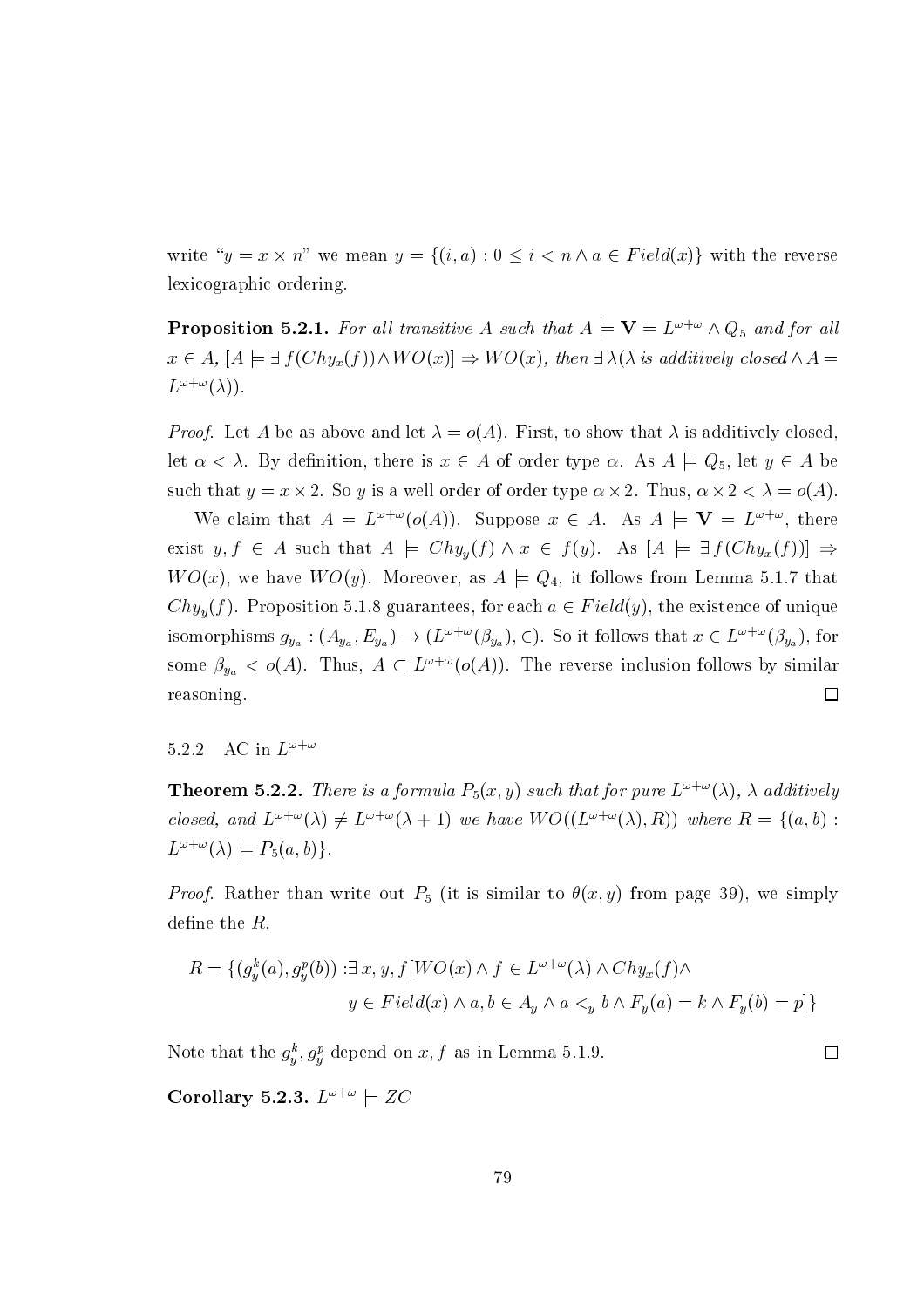#### 5.2.3 Skolem functions and Skolem hulls

Let  $L^{\omega+\omega}(\lambda)$  be pure,  $\lambda$  additively closed,  $L^{\omega+\omega}(\lambda) \neq L^{\omega+\omega}(\lambda+1)$ , and recall from Section 4.2.3 the definition of a Skolem function for  $\varphi_n$  over a structure A. In light of the uniformly  $L^{\omega+\omega}(\lambda)$ -definable well-ordering of  $L^{\omega+\omega}(\lambda)$  given in Theorem 5.2.2, it should be clear that a formula analogous to  $\sigma(n, x_1, \ldots, x_k, y) \equiv \frac{x}{n}(x_1, \ldots, x_k) = y$ (p. 41) can be defined for  $L^{\omega+\omega}(\lambda)$ . (This uses the recursive enumeration of all LST formulas (p. 64) and the satisfaction relation for  $L^{\omega+\omega}(\lambda)$  from Lemma 5.1.5.) Consequently, any finite set of Skolem functions over  $L^{\omega+\omega}(\lambda)$  is  $L^{\omega+\omega}(\lambda)$ -definable. Given  $x \text{ }\subset L^{\omega+\omega}(\lambda)$  and a finite set of Skolem functions  $f_1,\ldots,f_N$  over  $L^{\omega+\omega}(\lambda)$ , we form the Skolem hull H of x inside  $L^{\omega+\omega}(\lambda)$  under  $f_1, \ldots, f_N$  similarly to the definition of H on page 42 by replacing  $\omega$  with x.

Given a set  $x \text{ }\subset L^{\omega+\omega}(\lambda)$ , define the **transitive closure** of x, denoted  $TC(x)$ , by recursion on  $n$ 

$$
\bigcup^{0} x = x
$$

$$
\bigcup^{n+1} x = \bigcup \left(\bigcup^{n} x\right)
$$

$$
TC(x) = \bigcup \left\{\bigcup^{n} x : n \in \omega\right\}
$$

In the following lemma, we form the Skolem hull of  $TC(x)$  inside  $L^{\omega+\omega}(\lambda)$  under a finite set of Skolem functions  $f_1, \ldots, f_N$ . Note that by choosing N large enough  $(N >$  $\Gamma \mathbf{V} = L^{\omega + \omega} \wedge Q_5$ <sup>-1</sup>), we have the  $L^{\omega + \omega}(\lambda)$  analog of Lemma 4.2.4, the absoluteness for H,  $L^{\omega+\omega}(\lambda)$  of the formula  $\sigma$  defining the Skolem functions. Having defined H, we can define the function G, the analog of our surjection  $F : \omega \to H$ . However, in this case, we define  $G: \omega \times TC(x) \to H$ , and insist that it need only be a partial function. In the definition of  $G$ , we use the same coding of finite sequences of integers (p. 43.)

**Lemma 5.2.4.** Let  $L^{\omega+\omega}(\lambda)$  be pure,  $\lambda$  additively closed,  $L^{\omega+\omega}(\lambda) \neq L^{\omega+\omega}(\lambda+1)$ , and  $x \in L^{\omega+\omega}(\lambda+1)$  where  $x = \{a : L^{\omega+\omega}(\lambda) \models \varphi(a)\}\)$ . Then, there is a transitive  $A \subset L^{\omega + \omega}(\lambda)$  such that

1. 
$$
(A, \in) \models Q_5 \land \mathbf{V} = L^{\omega + \omega}
$$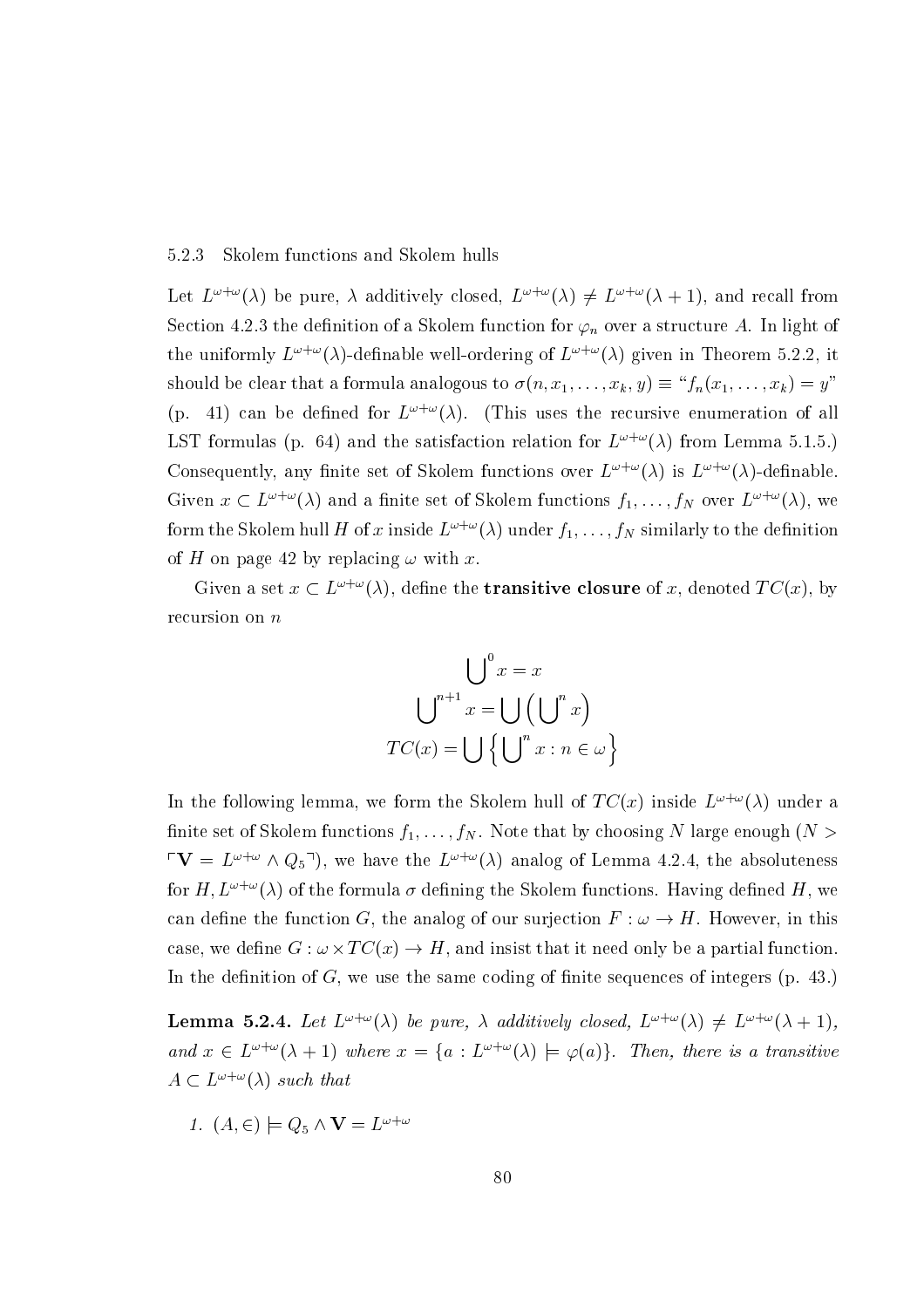- 2.  $TC(x) \subset A \wedge \forall a \in x[(A, \infty) \models \varphi(a) \Leftrightarrow (L^{\omega + \omega}(\lambda), \infty) \models \varphi(a)]$
- 3.  $(A, \in) \models \forall x \exists f(Chy_x(f)) \Rightarrow WO(x)$
- 4. for all  $y \in A$ ,  $(A, \in) \models WO(x) \Leftrightarrow (L^{\omega + \omega}(\lambda), \in) \models WO(x)$  and  $(A, \in) \models$  $\exists f(Chy_u(f)) \Leftrightarrow (L^{\omega+\omega}(\lambda), \in) \models \exists f(Chy_u(f))$
- 5. there is a partial onto function  $G: \omega \times TC(x)^{<\omega} \to A$  and a formula  $P_6(a, b, c, x)$ such that  $G(a, b) = c \Leftrightarrow (L^{\omega + \omega}(\lambda), \in) \models P_6(a, b, c, x)$

*Proof.* Let  $\lambda$  and  $x \in L^{\omega + \omega}(\lambda)$  be as above, say  $x = \{a : L^{\omega + \omega}(\lambda) \models \varphi(a)\}\)$ . Form the Skolem hull  $H \subset L^{\omega+\omega}(\lambda)$  of  $TC(x)$  under the Skolem functions  $f_1, \ldots, f_N$  for the finite number of formulas needed. Now define the partial function  $G : \omega \times TC(x)^{<\omega} \rightarrow$ H recursively as follows:

$$
G(a, \vec{b}) = \begin{cases} \vec{b_i} & \text{if } a = \langle a_0, a_1 \rangle, a_0 = 0, \text{ and } a_1 = 1; \\ f_i(x_1, \dots, x_l) & \text{if } a = \langle a_0, \dots, a_l \rangle, a_0 = k, l = Ar(k), \text{ and } x_i = G(a, \vec{b}) \\ & \text{for } 1 \leq i \leq N \text{ and} \\ \emptyset & \text{if } a \text{ is not one of the above forms.} \end{cases}
$$

By inspection, G is onto. The formula  $P_6(a, b, c, x)$  is defined similar to the formula  $\Phi(n, x)$  from Lemma 4.2.5 and is absolute for  $H, L^{\omega + \omega}(\lambda)$ .

Finally, collapse H to  $A \subset L^{\omega+\omega}(\lambda)$  via the isomorphism  $\eta : H \to A$  given by  $\eta(z) = \{\eta(y) : y \in z\}.$  Note first that  $\eta$  is  $L^{\omega+\omega}(\lambda)$ -definable. Next, A is evidently transitive and preserves  $TC(x)$ . Thus, our choice of N large insures that 1, 2, and 3 are satisfied. Moreover, this isomorphism clearly preserves well-orderings so that 4 is satisfied. As  $H \stackrel{\eta}{\cong} A$ , G is onto A and the absoluteness of  $P_6$  is preserved, satisfying 5.  $\Box$ 

**Lemma 5.2.5.** Let  $L^{\omega+\omega}(\lambda)$  be pure,  $\lambda$  additively closed,  $L^{\omega+\omega}(\lambda) \neq L^{\omega+\omega}(\lambda+1)$ . Then there is a partial function G and  $P_6$  such that 5. holds in Lemma 5.2.4 and  $A=L^{\omega+\omega}(\lambda).$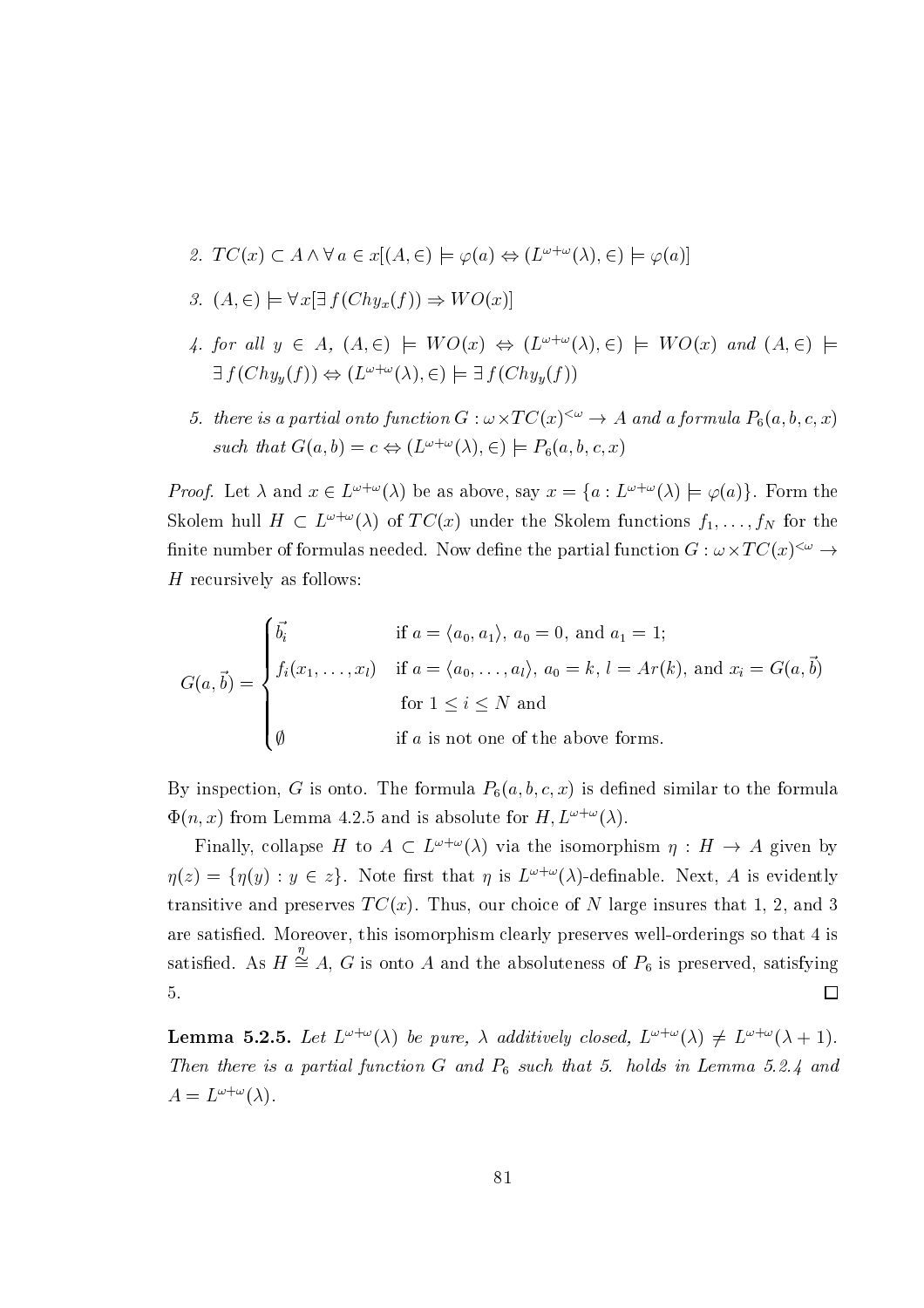*Proof.* Let  $\lambda$  be as above. Because  $L^{\omega+\omega}(\lambda) \neq L^{\omega+\omega}(\lambda+1)$ , there is  $w \in L^{\omega+\omega}(\lambda+1)$  $1) \setminus L^{\omega+\omega}(\lambda)$ , not necessarily parameter-free. Using the well-ordering given by the formula  $P_5$  in Lemma 5.2.2, order the set of tuples of parameters that define a new set in  $L^{\omega+\omega}(\lambda+1) \setminus L^{\omega+\omega}(\lambda)$ , then define a parameter-free  $x \subset L^{\omega+\omega}(\lambda)$ ,  $x \notin L^{\omega+\omega}(\lambda)$ via  $x = \{a : L^{\omega + \omega}(\lambda) \models \varphi(a)\}\$  by choosing the least tuple of parameters. Note that x is  $L^{\omega+\omega}(\lambda)$ -definable arguing similarly as in Lemma 4.3.2.

Now let  $A \subset L^{\omega+\omega}(\lambda)$  be as in Lemma 5.2.4. Note that since  $A \models \mathbf{V} = L^{\omega+\omega}$ .  $A = L^{\omega + \omega}(\beta)$ , for some additively closed  $\beta$ , by Proposition 5.2.1. By the absoluteness of  $\varphi$  for  $A, L^{\omega + \omega}(\lambda)$ ,  $x \in L^{\omega + \omega}(\beta + 1)$ . But also,  $x \notin L^{\omega + \omega}(\lambda)$ , so  $\beta \nless \lambda$ . Thus,  $L^{\omega+\omega}(\lambda) \subseteq L^{\omega+\omega}(\beta)$ , and hence,  $\lambda \leq \beta$ . Now suppose  $z \in A = L^{\omega+\omega}(\beta)$ . Since  $A \models \mathbf{V} = L^{\omega + \omega}, A \models \exists f, y (Chy_y(f) \land z \in f(y)).$  As  $H \cong A, H \models \exists f, y (Chy_y(f) \land z \in f(y)))$  $f(y)$ ). Let  $f, y \in H \subset L^{\omega + \omega}(\lambda)$  be as such. By 3. of Lemma 5.2.4,  $H \models WO(y)$ . So by 4. of Lemma 5.2.4,  $L^{\omega+\omega}(\lambda) \models WO(y)$ . Similarly,  $L^{\omega+\omega}(\lambda) \models \exists f(Chy_y(f))$ . So  $L^{\omega+\omega}(\lambda) \models \exists f, y(Chy_y(f) \land z \in f(y)).$  Thus,  $z \in L^{\omega+\omega}(\lambda)$ .  $\Box$ 

Up to this point, all of our results have been predicated on the purity of the  $L^{\omega+\omega}(\lambda)$ . The next proposition shows that if a new set gets constructed at  $L^{\omega+\omega}(\lambda+1)$ . then  $L^{\omega+\omega}(\lambda+1)$  is pure.

**Proposition 5.2.6.** Let  $L^{\omega+\omega}(\lambda)$  be pure,  $\lambda$  additively closed,  $L^{\omega+\omega}(\lambda) \neq L^{\omega+\omega}(\lambda+1)$ . Then  $L^{\omega+\omega}(\lambda+1)$  is pure.

*Proof.* Let  $\lambda$  be as above. As  $L^{\omega+\omega}(\lambda)$  is pure, it is enough to show that there is a well order  $(A, R) \in L^{\omega + \omega}(\lambda)$  of order type  $\lambda$ .

Since  $L^{\omega+\omega}(\lambda) \neq L^{\omega+\omega}(\lambda+1)$ , there is  $y \in L^{\omega+\omega}(\lambda+1) \setminus L^{\omega+\omega}(\lambda)$ . We first claim that there is a parameter-free  $x \in L^{\omega+\omega}(\lambda+1) \setminus L^{\omega+\omega}(\lambda)$ . Fix  $k \in \omega$ , the least arity of a tuple of parameters from  $L^{\omega+\omega}(\lambda)$  that define some  $x \in L^{\omega+\omega}(\lambda+1) \setminus L^{\omega+\omega}(\lambda)$ (y witnesses the existence of at least one such tuple), and fix  $n \in \omega$  the least forumla  $\varphi_n$  that defines some  $x \in L^{\omega+\omega}(\lambda+1) \setminus L^{\omega+\omega}(\lambda)$  from some k-tuple of parameters. Now define  $y = \{z \in L^{\omega + \omega}(\lambda) : \psi(z)\}\)$ , where  $\psi(z)$  is the formula

$$
\exists \vec{b}[\vec{b} \text{ is a k-tuple } \land \varphi_n(z, \vec{b}) \land \n\neg \exists w \forall p (p \in w \Leftrightarrow \varphi_n(p, \vec{b})) \land \forall \vec{c} (P_5(\vec{c}, \vec{b}) \Rightarrow \exists w \forall p (p \in w \Leftrightarrow \varphi_n(p, \vec{c})))
$$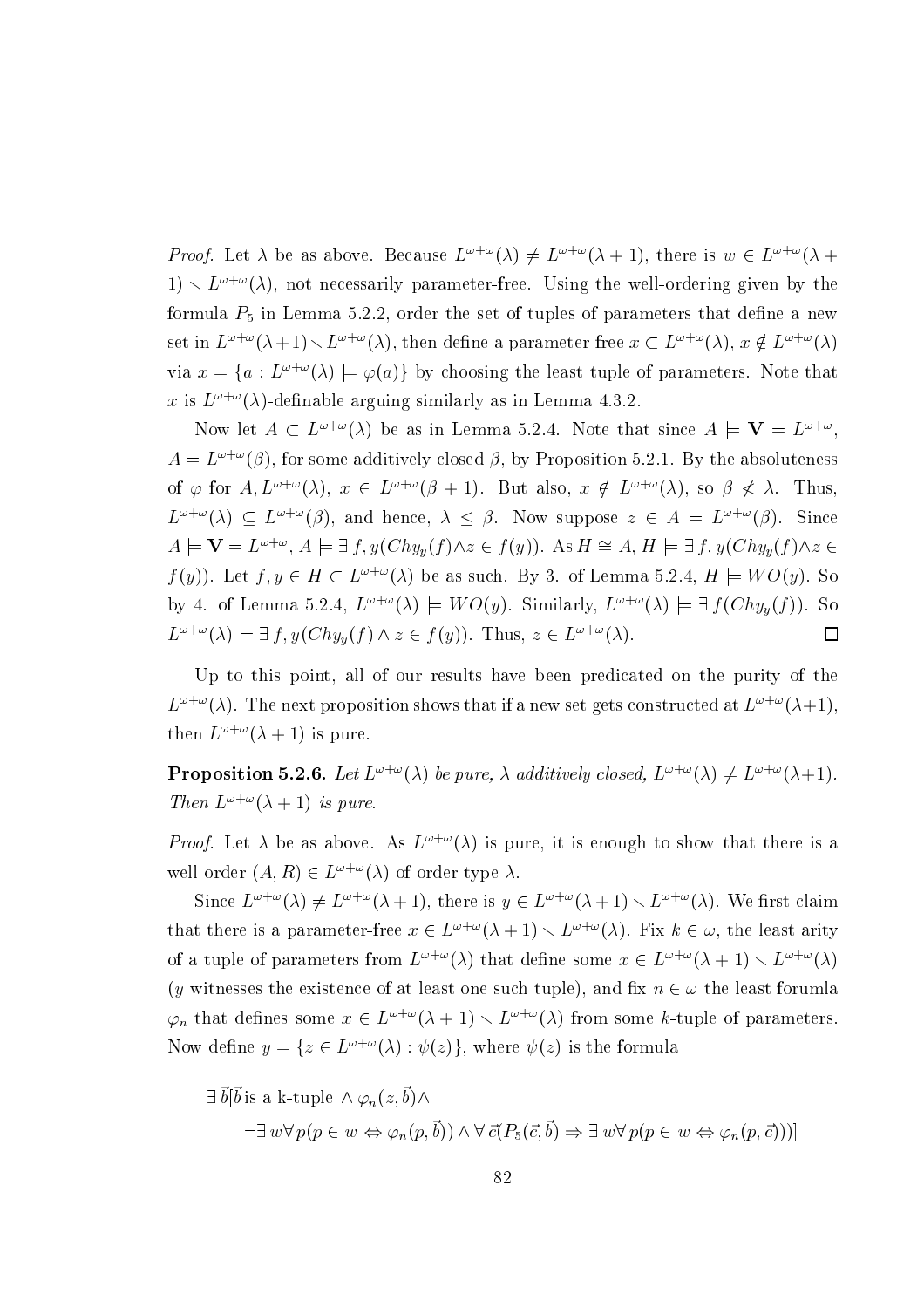and  $P_5$  is as in Theorem 5.2.2. Clearly, y is a parameter-free  $L^{\omega+\omega}(\lambda)$ -definable subset of  $L^{\omega+\omega}(\lambda)$  and  $y \notin L^{\omega+\omega}(\lambda)$ . So by Lemma 5.2.4 form the hull  $H \subset L^{\omega+\omega}(\lambda)$  of  $TC(y)$ under a finite number of Skolem functions, and let  $A \subset L^{\omega+\omega}(\lambda)$  be the transitive collapse of H. By Lemma 5.2.5,  $A = L^{\omega + \omega}(\lambda)$ . Let  $G : \omega \times TC(y) \to A$  be the partial surjection guaranteed by Lemma 5.2.5, and let  $P_6$  be the formula also from Lemma 5.2.5. Let  $B = Dom(G)$  and define a binary relation R on B by

$$
(n_1, x_1)R(n_2, x_2) \Leftrightarrow L^{\omega + \omega}(\lambda) \models P_5(G(n_1, x_1), G(n_2, x_2))
$$

Clearly,  $(B, R) \in L^{\omega + \omega}(\lambda)$ . Moreover,  $(B, R)$  has order type at least  $\lambda$ . If  $(B, R)$  has order type  $\langle \lambda \rangle$ , then the initial segment of  $(B, R)$  of length  $\lambda$  proves the proposition.

 $\Box$ 

The next proposition shows that everything is pure.

**Proposition 5.2.7.** If  $L^{\omega+\omega}(\alpha) \neq L^{\omega+\omega}(\alpha+1)$  for  $\omega < \alpha$ , then  $L^{\omega+\omega}(\alpha)$  and  $L^{\omega+\omega}(\alpha+1)$ 1) are pure.

*Proof.* Let  $\alpha > \omega$  be such that  $L^{\omega+\omega}(\alpha) \neq L^{\omega+\omega}(\alpha+1)$ . If  $\alpha$  is additively closed, then the purity of  $L^{\omega+\omega}(\alpha+1)$  follows from Proposition 5.2.6. If  $\alpha$  not additively closed. then let  $\beta < \alpha$  be the largest additively closed limit ordinal below  $\alpha$ . So  $\alpha = (\beta \cdot n) + \gamma$ for some  $\gamma < \beta$ . Since  $L^{\omega+\omega}(\beta+1)$  is pure,  $L^{\omega+\omega}(\beta+1)$  contains well orders of length  $\beta$  and  $\gamma$ . Build a well order of length  $\alpha$  in the usual way. Clearly, this well-order is in  $L^{\omega+\omega}(\alpha)$ .  $\Box$ 

The following proposition insures that the  $L^{\omega+\omega}$  construction ends at a sufficiently large ordinal.

**Proposition 5.2.8.** If 
$$
L^{\omega+\omega}(\alpha) \neq L^{\omega+\omega}(\alpha+1)
$$
, then  $L^{\omega+\omega}(\alpha \cdot \omega) \neq L^{\omega+\omega}(\alpha \cdot \omega+1)$ .

*Proof.* Suppose  $L^{\omega+\omega}(\alpha) \neq L^{\omega+\omega}(\alpha+1)$ , but  $L^{\omega+\omega}(\alpha \cdot \omega) = L^{\omega+\omega}(\alpha \cdot \omega+1)$ . By Proposition 5.2.7, there is a well order of length  $\alpha$  in  $L^{\omega+\omega}(\alpha+1)$ . So we have  $y \in$  $L^{\omega+\omega}(\alpha \cdot \omega)$  a well order of length  $(\alpha \cdot \omega)+1$ . As  $(L^{\omega+\omega}(\alpha \cdot \omega), \in) \models \mathbf{Z}$ , Proposition 5.1.9 holds in  $L^{\omega+\omega}(\alpha \cdot \omega)$ . So there must be  $f \in L^{\omega+\omega}(\alpha \cdot \omega)$  such that  $Chy_y(f)$ . That is, f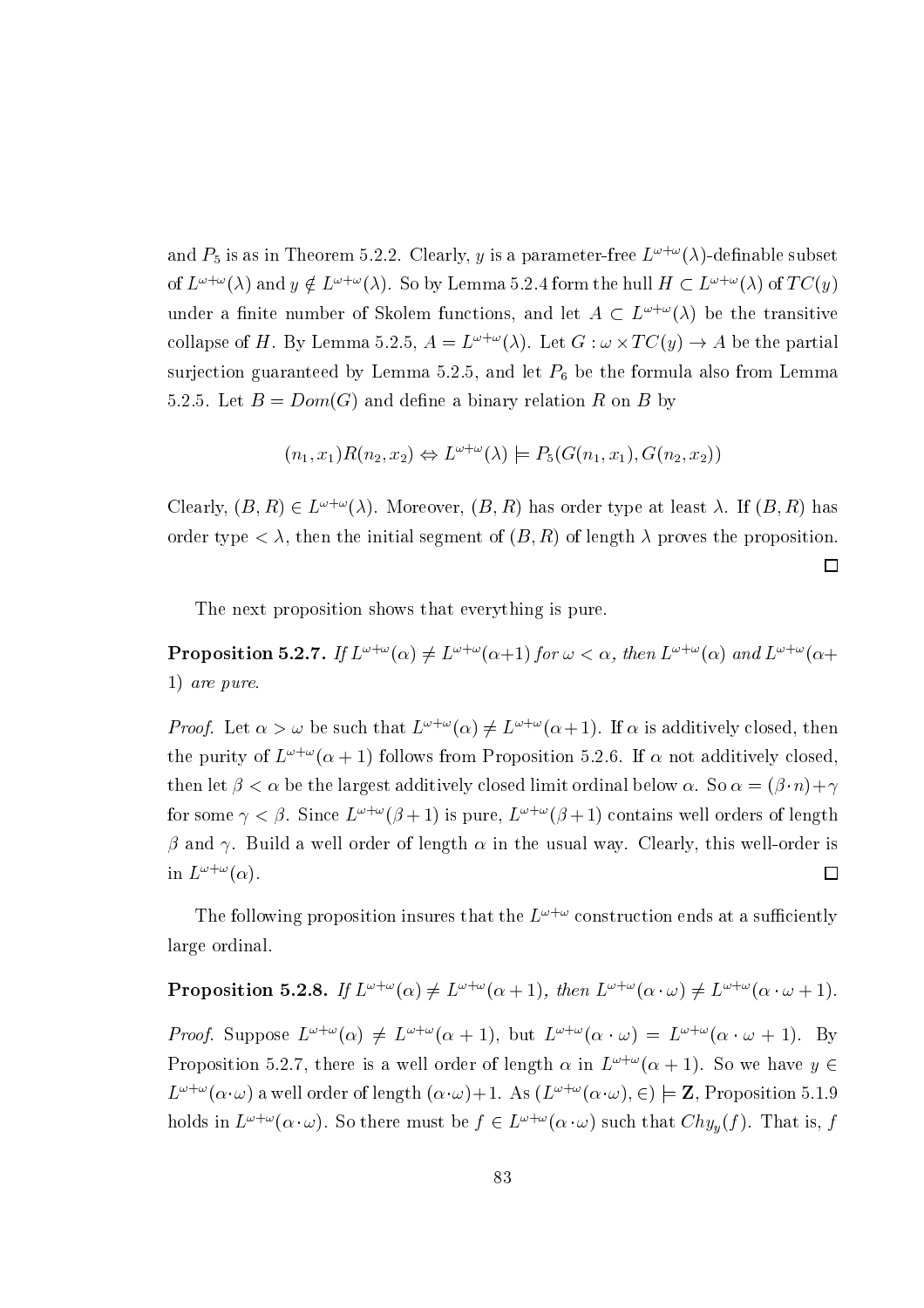codes the entire model since  $L^{\omega+\omega}(\alpha \cdot \omega) = L^{\omega+\omega}(\alpha \cdot \omega+1)$ . So,  $TC(f) \in L^{\omega+\omega}(\alpha \cdot \omega)$  and thus,  $L^{\omega+\omega}(\alpha \cdot \omega)$  must satisfy that every set has smaller cardinality than  $TC(f)$ . But as  $L^{\omega+\omega}(\alpha \cdot \omega)$  models the power set axiom and Cantor's theorem holds in  $L^{\omega+\omega}(\alpha \cdot \omega)$ .  $\Box$ this is a contradiction.

The theory of  $L^{\omega+\omega}(\lambda)$ 5.3

Our first lemma shows that there is an  $L^{\omega+\omega}(\lambda)$ -definable map from  $\omega$  onto  $L^{\omega+\omega}(\lambda)$ 

**Lemma 5.3.1.** Let  $x \in \omega^{\omega} \cap L^{\omega+\omega}$ . Then there is a limit  $\lambda$  such that  $L^{\omega+\omega}(\lambda) \neq$  $L^{\omega+\omega}(\lambda+1)$  and a formula  $P_7(n,x,a)$  such that  $L^{\omega+\omega}(\lambda) \models \forall x \exists! n \in \omega(P_7(x,n,a))$ for some  $a \in L^{\omega + \omega}(\lambda)$ .

*Proof.* Let  $x \in \omega^{\omega} \cap L^{\omega+\omega}$ . Then  $x \in L^{\omega+\omega}(\alpha)$  for some  $\alpha > \omega$ . Let  $\lambda = \alpha \cdot \omega$ . By Lemmas 5.2.6 and 5.2.7,  $L^{\omega+\omega}(\lambda)$  is pure. Form the hull  $A \subseteq L^{\omega+\omega}(\lambda)$  from Lemma 5.2.4; by Lemma 5.2.5  $A = L^{\omega + \omega}(\lambda)$ . Using the formula  $P_6$ , the formula  $P_7$  is easily constructed (see Corollary 4.3.4) since  $TC(x) \subseteq \omega$ . □

The next lemma shows that we can eliminate the parameter from the formula  $P_7$ .

**Lemma 5.3.2.** Let  $x \in \omega^{\omega} \cap L^{\omega+\omega}$ . Then there is a limit  $\lambda$  such that  $L^{\omega+\omega}(\lambda) \neq$  $L^{\omega+\omega}(\lambda+1)$  and a formula  $P_8(n,x)$  such that  $L^{\omega+\omega}(\lambda) \models \forall x \exists! n \in \omega (P_8(x,n)).$ 

*Proof.* Similar to Proposition 5.2.6; use the formula  $P_5$  to eliminate the parameter.  $\Box$ 

Recall that given a structure A,  $Th(A)$  denotes the theory of A, the set of all sentences true in  $A$ .

**Lemma 5.3.3.** Suppose  $P_9(n,x)$  is a formula such that  $(L^{\omega+\omega}(\lambda), \in) \models \forall x \exists! n \in$  $\omega(P_9(x,n))$ . Then  $Th(L^{\omega+\omega}(\lambda)) \in L^{\omega+\omega}(\lambda+2)$ .

*Proof.* Argue as in Theorem 4.3.5.

84

 $\Box$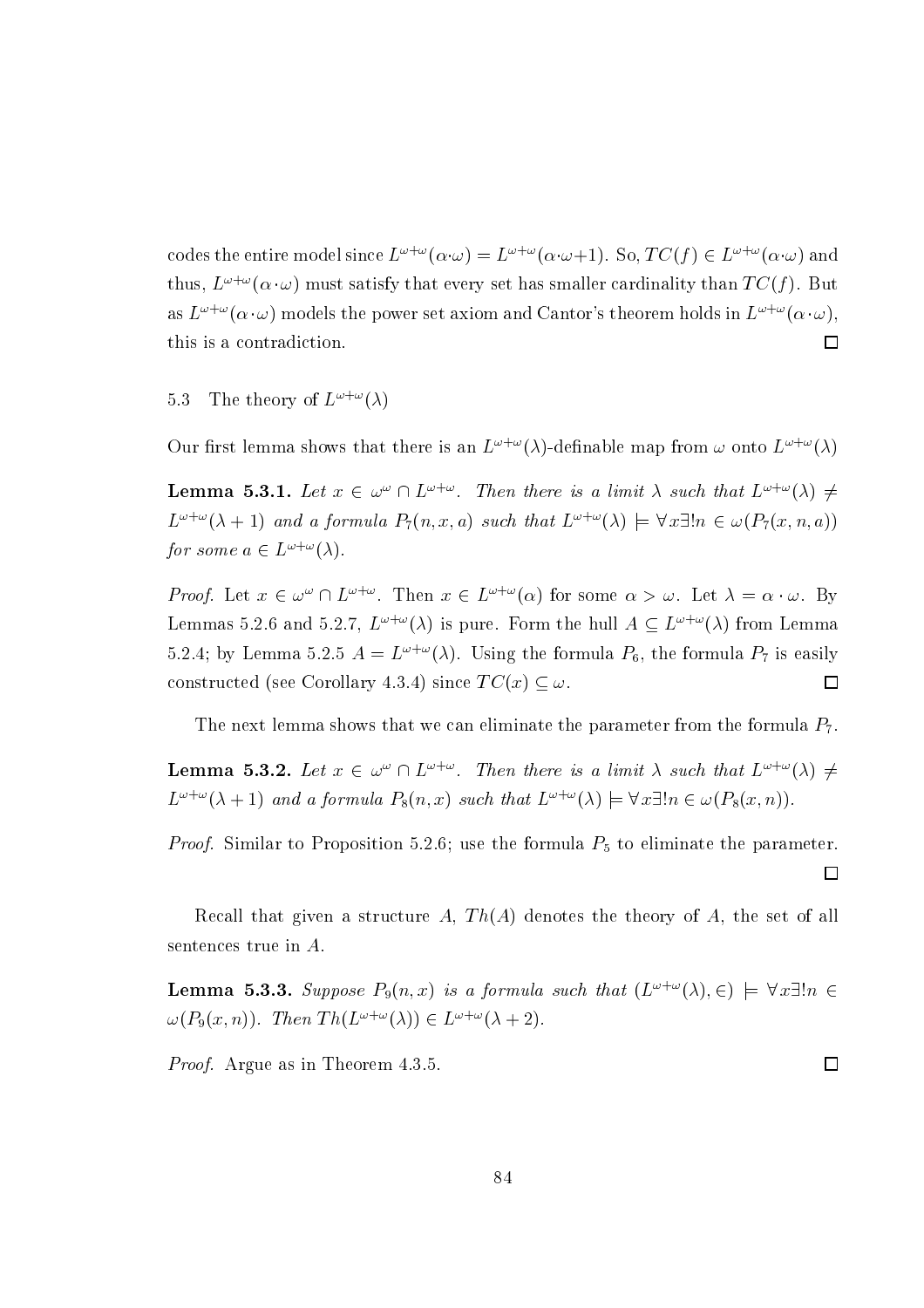Given a structure  $(A, E)$ ,  $n \in \omega$  and  $x \in A$ , we write  $Def((A, E), n, x)$  if  $\varphi_n$  is a formula of exactly one free variable, and  $x$  is the unique element of  $A$  such that  $(A, E) \models \varphi_n(x)$ , and furthermore *n* is the least integer with this property that *x* is the unique element of A such that  $(A, E) \models \varphi_n(x)$ .

**Theorem 5.3.4.** For every  $x \in \omega^{\omega} \cap L^{\omega+\omega}$ , there is a limit ordinal  $\lambda$  and formulas  $\psi_1(v_0, v_1), \psi_2(v_0, v_1), \psi_3(v_0, v_1)$  whose free variables are shown such that

- 1.  $x \in L^{\omega + \omega}(\lambda)$ ,
- 2. for all  $y \in L^{\omega+\omega}(\lambda)$ , there is  $n \in \omega$  such that  $Def((L^{\omega+\omega}(\alpha), \in), n, y)$ , for  $\alpha < \lambda$ ,
- 3.  $Th(L^{\omega+\omega}(\lambda), \in) \in L^{\omega+\omega}(\lambda+2)$
- 4.  $(L^{\omega+\omega}, \in) \models \psi_1(v_0, v_1) \Leftrightarrow \rho(v_0) < \rho(v_1)$ ,
- 5.  $(L^{\omega+\omega}, \in) \models \psi_2(v_0, v_1) \Leftrightarrow \rho(v_0) = \rho(v_1)$ , and
- 6.  $(L^{\omega+\omega}, \in) \models \psi_3(v_0, v_1) \Leftrightarrow v_1 = \rho^{\mathbf{V}}(v_0)$ .

### The non-determined  $\Pi_{\omega+2}^0$  set  $5.4$

We conclude our final chapter with the construction of a  $\Pi_{\omega+2}^0$  set of degrees which neither contains nor omits a cone. The reals in these degrees are the theories of structures called towered structures which are similar to those in Section 4.4 except that a towered structure retreats from full well-foundedness to  $\Sigma^0_\omega$  well-foundedness (clause 11 of the definition to follow). Note that the formulas  $\psi_1, \psi_2, \psi_3$  occurring in the following definition are as in Theorem 5.3.4.

**Definition 1.** Given  $A \subseteq \omega$ ,  $A \neq \emptyset$  and a binary relation E on A, let

$$
\langle x \rangle = \{ (x, y) \in A \times A : \psi_1^{(A, E)}(x, y) \},
$$
  

$$
\sim = \{ (x, y) \in A \times A : \psi_2^{(A, E)}(x, y) \},
$$
  

$$
F = \{ (x, n) \in A \times \omega : \psi_3^{(A, E)}(x, n) \}.
$$

Then  $(A, E)$  is a **towered structure** provided that: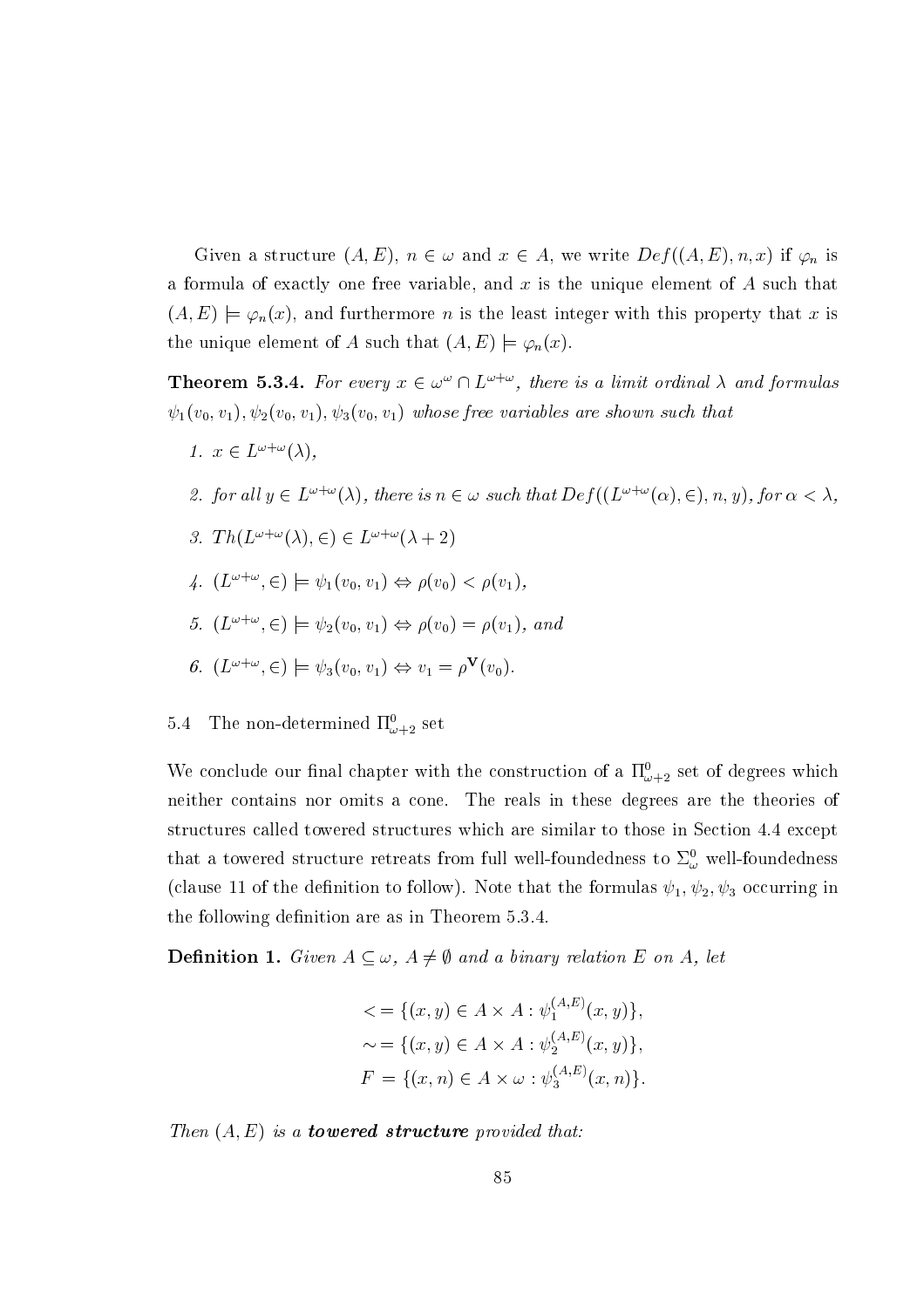- 1.  $\sim$  is an equivalence relation on A,
- 2.  $\lt$  is a strict linear order preserving  $\sim$  and having no maximal element
- 3.  $A^0 = \{i \in A : \forall j \in A(j \nless i)\}\$ and  $E^0 = E \restriction A^0$ ,
- 4.  $\forall x \in A \exists! n \in \omega[(x \in A^0 \Rightarrow F(x) = 0) \wedge F(x) = \overline{n}].$
- 5.  $\forall x \in A \setminus A^0 \exists n \in \omega [F(x) = \bar{n} \wedge (\forall y \in A \exists m \in \omega (yEx \Rightarrow F(y) = \bar{m} \wedge m \leq I n))]$ where  $\lt_I$  is the usual order on  $\omega$ ,
- 6.  $\forall x, y \in A$  [xEy  $\Rightarrow x < y$ ],
- 7.  $(A, E)$  models Extensionality where the  $\in$  relation is interpreted as E,
- 8.  $\forall i \in A \setminus A^0$   $[Def((A, E), \frac{i}{2}, i)],$
- 9.  $\forall x. z \in A[z \in FODO(I_x, E \restriction I_x] \Leftrightarrow (z \subset I_x \land$  $\exists j[(j < x \lor j \sim x) \land z = \{k : kEj\}])$ , where  $I_x = \{i : i < x\}$ ,
- 10.  $Th(A, E) \in FODO(FODO((A, E)), \in)$ , and
- 11. for every  $\Pi^0_{\omega}$  relation  $Q(n, f)$ , if  $\exists n \in A(\neg Q(n, Th(A, E))$  then  $\exists n \in A \left[ \neg Q(n, Th(A, E)) \wedge \forall m < n(Q(m, Th(A, E))) \right]$

Now define  $T$  as follows:

 $T(y) \Leftrightarrow \exists x [x \text{ is a towered structure } \wedge y = Th(x)].$ 

At first, the initial existential real quantifier seems to make  $T \in \Sigma_1^1$ . The next lemma shows that we can eliminate this quantifier.

**Lemma 5.4.1.** For all  $y \in T$ , if  $x \in 2^{\omega}$  is such that  $y = Th(\omega, E_x)$  for some towered structure  $(\omega, E_x)$ , then  $x \leq_T y$ .

*Proof.* The proof is similar to the proof of Lemma 4.4.4. Clauses 3 and 9 in the definition of a towered structure provide the necessary definability conditions.  $\Box$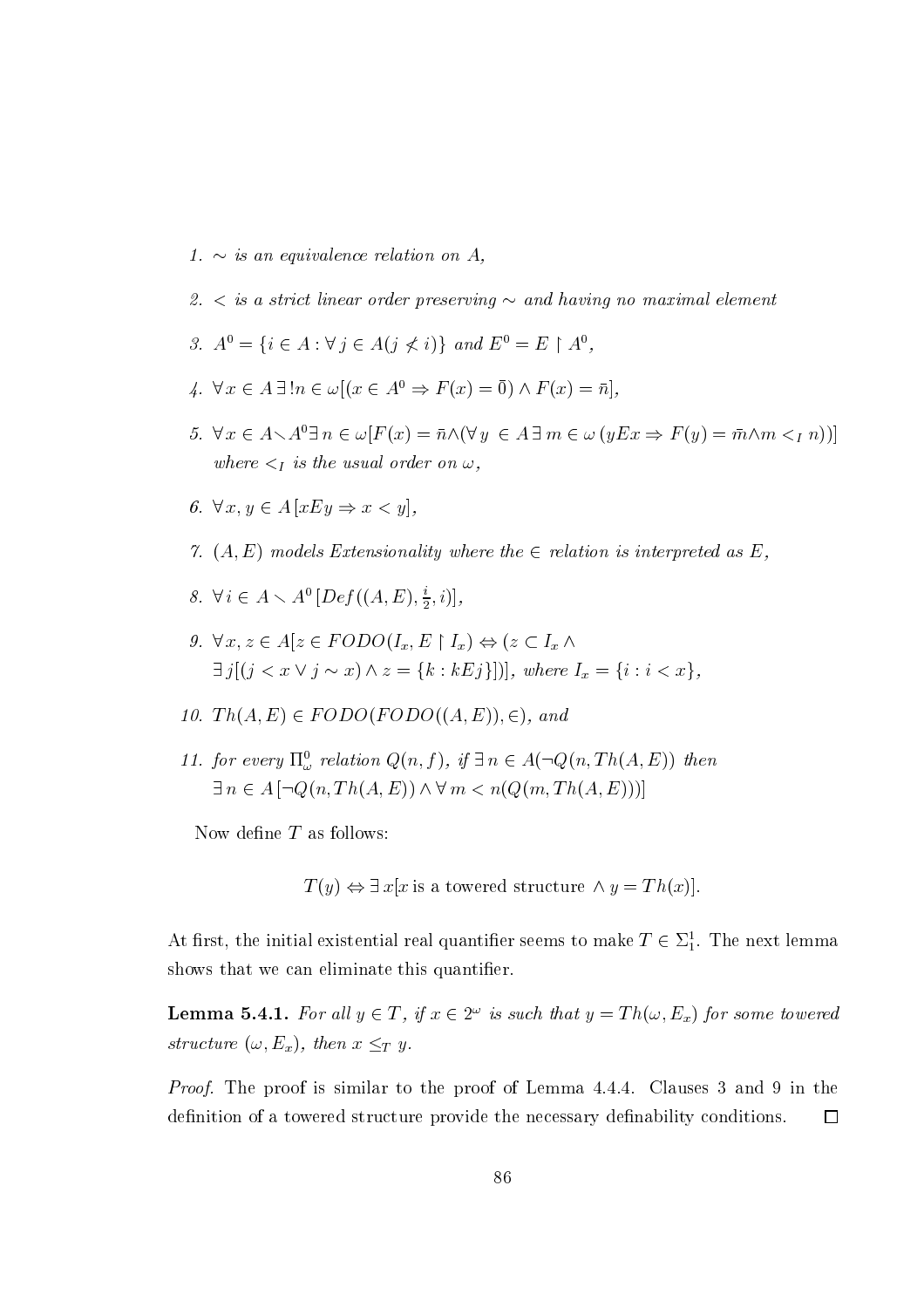Again, as in Lemma 4.4.4, it is clear that there is one algorithm for all towered structures  $(\omega, E_x)$  that computes x from  $Th(\omega, E_x)$ . We fix an index of this algorithm. say e. So, we reformulate T:  $T(y) \Leftrightarrow f_e^y$  codes a towered structure  $\wedge y = Th(f_e^y)$ .

## Lemma 5.4.2.  $T \in \Pi_{\omega+2}^0$

*Proof.* Let  $y \in 2^{\omega}$ . We show that

 $T(u) \Leftrightarrow T_1(y) \wedge T_2(y)$  $\Leftrightarrow y = Th(f_e^y) \wedge f_e^y$  codes a towered structure  $\in \Pi_{\omega+2}^0$ 

by showing that  $T_1 \in \Pi_{\omega}^0(y)$  and  $T_2 \in \Pi_{\omega+2}^0(y)$ .

To see that  $T_1 \in \Pi_{\omega}^0(y)$ , observe that

$$
^{\omega}y \in Th(f_e^y)^{\omega} \Leftrightarrow \forall k[k \in y \Leftrightarrow (\omega, E_{f_e^y}) \models \varphi_k]
$$

Let  $k \in \omega$ . " $k \in y$ " is evidently  $\Delta_1^0(y)$ . Recall Lemma 4.4.3 which insures that if  $\varphi_k$ is  $\Sigma_{n(k)}(\Pi_{n(k)})$ , then  $\{x \in 2^{\omega} : (\omega, E_x) \models \varphi_k\} \in \Sigma^0_{n(k)}(\Pi^0_{n(k)})$ . Thus it follows that  $(\omega, E_{f_e^y}) \models \varphi_k \in \Sigma^0_{n(k)}(y) (\Pi^0_{n(k)}(y)).$  Thus, as k ranges over  $\omega, n(k)$  increases without bound. Hence,  $T_1 \in \Pi_{\omega}^0(y)$ .

Next, we claim that  $T_2(y) \in \Pi_{\omega+2}^0(y)$ . Specifically, clauses 1-9 are arithmetic, clause 10 is  $\Sigma_{\omega}^{0}(y)$  and clause 11 is  $\Pi_{\omega+2}^{0}(y)$ .

It is easy to verify that clauses 1-7 are  $\Sigma_n^0(y)$  for some n. Given  $i \in \omega$ , it should be clear from Lemma 5.4.1 that  $Def((A, E), \frac{i}{2}, i)$  is  $\Delta_1^0(y)$ , because we can consult y to verify whether or not  $\bigcap$   $ef((A, E), \frac{i}{2}, i) \bigcap$   $\in$  y. Consequently, clause 8 is  $\Pi_1^0(y)$ . As for clause 9, let  $x, z \in \omega$ . Recall that  $I_x = \{m : \psi_1(m, x)\}$ . The formula "z  $\in$  $FODO(I_x, E_{f_e^y} \upharpoonright I_x)$ " abbreviates the formula  $\exists n, z_1, \ldots, z_k \forall m[m \in z \Leftrightarrow ((I_x, E_{f_e^y} \upharpoonright I_x))$  $I_x$   $\models \varphi_n(m, z_1, \ldots, z_k)]$ . Now there is a recursive procedure that, given a formula  $\varphi_n$ , produces the relativization of  $\varphi_n$  to  $(I_x, E_{f^y_e} \restriction I_x)$ . Namely, replace each instance of the  $\in$  relation in  $\varphi_n$  with the  $E_{f^y_e}$  relation, and replace every unbound quantifier  $\exists l$  with  $\exists l[\psi_1(l,x) \wedge \ldots]$ . Thus,  $z \in FODO(I_x, E_{f_e^y} \upharpoonright I_x)$  is  $\Sigma_2^0(y)$ . It easy to verify that " $z \subset I_x$ " is  $\Pi_1^0(y)$  and that  $\exists j[(j \langle x \vee j \rangle \sim x) \wedge z = \{k : kE_{f_{\epsilon}^y}j\}]$  is  $\Sigma_2^0(y)$ . Consequently, clause 9 is  $\Pi_3^0(y)$ .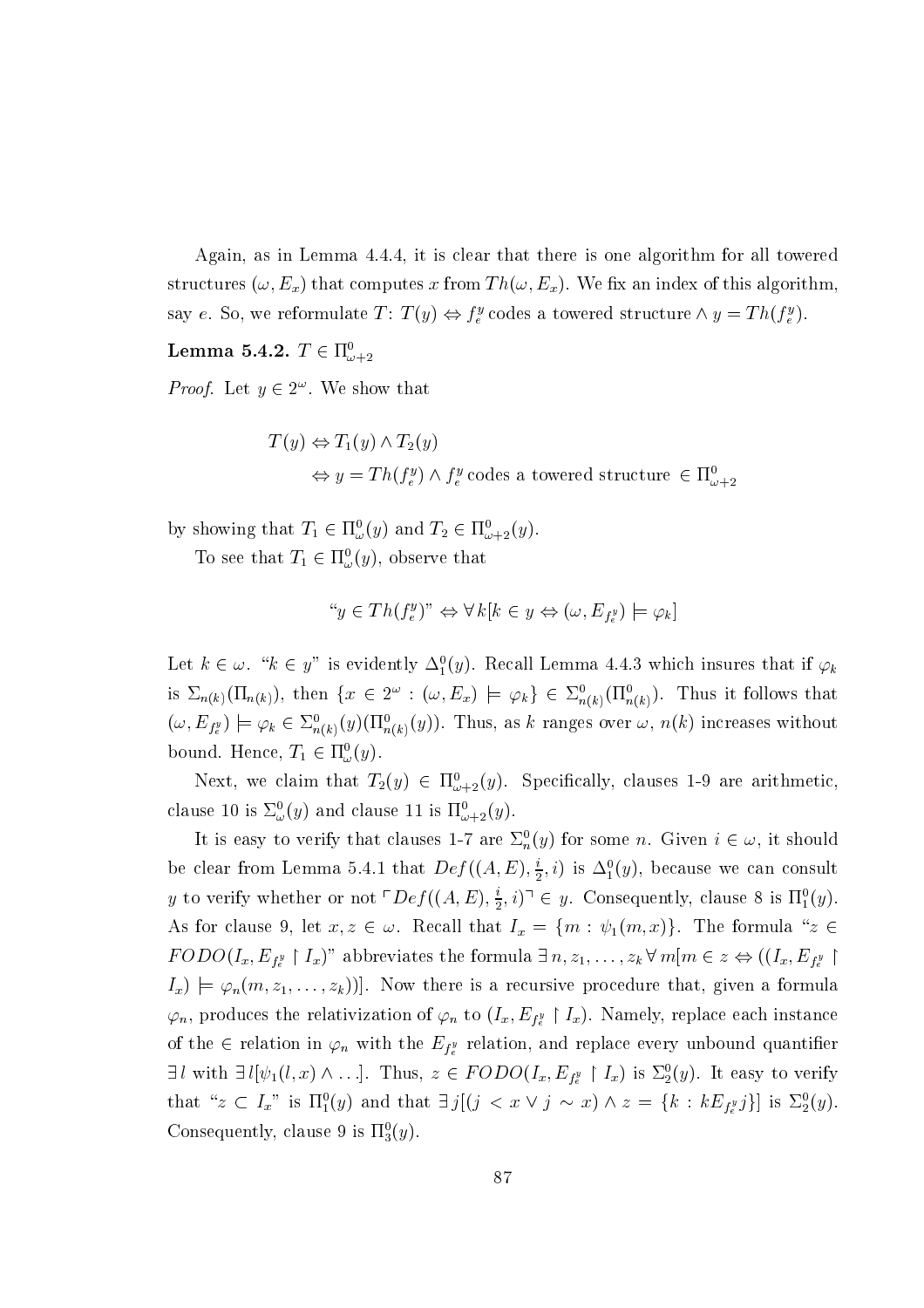Next, we claim that clause 10 is  $\Sigma^0_\omega$ . Observe that the formula

$$
\exists n, z_1, \ldots, z_m \forall k[k \in y \Leftrightarrow (FODO((A, E_{f_e^y})), \in) \models \varphi_n(k, z_1, \ldots, z_m)]
$$

faithfully represents clause 10. Let  $n, k \in \omega$  and  $z_1, \ldots, z_m \in FODO((A, E_{f_*^y}))$ ,  $\in$ ). From our above argument for clause 9, it should be clear that each incidence of  $z_i \in$  $FODO((A, E_{f_{\epsilon}})), \epsilon)$  is arithmetic in y. Using the reasoning found in Lemma 4.4.5, we claim that if  $\varphi_n$  is  $\Sigma_{p(n)}(\Pi_{p(n)})$ , then  $(FODO((A, E_{f^y}))$ ,  $\in) \models \varphi_n(k, z_1, \ldots, z_m)$  is  $\Sigma_{p(n)}^0(y)(\Pi_{p(n)}^0(y))$ . Thus,  $\forall k[k \in y \Leftrightarrow (FODO((A, E_{f^y_k})), \in) \models \varphi_n(k, z_1, \ldots, z_m)]$  is  $\Pi_{p(n)+1}^{0}(y)$ . As *n* ranges over  $\omega$ ,  $p(n)$  increases without bound. Thus, clause 10 is  $\Sigma^0_\omega(y).$ 

Finally, we claim that clause 11 is  $\Pi_{\omega+2}^0$ . Observe that the formula

$$
\forall k[k \text{ codes a } \Pi_{\omega}^{0} \text{ relation } \land [\exists n(\neg \varphi_k(n, Th(A, E))) \Rightarrow
$$
  

$$
\exists n(\neg \varphi_k(n, Th(A, E)) \land \forall m < n(\varphi_k(m, Th(A, E))))]]
$$

faithfully represents clause 11. Counting quantifiers, it is easy to see that this is  $\Pi^0_{\omega+2}$  $\Box$ 

Recall that at this point in Section 4.4, we have Lemma 4.4.7 which assigns a unique limit ordinal to each structure. This is possible because of each structure's well-foundedness, a luxury we lack in towered structures. We must therefore use some other way to compare structures. Our next proposition is the main idea in that direction and shows that if two towered structures are "close" enough, then either they are isomorphic or one is isomorphic to an initial segment of the other. Note that for  $x, y \in \omega^{\omega}$ , the **join** of x and y, denoted  $x \oplus y$ , is given by:

$$
(x \oplus y)(k) = \begin{cases} x(n) & \text{if } k = 2n; \\ y(n) & \text{if } k = 2n + 1. \end{cases}
$$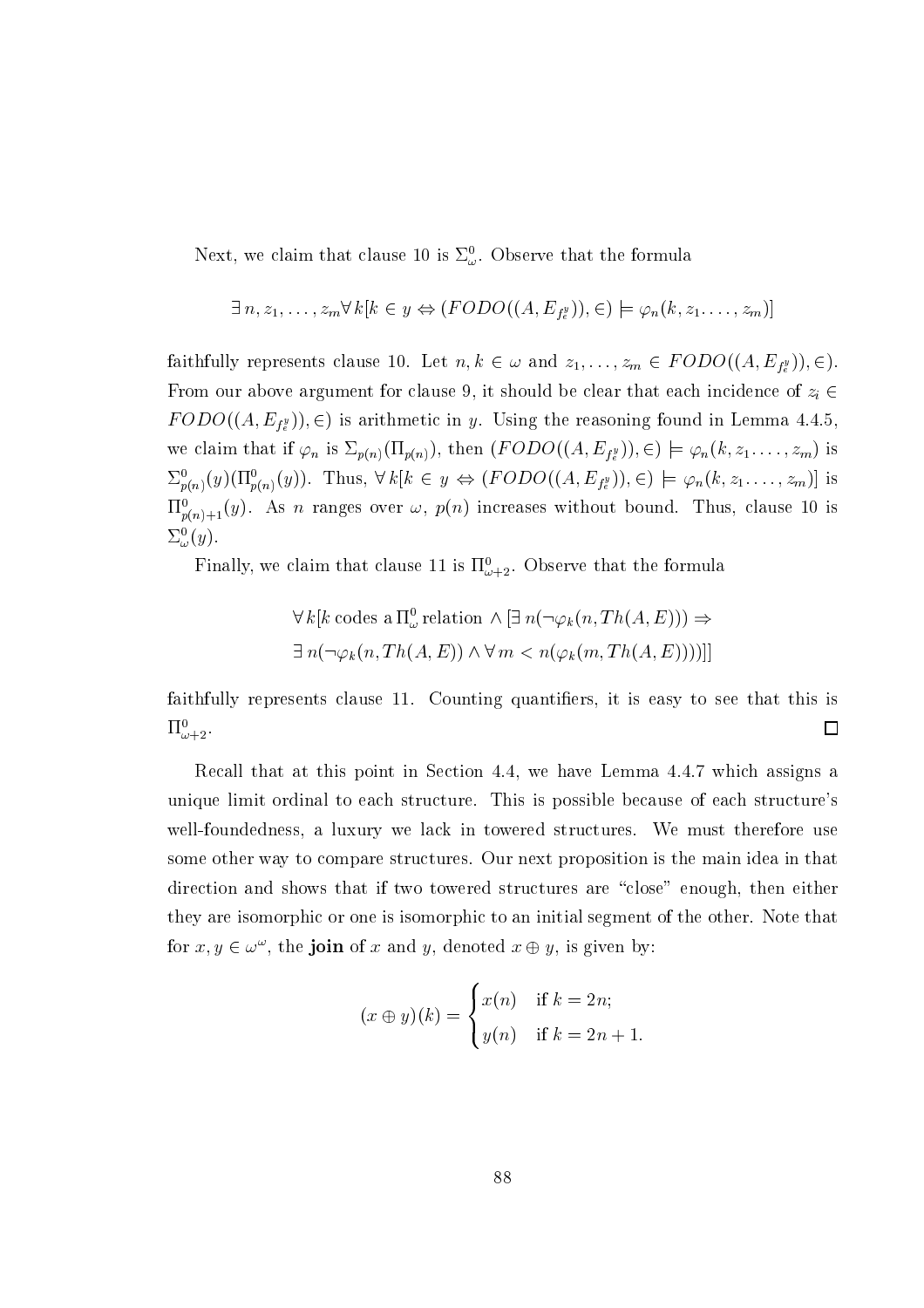**Proposition 5.4.3.** If  $(A_1, E_1), (A_2, E_2)$  are towered structures such that

$$
Th(A_1, E_1) \leq_T J(Th(A_2, E_2)) \text{ and } Th(A_2, E_2) \leq_T J(Th(A_1, E_1)),
$$

then either

1.  $(A_1, E_1) \cong (A_2, E_2)$ , or 2.  $(A_1, E_1) \cong (I_x, E_2 \upharpoonright x)$  for some  $x \in A_2$  where  $I_x = \{y \in A_2 : y <_2 x\}$ , or 3.  $(A_2, E_2) \cong (I_x, E_1 \upharpoonright x)$  for some  $x \in A_1$  where  $I_x = \{y \in A_1 : y <_1 x\}.$ 

*Proof.* Let  $(A_1, E_1), (A_2, E_2)$  be towered structures as above where  $\lt_i, \sim_i, F_i$  refer to  $(A_i, E_i)$  and  $T_i = Th(A_i, E_i)$  for  $i = 1, 2$ . We build a partial map from  $(A_1, E_1)$  to  $(A_2, E_2)$  inductively on the  $\mathbf{V}(\omega + k)$  rank of the elements of  $A_1, A_2$ . Then we prove by induction on the rank of the elements of  $A_1, A_2$  that either the map is an isomorphism or the map is an isomorphism from one structure to an initial segment of the other.

Define  $P(n, i, j)$  by recursion on *n* as follows:

$$
P(0, i, j) \Leftrightarrow i \in A^{0} \wedge i = j
$$
  
\n
$$
P(n + 1, i, j) \Leftrightarrow F_1(i) = F_2(j) = \overline{n + 1} \wedge
$$
  
\n
$$
\forall a[aE_1 i \Rightarrow \exists b, k (bE_2 j \wedge P(k, a, b) \wedge F_1(a) = F_2(b) = \overline{k})] \wedge
$$
  
\n
$$
\forall b[bE_2 j \Rightarrow \exists a, k (aE_1 i \wedge P(k, a, b) \wedge F_1(a) = F_2(b) = \overline{k})]
$$

It is clear that for each k,  $P(k, a, b)$  uniformly defines a  $\Delta_{2k}^0(T_1 \oplus T_2)$  relation. Consequently, uniformly for each k,  $P(k, a, b) \in \Delta^0_{2k+1}(T_1)$  and  $P(k, a, b) \in \Delta^0_{2k+1}(T_2)$ .

Next, we show by induction on *n* that for each  $i \in A_1$ , there is at most one  $j \in A_2$  such that  $P(n, i, j)$ . The case  $n = 0$  is trivial because  $(A_1 \cap A^0, E_1 \upharpoonright E^0)$  $(A_2 \cap A^0, E_2 \restriction E^0)$ . Now suppose that for all  $k \leq n$  and for all  $i \in A_1$  there is at most one  $j \in A_2$  such that  $P(k, i, j)$ . Let  $i \in A_1, j, j' \in A_2$  be such that  $P(n+1, i, j)$ and  $P(n + 1, i, j')$ . We claim that  $j = j'$ . Suppose  $b \in A_2$  is such that  $bE_2j$ . By Clause 5 of the definition of a towered structure,  $F_2(b) = \overline{k}$  for some  $k \leq n$ . By the definition of P, there is  $a \in A_1$  such that  $aE_1i$  and  $P(k, a, b)$ . Since  $P(n+1, i, j')$ , for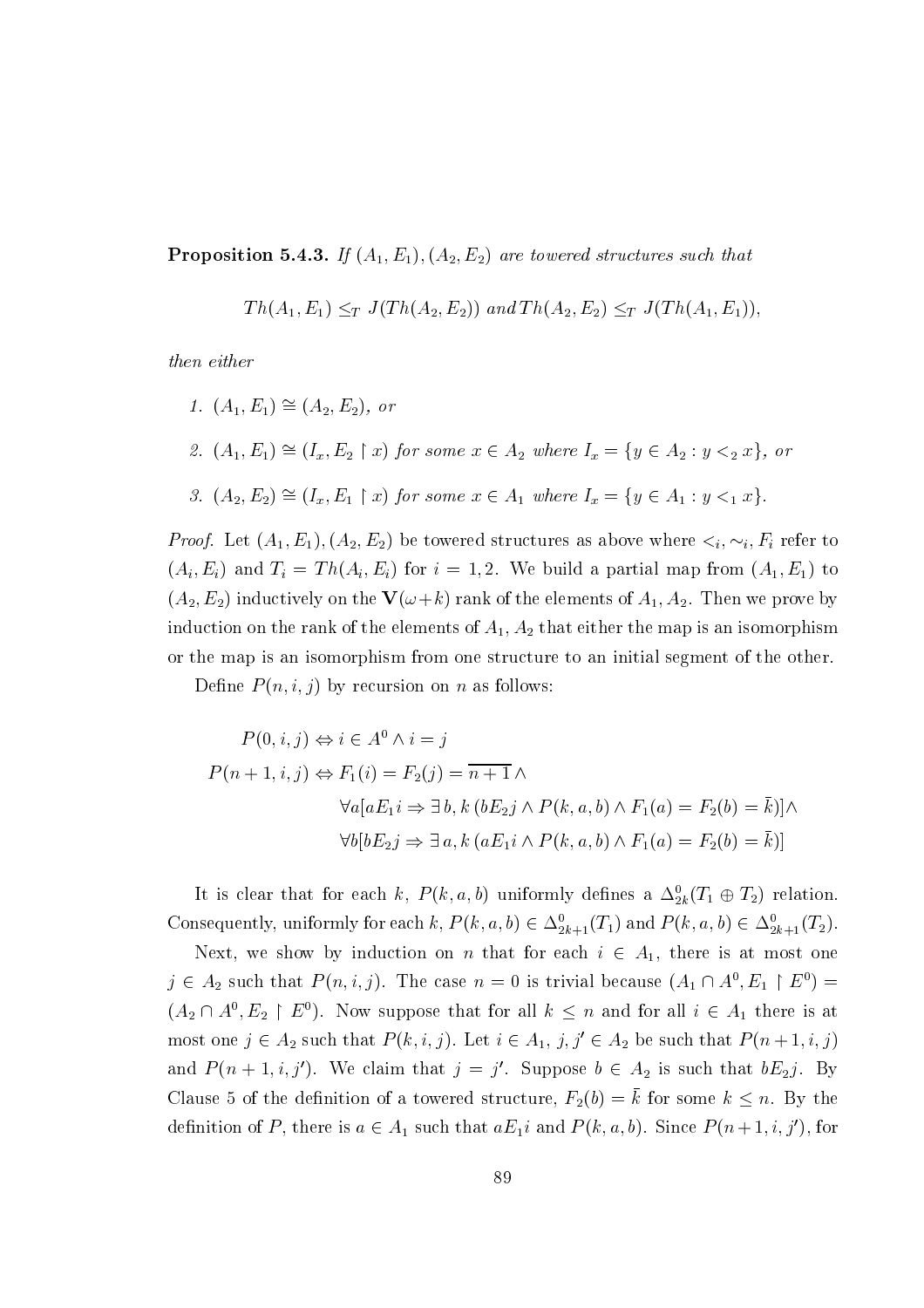some  $b' \in A_2$ ,  $b'E_2j'$  and  $P(k, a, b')$ . But by the induction hypothesis,  $b = b'$ . Thus,  $bE_2j'$ . A symmetric argument shows that  $\forall b[bE_2j' \Rightarrow bE_2j]$ . Since  $(A_2, E_2)$  models Extensionality, we must have  $j = j'$ . A similar argument shows that for each  $j \in A_2$ . there is at most one  $i \in A_1$  such that  $P(n, i, j)$ . Consequently, P defines a partial isomorphism from  $A_1$  to  $A_2$ . Let  $\pi$  be the partial isomorphism from  $A_1$  to  $A_2$  induced by the predicate  $P(n, i, j)$ .

Now consider the following  $K \subseteq A_1$ :

$$
i \in K \Leftrightarrow i \in \text{dom}\,\pi \wedge
$$
  

$$
\forall j, a, b \left[ (\pi(i) = a \wedge i \sim_1 j) \Rightarrow (j \in \text{dom}\,\pi \wedge (\pi(j) = b \Rightarrow a \sim_2 b)) \right] \wedge
$$
  

$$
\forall j, a, b \left[ (\pi(i) = a \wedge a \sim_2 b) \Rightarrow (b \in \text{range}\,\pi \wedge (\pi(j) = b \Rightarrow i \sim_1 j)) \right] \wedge
$$
  

$$
\forall j, a, b \left[ (\pi(i) = a \wedge b \prec_2 a) \Rightarrow (b \in \text{range}\,\pi \wedge (\pi(j) = b \Rightarrow j \prec_1 i)) \right]
$$

We claim that  $K \in \Pi_{\omega}^{0}(T_{1})$ . Observe that

$$
"i \in \text{dom}\,\pi" \Leftrightarrow \exists n, j \, P(n, i, j) \Leftrightarrow \forall \, n[\psi_3(i, n) \Rightarrow \exists \, j \, P(n, i, j)]
$$

$$
"j \in \text{range}\,\pi" \Leftrightarrow \exists \, n, i \, P(n, i, j) \Leftrightarrow \forall \, n[\psi_3(j, n) \Rightarrow \exists \, i \, P(n, i, j)]
$$

It follows that dom  $(\pi)$ , range  $(\pi) \in \Delta^0_\omega(T_1)$ . The presence of the universal quantifiers makes  $K \in \Pi^0_\omega(T_1)$ .

We use K to argue by cases that either  $\pi$  is an isomorphism between  $(A_1, E_1)$  and  $(A_2, E_2)$ , or  $\pi$  is a partial isomorphism between one towered structure and an initial segment of the other. Recall that for  $x \in A_i$ ,  $I_x = \{z \in A_i : z <_i x\}$ ,  $i = 1, 2$ .

**Case 1:**  $A_1 \setminus K = \emptyset$  and  $\forall a \in A_2 \exists n, i \, P(n, i, a)$ .

Then dom  $(\pi) = A_1$  and range  $(\pi) = A_2$ . Hence,  $(A_1, E_1) \cong (A_2, E_2)$  via  $\pi$ . **Case 2:**  $A_1 \setminus K = \emptyset$  and  $\exists a \in A_2 \forall n, i (\neg P(n, i, a)).$ 

Again dom  $(\pi) = A_1$ . Let  $L = \{a \in A_2 : \forall n, i (\neg P(n, i, a))\}$ . First, we claim that  $L \leq_T J^{\omega}(T_2)$ . Let  $a \in A_1$  be given. We can compute  $F_1(a)$  recursively in  $T_1$ , say  $F_1(a) = n$ . Then for any  $a \in A_2$ , we can verify  $\forall i (i \leq_1 x \Rightarrow \neg P(n, i, a))$  recursively in  $J^{2n+1}(T_2)$ . Thus,  $L \leq_T J^{\omega}(T_2)$ .

Now  $L \neq \emptyset$  by assumption. Thus, by clause 11 of the definition of a towered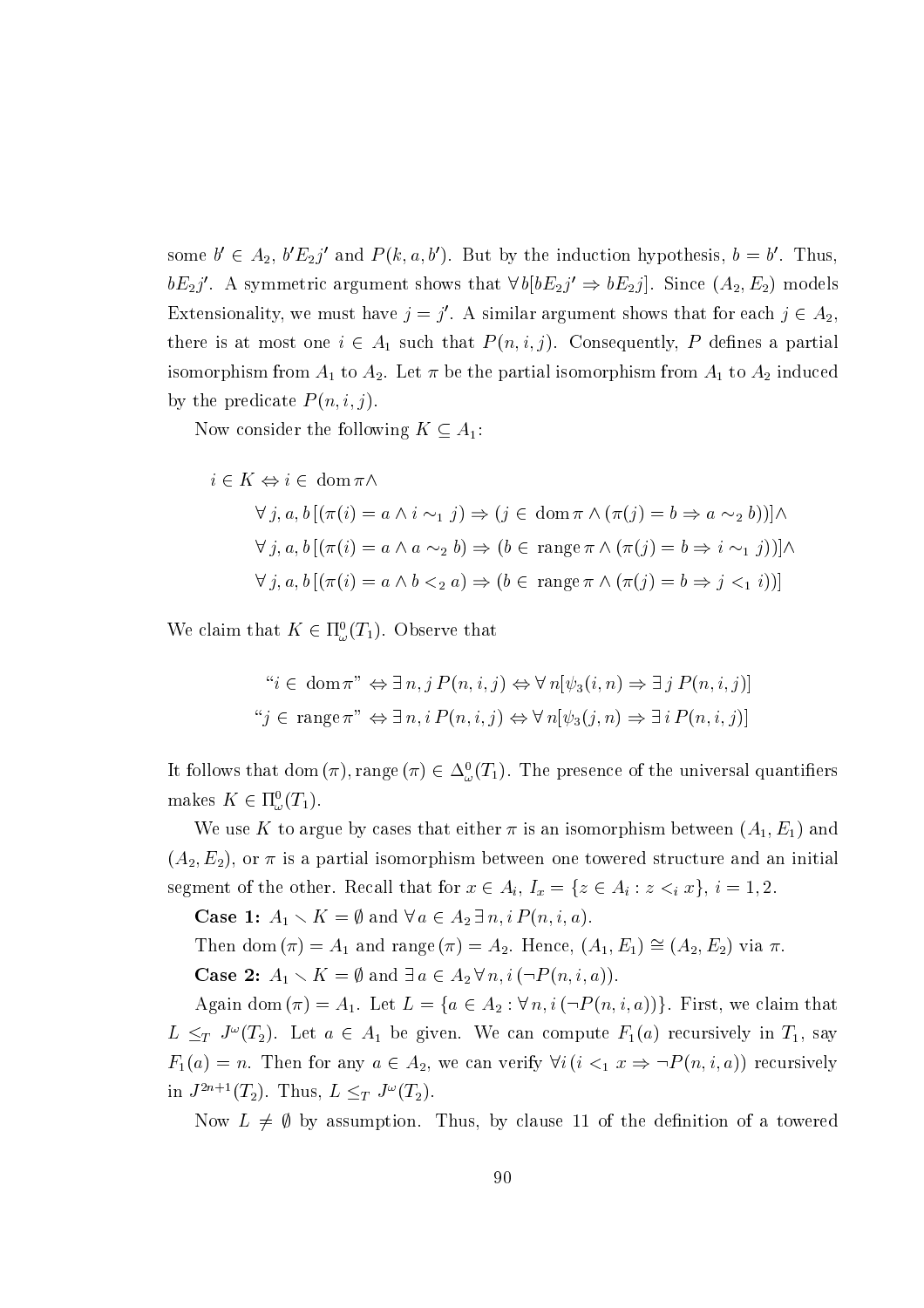structure, there is  $y \in A_2$  such that  $\forall n, i (\neg P(n, i, y)) \land \forall a \leq_2 y (\exists n, i P(n, i, a))$ . We claim that  $(A_1, E_1) \stackrel{\pi}{\cong} (I_y, E_2 \upharpoonright I_y)$ . Suppose  $a \in A_2$  is such that  $\exists n, i \, P(n, i, a)$ . Note that  $i \in K$  by the assumption that  $A_1 = K$ . Thus, if  $a \sim_2 y$ , then there would be  $r \in \omega$  and  $d \in A_1$  such that  $d \sim_1 i$  and  $P(r, d, y)$ , violating the definition of y. Similar reasoning shows that if  $y \leq_2 a$  then there exist  $r \in \omega$  and  $d \in A_1$  such that  $d \leq_1 i$ such that  $P(r, d, y)$ , again, a contradiction. Consequently,  $\forall a \in A_2(\exists n, i \, P(n, i, a) \Rightarrow$  $a \leq_2 y$ , and thus range  $(\pi) = I_y$ .

Case 3:  $A_1 \setminus K \neq \emptyset$ 

So there is  $x \in A_1 \setminus K$ . Because  $K \in \Pi_{\omega}^0(T_1)$ , there is a  $\lt_1$ -least such x by Clause 11 of the definition of a towered structure. Let x be as such. Note that  $x \notin A^0$  as  $A^0 \subset K$ . Now consider  $L = \{a \in A_2 : \forall n, i \ (i \leq_1 x \Rightarrow (\neg P(n, i, a)))\}$ . There are two cases:  $L = \emptyset$  and  $L \neq \emptyset$ .

If  $L = \emptyset$ , then  $(I_x, E_1 \upharpoonright I_x) \cong (A_2, E_2)$  via  $\pi^{-1}$ .

Suppose now that  $L \neq \emptyset$ ; we will show that  $x \in K$ , a contradiction. Let  $y \in L$  be the  $\lt_2$ -least element of L; again, clause 11 of the definition of a towered structure insures that such a y exists. Hence,  $\forall n, i (i \leq_1 x \Rightarrow \neg P(n, i, y))$  and  $\forall a \leq_2 y \exists n, i (i \leq_1 x \land P(n, i, a))$ . Thus,  $(I_x, E_1 \upharpoonright I_x) \cong (I_y, E_2 \upharpoonright I_y)$  via  $\pi$ . To show  $x \in K$ , it is enough to show that  $\forall i \sim_1 x(\exists n, a (P(n, i, a) \land a \sim_2 y))$  and  $\forall a \sim_2 y(\exists n, i (P(n,i,a) \wedge i \sim_1 x)).$  Let  $i \in A_1$  be such that  $i \sim_1 x$ ; let  $n \in \omega$ be such that  $F_1(i) = \overline{n+1}$ . By clause 6 of the definition of a towered structure,  $\{j \in A_1 : jE_1 i\} \in FODO(I_x, E_1 \upharpoonright I_x)$ . So let  $\varphi(z_0, z_1, \ldots, z_l)$  be a formula and let  $j_1, \ldots, j_l \in A_1$  be such that

$$
\{j : jE_1 i\} = \{j : (I_x, E_1 \restriction I_x) \models \varphi(j, j_1, \ldots, j_l)\}.
$$

Since  $\pi$  is an isomorphism between  $(I_x, E_1 \restriction I_x)$  and  $(I_y, E_2 \restriction I_y)$ , let  $a \in A_2$  be the unique element such that

$$
\{b : bE_2a\} \Leftrightarrow \{b : (I_y, E_2 \restriction I_y) \models \varphi(b, \pi(j_1), \ldots, \pi(j_l))\}
$$

again, by Clause 6 of the definition of a towered structure. Moreover, as  $i \notin I_x$ , it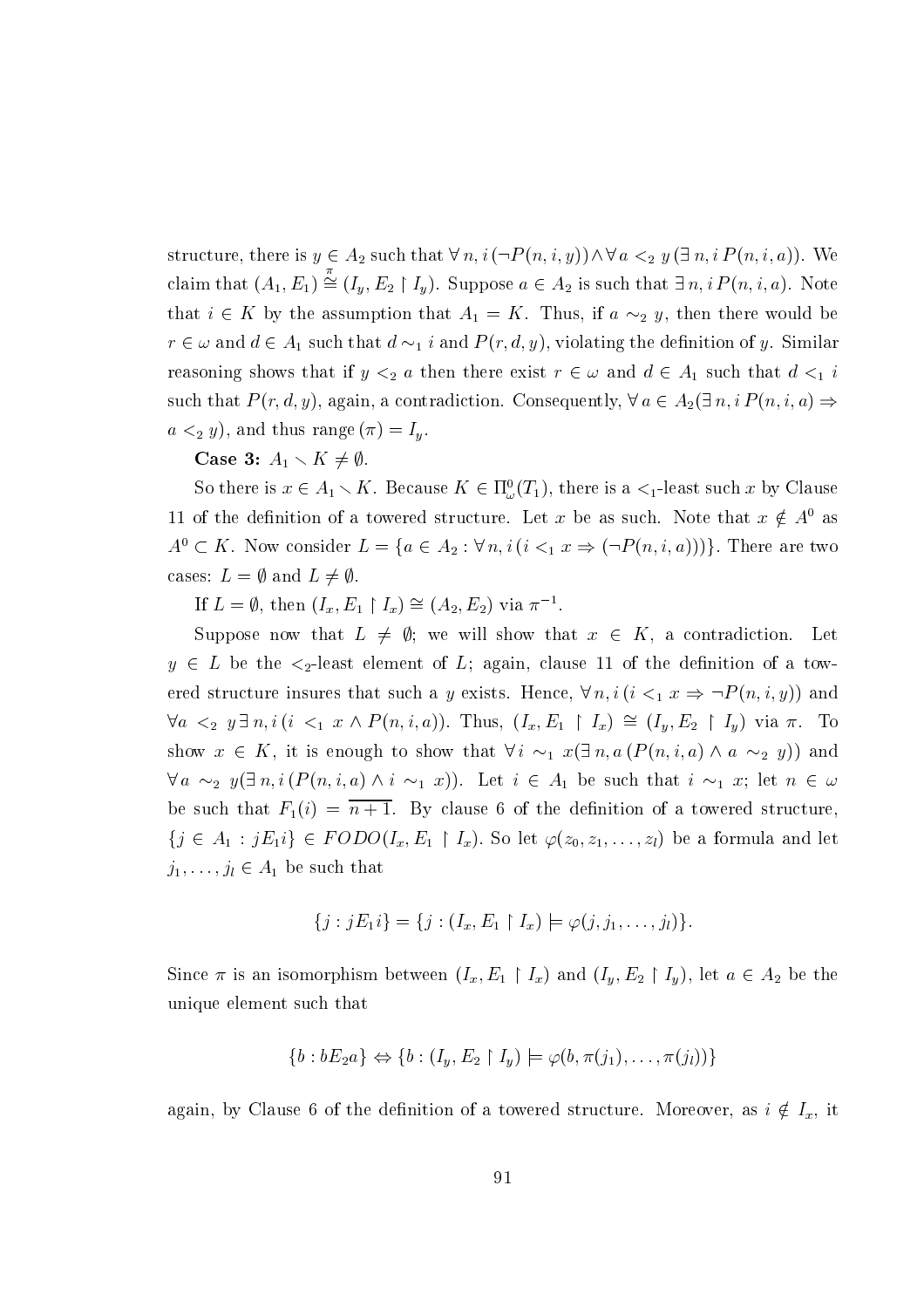follows that  $a \notin I_y$  and thus,  $a \nless_2 y$ . Since  $a \in FODO(I_y, E_2 \upharpoonright I_y)$  by clause 6 of the definition of a towered structure,  $a \sim_2 y$ . Hence,  $P(n+1, i, a)$ . A symmetric argument shows that  $\forall a \sim_2 y(\exists n, i (P(n, i, a) \land i \sim_1 x))$ . Thus,  $x \in K$ , a contradiction. Thus,  $L=\emptyset$ .  $\Box$ 

The next proposition is in the same spirit as Proposition 4.4.8.

**Proposition 5.4.4.** If  $(A_1, E_1), (A_2, E_2)$  are towered structures such that for some  $y \in A_2, (A_1, E_1) \cong (I_y, E_2 \upharpoonright I_y), \text{ then } J(Th(A_1, E_1)) <_T Th(A_2, E_2).$ 

*Proof.* Let  $(A_1, E_1), (A_2, E_2)$  be towered structures as above where  $\lt_i, \lt_i$  refer to  $(A_i, E_i)$  and  $T_i = Th(A_i, E_i)$  for  $i = 1, 2$ . Let  $x \in A_2$  be such that  $(A_1, E_1) \cong (I_x, E_2)$  $I_x$ ). We observe first that since  $\lt_2$  has no largest element, for any  $a \in A_2$ , we have  $\{b \in A_2 : a <_2 b\} \neq \emptyset$ . So let  $y_1 \in A_2$  be any  $\lt_2$ -least element of  $\{y \in A_2 : x <_2 y\}$ ; we are assured that such a  $y_1$  exists by clause 11 of the definition of a towered structure. By the same reasoning, let  $y_2 \in A_2$  be any  $\lt_2$ -least element of  $\{y \in A_2 : y_1 \lt_2 y\}$ . Now define  $y \subset A_2$  as follows:

$$
zE_2y \Leftrightarrow \exists k[z = k \land (I_x, E_2 \restriction I_x) \models \varphi_k].
$$

First, since  $(A_1, E_1) \cong (I_x, E_2 \upharpoonright I_x)$  and since  $(A_1, E_1)$  and  $(A_2, E_2)$  are identical on  $A^0$ , it is clear that y is recursively isomorphic to  $T_1$ . Moreover, it follows from clause 10 of the definition of a towered structure that  $y \sim_2 y_2$ .

Next, note that as  $x, y \in A_2 \setminus A^0$ , there exist  $i, j \in \omega$  such that

$$
Def((A_2, E_2), i, x)
$$
 and  $Def((A_2, E_2), j, y)$ ,

by clause 9 of the definition of a towered structure. Let  $i, j$  be as such. Finally, we observe that  $(J^2(T_1))(k) = T_2(\ulcorner \psi_k \urcorner)$  where  $\psi_k$  is the sentence

 $\exists z_1, z_2[\varphi_i(z_1) \wedge k \text{ codes a } \Sigma_2^0 \text{ formula of on free variable } \wedge \varphi_i(z_2) \wedge \varphi'_k(z_2)]$ 

where  $\varphi'_k(v_0)$  is the formula  $\varphi_k(v_0)$  modified as follows: every  $\exists a$  is replaced with  $\exists a$  ("a is an integer...); likewise, every  $\forall b$  is replaced with  $\forall a$  ("a is an integer...);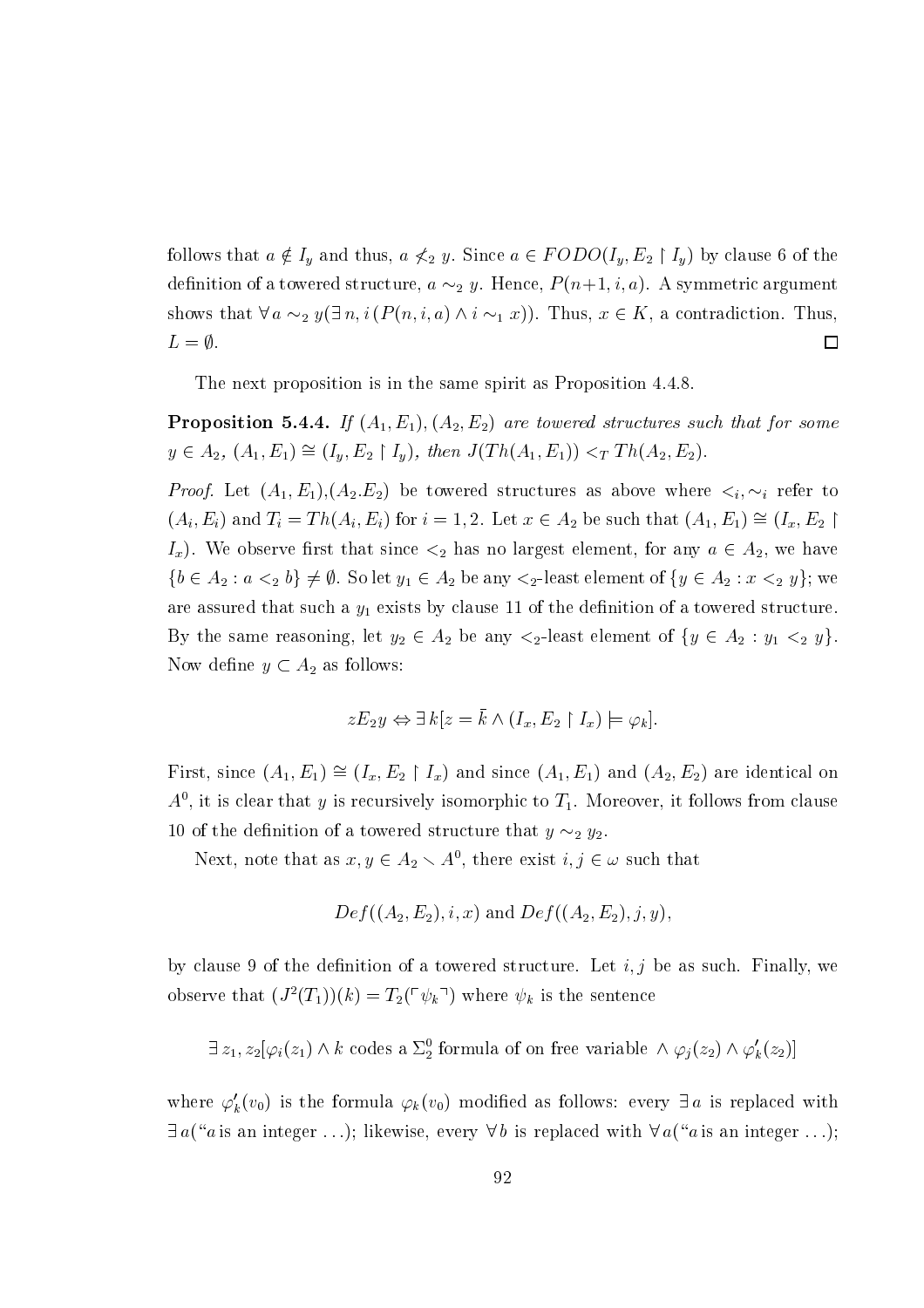every instance of " $n \in y$ " is replaced with  $nE_1y$ ; and every instance of " $n \notin y$  is replaced with  $\neg nE_1y$ . Thus,  $J^2(T_1) \leq_T T_2$ . Since  $J(T_1) <_T J^2(T_1)$ , it follows that  $J(T_1) <_T T_2$ .  $\Box$ 

We can now improve Proposition 5.4.3 with Proposition 5.4.4; if two towered structures are "close" enough, they are identical.

**Proposition 5.4.5.** If  $(A_1, E_1), (A_2, E_2)$  are towered structures such that

$$
Th(A_1, E_1) \leq_T J(Th(A_2, E_2)) \text{ and } Th(A_2, E_2) \leq_T J(Th(A_1, E_1)),
$$

then  $(A_1, E_1) = (A_2, E_2)$ .

*Proof.* Let  $(A_1, E_1)$  and  $(A_2, E_2)$  be as above where  $T_i = Th(A_i, E_i)$  for  $i = 1, 2$ . By Proposition 5.4.3, it follows either that  $(A_1, E_1)$  and  $(A_2, E_2)$  are isomorphic or that one is isomorphic to an initial segment of the other. If  $(A_1, E_1) \cong (I_x, E_2 \upharpoonright I_x)$  for some  $x \in A_2$ , then by assumptions and by Proposition 5.4.4 we would have  $T_2 \leq_T T_2$  $J(T_1) <_T T_2$ , clearly a contradiction. A symmetric argument shows that if  $(A_2, E_2)$ is isomorphic to an initial segment of  $(A_1, E_1)$ , a similar contradiction is reached. Thus, we must have  $(A_1, E_1) \cong (A_2, E_2)$  for some isomorphism  $\pi$ , and consequently,  $T_1 = T_2$ . We claim that  $\pi$  must be the identity map. Both structures are clearly isomorphic on the odd integers, because they both are  $(A^0, E^0)$  on the odd integers. Now suppose  $n = 2j$  and  $m = 2k$  for some  $j, k \in \omega$  and that  $\pi(n) = m$ . Suppose  $j < k$ . By Clause 9 of the definition of a towered structure,  $Def((A_1, E_1), j, n)$  and  $Def((A_2, E_2), k, m)$ . But,  $\pi$  an isomorphism implies that m is also definable from j in  $(A_2, E_2)$ , contradicting the minimality of k from the definition of Def. A similar contradiction occurs if  $j > k$ . It follows that  $j = k$  and hence, for all k,  $\pi(2k) = 2k$ .  $\Box$ Thus,  $\pi$  is the identity map.

**Lemma 5.4.6.** If  $Y \subset 2^{\omega}$  is such that  $Y \in \Pi_{\omega+2}^0$ , then  $Y \cap L^{\omega+\omega} \in \Pi_{\omega+2}^0$ .

*Proof.* Standard absoluteness argument.

**Corollary 5.4.7.**  $T \cap L^{\omega+\omega} \in L^{\omega+\omega}$  and  $T \cap L^{\omega+\omega} \in \Pi^0_{\omega+2}$ .

 $\Box$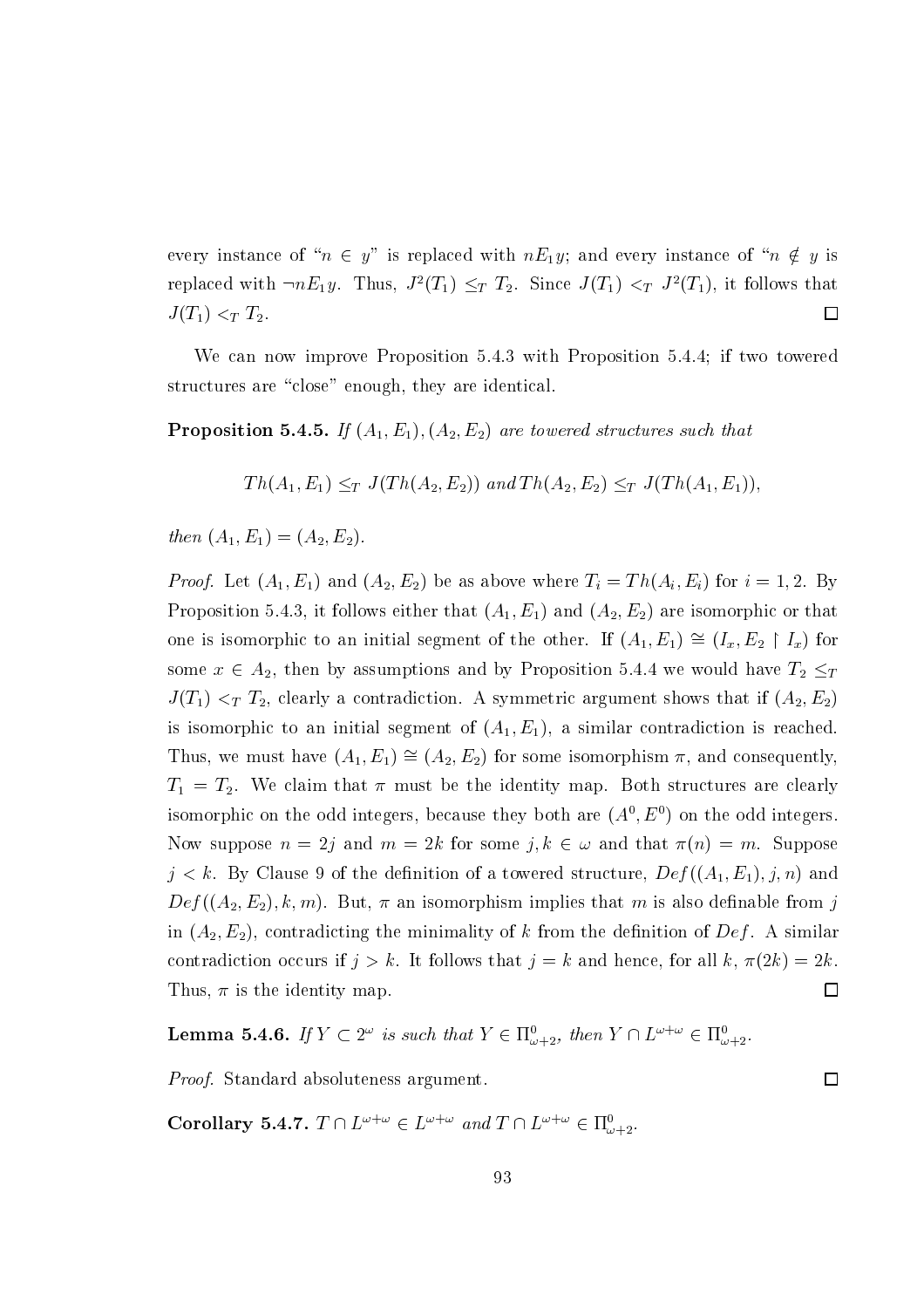*Proof.* Follows immediately from Lemmas 5.4.2 and 5.4.6.

The next theorem is analogous to Theorem  $4.4.14$ : T does not omit any cone.

 $\Box$ 

# **Theorem 5.4.8.** For all  $x \in 2^{\omega} \cap L^{\omega+\omega}$ , there is  $x' \in T \cap L^{\omega+\omega}$  such that  $x \leq_T x'$ .

*Proof.* Let  $x \in 2^{\omega} \cap L^{\omega + \omega}$ . Choose  $\lambda$  to be a limit ordinal in accordance with Theorem 5.3.4. We will show that there is a towered structure  $(A, E)$  such that  $(A, E) \cong$  $(L^{\omega+\omega}(\lambda), \in)$ . First, we define a map g from  $L^{\omega+\omega}(\lambda)$  to  $\omega$ . There are two cases.

**Case 1:**  $L^{\omega+\omega}(\lambda) \cap V(\omega)$ . Take  $g \restriction V(\omega)$  to be the fixed isomorphism from  $(V(\omega), \in)$  to  $(A^0, E^0)$ .

**Case 2:**  $L^{\omega+\omega}(\lambda) \setminus V(\omega)$ . Suppose  $y \in L^{\omega+\omega}(\lambda) \setminus V(\omega)$ . Then by Theorem 5.3.4, there is  $n \in \omega$  such that  $Def((L^{\omega+\omega}(\lambda)), n, y)$ . So define  $g(y) = 2n$ .

Now let  $A = Range(g)$  and let E be the relation on induced by g on A. Then it is clear that  $(A, E) \stackrel{g}{\cong} (L^{\omega + \omega}(\lambda), \in)$ . As  $(L^{\omega + \omega}(\lambda), \in)$  easily fulfills clauses 1-10 of the definition of a towered structure, so does  $(A, E)$ . Moreover,  $\lt$  is a wellfounded relation on  $(L^{\omega+\omega}(\lambda), \in)$ . Thus,  $(A, E)$  fulfills clause 11 of the definition of a towered structure, and hence is a towered structure. Letting  $x' = Th(A, E)$ , we have  $x' \in T \cap L^{\omega + \omega}$  such that  $x \leq_T x'$ .  $\Box$ 

The next theorem is analogous to Theorem  $4.4.13$ : T does not contain any cone.

**Theorem 5.4.9.** For all  $x \in 2^{\omega} \cap L^{\omega+\omega}$ , there is x' such that  $x \leq_T x'$  and for all  $y \in 2^{\omega}$ , if  $y =_T x'$ , then  $x' \in (2^{\omega} \setminus T) \cap L^{\omega + \omega}$ .

*Proof.* Let  $x \in 2^{\omega} \cap L^{\omega+\omega}$ . Then by Theorem 5.4.8, there is  $z \in T \cap L^{\omega+\omega}$  such that  $x \leq_T z$ . We claim that  $J(z)$ , the jump of z, proves the theorem. Since  $z \in T$ , let  $(A, E)$  be a towered structure such that  $z = Th(A, E)$ . It is clear that  $J(z) \in L^{\omega + \omega}$ . as  $z \in L^{\omega+\omega}$ . Moreover, for all  $y = T$   $J(z)$ ,  $y \in L^{\omega+\omega}$ . Now suppose that  $y \in T$  is such that  $y = T J(z)$ . That is, let  $(A', E')$  be a towered structure such that  $y = Th(A', E')$ . Now  $y \leq_T J(z)$ , so that  $y = Th(A', E') \leq_T J(Th(A, E))$ . But also,  $z \leq_T J(J(z))$ , thus,  $Th(A, E) \leq_T J(Th(A', E')$ . So by Proposition 5.4.5,  $(A, E) = (A', E')$  and hence  $z = Th(A, E) = Th(A', E') = y = T J(z)$ , clearly a contradiction.  $\Box$ 

We now define  $A \subset D$  as follows:  $x \in A \Leftrightarrow \exists y \in T(x \equiv_T y)$ .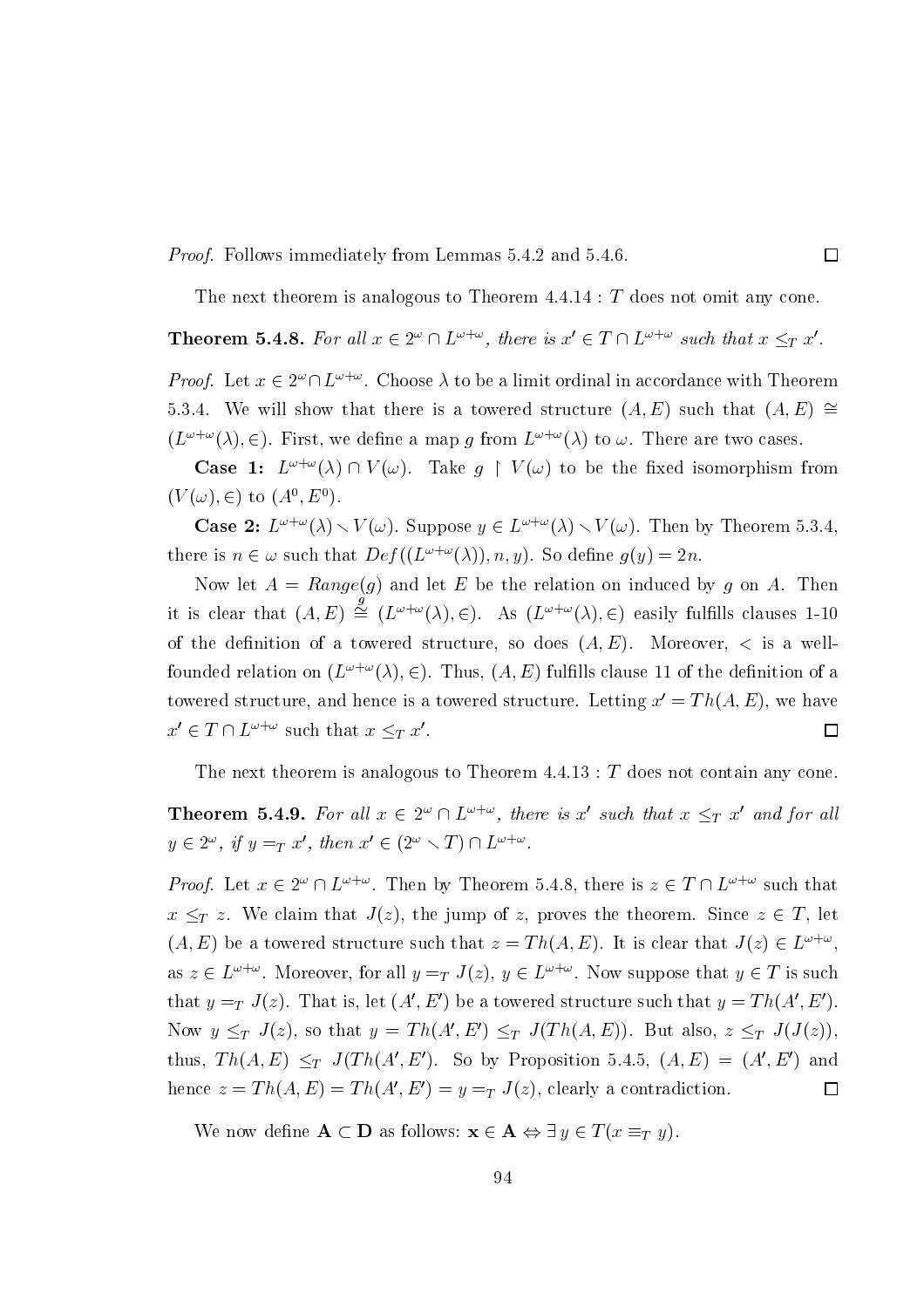| <b>Lemma 5.4.10.</b> $A \cap L^{\omega + \omega} \in L^{\omega + \omega}$ and $A \cap L^{\omega + \omega} \in \Pi_{\omega + \omega}^0$ . |  |
|------------------------------------------------------------------------------------------------------------------------------------------|--|
| <i>Proof.</i> Follows from Corollary 5.4.7.                                                                                              |  |
| <b>Theorem 5.4.11.</b> A does not contain any cone.                                                                                      |  |
| <i>Proof.</i> Follows from Theorem 5.4.9                                                                                                 |  |
| <b>Theorem 5.4.12.</b> A does not omit any cone.                                                                                         |  |
| <i>Proof.</i> Follows directly from Theorem 5.4.8                                                                                        |  |
| <b>Theorem 5.4.13.</b> $ZC \nvdash Det(\Pi^0_{\omega+2})$                                                                                |  |
| <i>Proof.</i> Take A and the contrapositive of Martin's Theorem.                                                                         |  |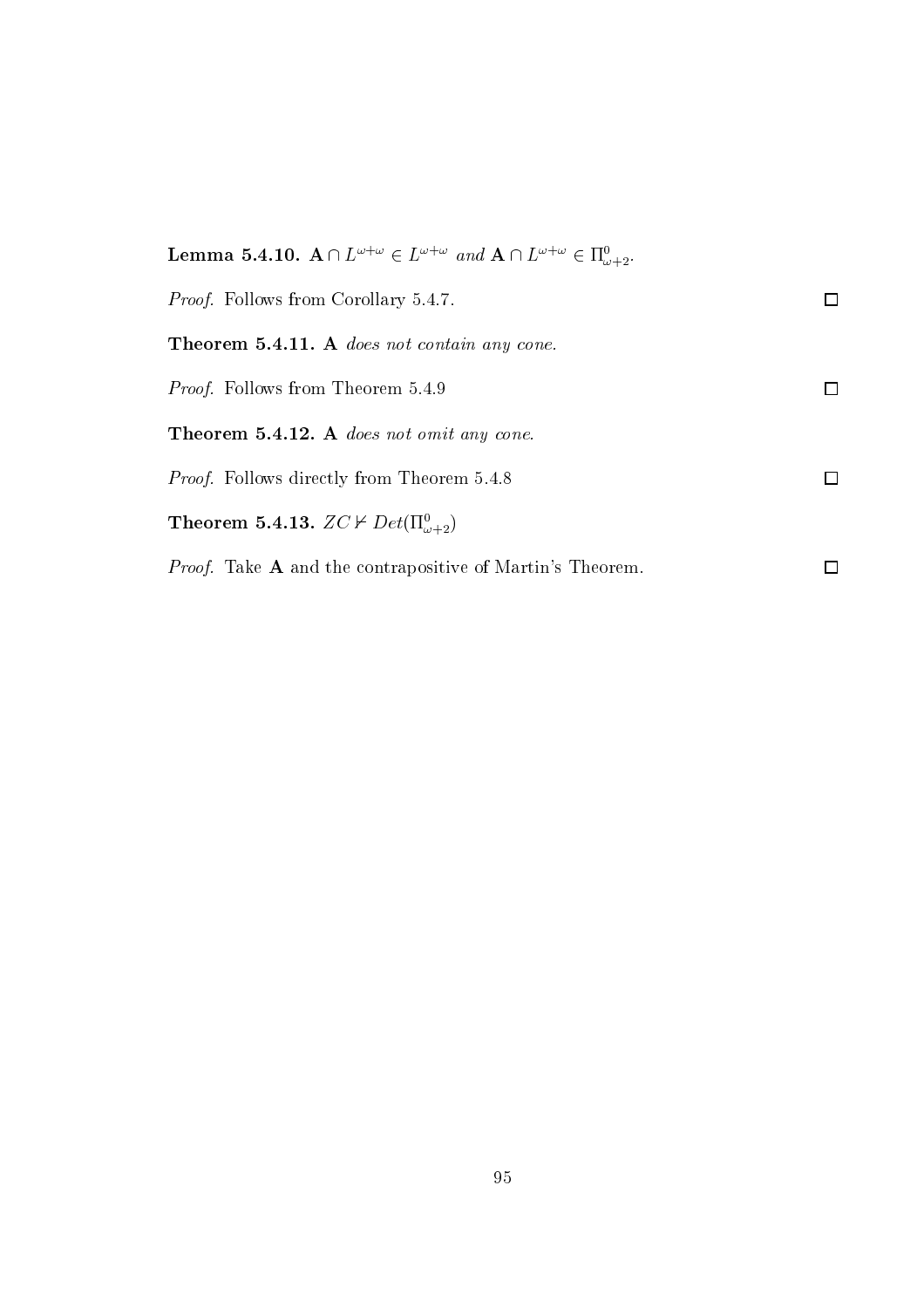### **BIBLIOGRAPHY**

- $\left[\text{Bar}77\right]$ Jon Barwise (ed.), *Handbook of mathematical logic*, Studies in Logic and the Foundations of Mathematics, North-Holland, Amsterdam, 1977.
- Emile F. Borel, La théorie du jeu et les équations intégrales à noyau  $\lceil \text{Bor} 21 \rceil$ symétrique, C. R. Acad. Sci. Paris 173 (1921), 1304-1308.
- \_, Sur les jeux où interviennent l'hasard et l'habileté des joueurs,  $\lceil \text{Bor} 24 \rceil$ Theorie des probabilities, Hermann, Paris, 1924, pp. 204–224.
- $[{\rm Bor27}]$ Sur les systèmes de formes linéaires à déterminant symétrique gauche et la théorie générale du jeu. C. R. Acad. Sci Paris 184 (1927).  $52 - 54.$
- Morton Davis, *Infinite games of perfect information*, Ann. Math. Studies  $\lfloor\text{Day}64\rfloor$ 52 $(1964), 85-101.$
- $[End77]$ Herbert B. Enderton, *Elements of recursion theory*, in Barwise [Bar77]. pp. 527-566.
- Abraham Fraenkel. Über die Zermelosche Begründung der Mengenlehre.  $[Fra21]$ Jahresbericht der Deutschen Mathematiker-Vereinigung (1921), no. 30, 97-98.
- $[Fra22]$ Math. 86 (1922), 230-237.
- Harvey Friedman, *Higher set theory and mathematical practice*, Ann. Math.  $[Fig 71]$ Log. 2  $(1971)$ , no. 3, 325-357.
- $[GS53]$ David Gale and Frank M. Stewart, Infinite games with perfect information, Ann. Math. Studies 2 (1953), no. 3, 245–266.
- $[Kec95]$ Alexander S. Kechris, Classical descriptive set theory, Graduate Texts in Mathematics, vol. 156, Springer-Verlag, New York, 1995.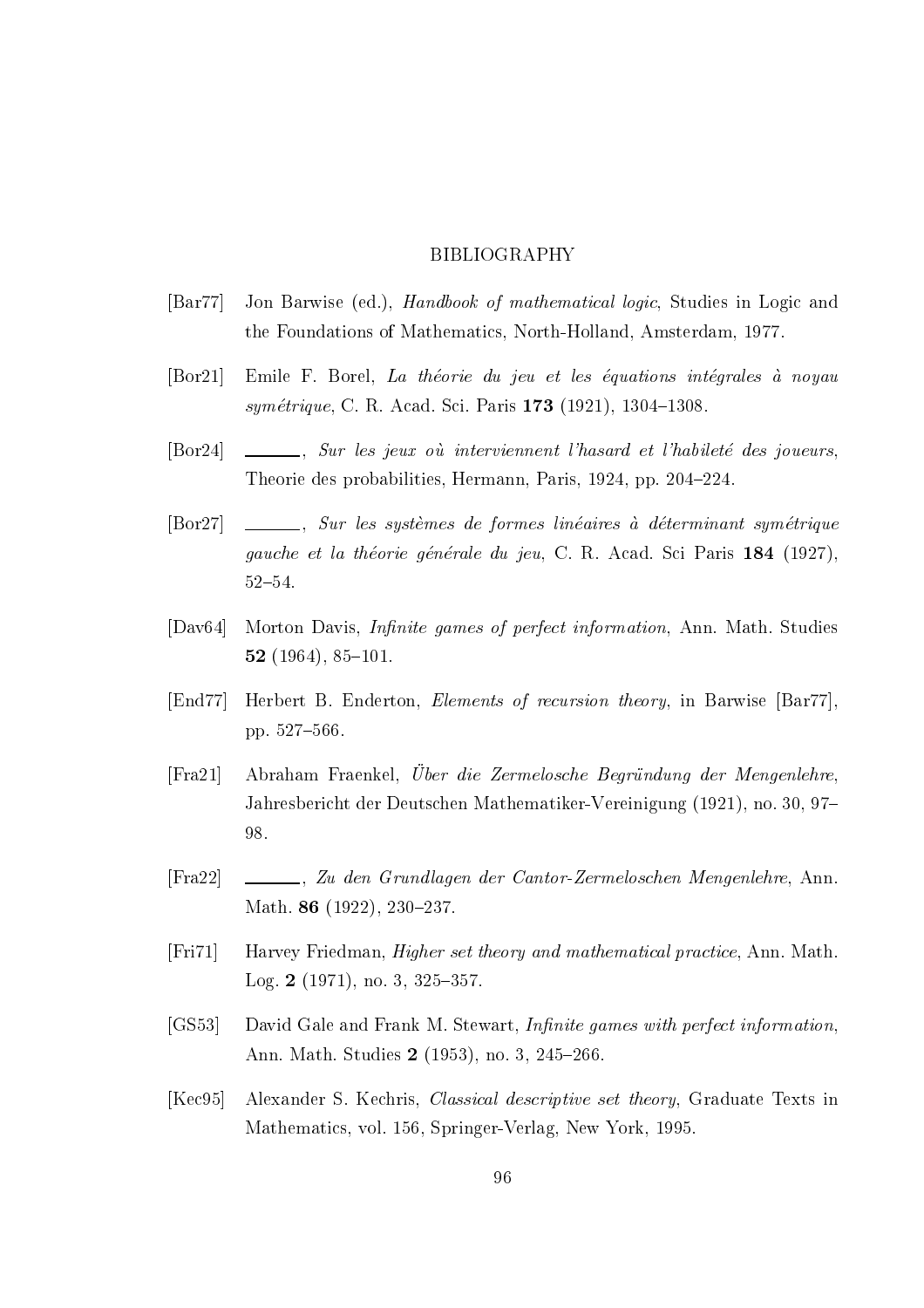- $[Kun80]$ Kenneth Kunen, Set theory, North Holland Publishing Co., Amsterdam. 1980.
- $[Mar68]$ Donald A. Martin, The axiom of determinateness and reduction principles in the analytical hierarchy, Bull. Amer. Math. Soc. 74 (1968), no. 4, 687– 689.
- *Measurable cardinals and analytic games, Fund. Math.* **66** (1970),  $[Mar70]$ no. 4, 287-291.
- *Borel determinacy*, Ann. Math. **102** (1975), no. 2, 363-371.  $[Mar75]$
- $\left[ \text{Mar}77 \right]$ 815.
- A purely inductive proof of borel determinacy, Proc. Symp. Pure  $[Mar85]$ Math. 42 (1985), 303-308.
- $[Mau81]$ R. Daniel Mauldin, The Scottish book, Birkhäuser, Boston, 1981.
- Yiannis N. Moschovakis, *Descriptive set theory*, North Holland Publishing  $[Mos80]$ Co., Amsterdam, 1980.
- Jan Mycielski and Hugo Steinhaus, A mathematical axiom contradicting the  $[MS62]$ axiom of choice, Bull. Acad. Polon. Sci., Math. 10 (1962), 1-3.
- $[M\dot{S}64]$ Jan Mycielski and Stanisław Świerczkowski, On the lebesque measurability and the axiom of determinateness, Fund. Math. 54 (1964), 67-71.
- $[M\dot{S}Z56]$ Jan Mycielski, Stanisław Świerczkowski, and A. Zieba, On infinite positional games, Bull. Acad. Polon. Sci. (1956), no. 4, 485-488.
- [Myc $64$ ] Jan Mycielski, On the axiom of determinateness, Fund. Math. 53 (1964),  $205 - 224$ .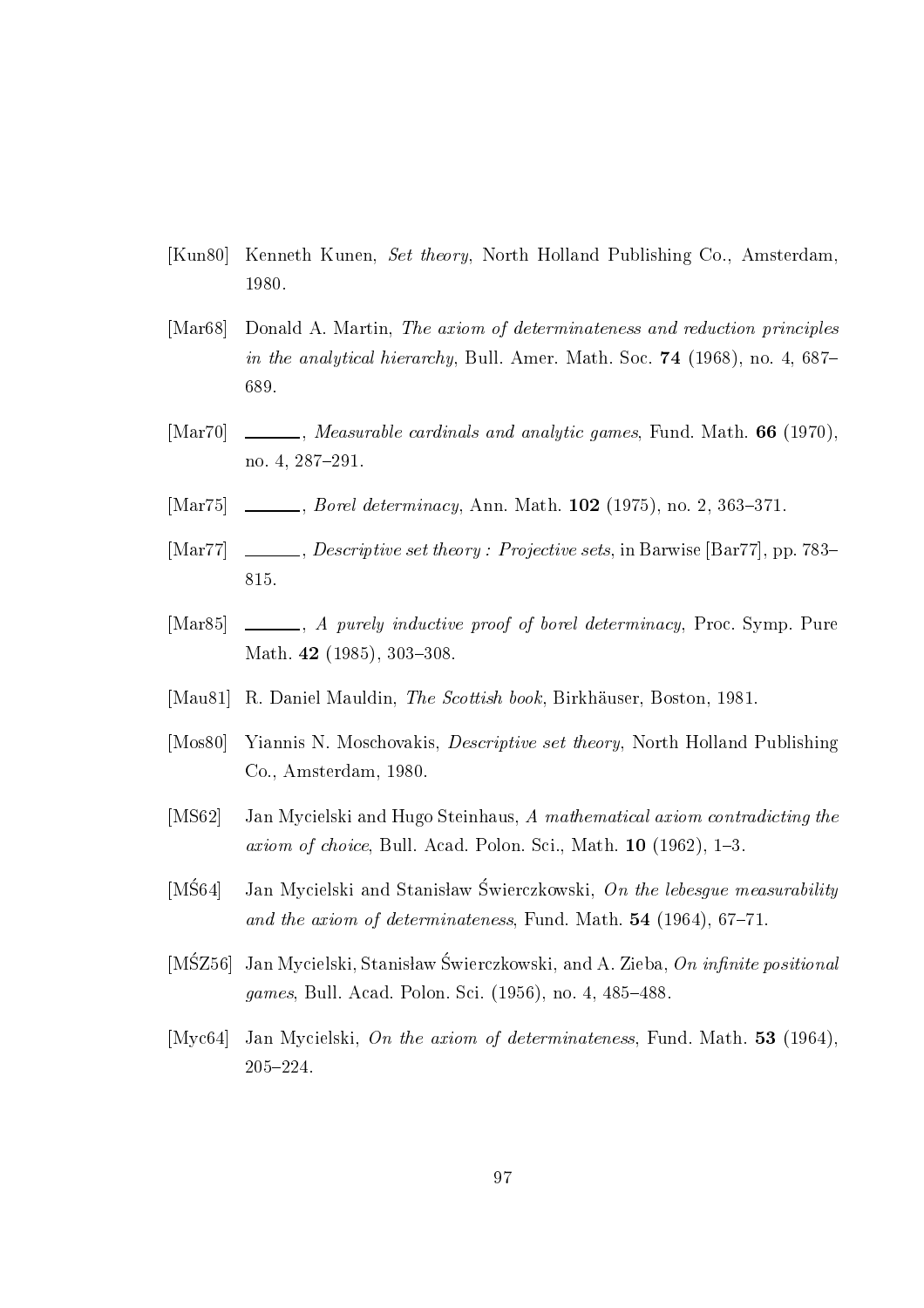- $[Myc92]$ \_, *Games with perfect information*, Handbook of Game Theory with Economic Applications (Robert J. Aumann and Sergiu Hart, eds.), Handbooks in Economics, vol. 11, North-Holland, Amsterdam, 1992, pp. 41–70.
- $[MZ55]$ Jan Mycielski and A. Zieba, On infinite games, Bull. Acad. Polon. Sci. 3  $(1955), 133-136.$
- $[Oxt71]$ John C. Oxtoby, Measure and category, Graduate Texts in Mathematics, vol. 2, Springer-Verlag, Berlin, 1971.
- Jeffrey B. Paris,  $ZF \vdash \Sigma^0_4$  determinateness, Jour. Sym. Log. 37 (1972),  $[Par72]$ no. 4, 661-667.
- $[**S**ho67]$ Joseph R. Shoenfield, Mathematical logic, Addison-Wesley, Reading, 1967.
- Wacław Sierpinski, Sur la puissance des ensembles measurables, (b), Fund.  $\left| \text{Sie24}\right|$ Math. 5  $(1924)$ , 166-171.
- $|Sko23|$ Thoralf Skolem, *Einige Bemerkungen zur axiomatischen Begründung der* Mengenlehre, Matematikerkongressen i Helsingfors den 4-7 Juli 1922. Den femte skandinaviska matematikerkongressen, Redogörelse (Helsinki). Akademiska-Bokhandeln, 1923, pp. 217-232.
- Hugo Steinhaus, Definicje potrzebne do teorii gier i pościgu, Zlota Myśl  $[Ste25]$ Akademicka (Lwów) 1 (1925), no. 1, 13–14 (Polish), English translation available.
- $[Ste60]$ gistics Quarterly  $7$  (1960), 105-108 (English).
- $Tel87$ Rastislav Telgársky, Topological games: On the 50th anniversary of the banach-mazur game, Rocky Mountain Journal of Mathematics 17 (1987). no. 2, 227-276.
- $[U<sub>1a60</sub>]$ Stanisław M. Ulam, A collection of mathematical problems, Interscience, New York, 1960.